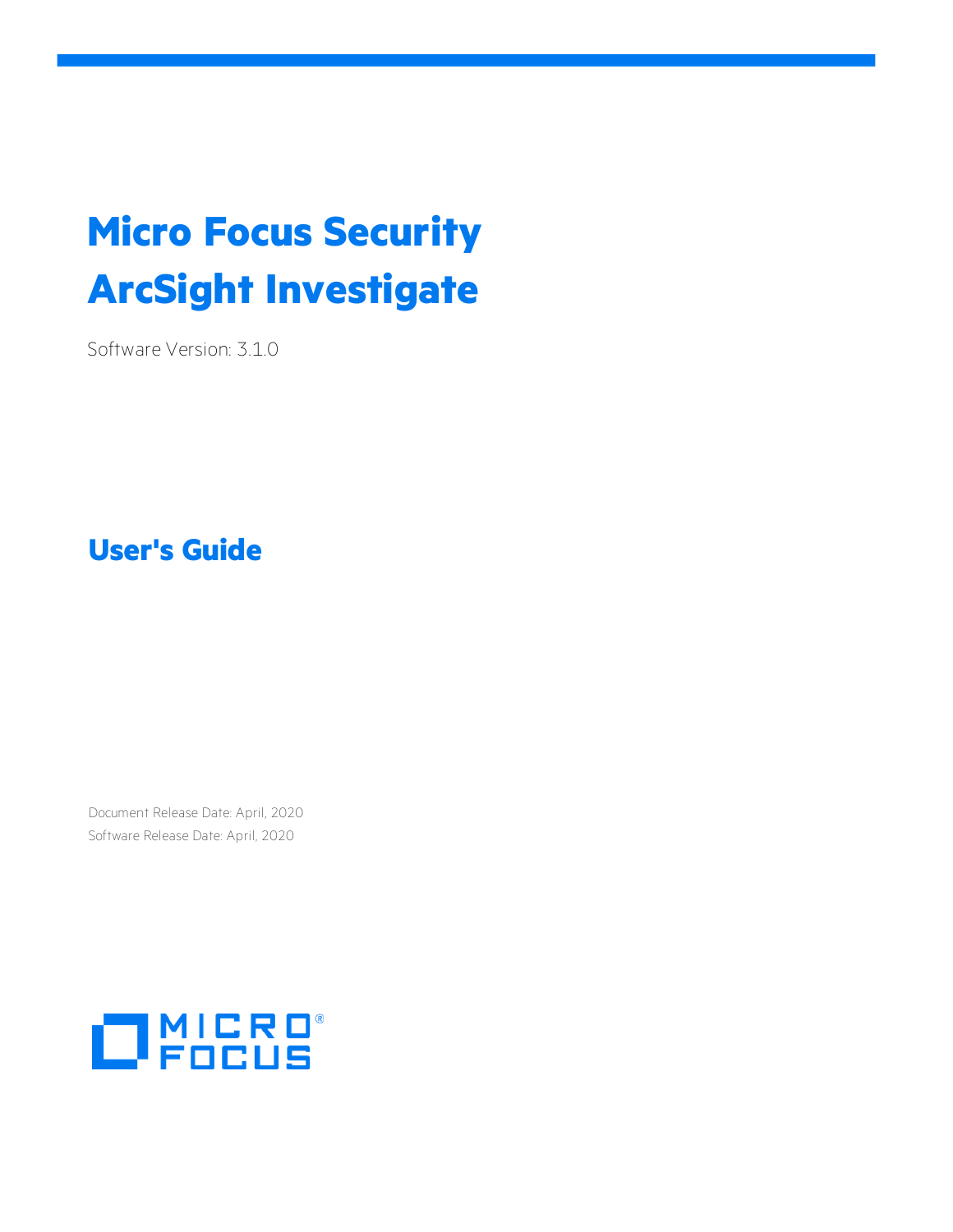### **Legal Notices**

Micro Focus The Lawn 22-30 Old Bath Road Newbury, Berkshire RG14 1QN UK

[https://www.microfocus.com](https://www.microfocus.com/)

## **Copyright Notice**

© Copyright 2017-2020 Micro Focus or one of its affiliates

Confidential computer software. Valid license from Micro Focus required for possession, use or copying. The information contained herein is subject to change without notice.

The only warranties for Micro Focus products and services are set forth in the express warranty statements accompanying such products and services. Nothing herein should be construed as constituting an additional warranty. Micro Focus shall not be liable for technical or editorial errors or omissions contained herein.

No portion of this product's documentation may be reproduced or transmitted in any form or by any means, electronic or mechanical, including photocopying, recording, or information storage and retrieval systems, for any purpose other than the purchaser's internal use, without the express written permission of Micro Focus.

Notwithstanding anything to the contrary in your license agreement for Micro Focus ArcSight software, you may reverse engineer and modify certain open source components of the software in accordance with the license terms for those particular components. See below for the applicable terms.

U.S. Governmental Rights. For purposes of your license to Micro Focus ArcSight software, " commercial computer software" is defined at FAR 2.101. If acquired by or on behalf of a civilian agency, the U.S. Government acquires this commercial computer software and/or commercial computer software documentation and other technical data subject to the terms of the Agreement as specified in 48 C.F.R. 12.212 (Computer Software) and 12.211 (Technical Data) of the Federal Acquisition Regulation ("FAR") and its successors. If acquired by or on behalf of any agency within the Department of Defense ("DOD"), the U.S. Government acquires this commercial computer software and/or commercial computer software documentation subject to the terms of the Agreement as specified in 48 C.F.R. 227.7202-3 of the DOD FAR Supplement ("DFARS") and its successors. This U.S. Government Rights Section 18.11 is in lieu of, and supersedes, any other FAR, DFARS, or other clause or provision that addresses government rights in computer software or technical data.

### **Trademark Notices**

Adobe™ is a trademark of Adobe Systems Incorporated. Microsoft® and Windows® are U.S. registered trademarks of Microsoft Corporation. UNIX® is a registered trademark of The Open Group.

### **Documentation Updates**

The title page of this document contains the following identifying information:

- Software Version number
- Document Release Date, which changes each time the document is updated
- Software Release Date, which indicates the release date of this version of the software

To check for recent updates or to verify that you are using the most recent edition of a document, go to:

ArcSight Product [Documentation](https://community.microfocus.com/t5/ArcSight-Product-Documentation/ct-p/productdocs) on the Micro Focus Security Community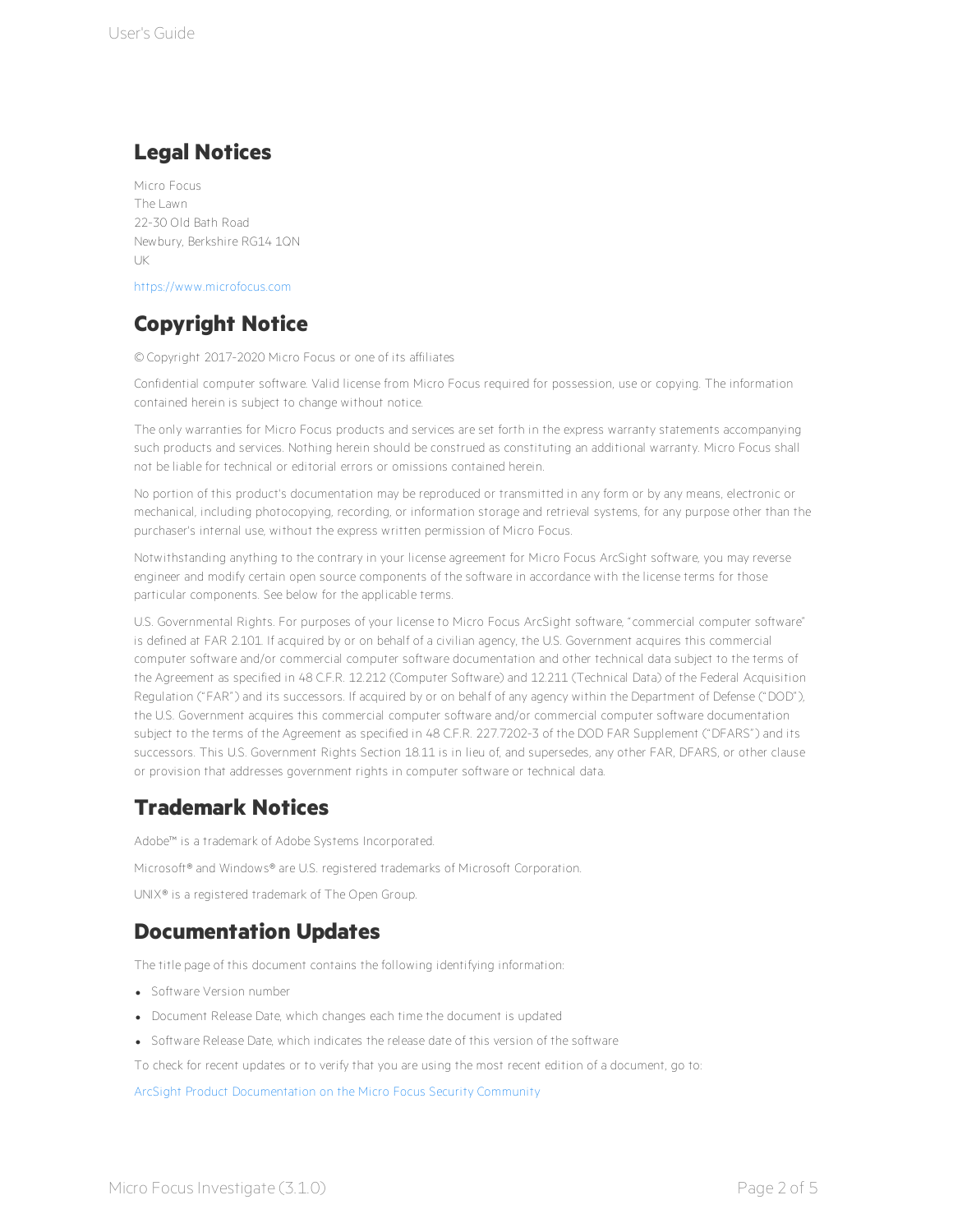## **Support**

### **Contact Information**

| <b>Phone</b>                          | A list of phone numbers is available on the Technical Support<br>Page: https://softwaresupport.softwaregrp.com/support-contact-information |
|---------------------------------------|--------------------------------------------------------------------------------------------------------------------------------------------|
| <b>Support Web Site</b>               | https://softwaresupport.softwaregrp.com/                                                                                                   |
| <b>ArcSight Product Documentation</b> | https://community.softwaregrp.com/t5/ArcSight-Product-Documentation/ct-<br>p/productdocs                                                   |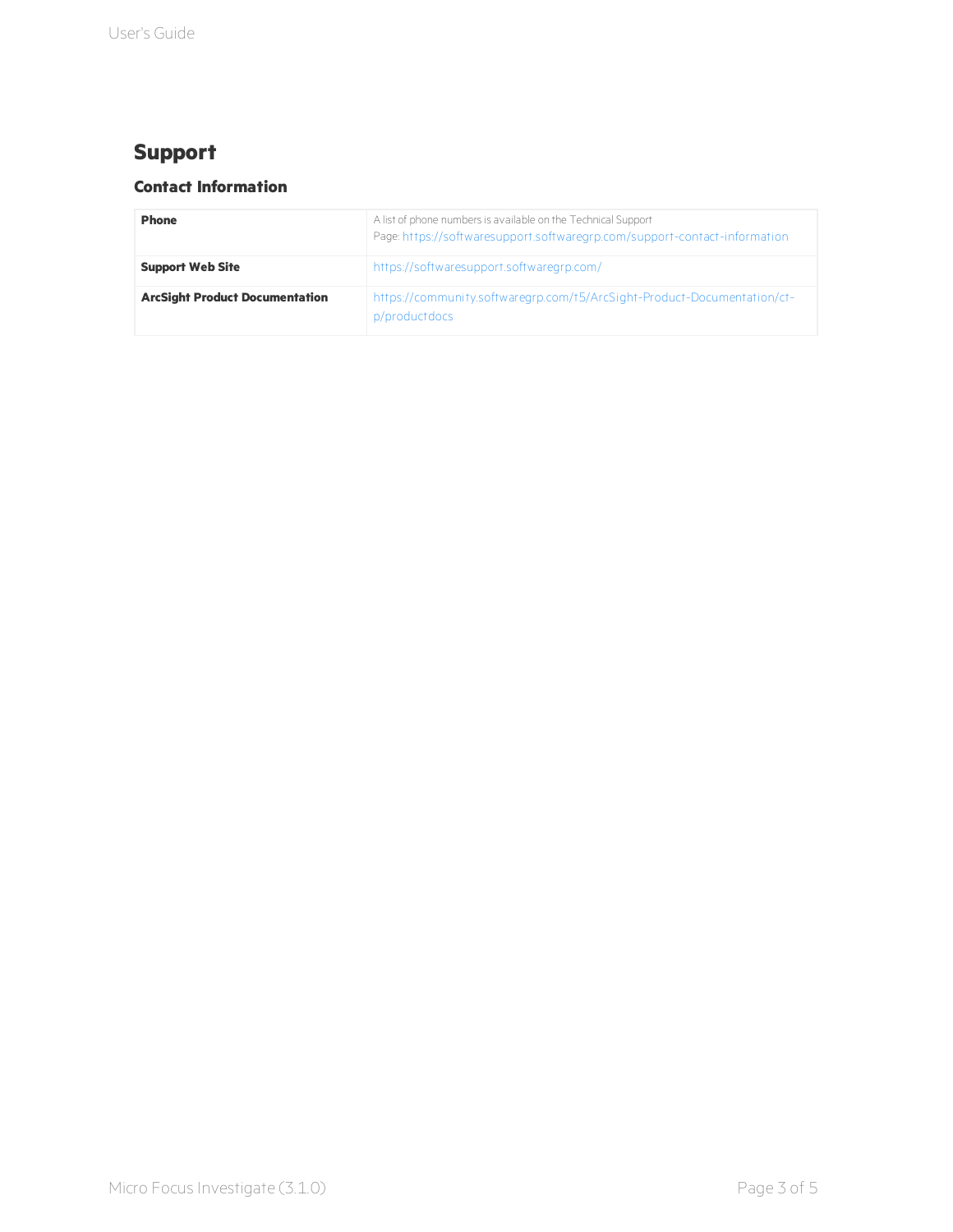# Contents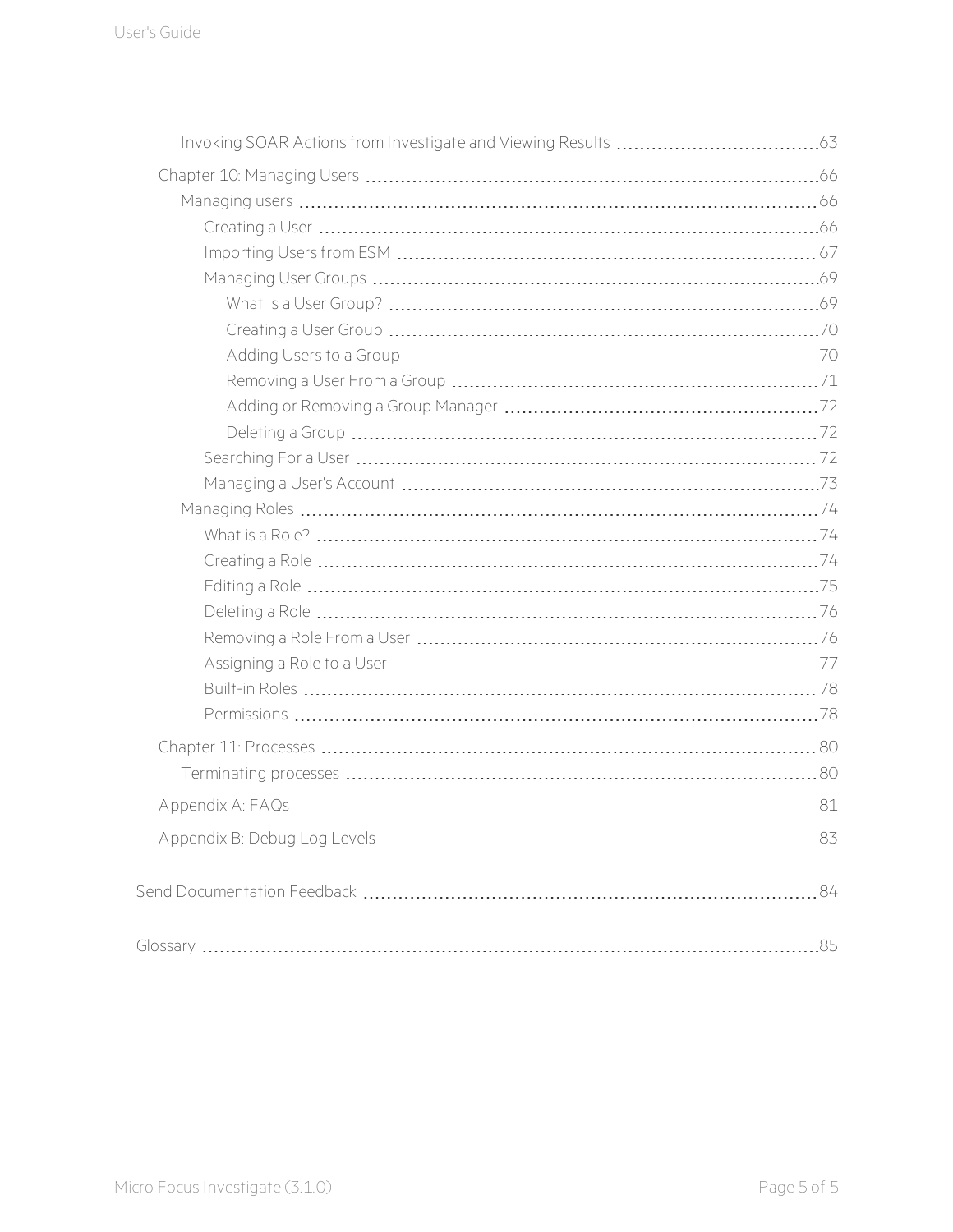# <span id="page-5-0"></span>Chapter 1: Introduction

ArcSight Investigate is a high-capacity data management and analysis engine that enables you to search, analyze, and visualize machine-generated data gathered from web sites, applications, sensors, and devices that comprise your monitored network. Investigate indexes the events from your data source so that you can view and search them. The intuitive search language makes it easy to formulate queries and then create reports and visualizations based on the search results. The information that a search yields can help you detect and investigate breaches before substantial damage occurs. From this, you can also evaluate the effectiveness of security policies and rules and security applications.

# <span id="page-5-1"></span>How ArcSight Investigate Works

The following image represents the Investigate architecture:

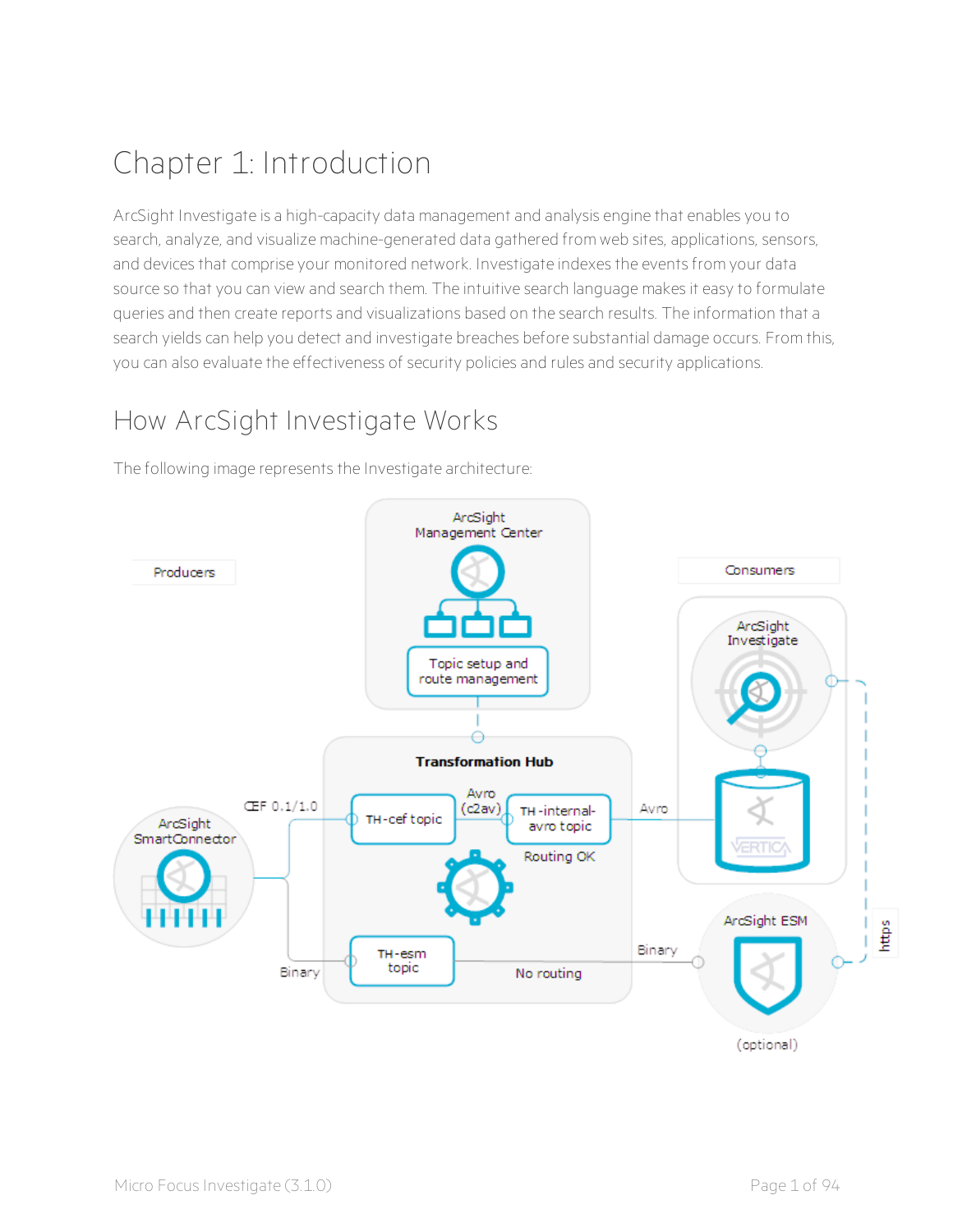ArcSight Transformation Hub and ArcSight Smart Connectors are essential parts of the solution. Connectors send normalized and categorized common event format (CEF) events to the

Transformation Hub topic th-cef. Transformation Hub transforms the events to Apache Avro format and then the Vertica Kafka scheduler consumes them and loads them into the Vertica database. reads the events from the Vertica database and then displays them on the **Search** page.

can extend the ArcSight Enterprise Security Manager (ESM) application to allow further investigation into events in an active channel. ESM generates a URL that opens with query input based on the data selected in the active channel.

The following components comprise the search function:

#### <sup>l</sup> **Search user interface**

The **Search** page is where you start an investigation. It contains the **Search** bar, **Filter** field, **Timeline**, data visualization charts, and **Events** table.

#### <sup>l</sup> **Search backend**

The search backend saves searches, user preferences, and proxy search requests to the search engine using the REST API.

#### <sup>l</sup> **Search engine**

The search engine is a scalable server-side application that executes and caches large search queries in the Vertica database.

### <sup>l</sup> **Vertica database**

The database serves as the main data store, as well as a cache.

The Investigate web application includes the following pages:

- **.** The **Dashboard** page allows you to view charts and includes text boxes for note-taking.
- **.** The **Search** page allows you to search events and manage the search process.
- **.** The **Insights** page allows you to view data for specified security use cases, such as Host Profiler.
- **.** The **Configuration** page allows you to create and manage lookup lists, integrate SOAR applications, and build and score models that help you detect anomalous behavior.
- **.** The **Integration** page allows you to view and manage SOAR notifications.
- **.** The **Admin** page allows system administrators to create users and establish user rights.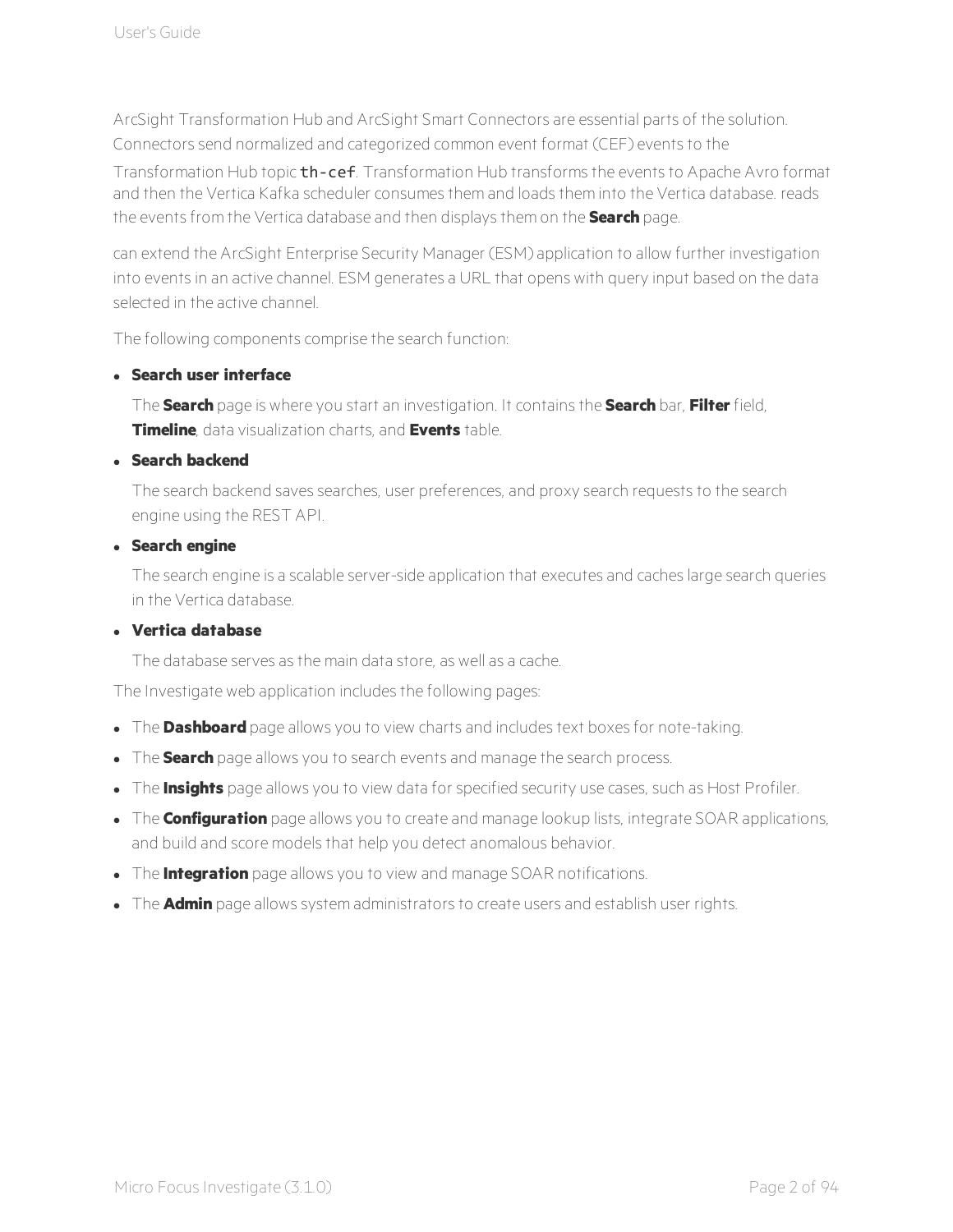# <span id="page-7-0"></span>ArcSight Investigate Features

Investigate provides the following features:

### • Search

Search is the primary way to navigate data in . The search is contextual and has auto-suggest capability to help you specify search criteria and improve productivity. The search function retrieves Vertica data rapidly. You can retrieve events from an index, use statistical commands to calculate metrics and generate charts, search for specific conditions within a rolling time window, identify patterns in your data, and predict future trends. You can generate charts in order to better understand the search results. Investigate supports up to 100 concurrent queries per installation, 10 active searches, and 40 saved searches per user. You can export a search either as a CSV or PDF file.

For more information, see [Searching](#page-9-0) Event Data.

### • Indexing

indexes machine data, including data streaming from packaged and custom applications, application servers, web servers, databases, networks, virtual machines, telecoms equipment, operating systems, and sensors that make up your IT infrastructure. The maximum indexing volume depends on the license.

### • Data Analysis

enables you to conduct a security investigation by filtering, comparing, visualizing, and analyzing event data dynamically. You can expedite the investigation process with quick and easy data analysis, deriving insights without any complexity. provides precise investigation outcomes through predefined queries (and fieldsets) for security use cases to improve SOC efficiency and reduce threat posture.

### • Charting

You can use the chart editor to graphically represent search results. The editor enables you to map attributes defined by data-model objects to a chart without having to write the searches to generate them.

Investigate offers the following methods for building charts:

- <sup>o</sup> Built-in security analytics provide pre-defined charts that are configured for specific security use cases.
- <sup>o</sup> User-defined charts, where you can define all of the chart elements, including the type, fields, and functions used.

Investigate saves charts with the search. You can also independently add charts to a dashboard.

For more information, see Adding Data [Visualizations,](#page-16-0) Creating Custom [Visualizations](#page-18-0), and Managing the [Dashboard](#page-48-0).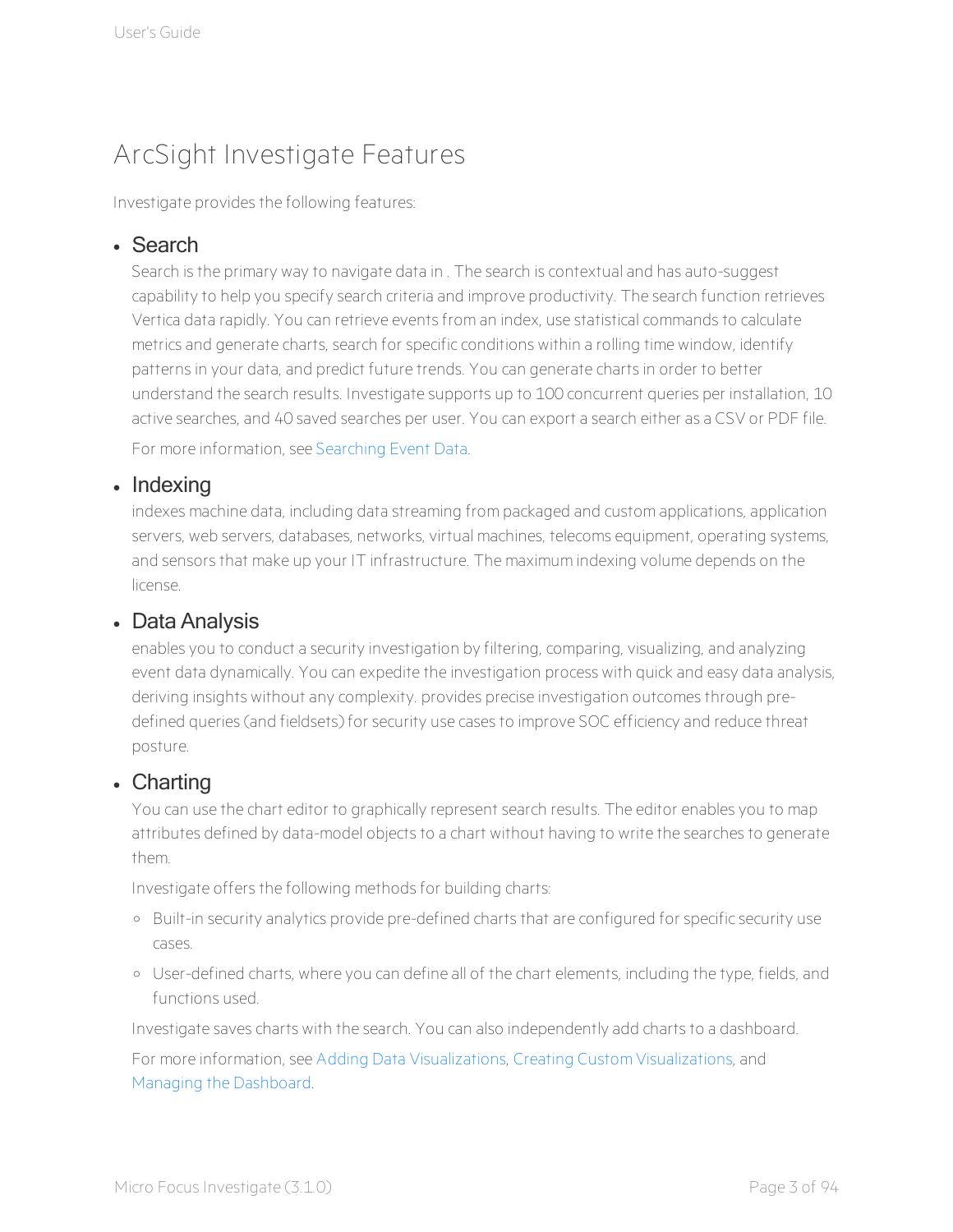### • Dashboard

You can add charts and text boxes for taking notes to the dashboard.

A chart can have a fixed start and end date, where you cannot refresh data, or a "canned" date range. For example, for a last-30-minutes "canned" date range, Investigate updates data based upon the most recent 30 minutes.

For more information, see Managing the [Dashboard.](#page-48-0)

### • Host Profiler

Host Profiler is a pre-defined dashboard where you can monitor event traffic for a specified host using visualization widgets. Investigate displays the traffic for the five most active host ports and communication paths related to other systems to help you to better analyze events.

For more information, see [Viewing](#page-43-0) Event Traffic in Host Profiler.

### • DNS Analytics

Pre-set visualizations enable you to monitor Domain Generating Algorithm (DGA) activity, often seen in malware.

For more information, see [Tracking](#page-49-0) DGA Activity with DNS Analysis.

### • Outlier Analytics

Outlier Analytics allows you to compare incoming EventCount, BytesIn, and BytesOut values to typical values for your environment in order to identify anomalous behavior.

For more information, see Analyzing [Anomalous](#page-58-0) Data with Outlier Analytics.

### • SOAR Integration

Investigate supports integration with selected SOAR (Security Orchestration, Automation, and Response) applications. Currently, you can integrate Investigate with Demisto, Operations Orchestration, or Siemplify Enterprise.

For more information, see Integrating SOAR [Applications](#page-65-0) with Investigate.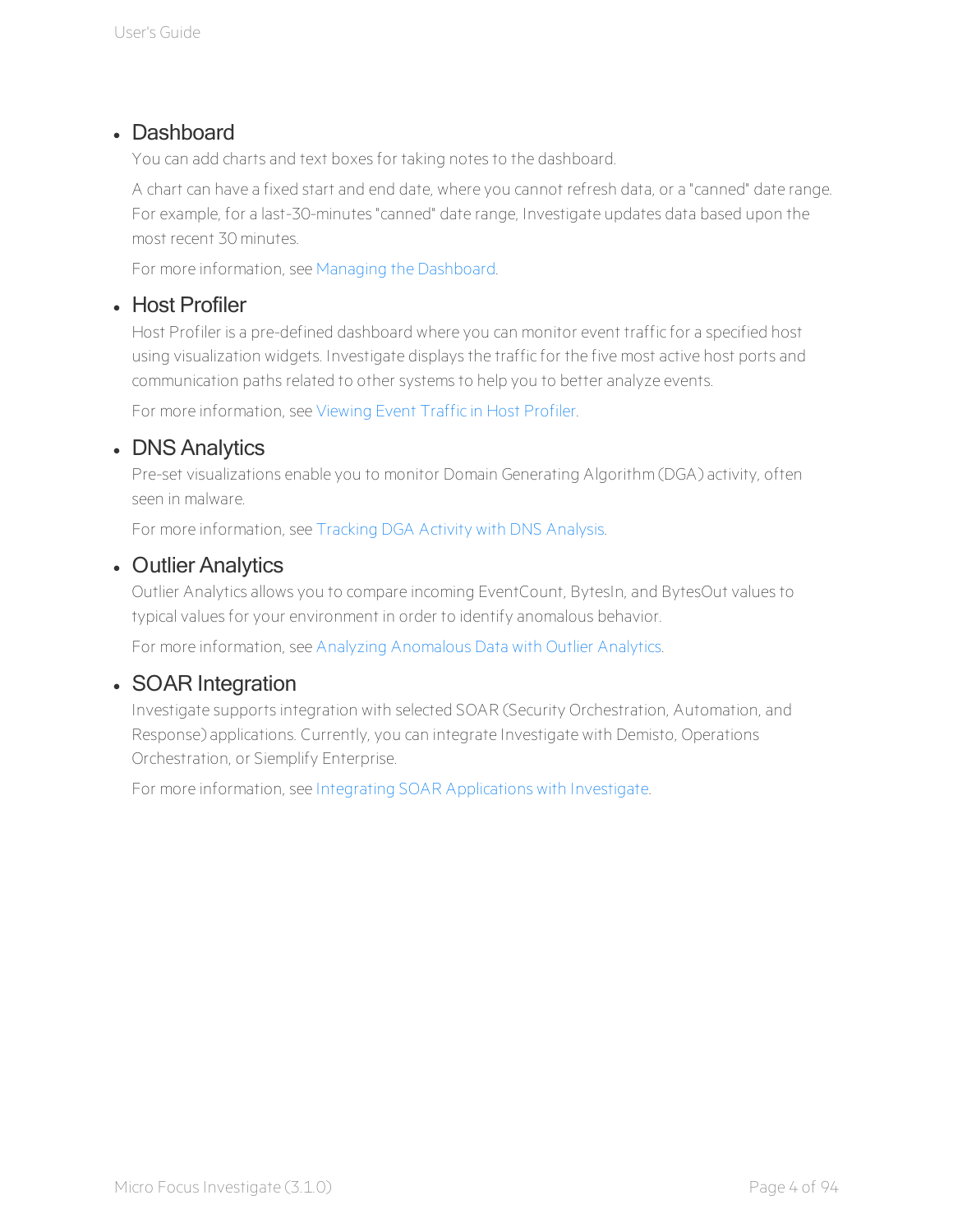# <span id="page-9-0"></span>Chapter 2: Searching Event Data

The search function allows you to investigate specific alerts or search for events that meet certain criteria, and then view the results in tabular and graphical format so that you can detect anomalies that point to security threats.

When a search is run either from a search panel or any of the insight dashboards, a search status label and a search progress bar appear. The search progress bar has a pause (allows to pause a search) or a play button (allows to continue retrieving search results) next to it.

A search status label describes if the search is paused or running. It also tells how many results are retrieved so far. It also provides information from which time range the results are being read (if the search is running) or will be read (if the search is paused). If the number of search results exceeds 2M a warning icon will be shown in the status label.

A search progress bar shows the progress of search execution in terms of how many time chunks are left unprocessed. If the current chunk is the last one, the progress bar stays at 99 percent. If the number of results exceeds 2M, the progress bar turns yellow.

Investigate supports up to 10 active searches and up to 40 saved searches. Various filters allow you to refine your searches.

An event search consists of specifying query input, search result fields, and the time period for which you want to search events. Queries are case sensitive. The query input determines the search type (full text, natural language, or contextual). As you specify the criteria for a search query, Investigate suggests search items and operators based on a schema data dictionary. You can also choose from predefined queries.

A search query can either have a fixed start and end date, where you cannot refresh data, or a "canned" date range. For example, for the last 30 minutes "canned" search, Investigate updates data upon reexecuting the search based on the most recent 30 minutes.

**Note:** When performing a search with two or more identical queries (be it canned and / or explicit) the number of events returned for the second search will correspond to the next chunk. If the search is resumed, the first search will be moved to the next chunk as well, maintaining the same number of events retrieved.

If an event does not have data for a schema field, Investigate represents the absence of data (null) in various ways:

| Search field | Null, NULL and null query formats are supported |
|--------------|-------------------------------------------------|
| Events table | Empty cell                                      |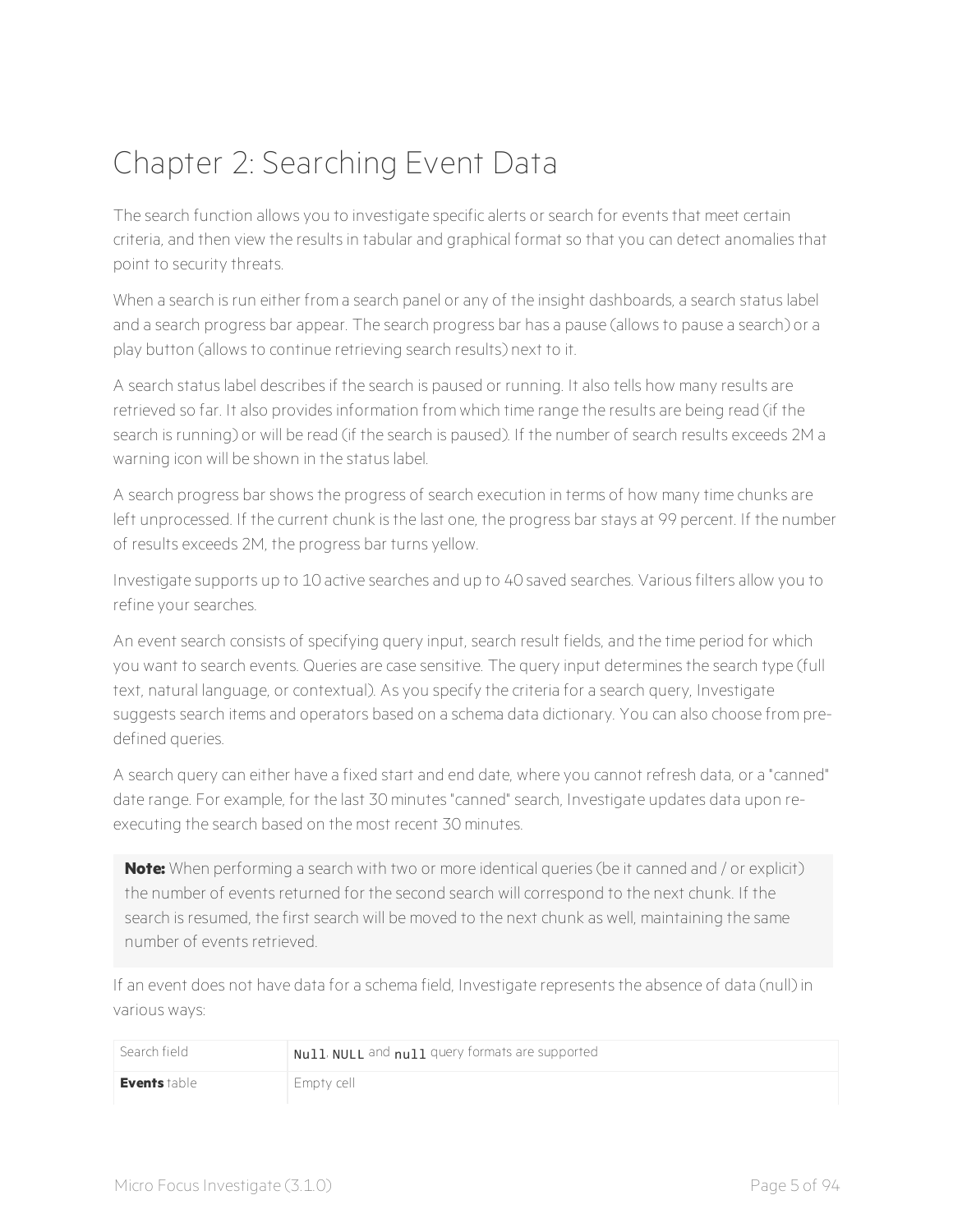| Charts                              | (Null)                |
|-------------------------------------|-----------------------|
| Empty field from ESM<br>$(name='')$ | name = $\cdot$ , NULL |

Refreshing the browser as you update a search does not save your changes. You must first click **Save** on the task bar. If you navigate away from the search to one of the following pages, Investigate automatically saves the search:

- Dashboard
- Insights
- **.** Configuration
- Integration
- Another search

If you make changes to a search query, a fieldset, or the range selector, Investigate does not save your changes until you click **Apply**.

Investigate does not automatically save a search in the following situations:

- You close the browser or a tab.
- You log out.

For searches that you create in a different timezone, **Timeline** converts the time segments to local times. If a chart or the **Events** table includes a time attribute, Investigate converts the time to local time. However, the aggregation reflects the original timezone. For example, if **Timeline** has seven bars in the original timezone, the number of bars could increase or decrease to reflect the current timezone.

### **To create a new search:**

- 1. In the left navigation, click **Search** > **New Search**.
- 2. Accept the default search name or rename the search.
- 3. In the search bar, specify the query input.

```
For example, Source Address = 192.10.11.12 and Destination
Address less than 192.10.11.12.
```
To use a canned query, type # and select the query.

Investigate treats a comma (,) between search items and values as an or operator.

To search for a field without data, use the null field value.

You can specify IPv4, IPv6, and MAC adresses. For more information, see [Specifying](#page-13-0) IP Address Ranges and [Subnets](#page-13-0) as Query Input.

4. Accept the default fieldset for the search results or click **Default Fieldset** to change the fieldset.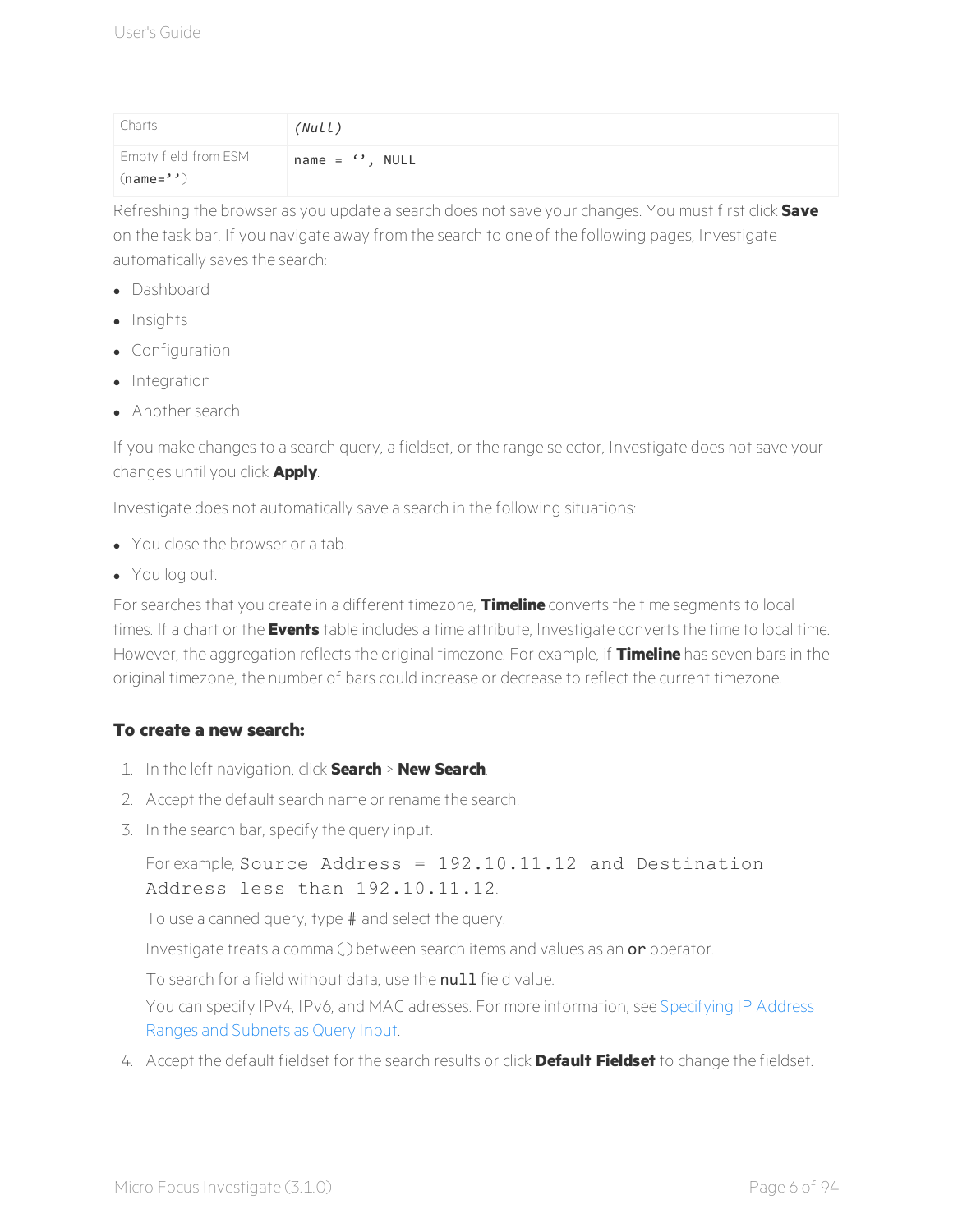**Note:** Depending on your data access permissions, you might not see all of the possible fields. To view the fields for which you have access, from the left navigation pane select <User\_ Name> **My Profile** > **Data Access**.

For information about changing fieldsets, see [Managing](#page-14-0) Search Results Fieldsets.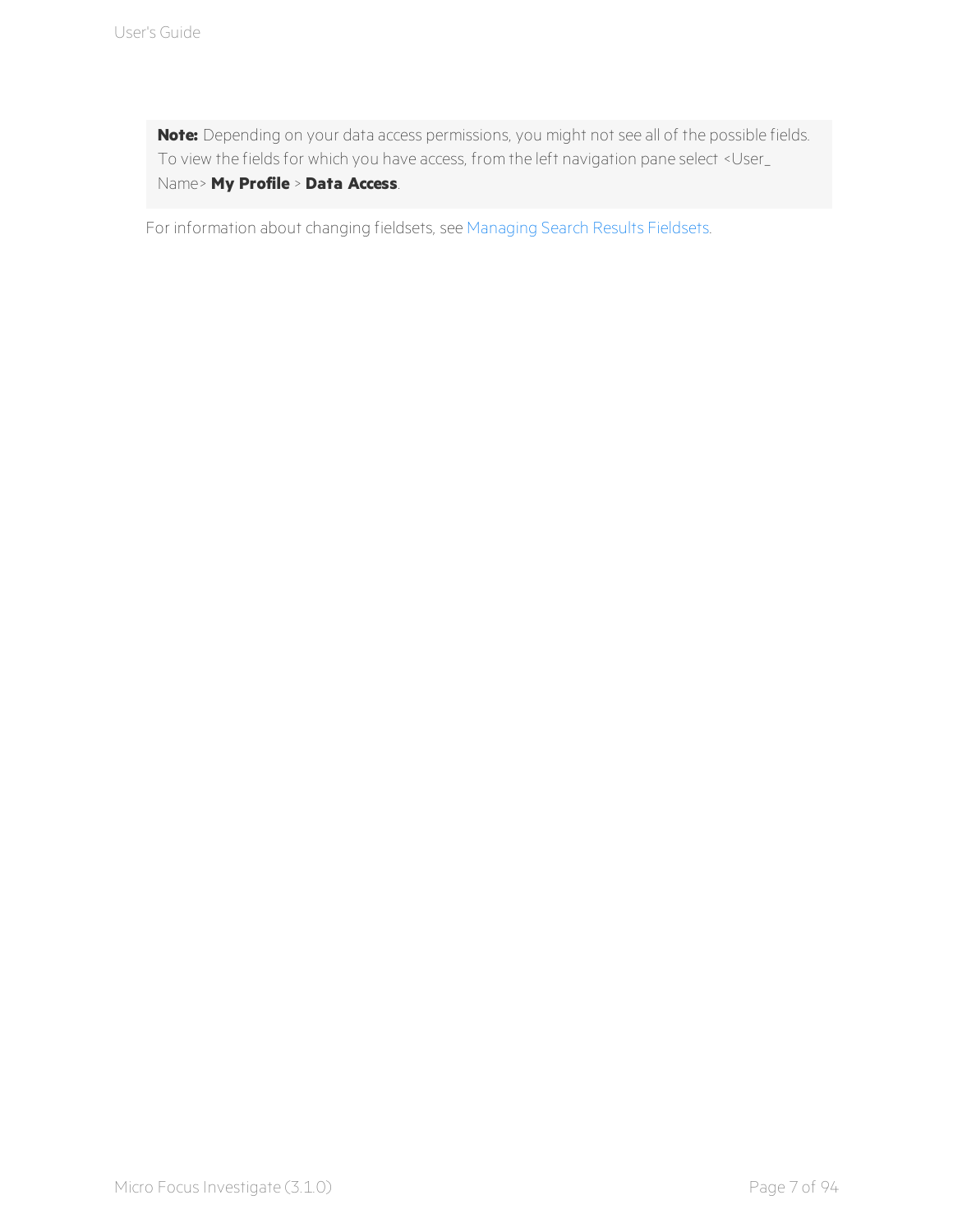5. Accept the default time range (Last 30 minutes) or click the time drop-down list and use the **Custom Range** fields to specify a different time range, and then click **Search**.

**Note:** Searches for events in a time range are based on the timestamps of matching events and use the time zone of the local browser. You might need to account for the time zone offset from UTC and from other time zones, including Daylight Savings Time.

The time range that you specify in the time range selector is inclusive. Investigate includes the whole second as the end time. For example, if you specify a time range between 2018-01-01 12:00:00 and 2018-01-01 12:59:59, Investigate includes all data from 2018-01-01 12:00:00.000 to 2018-01-01 12:59:59.999, inclusive.

Investigate populates the **Timeline** and **Events** table.

Depending on the number of events that Investigate retrieves, the search might pause to indicate that the amount of data might impact the search performance. You might want to select a smaller time range. To resume a search, click the play button in the progress bar.

To cancel a search, click the pause button in the progress bar.

6. If you want to save the search for future use, click **Save**.

Searches that you save are available from the left navigation pane.

For information about changing the layout of the **Events** table and viewing data details in the table, see Managing Search Results [Information](#page-21-0).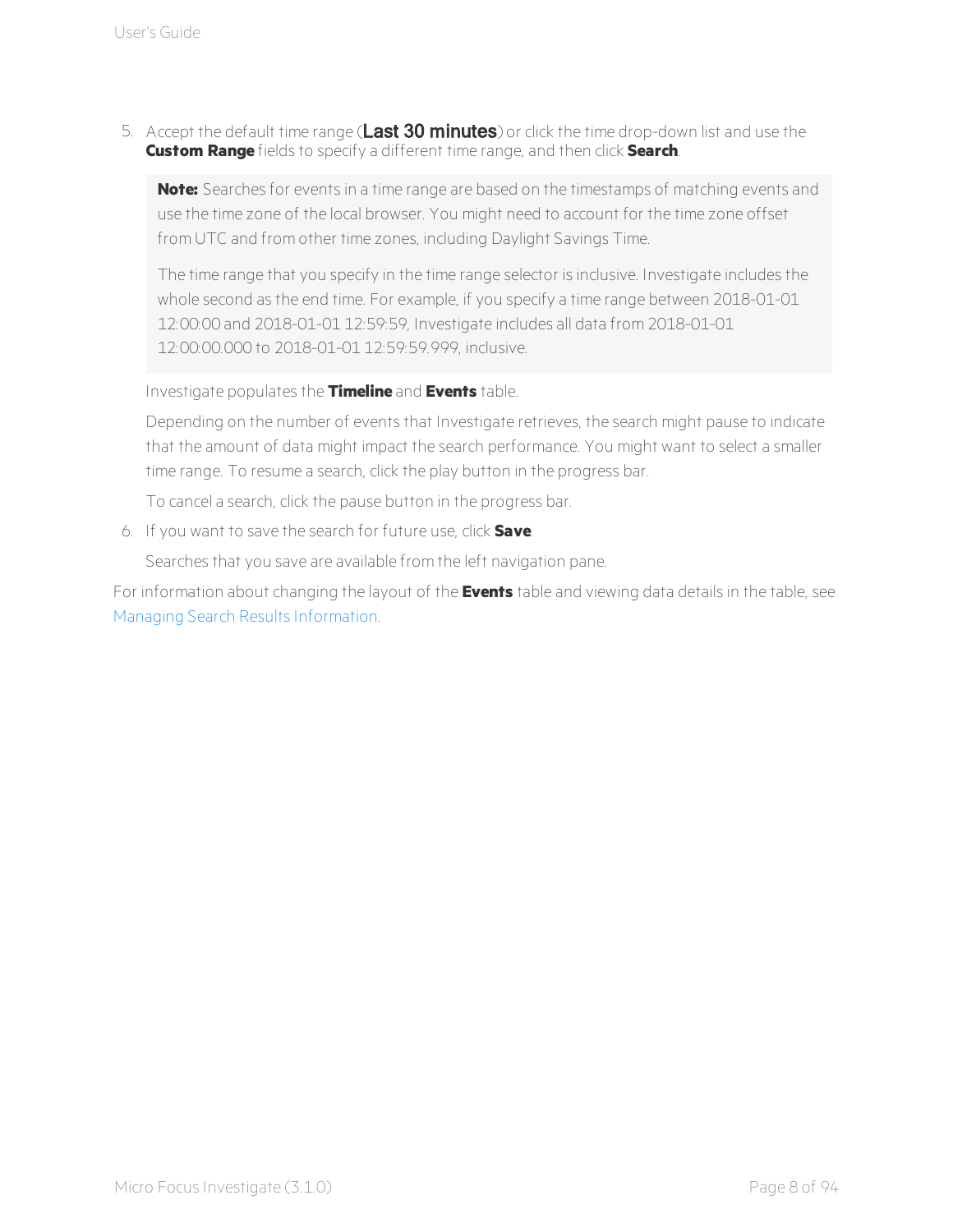# <span id="page-13-0"></span>Specifying IP Address Ranges and Subnets as Query Input

Investigate stores IPv4, IPv6, and MAC addresses in a format that provides more flexibility and better search performance. This format allows you to:

• Compare IP addresses with optimum performance. For example:

#### Agent Address > 192.10.11.12

• Specify a range of IP addresses. For example:

#### Agent Address in between 192.2.13.1 and 192.2.13.11

### Source Address greater equal than 192.10.11.12 and Destination Address less than 192.112.98.33

- Use abbreviated input search notation. For example:
	- o Agent Address in subnet 192.\* For this IPv4 address, the input specifies IP addresses in the subnet starting with 192.
	- o Agent Address in subnet 192.0.0.0/8 For this IPv4 address, the input specifies an agent address in a subnet that uses CIDR notation. The first eight bits are the network part of the address, leaving the last 24 bits for specific host addresses.
	- o Agent Address in subnet 2001:0db8:0000:0000:0000:ff00:0042:8329/24 For this IPv6 address, the input specifies an agent address in a subnet that uses CIDR notation. The first 24 bits are the network part of the address, leaving the last 40 bits for specific host addresses.

Investigate supports the following regular formats:

- <sup>l</sup> aa:aa:aa:aa:aa:aa
- <sup>l</sup> aa-aa-aa-aa-aa-aa
- <sup>l</sup> aaaa.aaaa.aaaa

Investigate supports MAC addresses in IPv6 EUI-64 format (see RFC 2373):

- <sup>l</sup> fe80:0000:0000:0000:aaaa:aaff:feaa:aaaa
- <sup>l</sup> FE80::aaaa:aaff:feaa:aaaa

When Investigate stores MAC addresses, it converts them to IPv6 format. For example,

### B9:0D:78:10:40:DA becomes fe80:0000:0000:0000:bb0D:78ff:fe10:40DA.

Investigate supports IPv4 addresses in **a.b.c.d** format. To specify an IPv4 address in a subnet, use  $a.* a.b.* a.b.c.*$  or  $a.b.c.d/8$ .

Investigate supports IPv6 addresses in full form and canonical form (see RFC 5952). For example: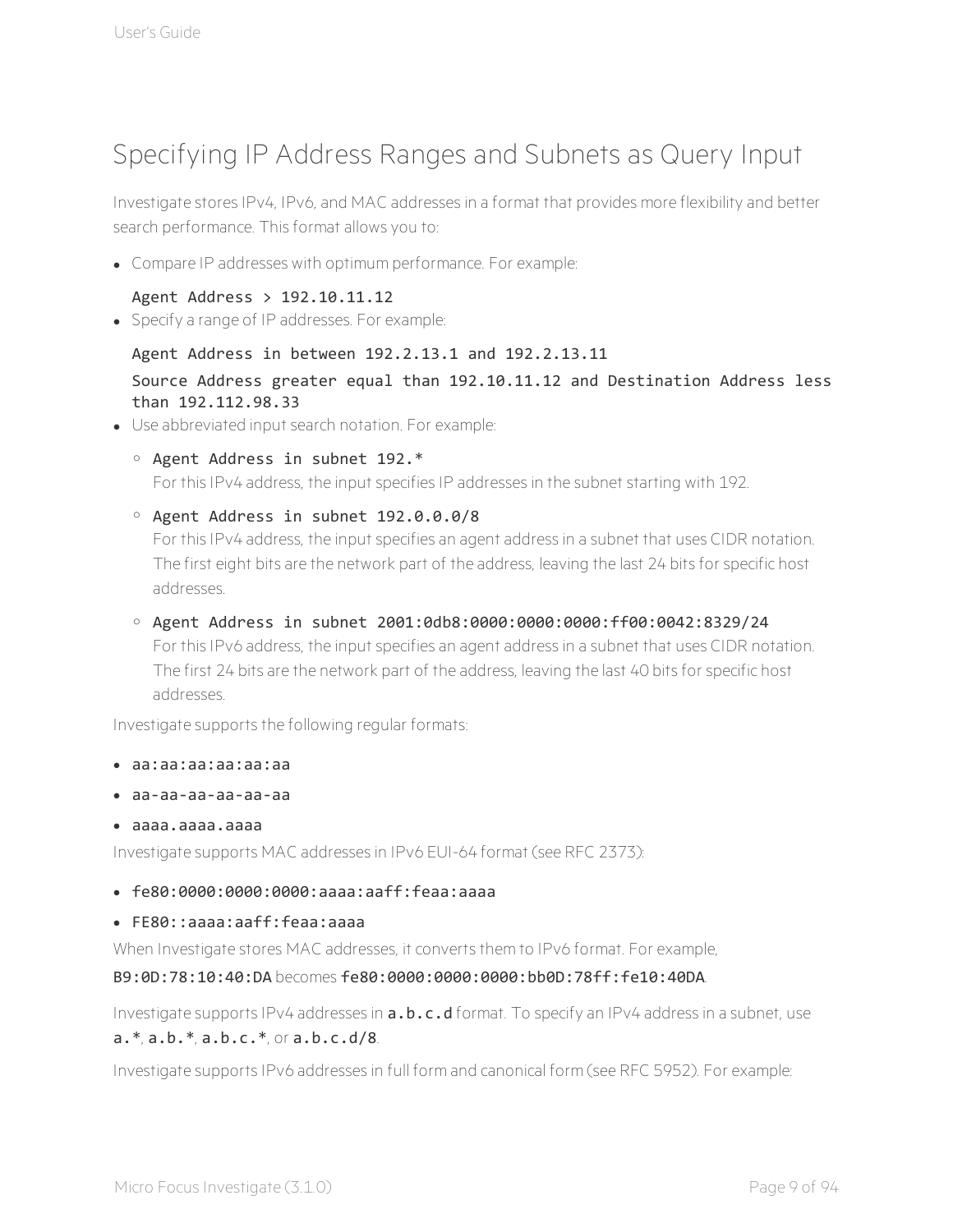- <sup>l</sup> Full form: 2001:0db8:0000:0000:0000:ff00:0042:8329
- <sup>l</sup> Canonical form without leading zeroes in each group: 2001:db8:0:0:0:ff00:42:8329
- Canonical form without consecutive sections of zeroes: 2001:db8::ff00:42:8329

To specify an IPv6 address in a subnet, use any of the formats above with CIDR notation. For example:

#### 2001:0db8:0000:0000:0000:ff00:0042:8329

#### 2001:0db8:0000:0000:0000:ff00:0042:8329/24

#### 2001:db8::/32

For 2001:db8::/32, you can omit part of the IPv6 address, depending on the subnet that you are querying.

# <span id="page-14-0"></span>Managing Search Results Fieldsets

The fieldset determines the search result fields that are visible in the **Events** table and available for creating visualizations. The default fieldset contains the most common event fields, but additional fields are available. Each field can provide the 10 most and least common values. Multiple searches can share a fieldset. You can customize the default fieldset for individual searches, and you can add lookup list fields to a fieldset.

### **To create a fieldset:**

- 1. On the **Search** page, in the search bar, click **Base Events Fields**.
- 2. From the drop-down menu, select **Create a new set**.
- 3. Select and/or deselect the desired fields.
	- To view the complete list of available fields, click **View all**.
	- To locate a specific field, use the search field.
- 4. To add lookup list fields to the fieldset, click **Lookup Lists**.
- 5. Accept the default name for the new fieldset or specify a name, and then click **Save**.

### **To edit a fieldset:**

1. In the search bar, click the fieldset name.

**Note:** The fieldset name is the name of the last used fieldset.

- 2. If the last used fieldset is not the fieldset that you want to edit, select another fieldset from the drop-down menu.
- 3. From the drop-down menu, select **Edit this set**.
- 4. Select and/or deselect the desired fields.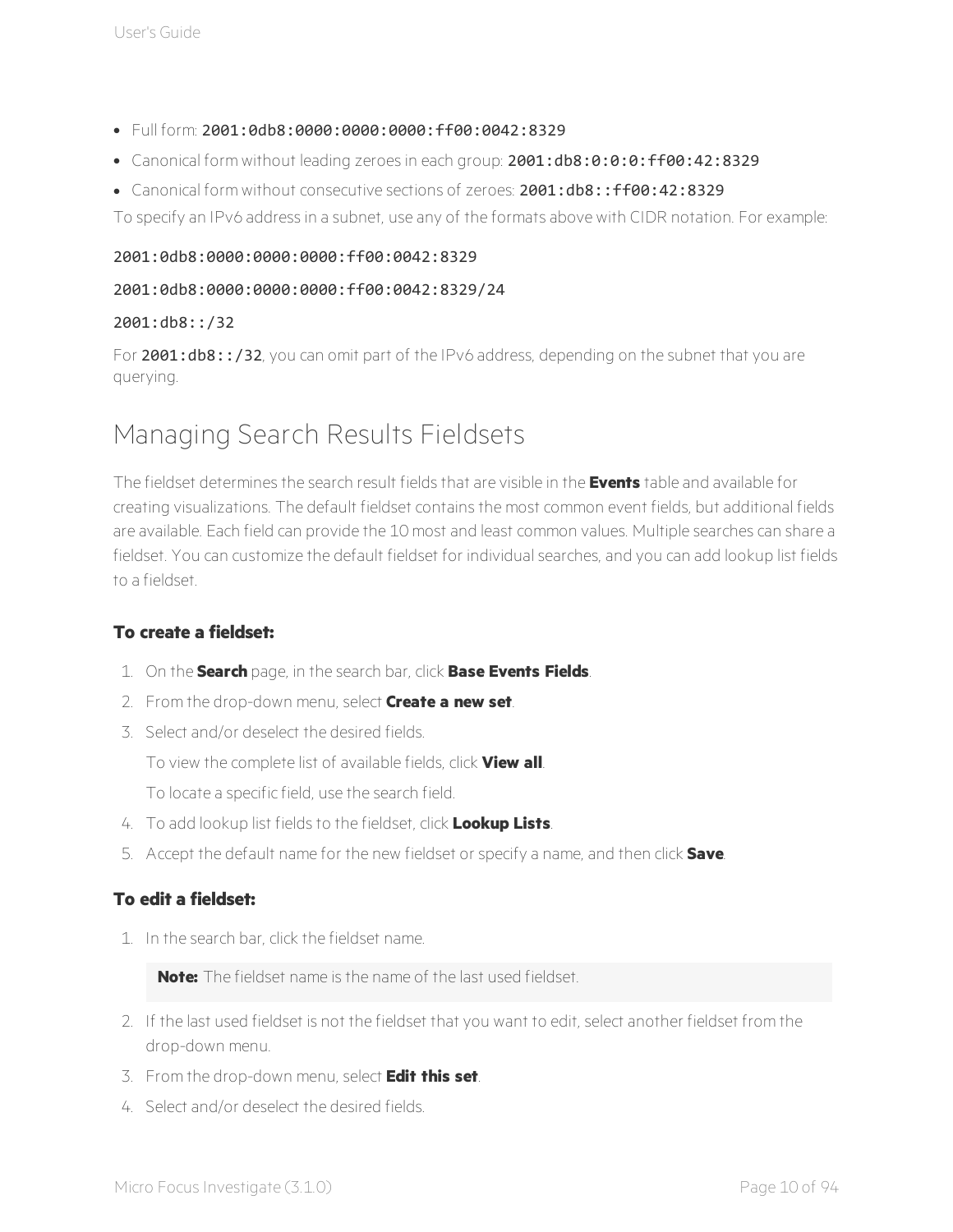**Note:** When you remove a field from a fieldset, Investigate removes all filters and charts that use that field.

5. Make any other desired changes, such as adding lookup list fields or renaming the fieldset, and then click **Save**.

### **To delete a fieldset:**

**Note:** Fieldsets can be deleted as long as they are user created, and they haven't been designated as the default fieldset. If this happens the fieldset will be displayed as *Custom* for the remaining active searches.

1. In the search bar, select the fieldset that you want to delete.

**Note:** The fieldset name is the name of the last used fieldset.

- 2. If the last used fieldset is not the fieldset that you want to edit, select another fieldset from the drop-down menu.
- 3. From the drop-down menu, click **Edit this set**.
- <span id="page-15-0"></span>4. Click **Delete**.

# Setting Default Fieldsets

Setting a default fieldset will improve search performance (search results will display faster) by retrieving less fields. Minimizing the number of fields in the default fieldset will not compromise the required fields.

#### **Requirements**

- <sup>l</sup> Select a new fieldset other than the default **Base Event Fields.**
- The Admin user is the only one who can set the default fieldset for all Investigate users.
- Only one fieldset can be designated as the default fieldset. There must be a default fieldset
- Saved fieldsets are the only ones that can be set as default.
- Each fieldset should have a unique name (There can't be 2 fieldsets with the same name) and it is not case sensitive.
- A default fieldset cannot be edited and saved under the original name

**Note:** The **Default Fieldset**, and the **Base Event Fields** have been changed to **Custom Base Event Fields** after the Investigate upgrade from 2.40 to 3.0.

The following fields have changed in the fieldset: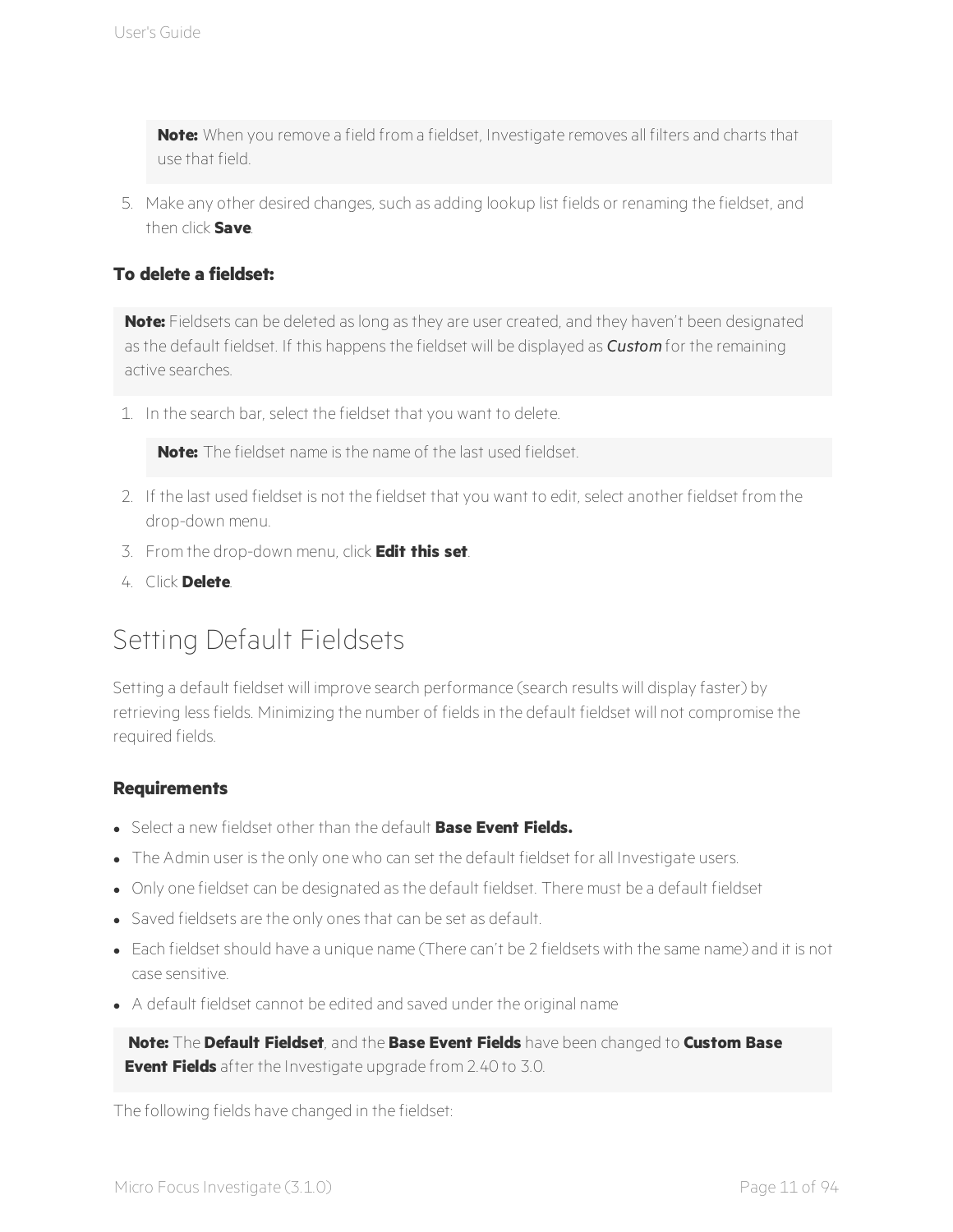| <b>Removed Fields</b>       | <b>Added Fields</b>     |
|-----------------------------|-------------------------|
| Agent Receipt Time          | <b>Base Event Count</b> |
| Destination User Privileges | Destination Hostname    |
| Source User Privileges      | Bytes Out               |
| Destination User ID         | Bytes In                |
| Source User ID              | Category Behavior       |
| Agent Hostname              |                         |
| Agent ID                    |                         |

# <span id="page-16-0"></span>Adding Data Visualizations

To better understand search results data, you can represent it graphically on the **Search** page. Investigate allows you to add up to 10 data visualizations.

Investigate provides data comparison visualizations and non-comparison visualizations. Data comparison visualizations include line, column, bar, and area charts. Non-comparison visualizations include pie and scatter plot charts.

**Note:** To display the tooltip text, hover over the Y-AXIS values.

You can add **Search** page visualizations to the dashboard as widgets. For more information, see Managing the [Dashboard](#page-48-0).

Investigate provides the following pre-defined visualizations:

| <b>Authentication Activity</b>                    |
|---------------------------------------------------|
| Login by Destination Address Over Time            |
| Login by Destination Username Over Time           |
| Login by Username                                 |
| Login Over Time                                   |
| <b>Source Activity</b>                            |
| Bytes Out by Source Address                       |
| Destination Hostname by Source Address - Detailed |
| Destination Hostname by Source Address - Summary  |
| Destination Port by Source Address - Detailed     |
| Destination Port by Source Address - Summary      |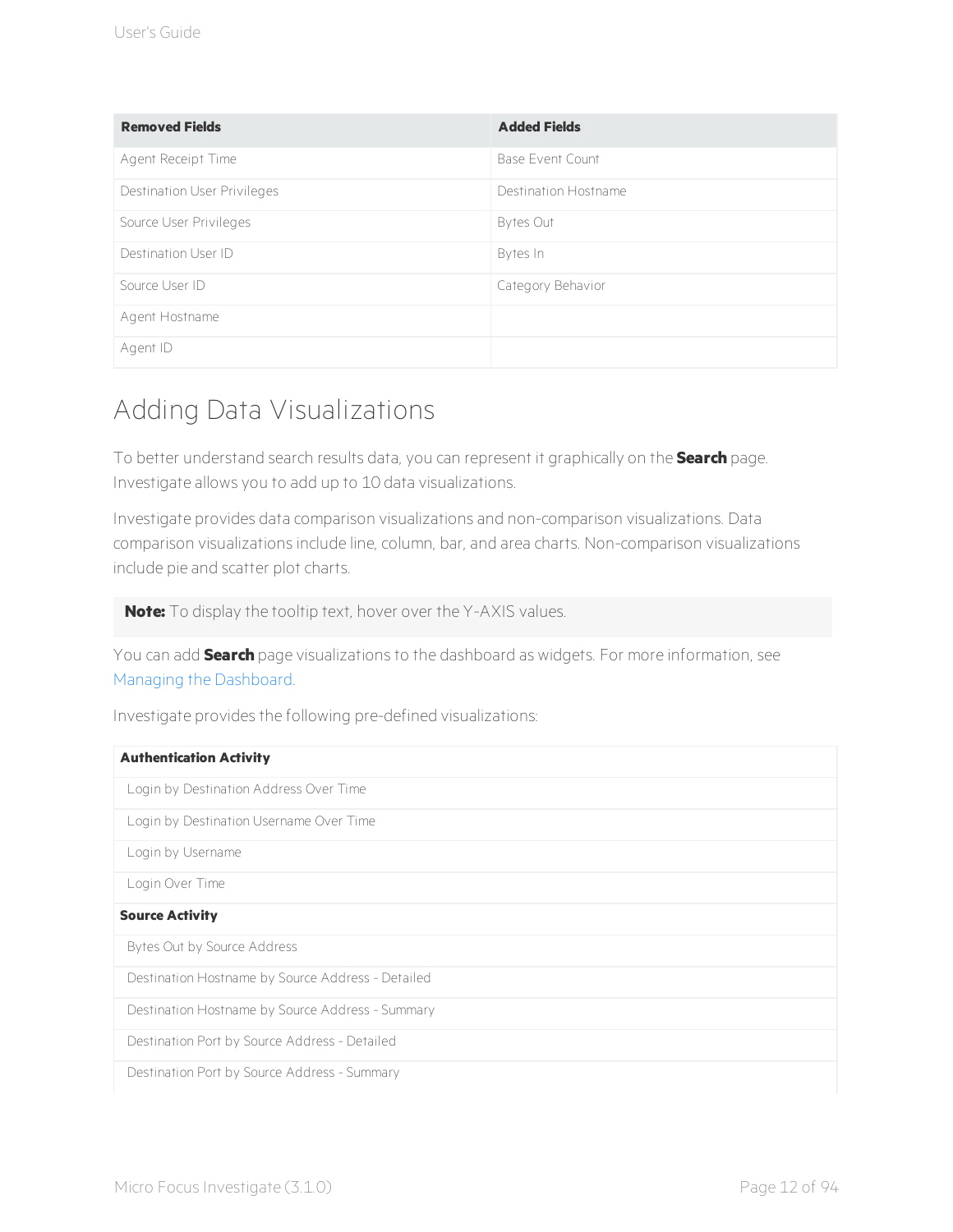| Source Antivirus Activity                                    |
|--------------------------------------------------------------|
| Top Source Addresses                                         |
| <b>Destination Activity</b>                                  |
| Bytes In by Destination Address                              |
| Bytes Out by Destination Address                             |
| Bytes Out by Destination Hostname                            |
| Bytes Out by Request URL                                     |
| Destination Antivirus Activity                               |
| Destination Port by Destination Address                      |
| Source Address by Destination Address - Detailed             |
| Source Address by Destination Address - Summary              |
| Top Destination Addresses                                    |
| Top Destination Hostname                                     |
| <b>Port &amp; Protocol Activity</b>                          |
| Bytes In by Destination Port                                 |
| Bytes Out by Destination Port                                |
| Secure Communication Ports-Bytes Out by Destination Hostname |
| Secure Communication Ports-Bytes Out By Source Address       |
| Top Destination Ports                                        |
| <b>General</b>                                               |
| Authorization Changes by Destination Address                 |
| Bytes In by Destination Username                             |
| Bytes In Over Time                                           |
| Bytes Out by Destination Host and Source Username            |
| Bytes Out by Device Vendor                                   |
| Bytes Out by Source Username                                 |
| Bytes Out Over Time                                          |
| Events Count Over Time                                       |
| Top Device Vendors                                           |
| <b>DNS Activity</b>                                          |
| DNS Analysis: Top Hosts                                      |
| Top Hosts by DNS Events Sum Bytes Out                        |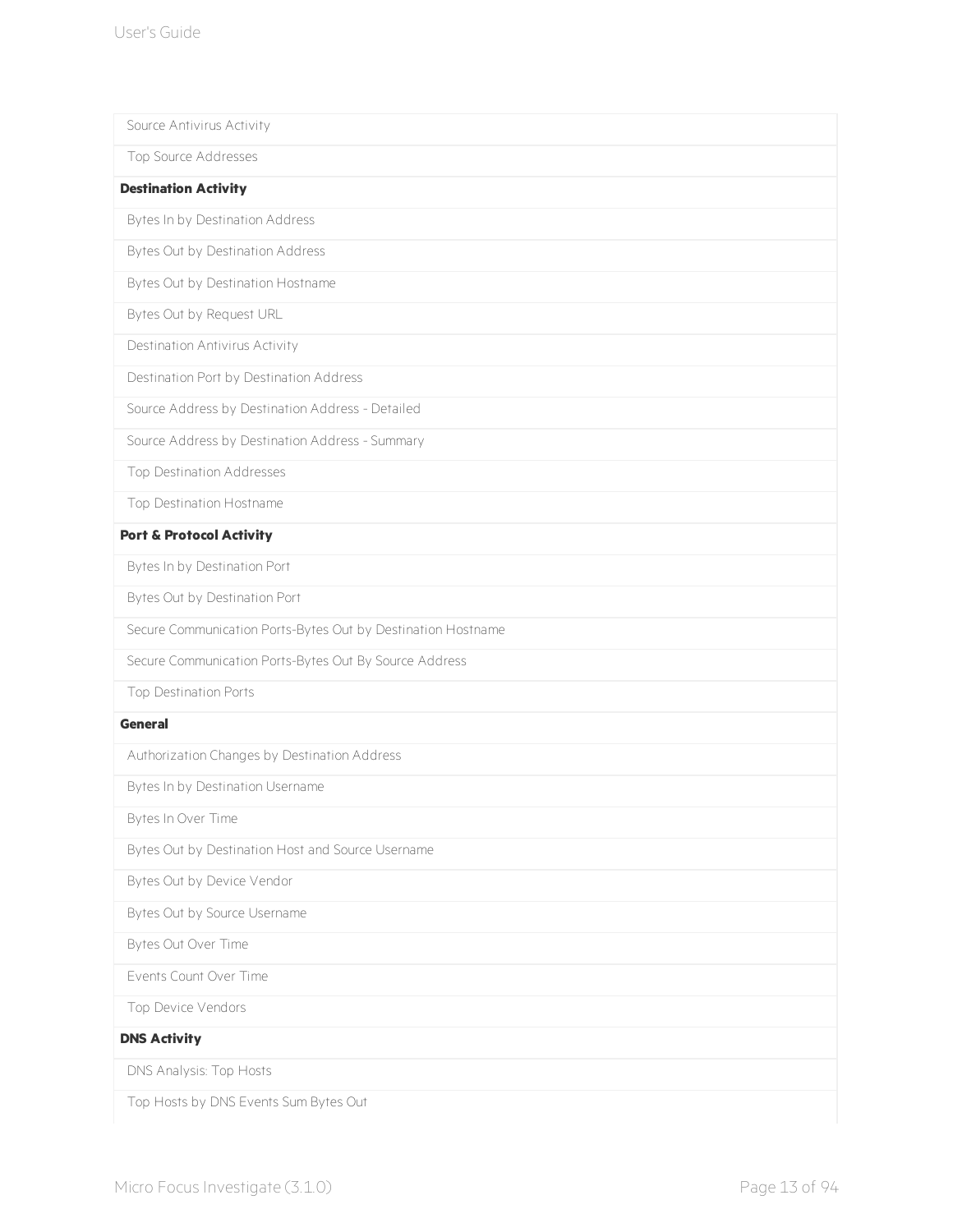Top Hosts by Number of Unique DGA Domains

Top DGA Domains by Number of Unique Hosts

DNS Analysis Over Time

#### **To add a pre-defined visualization to the Search page:**

- 1. Expand the **Visualize** area, and then click **Create Visualizations**.
- 2. Select the desired category, and then select the desired visualizations.

<span id="page-18-0"></span>For information about creating custom visualizations, see Creating Custom [Visualizations](#page-18-0).

## Creating Custom Visualizations

Line, bar, column, and area charts are data comparison visualizations. For these visualizations, you can create up to six series of data comparisons.

The first chart series sets the X- and Y-axis parameters, which remain set for any subsequent series. Ordering that you apply to the first chart series applies to subsequent series. For subsequent series, you can filter by different fields and set aggregate functions for the X and Y axis parameters.

The X axis can receive fields with a continuous value. Investigate applies the sum () aggregate function to continuous-value fields, and converts discrete-value fields to continuous value by applying

the count () aggregate function. The Y axis can receive multiple discrete fields. applies the count () aggregate function to continuous-value fields. You can change the aggregate function.

Non-comparison visualizations include pie and scatter plot charts.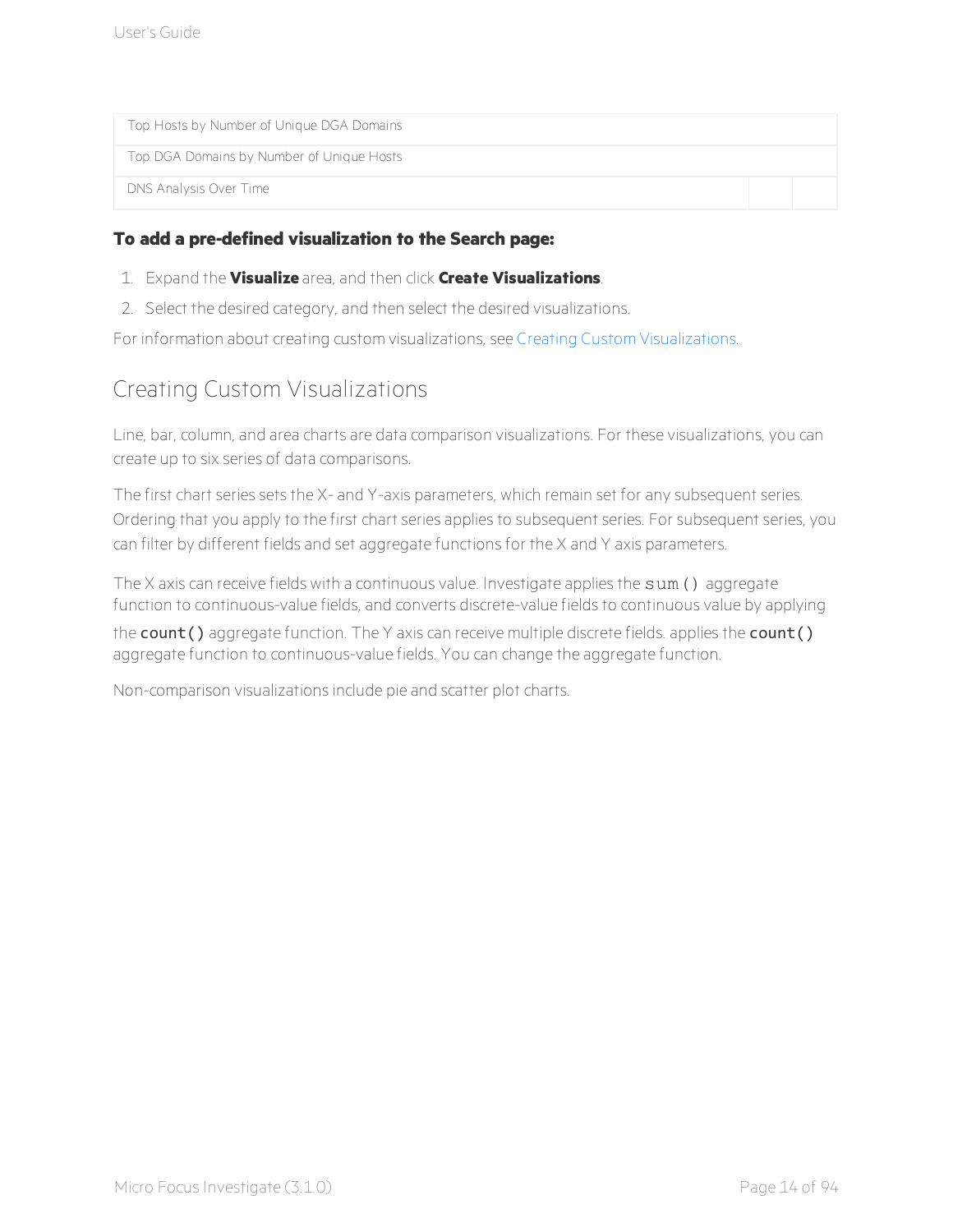ArcSight provides the following X and Y axis options (for bar charts, the X and Y axis behavior is reversed):

| <b>Field Type</b> | <b>X Axis Function</b> | <b>Y Axis Function</b>                                                                                                                                                                                                                                                     |
|-------------------|------------------------|----------------------------------------------------------------------------------------------------------------------------------------------------------------------------------------------------------------------------------------------------------------------------|
| Time              | second                 | count                                                                                                                                                                                                                                                                      |
|                   | minute (default)       | count distinct                                                                                                                                                                                                                                                             |
|                   | day                    | For example, count the number of events for the time                                                                                                                                                                                                                       |
|                   | hour                   | period.                                                                                                                                                                                                                                                                    |
|                   | week                   |                                                                                                                                                                                                                                                                            |
|                   | month                  |                                                                                                                                                                                                                                                                            |
|                   | year                   |                                                                                                                                                                                                                                                                            |
|                   | value itself           |                                                                                                                                                                                                                                                                            |
| String            | value itself           | count (default)                                                                                                                                                                                                                                                            |
|                   |                        | count distinct                                                                                                                                                                                                                                                             |
|                   |                        | value itself (scatter chart and bar chart)                                                                                                                                                                                                                                 |
| Number            | value itself           | count                                                                                                                                                                                                                                                                      |
|                   |                        | count distinct                                                                                                                                                                                                                                                             |
|                   |                        | sum (default)                                                                                                                                                                                                                                                              |
|                   |                        | average                                                                                                                                                                                                                                                                    |
|                   |                        | max                                                                                                                                                                                                                                                                        |
|                   |                        | min                                                                                                                                                                                                                                                                        |
|                   |                        | Number value itself (only for scatter plot)                                                                                                                                                                                                                                |
|                   |                        | Note: For the average function, the default is the<br>arithmetic mean.                                                                                                                                                                                                     |
|                   |                        | For example, for bytes out, the average will be sum<br>(BytesOut ) / number of events that contain BytesOut. If<br>you select Group by User, Investigate uses the formula<br>sum (Bytes Out (only for events when user!=Null)/<br>distinct number of users (without Null). |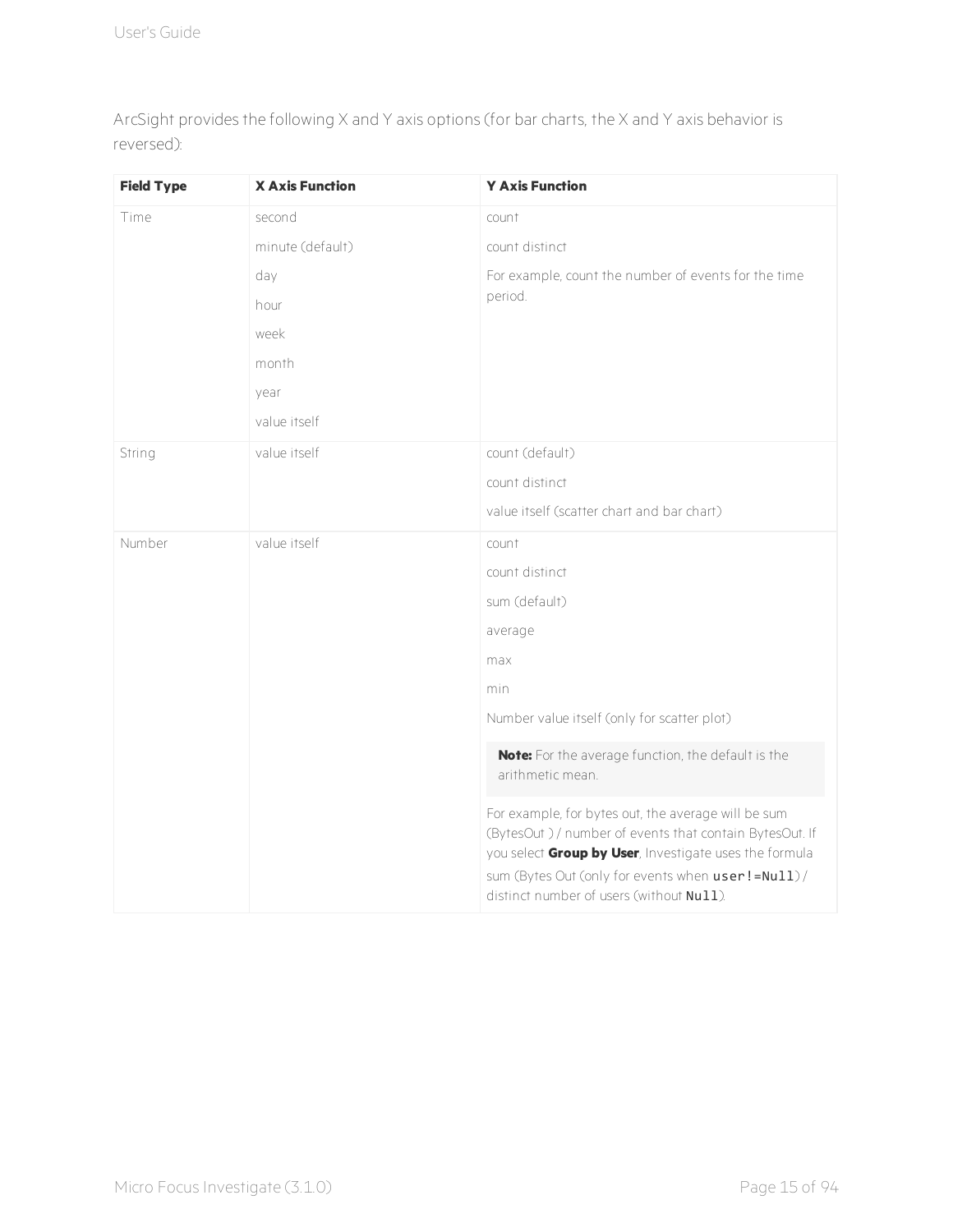When you drag a discrete-value field to a continuous-value parameter, converts the field to a continuous-value field. For example, for **File Name**, Investigate applies the count() function. Within a parameter, Investigate displays fields in the following formats:

- Single key/value pair: <field>: <value> For example, department: sales.
- Single key with multiple values: <field>:<value1>,<value2>,... For example, user: johnny, bob,...
- Aggregate function: <function>(<field>) For example, - sum (Bytes Out) or - month (Event Time).

### **To create a line, bar, column, or area chart:**

- 1. On the **Search** page, expand the **Visualize** area, and then click **Create Visualizations**.
- 2. Click **Create New**, and then select the desired chart type.

The available fields depend on the fieldset that is currently in use. To change the available fields, click the fieldset name, and then select the desired fieldset.

- 3. From the list of available fields, drag the desired fields to **X-Axis** and **Y-Axis**.
- 4. To compare event field data against the entire dataset, drag the desired field to **Filter By**. The parameter can receive multiple discrete fields. By default, Investigate applies all values for a field. To change the field values, click the field and specify the desired field values.
- 5. To specify the field by which to sort records, click **Order By**.

The sort order is dependent on the **Y-Axis** field. By default, Investigate displays records in ascending order.

6. For a horizontal bar visualization, specify segmenting of Y axis bars by dragging the desired field to **Category**.

Categories allow you to specify a secondary discrete-value field. Investigate segments each bar in the Y axis by the secondary category.

- 7. To set a baseline by which to compare data, select **Plot Line**, and then specify the baseline value in the adjacent field.
- 8. To create another data segment comparison, click **Add Series** and specify any new parameters and aggregate functions.

If you change **Order By** for any series, Investigate updates all chart series.

9. When you are ready to create the visualization, click **Done**.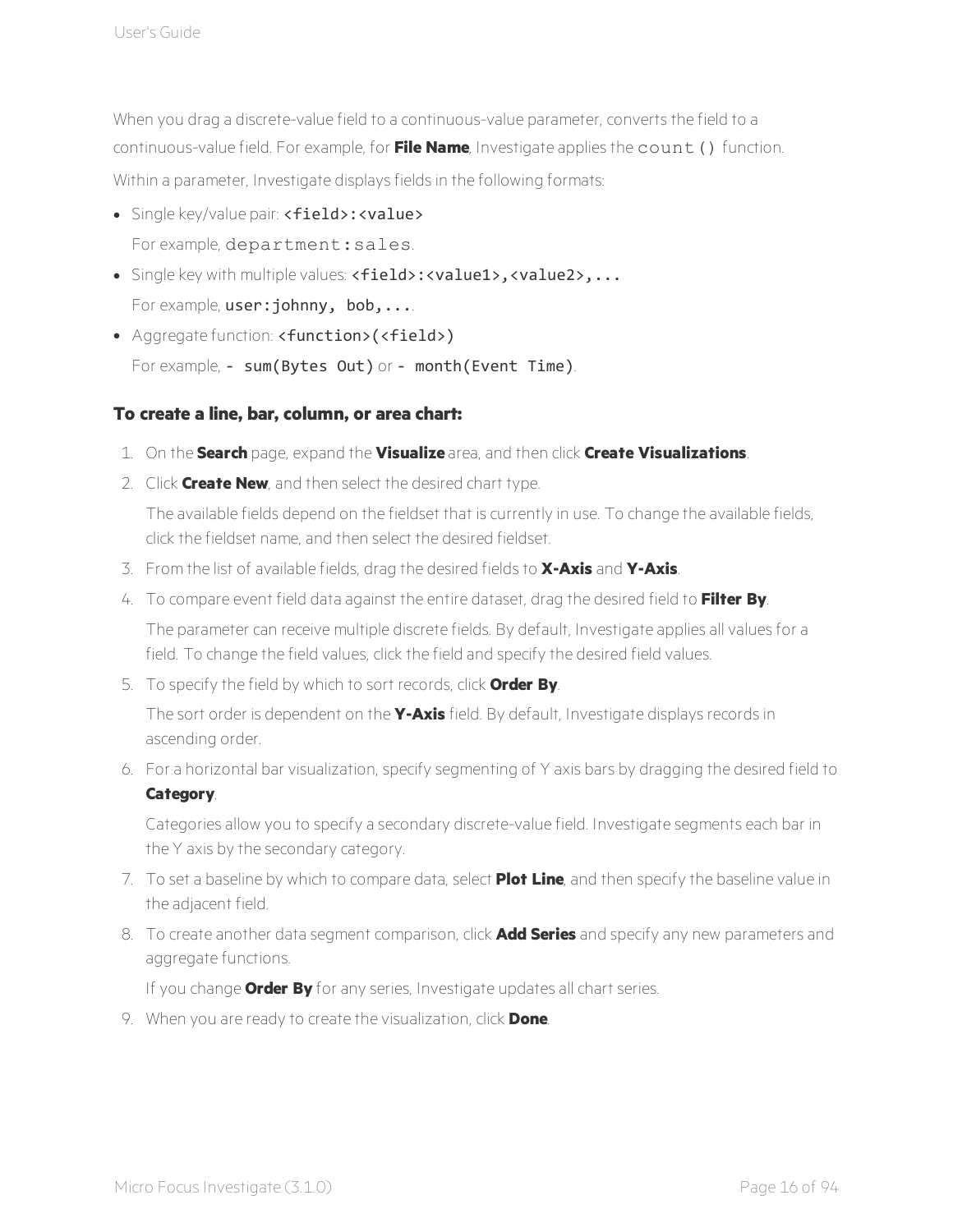### **To create a pie chart:**

- 1. On the **Search** page, expand the **Visualize** area, and then click **Create Visualizations**.
- 2. Click **Create New**, and then select **Pie Chart**.

The available fields depend on the fieldset that is currently in use. To change the available fields, click the fieldset name, and then select the desired fieldset.

- 3. From the list of available fields, drag the field by which you want to measure to **Measure**. Measure determines the size of the pie slices. The parameter can receive a continuous-value field. Investigate applies the aggregate function that is supported for the field.
- 4. From the list of available fields, drag the field that you want to use as the label to **Label**. The parameter can receive a discrete-value field. Investigate groups events by unique values for the field that you select.
- 5. To filter the chart, drag the field by which you want to filter to **Filter By**. The parameter can receive multiple discrete-value fields.
- 6. When you are ready to create the visualization, click **Done**.

### **To create a scatter plot chart:**

- 1. On the **Search** page, expand the **Visualize** area, and then click **Create Visualizations**.
- 2. Click **Create New**, and then select **Scatter Plot**.

The available fields depend on the fieldset that is currently in use. To change the available fields, click the fieldset name, and then select the desired fieldset.

- 3. From the list of available fields, drag the desired fields to **X-Axis** and **Y-Axis**.
- 4. From the list of available fields, drag the desired field to **Category**.

In the scatter plot, a different color point represents each unique value for that field.

5. When you are ready to create the visualization, click **Done**.

### **To change the aggregate function for a parameter:**

- 1. Click the field on the X or Y axis.
- 2. Select the desired value type from the **Aggregate values using** drop-down list.

After you save a visualization, click **...** to rename, edit, delete, or add the visualization to the dashboard. If you delete a visualization that you added to the dashboard, the visualization remains in the dashboard.

# <span id="page-21-0"></span>Managing Search Results Information

Investigate provides the following options for changing the layout of the **Events** table: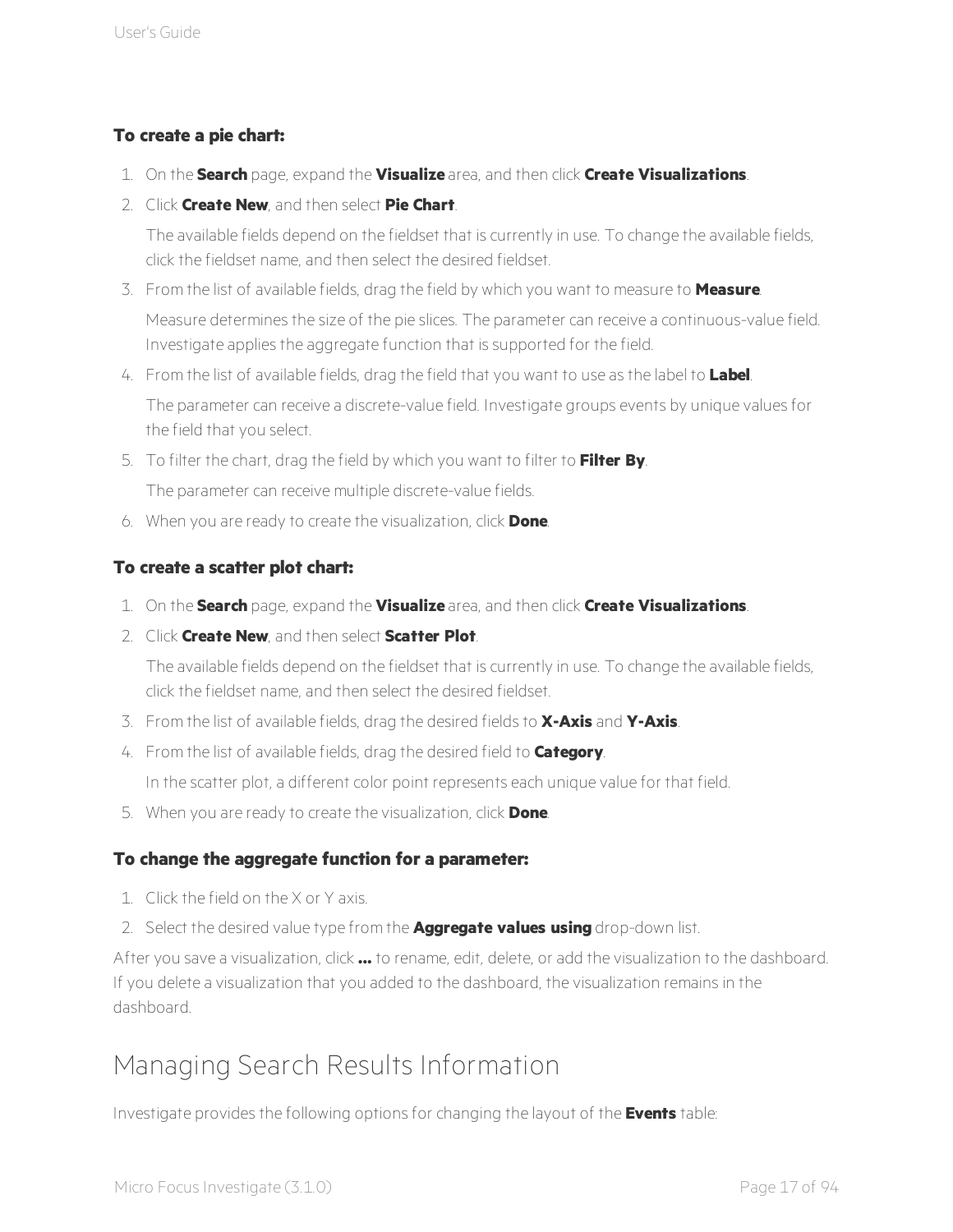$\bullet$  Pin columns.

To pin a column in order to better compare the column values against those of other columns, right click the column heading and select **Pin Column**. Investigate moves the column to the extreme left. You can pin multiple columns. To unpin a column, right-click the column heading and select **Unpin Column**.

**Remove columns** 

To remove columns from the **Events** table, click the wrench icon, and then deselect the columns that you do not want to view. You can also right-click a column heading and select **Hide Column**.

- Reorder columns by dragging them to new positions.
- Sort columns in ascending or descending order.

Investigate provides the following options for viewing data details:

• View the most and least common values for an event record field.

To help filter data for security threats, you can quickly display the most and least common values for a field. When you right-click a column heading and select **Preview Top/Bottom**, Investigate displays the count and percentage of hits for the value. For example, the **Device Vendor** field might have a top value of "bluecoat" with a count of 3,000 hits, accounting for 30 percent of 10,000 results.

• View authenticated users.

To view users who have successfully authenticated to an IP address or host name in the last 24 hours, right-click an IP address or host name and select **Get Authenticated Users**.

**Note:** The fieldset for the original search must include **Device Receipt Time**.

<sup>l</sup> View all record fields for an event.

You can expand each row in the **Events** table to view details for the event. Within the event details, you can expand the fields for more information.

• View all event data for a field value.

To view all of the event data that is based on a field value, right-click a value in a table row, and then select **Search for**.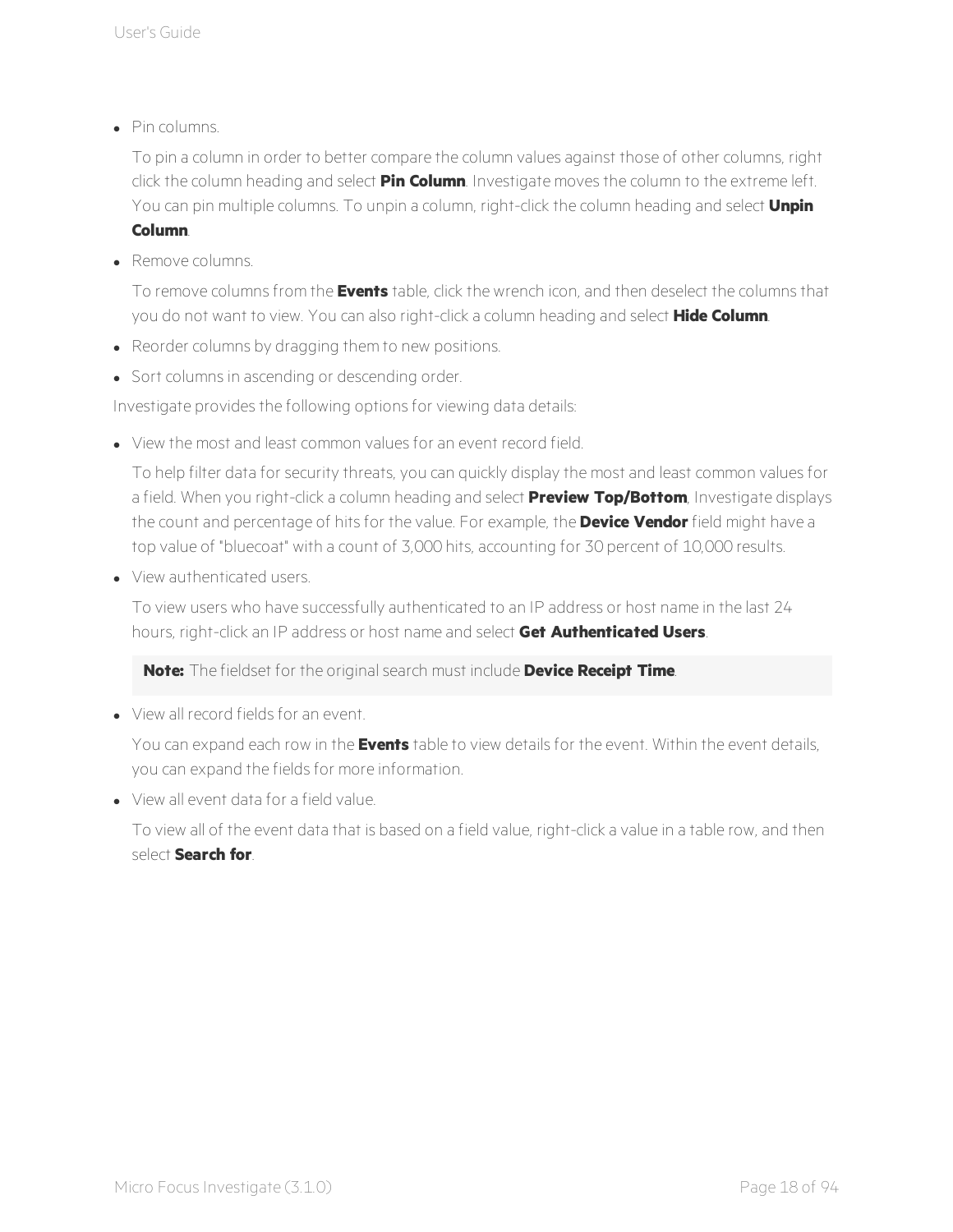You can export search results to a PDF or CSV file. For PDF files, Investigate exports details about the search conditions and also exports visualizations. For CSV files, Investigate only exports **Events** table data. For both types of files, Investigate exports data based on the fieldset for the search.

To export to a PDF file, click **Export to PDF** at the top of the **Search** page. To export to a CSV file, click the CSV icon in the **Events** area.

# <span id="page-23-0"></span>Adding a Lookup List to Extend Searches

The lookup list feature allows you to create additional tables with different fields and store them in the Vertica database. You can add lookup list fields to fieldsets and use them in search queries.

Lookup lists must be CSV files that meet the following requirements:

- The first row must be a comma-separated list of field names. The field names cannot exceed 40 characters. They can only contain alphanumeric characters and underscores and must start with an alpha character.
- The remaining rows must be comma-separated values for the fields in the first row.
- All rows must contain the same number of values.
- You must select one of the columns as the key field, and the values of the key field must be unique.

The key field is the field that you can use with the in list operator in queries.

- The file cannot exceed 25 fields and 2 million rows.
- The file cannot exceed 150 MB.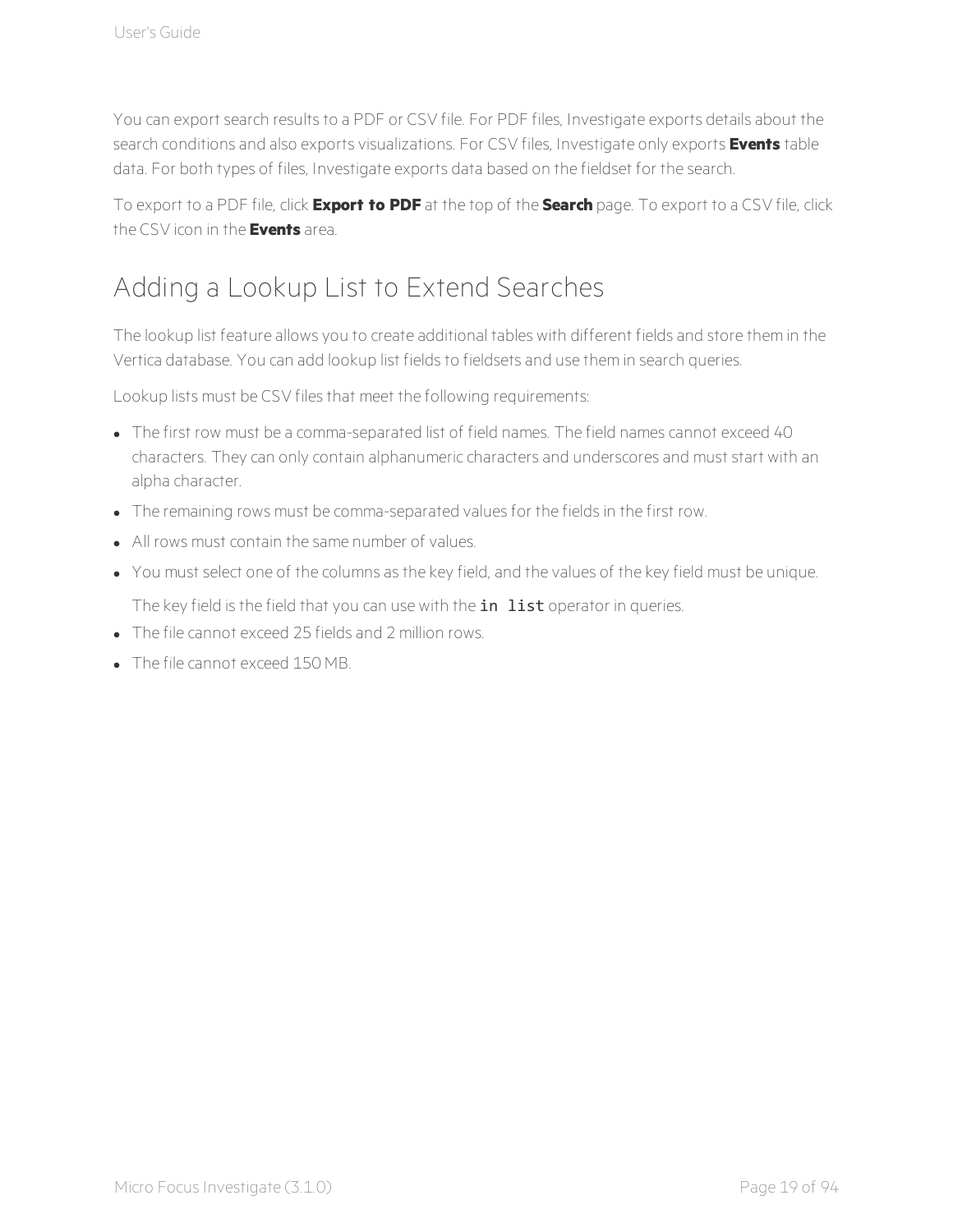### **To create a lookup list:**

- 1. In the left navigation pane, select **Configuration** > **Lookup Lists**, and then click **Add**.
- 2. Drag and drop your CSV file to the **Lookup Lists** page or click **Browse** to navigate to it.
- 3. Specify a lookup list name.

The name cannot exceed 20 characters and can only contain alphanumeric characters and underscores. The name must start with an alpha character.

Investigate displays all the fields of the lookup list, each with the default value type of text.

4. Specify the key field and either accept the value type or specify a different one.

domain float For a number whose radix point can be placed anywhere relative to the significant digits of the number hostname Fully qualified domain name int Integer value ipv4 IPv4 address ipv6 IPv6 address mac MAC address short text Text that cannot exceed 1K of space long text Text that cannot exceed 4K of space time Timestamp url Cannot exceed 4K username A string type

The following are possible values:

5. To upload the file as a table in the Vertica database, click **Upload**.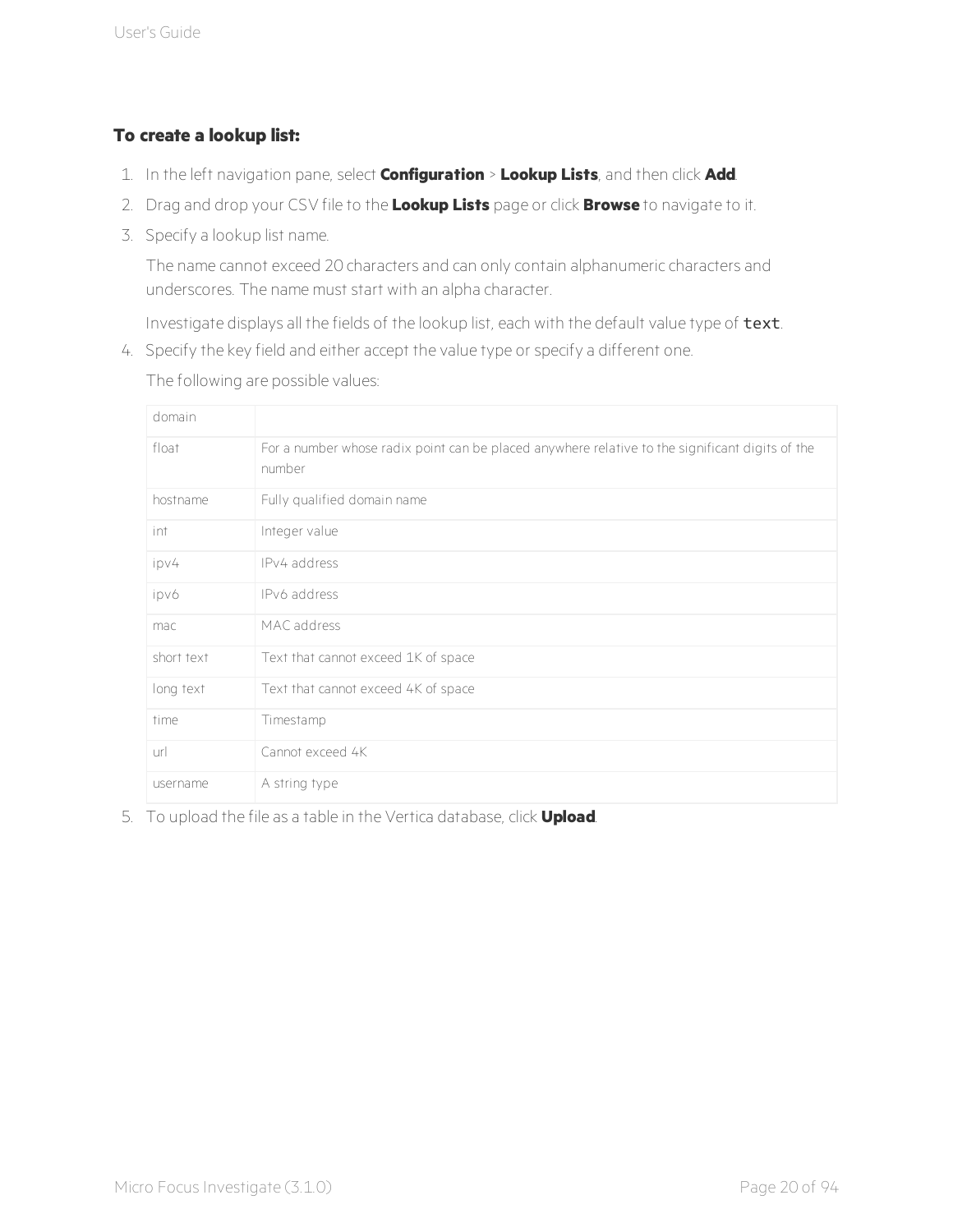### **To replace a lookup list:**

**Note:** Replacing the contents of a lookup list does not affect queries that use the original lookup list. You cannot change the lookup list name. The field names in the replacement file must match the field names in the original file.

- 1. In the left navigation pane, select **Configuration** > **Lookup Lists**.
- 2. Select the desired list, and then click **Replace**.
- 3. Select the CSV file that you want to use to replace the contents of the existing lookup list.

### **To delete a lookup list:**

- 1. In the left navigation pane, select **Configuration** > **Lookup Lists**.
- <span id="page-25-0"></span>2. Select the desired list, and then click the trash can icon.

# Searching Events in ESM

From ArcSight Enterprise Security Manager (ESM), you can initiate a search in Investigate for a maximum of five fields. Within Investigate, you can filter ESM data for more specific results. You must enable Investigate in ESM. For more information, see the ESM [Installation](https://community.microfocus.com/t5/ESM-and-ESM-Express/tkb-p/esm) Guide.

### **To generate a search of Investigate events from ESM:**

- 1. In ESM, open an active channel or view event details in the Inspect/Edit panel.
- 2. Right-click a row and make the appropriate selections.

**Note:** ESM fields that are not supported in searches are disabled.

- 3. To create a search from a specific value, select **ArcSight Investigate**.
- 4. To create a search from multiple values, select **ArcSight Investigate (Multiple Fields)**. You can select up to five fields, based on the available columns on the active channel.

<span id="page-25-1"></span>ESM generates a URL, opens a browser, and creates a new search in .

# About the Search Query Syntax

### To perform a search

### Location: Search page > search field

- 1. Enter the desired query criteria (keywords or information for which you are searching).
- 2. Select the desired time range.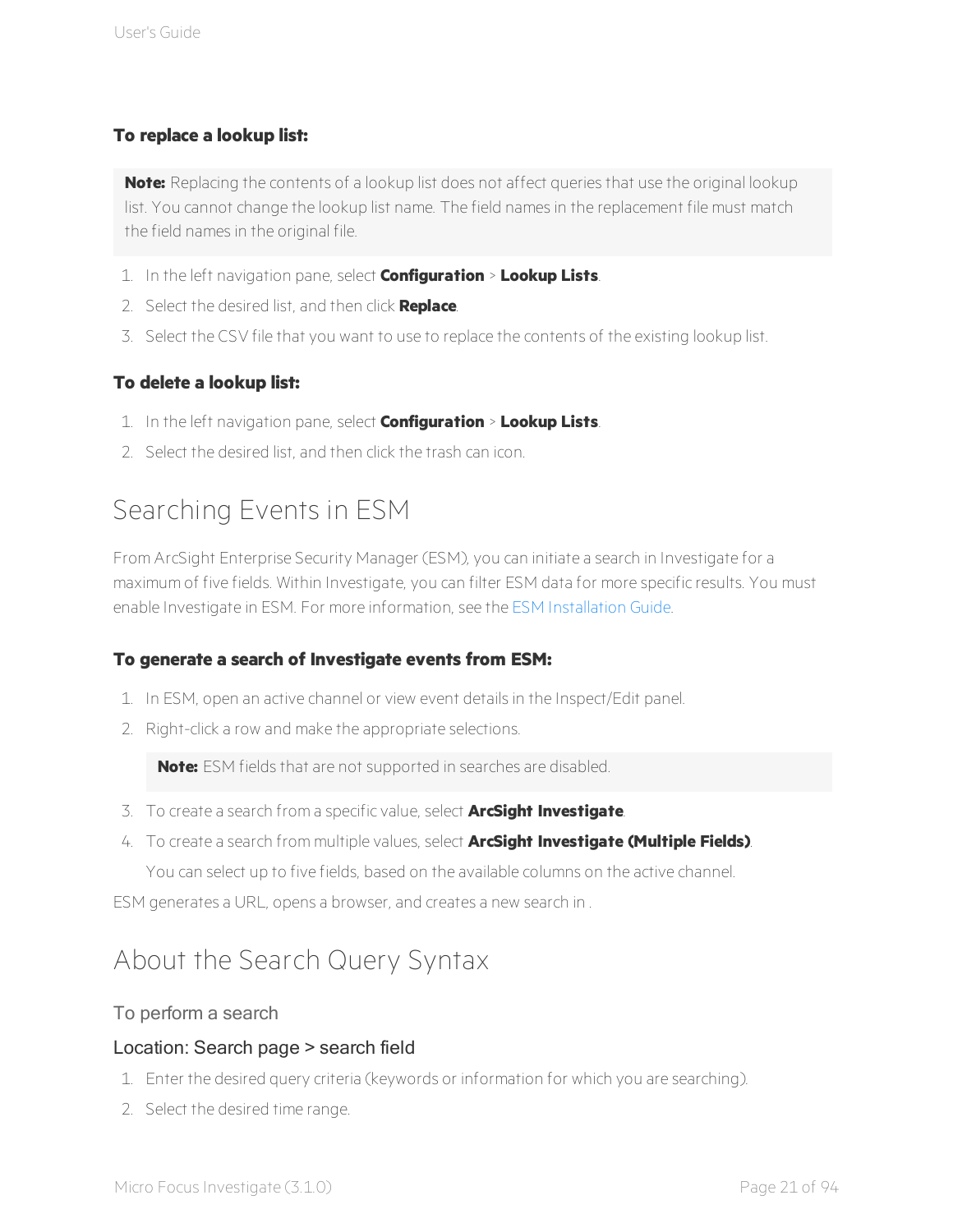### 3. Click Search.

ArcSight searches for data that matches the criteria that you specified and displays the results.

For details, see the *Micro Focus Security ArcSight Investigate User's Guide*

| <b>Type</b>                         | <b>Description</b>                                                                                                                                                                                                                                    | <b>Syntax</b>                                                                                                                                       |
|-------------------------------------|-------------------------------------------------------------------------------------------------------------------------------------------------------------------------------------------------------------------------------------------------------|-----------------------------------------------------------------------------------------------------------------------------------------------------|
| Full Text Search                    | Searches across all columns using a 'contains' operation to determine<br>if the value is found.                                                                                                                                                       | $\vee$ value ><br>Example: ssh                                                                                                                      |
| Field-Based Search                  | Searches based on the field and operator designation to determine<br>if the value is found in the specified field.                                                                                                                                    | $\langle \text{key} \rangle$<br><operator><br/><math>\vee</math> value &gt;<br/>Example:<br/>sourceAddress<br/><math>= 10.0.111.5</math></operator> |
| Hashtag Search (preset<br>searches) | These are predefined queries that are referenced in the search<br>input field using a hashtag, plus the name. In addition to predefined<br>searches, the session searches and save searches can be used in the<br>input field using a hashtag prefix. |                                                                                                                                                     |

# <span id="page-26-0"></span>Query Syntax Requirements

| <b>Behavior</b>                                                                      | <b>Full text search</b>                                                                                                        | <b>Field-based search</b>                                                       | <b>Hashtag search</b>                                                          |
|--------------------------------------------------------------------------------------|--------------------------------------------------------------------------------------------------------------------------------|---------------------------------------------------------------------------------|--------------------------------------------------------------------------------|
| Case sensitivity                                                                     | Case-insensitive                                                                                                               | Case-insensitive                                                                | Case-insensitive                                                               |
| <b>Fxact Match</b>                                                                   | Keyword treated as keyword*.<br>Example:<br>/Execute matches:<br>/Execute, /Execute/Start,<br>/Execute/Response,/Execute/Query | Enclose value in double<br>quotes.<br>Example: Category<br>Behavior ="/Execute" | N/A                                                                            |
| Nesting, including<br>parenthetical clauses,<br>such as (a OR b) AND<br>$\mathsf{C}$ | Allowed. Use Boolean operators to connect<br>and nest keywords.                                                                | Allowed, Use Boolean<br>operators to connect and nest<br>keywords.              | Allowed Use<br><b>Boolean</b><br>operators to<br>connect and nest<br>keywords. |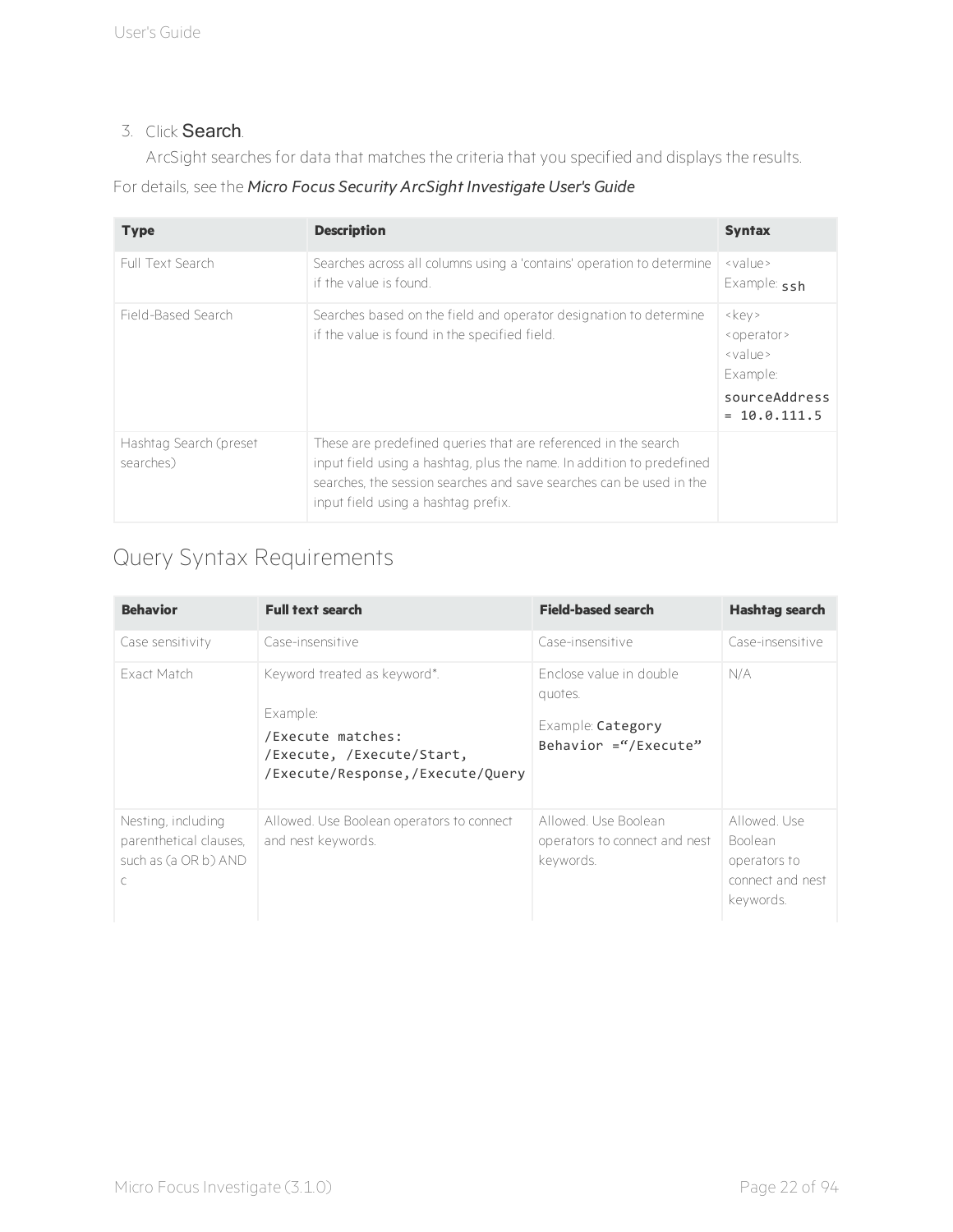| <b>Behavior</b>                                                                    | <b>Full text search</b>                                                                                   | <b>Field-based search</b>                                                                                                                                                                                                                                                                                                                      | <b>Hashtag search</b> |
|------------------------------------------------------------------------------------|-----------------------------------------------------------------------------------------------------------|------------------------------------------------------------------------------------------------------------------------------------------------------------------------------------------------------------------------------------------------------------------------------------------------------------------------------------------------|-----------------------|
| Implicit Operators                                                                 | When two values entered separated by a<br>space, this is treated as an implicit AND<br>condition.         | The AND/OR treatment<br>depends on the operator<br>used in the search.                                                                                                                                                                                                                                                                         | N/A                   |
|                                                                                    | Example: ssh fail                                                                                         | For example:<br>$destinationAddress =$<br>1.1.1.1, 2.2.2.2<br>is equivalent to<br>$destinationAddress =$<br>$1.1.1.1$ or<br>$destinationAddress =$<br>2.2.2.2<br>while the following query:<br>destinationAddress !=<br>1.1.1.1, 2.2.2.2<br>is equivalent to:<br>destinationAddress !=<br>$1.1.1.1$ and<br>$destinationAddress$ ! =<br>2.2.2.2 |                       |
| List Operations                                                                    | N/A                                                                                                       | Performs an inner join or a left<br>join against a custom list.<br>Syntax for Inner Join:<br>source address in<br>list CustomListName<br>CustomColumn Name<br>Syntax for Left Join:<br>source address not in<br>list CustomListName<br>CustomColumnName                                                                                        | N/A                   |
| Time format, when<br>searching for events<br>that occurred at a<br>particular time | No specific format. The query needs to<br>contain the exact timestamp string. For<br>example, "10:34:35". | Use this format to specify a<br>timestamp in a query:<br>YYYY-MM-DD<br>YYYY-MM-DD HH:mm<br>YYYY-MM-DD<br>HH:mm:ss.fff<br>Use the in between $\rightarrow$ <.<br>greater than $\zeta$ ) or less than<br>$\zeta$ ) operators to narrow the<br>time range.                                                                                        | N/A                   |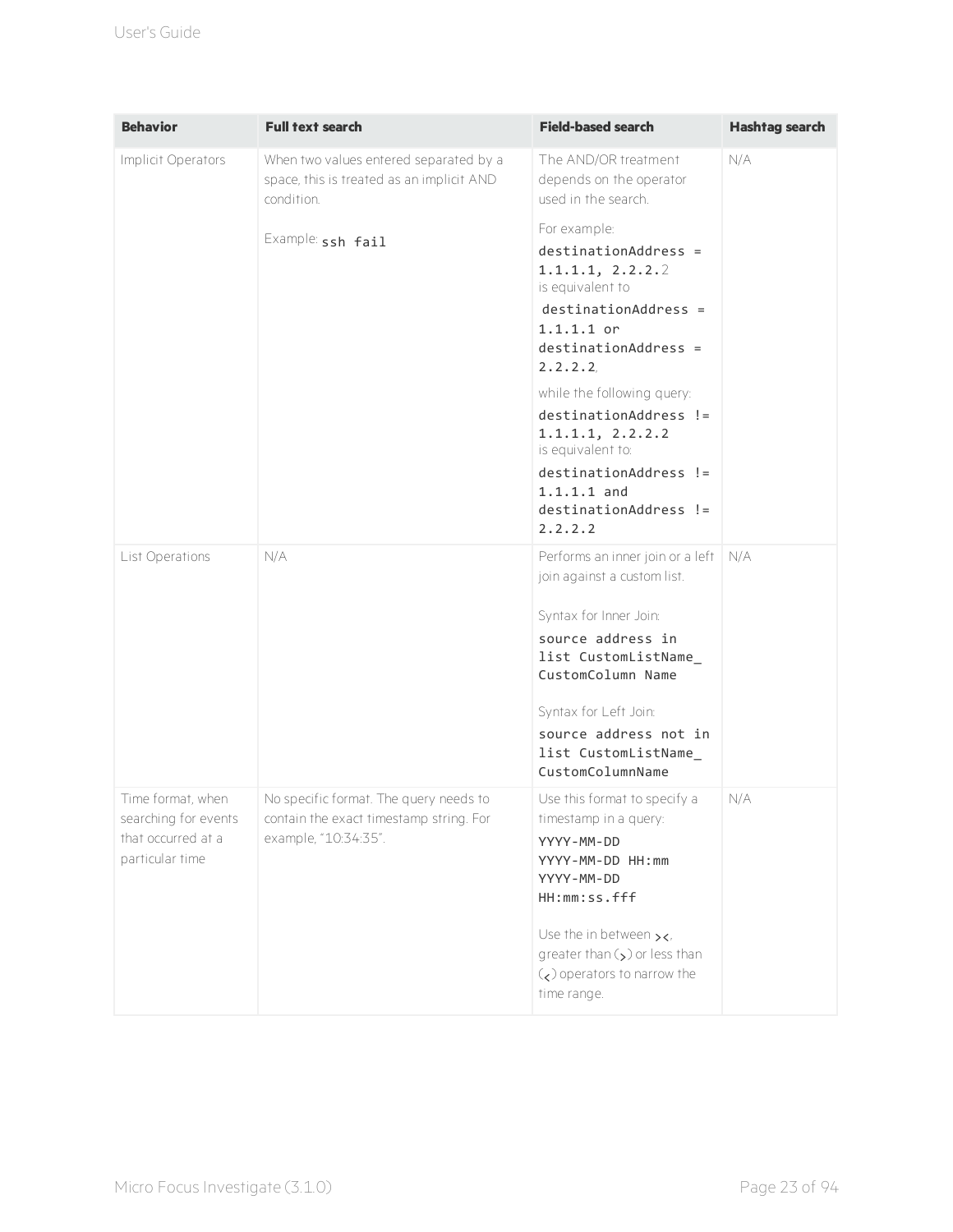# <span id="page-28-0"></span>Search Operators

| <b>Operator</b>     | <b>Operator</b><br><b>Alternatives</b> | <b>Example</b>                                                                                                                                                                                   |
|---------------------|----------------------------------------|--------------------------------------------------------------------------------------------------------------------------------------------------------------------------------------------------|
| <b>AND</b>          |                                        | #Firewall drop and sourceAddress equals 10.0.112.9<br>sourceAddress equals 10.0.112.9 and destinationAddress =<br>10.0.116.148                                                                   |
| OR.                 |                                        | fail OR ssh<br>destinationAddress = 10.0.111.5 OR<br>destinationAddress=10.0.116.148 destinationAddress =<br>10.0.111.5, 10.0.116.48                                                             |
| not equal           | $\,<$ $>$<br>$!=$                      | destinationPort not equal 21                                                                                                                                                                     |
| equals              | $\, =$<br>$=$<br>is equal to<br>equal  | name equals INVALID password<br>device vendor equals CISCO                                                                                                                                       |
| greater than        | $\, >$<br>is greater                   | bytes In greater than 100                                                                                                                                                                        |
| less than           | $\,<$<br>is less<br>is lower<br>less   | bytes out less than 1000                                                                                                                                                                         |
| greater equal than  | $>$ $=$<br>gte<br>greater equal        | End Time greater equal than 2017-07-25<br>End Time greater equal than 2017-07-25 09:07<br>End Time greater equal than 2017-07-25 09:07:43<br>End Time greater equal than 2017-07-25 09:31:22.685 |
| less equal than     | $\,<\,=\,$<br>lte<br>less equal        | Base Event Count less equal than or equal 50                                                                                                                                                     |
| starts with         | startswith                             | message starts with FIN                                                                                                                                                                          |
| does not start with |                                        | name does not start with FIN                                                                                                                                                                     |
| ends with           | endswith                               | message ends with out                                                                                                                                                                            |
| does not end with   |                                        | message does not end with out                                                                                                                                                                    |

The following table describes the operators you can specify in the Search field.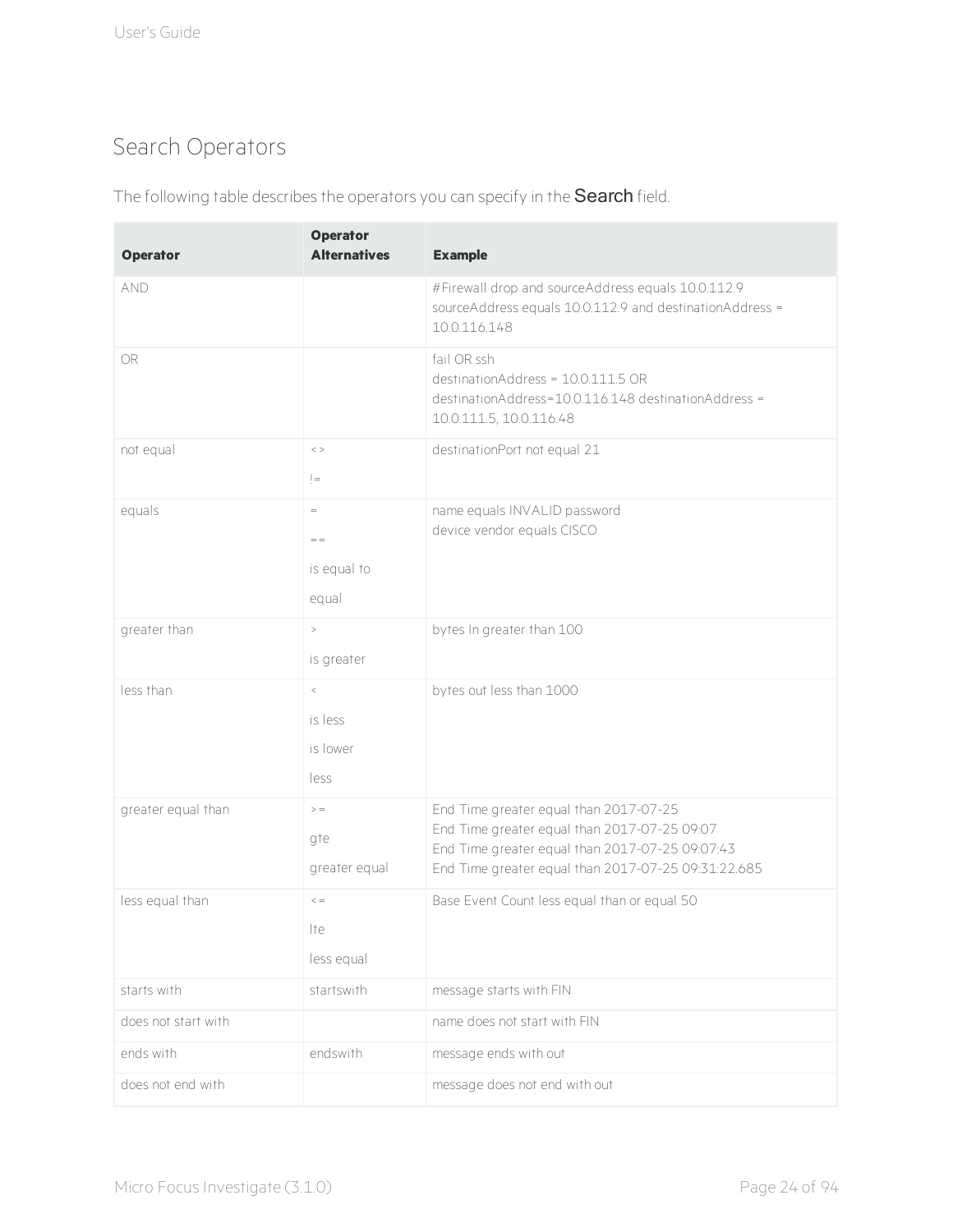| <b>Operator</b>                     | <b>Operator</b><br><b>Alternatives</b> | <b>Example</b>                                                                                                                                                             |
|-------------------------------------|----------------------------------------|----------------------------------------------------------------------------------------------------------------------------------------------------------------------------|
| contains                            | contain<br>like<br>has substring       | name contains TCP                                                                                                                                                          |
| does not contain                    | does not have                          | name does not contain TCP                                                                                                                                                  |
| in list                             | match<br>in list of                    | device vendor equals CISCO and source address in list<br>customListName_customColumnName<br>device vendor equals CISCO and source address in list<br>badGuyIpList_badGuyIp |
| not in list                         | not match<br>not in list of            | source address not in list customListName customColumnName<br>source address not in list badGuyIpList_badGuyIp                                                             |
| in subnet                           | N/A                                    | source address in subnet 10.0.0.0/8                                                                                                                                        |
| not in subnet                       | N/A                                    | source address not in subnet 10.0.0.0/8                                                                                                                                    |
| (Pipeline operator)                 | N/A                                    | ssh $ $ eval test $1 = abs(40)$<br>$\operatorname{cosh}$   eval test1 = sin (Bytes In)                                                                                     |
| eval <expression> name</expression> | N/A                                    | eval URL_Length = length (Request URL)                                                                                                                                     |
| rename                              | N/A                                    | I rename source address as src                                                                                                                                             |

### **Functions supported for eval operations**

| <b>Function</b> | <b>Description</b>                                                                           | <b>Example</b>                                                                                                |
|-----------------|----------------------------------------------------------------------------------------------|---------------------------------------------------------------------------------------------------------------|
| abs(X)          | Takes a number, X, and returns its absolute value.<br>X can be a number, field or expression | The function assigns the evaluated value<br>to the new field                                                  |
|                 |                                                                                              | If the value of $X$ is $3$ or $-3$ , the function<br>assigns the evaluated value of 3 to the<br>field absnum. |
|                 |                                                                                              | l eval absnum=abs(number)                                                                                     |
|                 |                                                                                              | $ $ eval absnum = abs(bytesIn)                                                                                |
|                 |                                                                                              | eval absnum = abs(1 - bytesIn)                                                                                |
| ceiling(X)      | Rounds a number, X, up to the next highest integer                                           | The following example returns $n=2$ .                                                                         |
|                 | X can be a number, field or expression                                                       | $ $ eval n=ceil(1.9)                                                                                          |
| exp(X)          | Takes a number, $X$ , and returns $e^X$ .                                                    | The following example returns                                                                                 |
|                 | X can be a number, field or expression                                                       | y=20.0855369231877.<br>$ $ eval y=exp $(3)$                                                                   |
| floor(X)        | Rounds a number, X, down to the nearest whole integer.                                       | The following example returns 1.                                                                              |
|                 | X can be a number, field or expression                                                       | $\ldots$ l eval n=floor $(1.9)$                                                                               |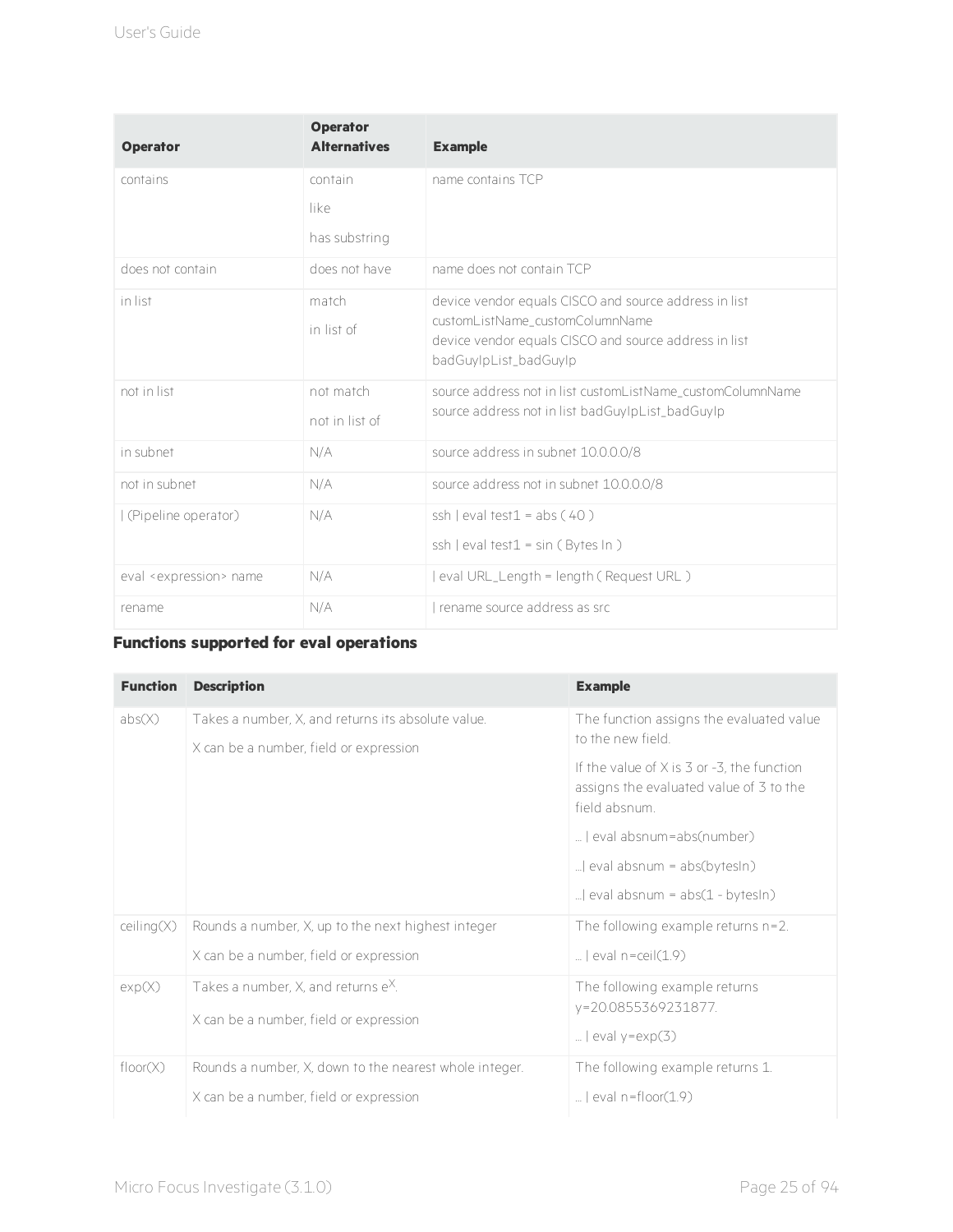| <b>Function</b> | <b>Description</b>                                                                        | <b>Example</b>                                                                                                                    |
|-----------------|-------------------------------------------------------------------------------------------|-----------------------------------------------------------------------------------------------------------------------------------|
| length(X)       | Returns the character length of a string, X.                                              | The following example returns the length<br>of(field). If the field is 256 characters long,<br>it returns n=256                   |
|                 |                                                                                           | eval n=length(field)                                                                                                              |
|                 |                                                                                           | The following example returns n=3. (abc is<br>a literal string, surrounded by double<br>quotes.)                                  |
|                 |                                                                                           | eval n=length("abc")                                                                                                              |
| ln(X)           | Takes a number, X, and returns its natural log.<br>X can be a number, field or expression | The following example returns the natural<br>log of the value of "bytesIn". If "bytesIn"<br>contains 100, it returns 4.605170186. |
|                 |                                                                                           | eval InBytes=In(bytesIn)                                                                                                          |
| log10(X)        | Evaluates the log of number X with base 10.                                               | The following example returns 4.                                                                                                  |
|                 | X can be a number, field or expression                                                    | eval num=log10(10000).                                                                                                            |
|                 |                                                                                           |                                                                                                                                   |
| log(X, Y)       | Returns the logarithm to the specified base of the argument.                              | The following example returns 0.301                                                                                               |
|                 | X is the base and Y can be a number, field or expression                                  | $ $ eval test1= $log(10,2)$                                                                                                       |
|                 | X is optional. If not specified, it will take 10 as the default<br>value.                 | The following example returns 0.301 as it<br>takes the default base as 10                                                         |
|                 |                                                                                           | $ $ eval test1 = $log(2)$                                                                                                         |
| lower(X)        | Takes a string argument, X, and returns the lowercase version.                            | The following example returns the value<br>of the field username in lowercase.                                                    |
|                 |                                                                                           | If the username field contains FRED<br>BROWN, it returns name=fredbrown.                                                          |
|                 |                                                                                           | eval name=lower("username")                                                                                                       |
| mod(X, Y)       | Returns the modulo of X and Y. (X%Y; the remainder of X                                   | The following example returns 5.                                                                                                  |
|                 | divided by Y.)                                                                            | $ $ eval newField = $mod(25,10)$                                                                                                  |
| randomint       | Returns a random number between 0 and X-1                                                 | The following example will return a                                                                                               |
| $(\times)$      | X can be any positive integer between the values 1 and                                    | random number between 0 and 9.                                                                                                    |
|                 | 9,223,372,036,854,775,807.                                                                | $ $ eval newField = randomint(10)                                                                                                 |
| round(X,        | Rounds X to the nearest integer. Y is the precision to use, if                            | The following example returns 1.                                                                                                  |
| Y)              | omitted the default precision is zero.                                                    | $ $ eval n=round $(1.4)$                                                                                                          |
|                 | X can be a number, field or expression                                                    | The following example returns 2.                                                                                                  |
|                 | Y is a numeric value to indicate the precision.                                           | $\ldots$ l eval n=round(1.5)                                                                                                      |
| sqrt(X)         | Takes one numeric argument, X, and returns its square root.                               | The following example returns 3.                                                                                                  |
|                 | X can be a number, field or expression                                                    | $ $ eval n=sqrt $(9)$                                                                                                             |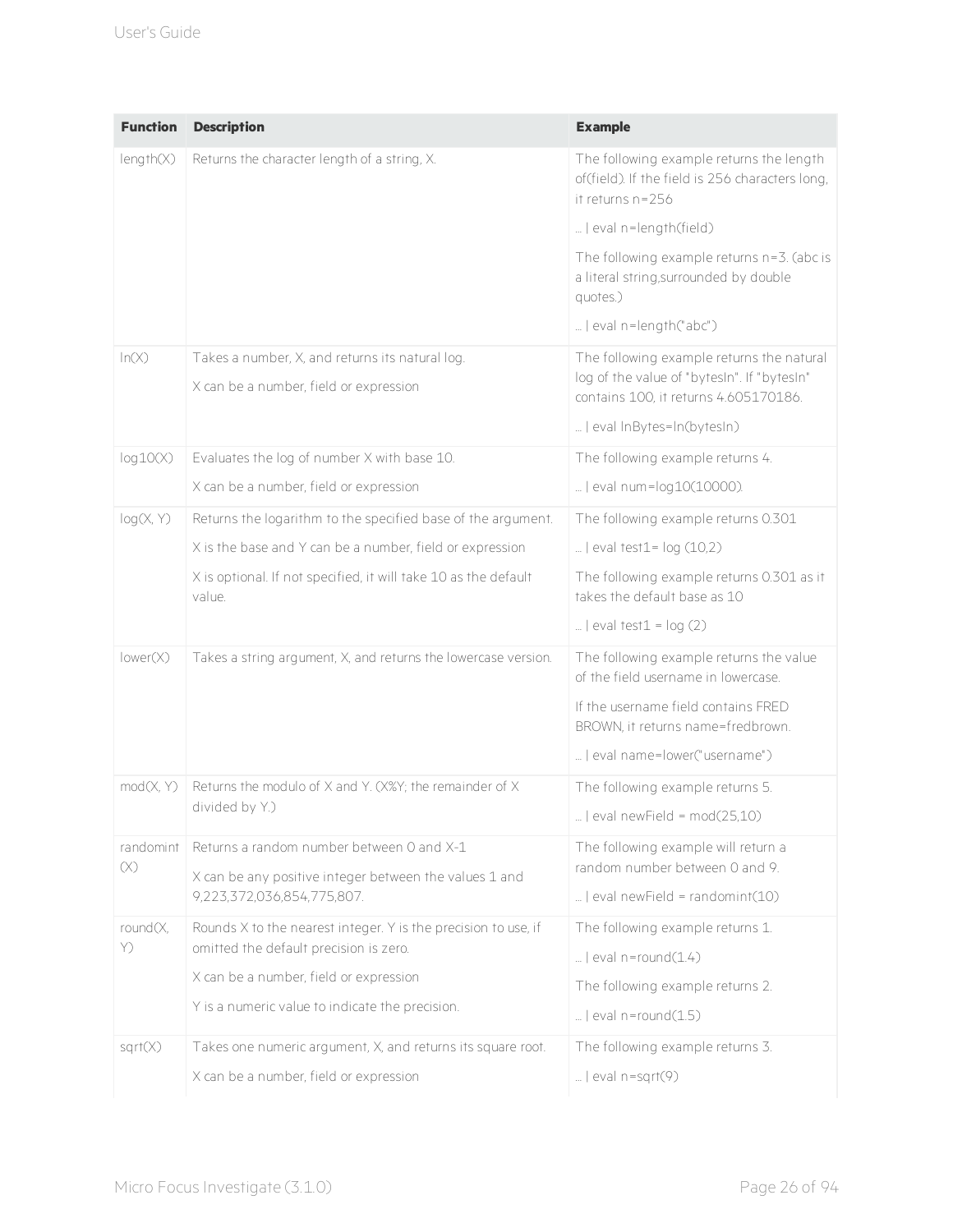| <b>Function</b> | <b>Description</b>                                                                                  | <b>Example</b>                                                                 |
|-----------------|-----------------------------------------------------------------------------------------------------|--------------------------------------------------------------------------------|
| substr          | This function returns a new string that is a substring of string                                    | The following example returns"g".                                              |
| (X, Y, Z)       | Х.                                                                                                  | eval n=substr("ArcSight",5,6)                                                  |
|                 | The substring begins with the character at index Y and<br>extends up to the character at index Z-1. | The following example returns" cSig".                                          |
|                 | The index is a number that indicates the location of the                                            | eval n=substr("ArcSight",2,6)                                                  |
|                 | characters in string X, from left to right, starting with zero.                                     | The following example returns" Arc".                                           |
|                 | Y - can be negative.                                                                                | eval n=substr("ArcSight",0,3)                                                  |
|                 | Z - cannot be negative.                                                                             |                                                                                |
| trim(X)         | trim(X) removes all spaces from both sides of the string X.                                         | For the sake of the example, assume that X                                     |
|                 | Itrim(X) removes all spaces from the left side of the string X.                                     | is a literal string and _ represents any<br>number of space characters.        |
| ltrim(X)        | rtrim(X) removes all spaces from the right side of the string X.                                    | The following example returns trimmed=<br>"string_".                           |
| rtrim(X)        |                                                                                                     | eval trimmed=ltrim("_string_")                                                 |
|                 |                                                                                                     | The following example returns<br>trimmed="_string".                            |
|                 |                                                                                                     | eval trimmed=rtrim("_string_")                                                 |
|                 |                                                                                                     | The following example returns "string".                                        |
|                 |                                                                                                     | eval trimmed=trim("_string_")                                                  |
| upper(X)        | Takes one string argument and returns the uppercase version.                                        | The following example returns the value<br>of the field username in uppercase. |
|                 |                                                                                                     | If username contains fred brown, it returns<br>name=FRED BROWN.                |
|                 |                                                                                                     | eval name=upper("username")                                                    |
| cos(X)          | Takes one numeric argument, X, and returns its                                                      | The following example returns 2435538                                          |
|                 | trigonometric cosine                                                                                | $ $ eval newField = $cos(3)$                                                   |
| sin(X)          | Takes one numeric argument, X, and returns its<br>trigonometric sine                                | The following example returns<br>0.141120008059867                             |
|                 |                                                                                                     | $ $ eval newField = sin(3)                                                     |
| cot(X)          | Takes one numeric argument, X, and returns its<br>trigonometric cotangent                           | The following example returns -<br>7.01525255143453                            |
|                 |                                                                                                     | $ $ eval newField = $cot(3)$                                                   |
| tan(X)          | Takes one numeric argument, X, and returns its<br>trigonometric tangent                             | The following example returns -<br>0.142546543074278                           |
|                 |                                                                                                     | $ $ eval newField = $tan(3)$                                                   |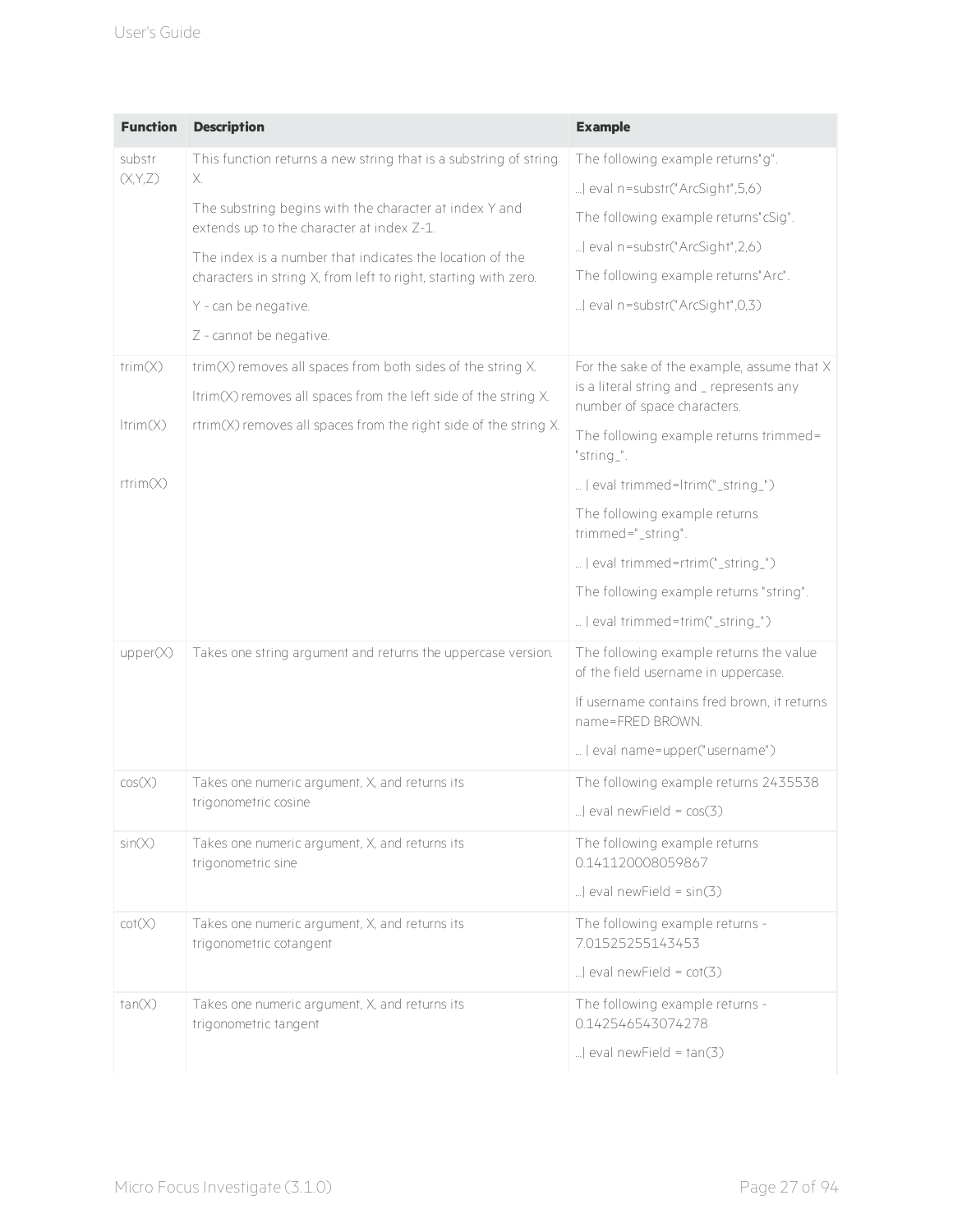| <b>Function</b> | <b>Description</b>                                                                                             | <b>Example</b>                                     |
|-----------------|----------------------------------------------------------------------------------------------------------------|----------------------------------------------------|
| tanh(X)         | Takes one numeric argument, X, and returns its<br>hyperbolic tangent                                           | The following example returns<br>0.99505475368673  |
|                 |                                                                                                                | $ $ eval newField = $tanh(3)$                      |
| sinh(X)         | Takes one numeric argument, X, and returns its hyperbolic sine                                                 | The following example returns<br>10.0178749274099  |
|                 |                                                                                                                | $ $ eval newField = sinh(3)                        |
| cosh(X)         | Takes one numeric argument, X, and returns its hyperbolic<br>cosine                                            | The following example returns<br>10.0676619957778  |
|                 |                                                                                                                | $ $ eval newField = $cosh(3)$                      |
| acos(X)         | Takes one numeric argument, X, and returns its<br>trigonometric inverse cosine                                 | The following example returns<br>1.2661036727795   |
|                 |                                                                                                                | $ $ eval new Field = $acos(0.3)$                   |
| asin(X)         | Takes one numeric argument, X, and returns its<br>trigonometric inverse sine                                   | The following example returns<br>0.304692654015398 |
|                 |                                                                                                                | $ $ eval newField = asin(3)                        |
| atan(X)         | Takes one numeric argument, X, and returns its<br>trigonometric inverse tangent                                | The following example returns<br>0.291456794477867 |
|                 |                                                                                                                | $ $ eval new Field = atan(3)                       |
| atan2(X,<br>Y)  | Returns a value representing the trigonometric inverse tangent<br>of the arithmetic dividend of the arguments. | The following example returns<br>1.10714871        |
|                 |                                                                                                                | $ $ eval newField = atan2(2,1)                     |
| chrt(X)         | Takes one numeric argument, X, and returns its cube root                                                       | The following example returns 8                    |
|                 |                                                                                                                | $\ldots$   eval n=cbrt(2)                          |
| sign(X)         | Returns a value of -1, 0, or 1 representing the arithmetic sign of<br>the argument.                            | The following example returns -1                   |
|                 |                                                                                                                | $ $ eval newField = sign(-8.4)                     |
|                 |                                                                                                                | The following example returns 1                    |
|                 |                                                                                                                | $ $ eval newField = sign(4)                        |
|                 |                                                                                                                | The following example returns O                    |
|                 |                                                                                                                | $ $ eval newField = sign(0)                        |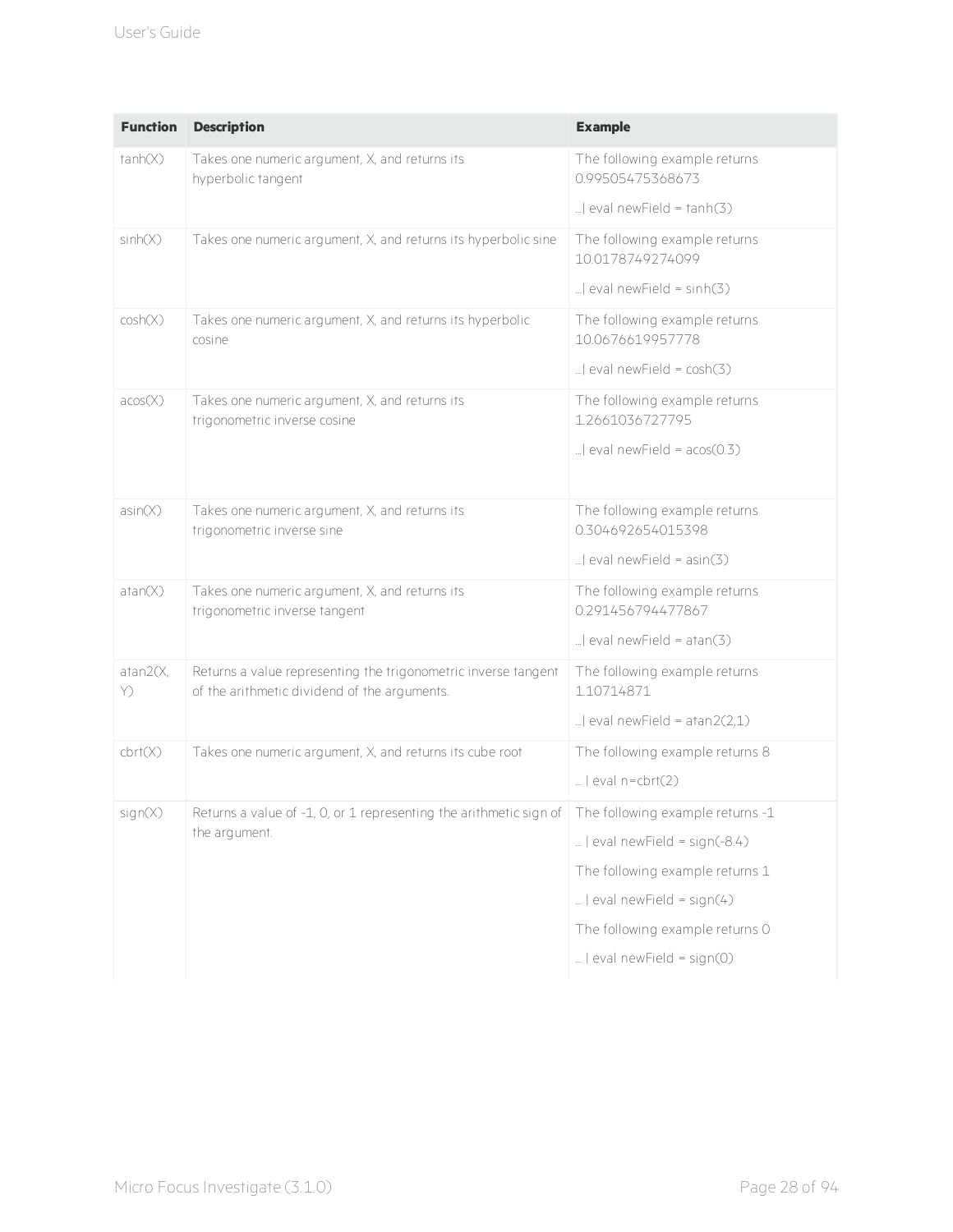| <b>Function</b>                          | <b>Description</b>                                                                                                                                                                                                                                                                                                                        | <b>Example</b>                                                                                                                                                                                                                                                                            |
|------------------------------------------|-------------------------------------------------------------------------------------------------------------------------------------------------------------------------------------------------------------------------------------------------------------------------------------------------------------------------------------------|-------------------------------------------------------------------------------------------------------------------------------------------------------------------------------------------------------------------------------------------------------------------------------------------|
| trunc(X,<br>Y)                           | Returns the expression value truncated (toward zero)                                                                                                                                                                                                                                                                                      | The following example returns 1                                                                                                                                                                                                                                                           |
|                                          | X can be a number, field or expression                                                                                                                                                                                                                                                                                                    | $ $ eval newField = trunc $(1.9)$                                                                                                                                                                                                                                                         |
|                                          | Y is a numeric value to indicate the precision.                                                                                                                                                                                                                                                                                           | The following example returns 2.89                                                                                                                                                                                                                                                        |
|                                          |                                                                                                                                                                                                                                                                                                                                           | $ $ eval newField = trunc(2.89999, 2)                                                                                                                                                                                                                                                     |
| greatest<br>(X, Y[, Z,<br>N,             | Returns the largest value in a list of expressions. The list is up<br>to 20 elements long.<br>In the list of expressions all elements must be of same type.<br>The only supported types are numeric and string.<br>X can be a number, field or expression.                                                                                | The following example returns 9<br>$ $ eval newField = greatest(7, 5, 9)<br>The following example returns site<br>  eval newField = greatest('sit', 'site',<br>'sight')<br>The following example returns 100 when<br>bytesIn is less than 100<br>  eval newField = greatest(bytesIn, 100) |
| least(X, Y)<br>[Z, N, ]                  | Returns the smallest value in a list of expressions. The list is<br>up to 20 elements long.<br>In the list of expressions all elements must be of same type.<br>The only supported types are numeric and string.<br>X can be a number, field or expression.                                                                               | The following example returns 5<br>$ $ eval newField = least(7, 5, 9)<br>The following example return sight<br>  eval newField = least('sit', 'site', 'sight')<br>The following example returns 100 when<br>bytesIn is greater than 100<br>  eval newField = least(bytesIn, 100)          |
| coalesce<br>(X[, Y, Z,<br>$N, \ldots$ ]) | Returns the value of the first non-null expression in the list. If<br>all expressions evaluate to null, then COALESCE returns null.<br>The list is up to 20 elements long.<br>In the list of expressions all elements must be of same type.<br>The only supported types are numeric and string.<br>X can be a number, field or expression | The following example returns 2<br>  eval newField = coalesce(null, null,2,3)                                                                                                                                                                                                             |
| power(X,<br>Y)                           | Returns a value representing one number raised to the power<br>of another number. X is the base and Y the exponent.<br>X and Y can be a number, field or expression                                                                                                                                                                       | The following example returns 8<br>$ $ eval newField = power(2, 3)                                                                                                                                                                                                                        |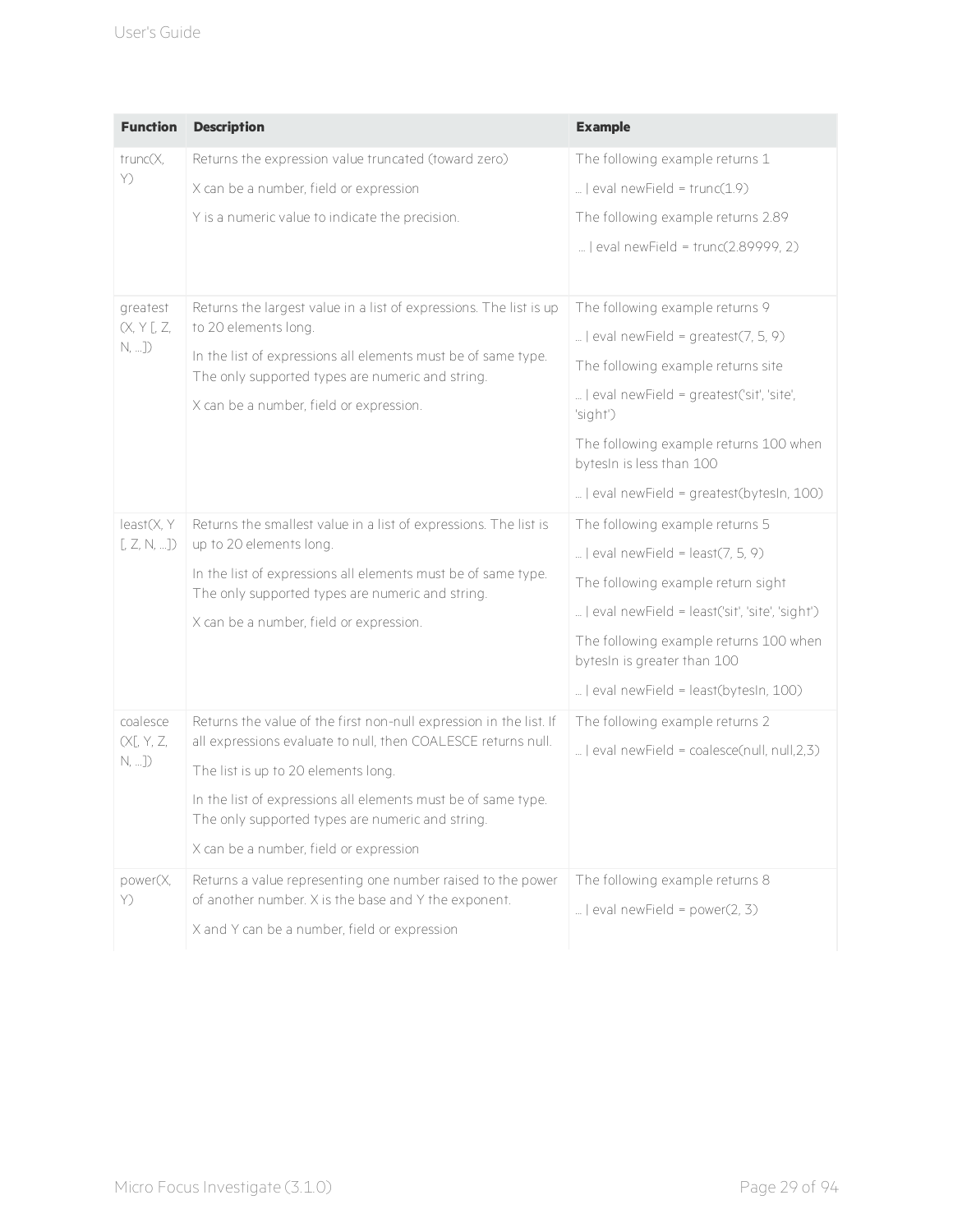| <b>Function</b> | <b>Description</b>                                                                                                                                                                                                                                                          | <b>Example</b>                                                                                                                                |
|-----------------|-----------------------------------------------------------------------------------------------------------------------------------------------------------------------------------------------------------------------------------------------------------------------------|-----------------------------------------------------------------------------------------------------------------------------------------------|
| md5(X)          | Calculates the MD5 hash of string, returning the result as a<br>VARCHAR string in hexadecimal.<br>X must be a string                                                                                                                                                        | The following example return<br>202cb962ac59075b964b07152d234b70<br>$ $ eval newField = md5('123')                                            |
| nullif(X,Y)     | Compares two expressions. If the expressions are not equal.<br>the function returns the first expression (expression 1). If the<br>expressions are equal, the function returns null.<br>X and Y can be a number, field or expression.<br>Y must have same data type that X. | The following example returns 2<br>$ $ eval newField = nullif(2, 3)<br>The following example returns null<br>$ $ eval newField = nullif(2, 2) |
| isnull(X)       | Returns true if the X is null otherwise returns false.                                                                                                                                                                                                                      | The following example returns false<br>$\ldots$ l eval newField = isnull(2)                                                                   |

# <span id="page-34-0"></span>Group Aliases

Group aliases enable you to specify a group name to represent multiple columns of a specific type.

| <b>Group alias</b>           | <b>Fields</b>                                                      |  |
|------------------------------|--------------------------------------------------------------------|--|
| category                     | List of all category fields                                        |  |
| custom float                 | List of all custom float fields                                    |  |
| domain                       | List of all domain fields                                          |  |
| hostname                     | List of all hostname columns                                       |  |
| id                           | List of all ID columns                                             |  |
| ip                           | List of all IP address columns                                     |  |
| ip6                          | List of all IPv6 address columns                                   |  |
| label                        | List of all label columns                                          |  |
| mac                          | List of all MAC address columns                                    |  |
| path                         | List of all path columns                                           |  |
| port                         | List of all port columns                                           |  |
| timestamp <sup>Or</sup> time | List of all time columns (device receipt time, agent receipt time) |  |
| uri                          | List of all URI columns                                            |  |
| url                          | List of all URL columns                                            |  |
| username <sup>Or</sup> user  | List of all user columns                                           |  |

## <span id="page-34-1"></span>Field Aliases

Field aliases enable you to specify a field name by its alias.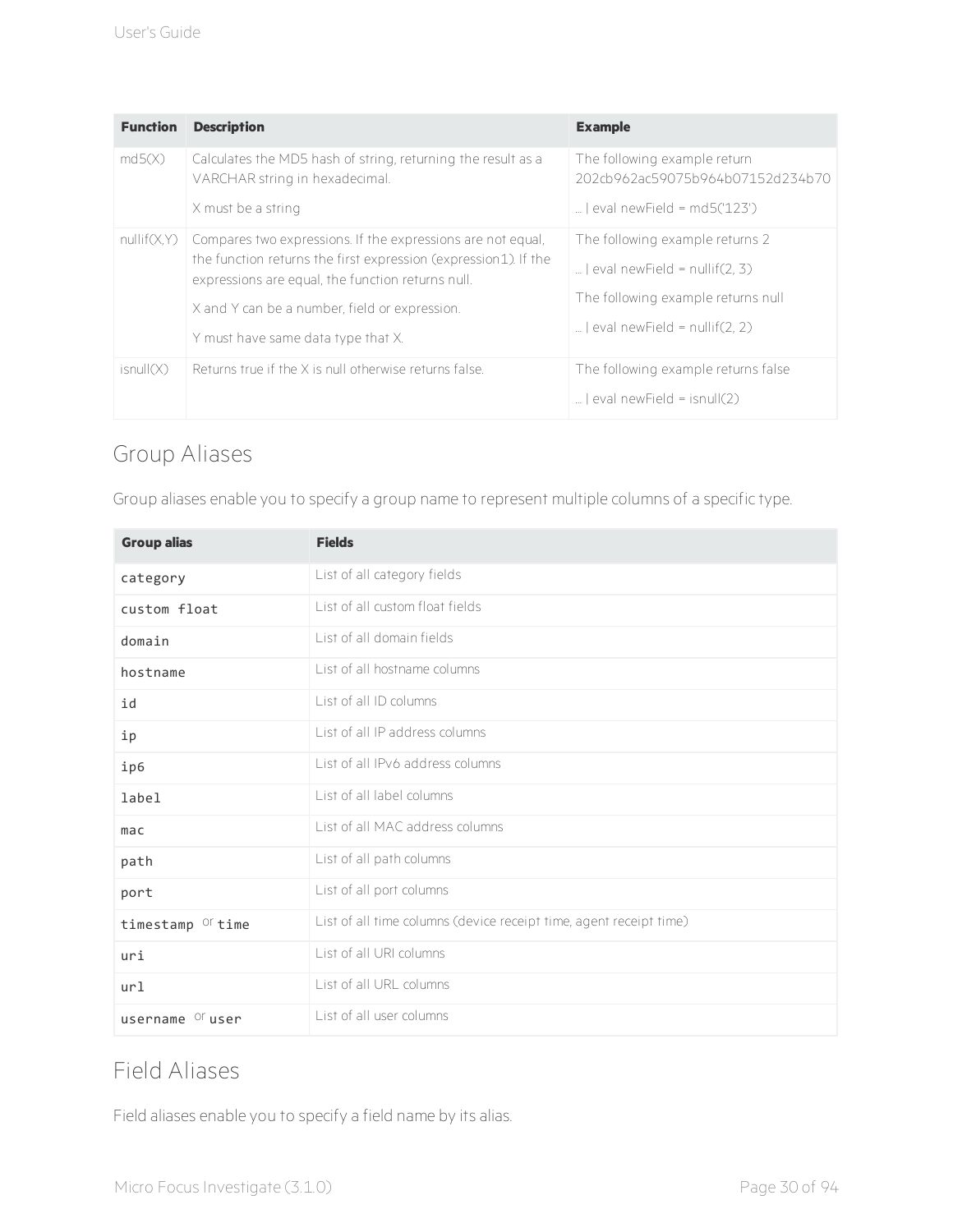**Note:** For the fields shown in the table, you can also use presentable field names, such as Agent Address. In fact, you are encouraged to use presentable names by ArcSight Investigate's suggestions.

| <b>Field</b>           | <b>Aliases</b>                                                                                 |
|------------------------|------------------------------------------------------------------------------------------------|
| agentAddress           | agt<br>agent ip                                                                                |
| agentHostName          | ahost                                                                                          |
| agentId                | aid                                                                                            |
| agentMacAddress        | amac<br>agent mac                                                                              |
| agentReceiptTime       | art                                                                                            |
| agentTimeZone          | atz                                                                                            |
| agentTranslatedAddress | agent translated ip                                                                            |
| agentType              | at                                                                                             |
| agentVersion           | av                                                                                             |
| applicationProtocol    | app<br>protocol                                                                                |
| baseEventCount         | cnt                                                                                            |
| bytesIn                | in                                                                                             |
| bytesOut               | out                                                                                            |
| categoryBehavior       | behavior                                                                                       |
| categoryDeviceGroup    | device group                                                                                   |
| categoryObject         | object                                                                                         |
| categorySignificance   | significance                                                                                   |
| categoryTechnique      | technique                                                                                      |
| destinationAddress     | dst<br>destination ip<br>destinationip<br>dst ip<br>dest ip<br>target ip<br>targetip<br>target |
| destinationHostName    | dhost<br>destination name                                                                      |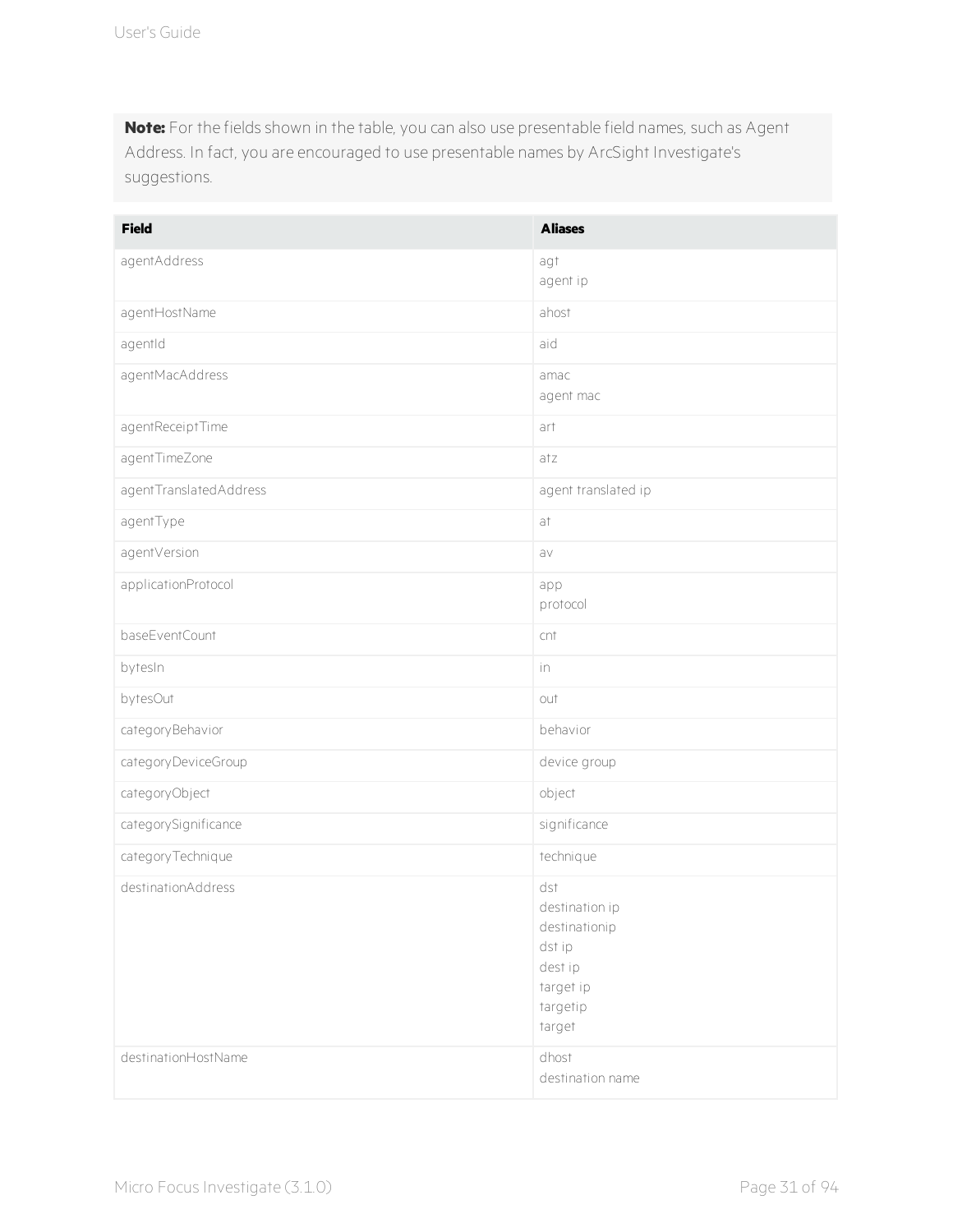| <b>Field</b>                    | <b>Aliases</b>                                                               |
|---------------------------------|------------------------------------------------------------------------------|
| destinationMacAddress           | dmac<br>destination mac                                                      |
| destinationNtDomain             | dntdom                                                                       |
| destinationPort                 | dpt<br>destination port<br>dstport<br>dest port<br>targetport<br>target port |
| destinationProcessId            | dpid                                                                         |
| destinationProcessName          | dproc                                                                        |
| destinationTranslatedAddress    | destination translated ip                                                    |
| destinationUserId               | duid                                                                         |
| destinationUserName             | duser<br>dst user<br>dest user<br>destination user<br>dst usr                |
| destinationUserPrivileges       | dpriv                                                                        |
| deviceAction                    | act                                                                          |
| deviceAddress                   | dvc<br>deviceaddr<br>deviceip<br>device ip                                   |
| deviceCustomFloatingPoint1      | cfp1                                                                         |
| deviceCustomFloatingPoint1Label | cfp1Label                                                                    |
| deviceCustomFloatingPoint2      | cfp2                                                                         |
| deviceCustomFloatingPoint2Label | cfp2Label                                                                    |
| deviceCustomFloatingPoint3      | cfp3                                                                         |
| deviceCustomFloatingPoint3Label | cfp3Label                                                                    |
| deviceCustomFloatingPoint4Label | cfp4Label                                                                    |
| deviceCustomFloatingPoint4      | cfp4                                                                         |
| deviceCustomlPv6Address1        | c6a1<br>device custom ipv6 1                                                 |
| deviceCustomlPv6Address1Label   | cóa1Label                                                                    |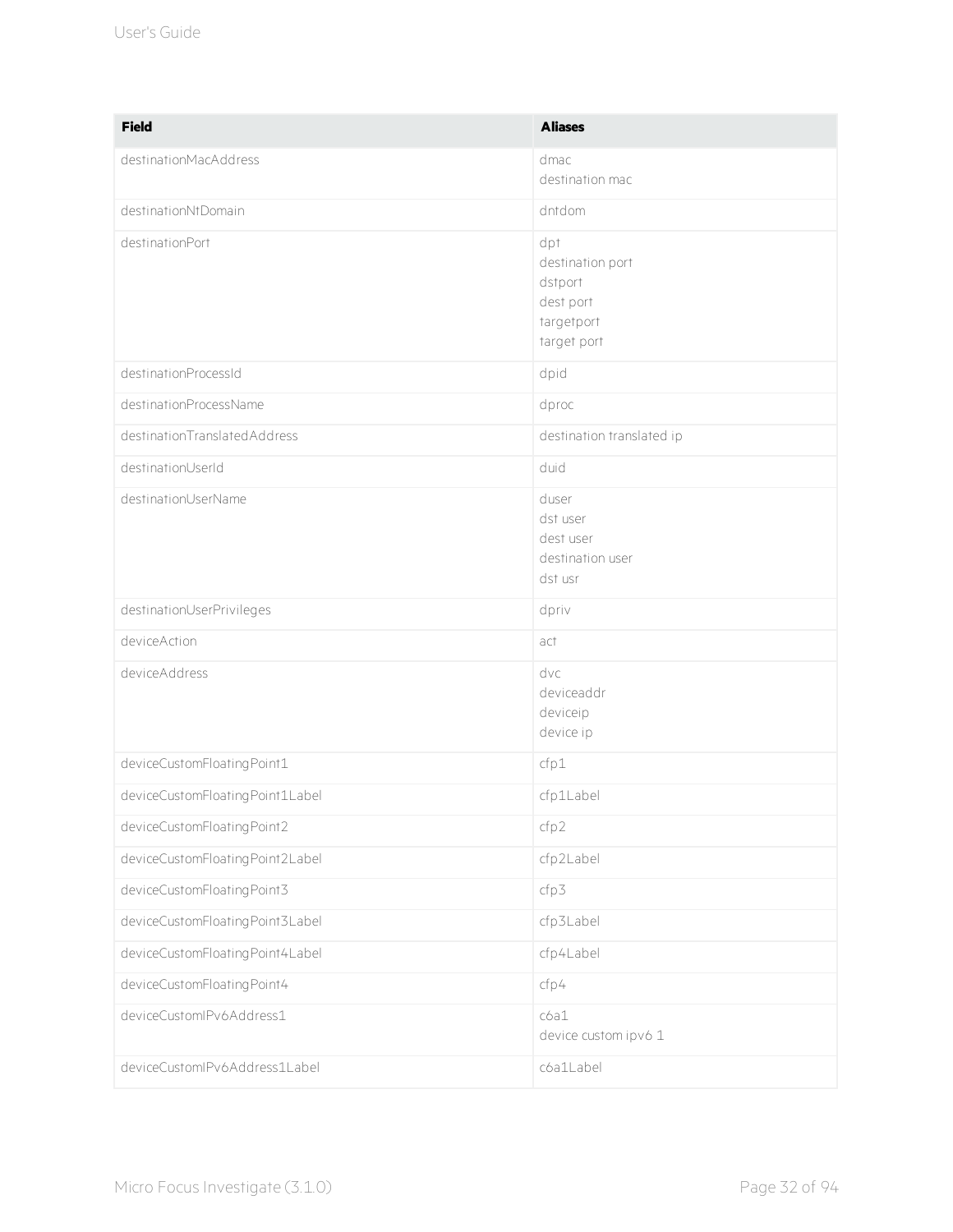| <b>Field</b>                  | <b>Aliases</b>               |
|-------------------------------|------------------------------|
| deviceCustomlPv6Address2      | c6a2<br>device custom ipv6 2 |
| deviceCustomIPv6Address2Label | cóa2Label                    |
| deviceCustomlPv6Address3      | c6a3<br>device custom ipv6 3 |
| deviceCustomIPv6Address3Label | cóa3Label                    |
| deviceCustomlPv6Address4      | c6a4<br>device custom ipv6 4 |
| deviceCustomIPv6Address4Label | cóa4Label                    |
| deviceCustomNumber1           | cn1                          |
| deviceCustomNumber1Label      | cn1Label                     |
| deviceCustomNumber2           | cn2                          |
| deviceCustomNumber2Label      | cn2Label                     |
| deviceCustomNumber3           | cn3                          |
| deviceCustomNumber3Label      | cn3Label                     |
| deviceCustomString1           | Cs1                          |
| deviceCustomString1Label      | cs1Label                     |
| deviceCustomString2           | cs2                          |
| deviceCustomString2Label      | cs2Label                     |
| deviceCustomString3           | cs3                          |
| deviceCustomString3Labe       | cs3Label                     |
| deviceCustomString4           | cs4                          |
| deviceCustomString4Label      | cs4Label                     |
| deviceCustomString5           | cs5                          |
| deviceCustomString5Label      | cs5Label                     |
| deviceCustomString6           | cs6                          |
| deviceCustomString6Label      | cs6Label                     |
| deviceEventCategory           | cat                          |
| deviceHostName                | dvchost                      |
| deviceMacAddress              | dvcmac                       |
|                               | device mac                   |
| deviceProcessId               | dvcpid                       |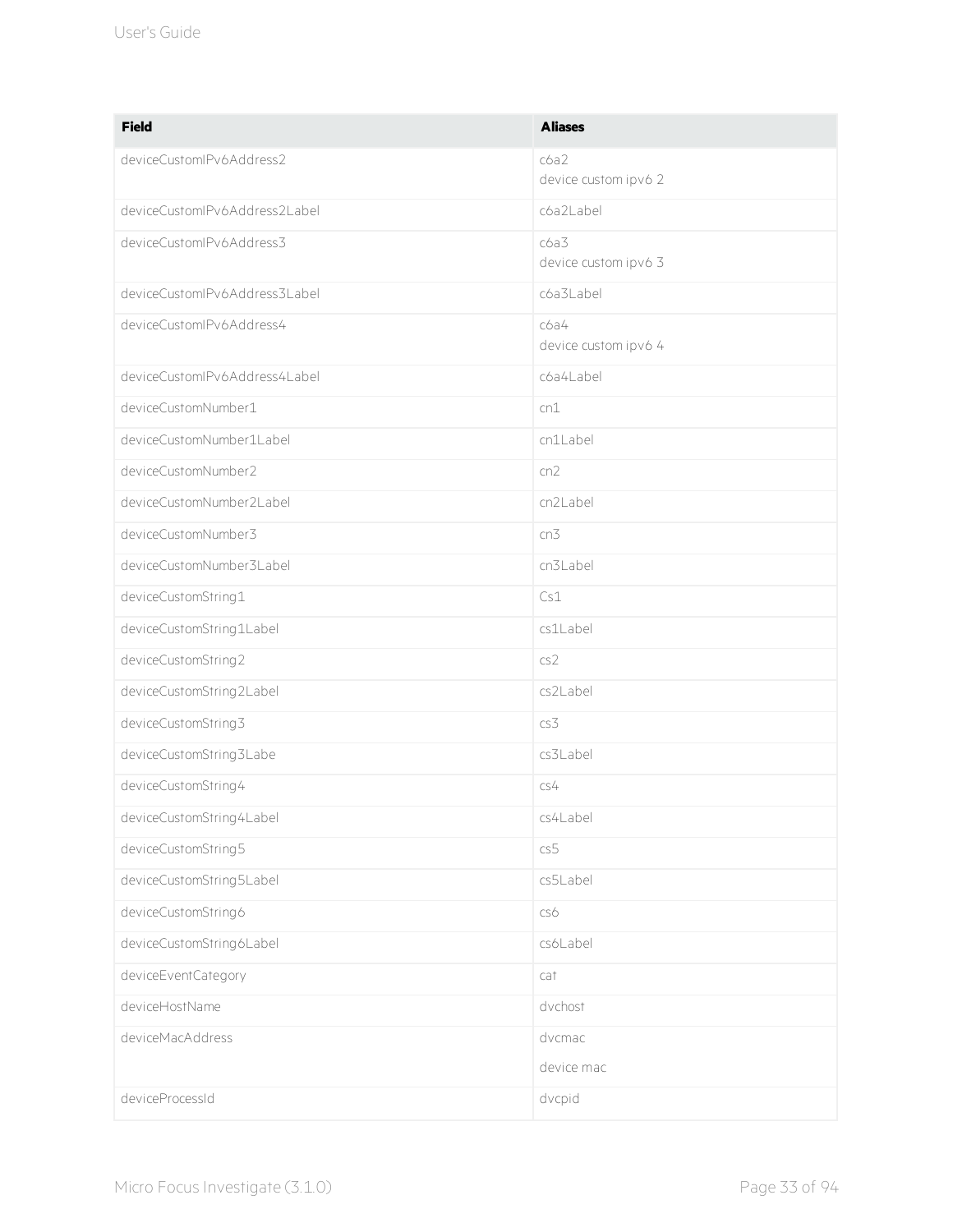| <b>Field</b>            | <b>Aliases</b>                         |
|-------------------------|----------------------------------------|
| deviceReceiptTime       | rt.                                    |
| deviceTimeZone          | cat                                    |
| deviceHostName          | dvchost                                |
| deviceMacAddress        | dvcmac<br>device mac                   |
| deviceProcessId         | dvcpid                                 |
| deviceReceiptTime       | $\uparrow\uparrow$                     |
| deviceTimeZone          | dtz                                    |
| deviceTranslatedAddress | device translated ip                   |
| endTime                 | end                                    |
| eventOutcome            | outcome                                |
| fileName                | fname                                  |
| fileSize                | fsize                                  |
| message                 | msg                                    |
| requestUrl              | request<br>URL                         |
| sourceAddress           | src<br>source ip<br>sourceip<br>src ip |
| sourceHostName          | shost                                  |
| sourceMacAddress        | smac<br>source mac                     |
| sourceNtDomain          | sntdomain                              |
| sourcePort              | spt<br>srcport<br>src port             |
| sourceProcessId         | spid                                   |
| sourceProcessName       | sproc                                  |
| sourceTranslatedAddress | source translated ip                   |
| sourceUserId            | suid                                   |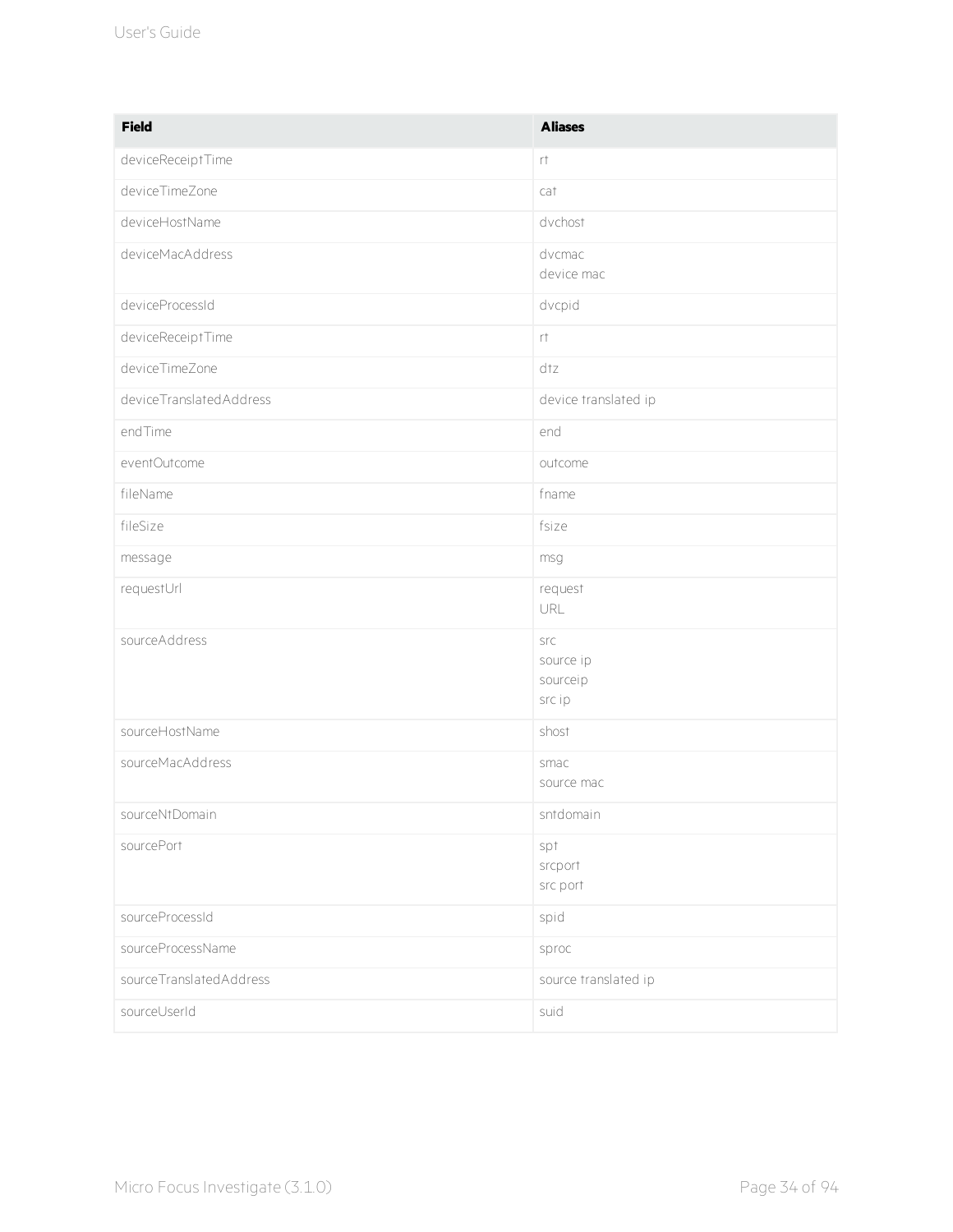| <b>Field</b>         | <b>Aliases</b>                              |
|----------------------|---------------------------------------------|
| sourceUserName       | suser<br>src user<br>source user<br>src usr |
| sourceUserPrivileges | spriv                                       |
| startTime            | start                                       |
| transportProtocol    | proto                                       |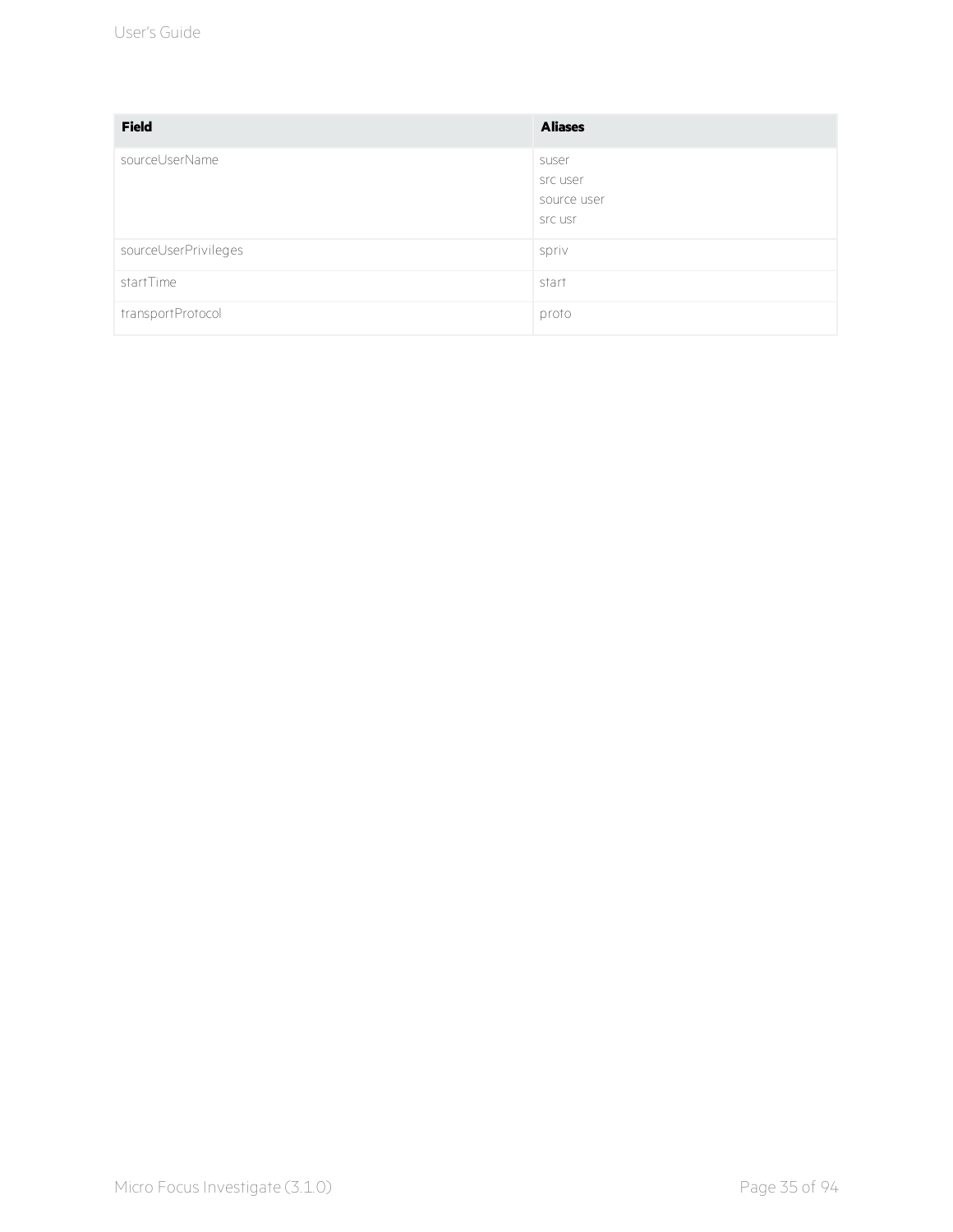# Chapter 3: Data Quality Dashboard

Data Quality Dashboard displays more in detail information about the gap between Device Receipt Time from the raw event itself, versus the time when it actually arrives in the Vertica database. It identifies the sources that cause issues with the data. Based on the information analyzed through Data Quality Dashboard, administrators can accurately mitigate the problem. This feature also provides history of your data overtime.

## Data Quality Aggregation

Data Quality is calculated and aggregated every one hour including all events that arrive to the Vertica database within the same hour. For example, the aggregated information at 10:00 AM includes all data from 10:00:00.000 to 10:59:59.999, inclusive.

**Note:** A new table will be created in the Vertica database (during a fresh install ) to store Data Quality overtime with data sources information. A Cron Job will be scheduled to trigger the aggregation process at the tenth minute of every hour. For example, if a fresh install was performed at 9:15:00 AM, the Cron Job would be scheduled to execute at 10:10:00 AM and every one hour after that.

For upgrade, only events from the last hour will be aggregated. For example, if an upgrade was performed at 9:15:00 AM, the Cron Job would be scheduled to execute at 10:10:00 AM to aggregate all events from 9:00:00.000 to 9:59:59.999 AM, inclusive. The Cron Job will run every one hour after that.

If switching to a different Vertica database, the user would need to wait for a few minutes before accessing the Data Quality page again.

## Data Quality Dashboard Categories

Data Quality is divided into nine categories. These categories represent how big the gaps are between Device Receipt Time and Normalized Event Time.

#### **1. Within a minute**

This is the category for data that arrived to Vertica with less than a one minute gap.

Formula: Normalized Event Time - Device Receipt Time between -60000 and 60000 milliseconds

#### **2. Hour Behind**

This is the category for data that is configured more than one minute to one hour late.

Formula: Normalized Event Time - Device Receipt Time between 60001 and 3600000 milliseconds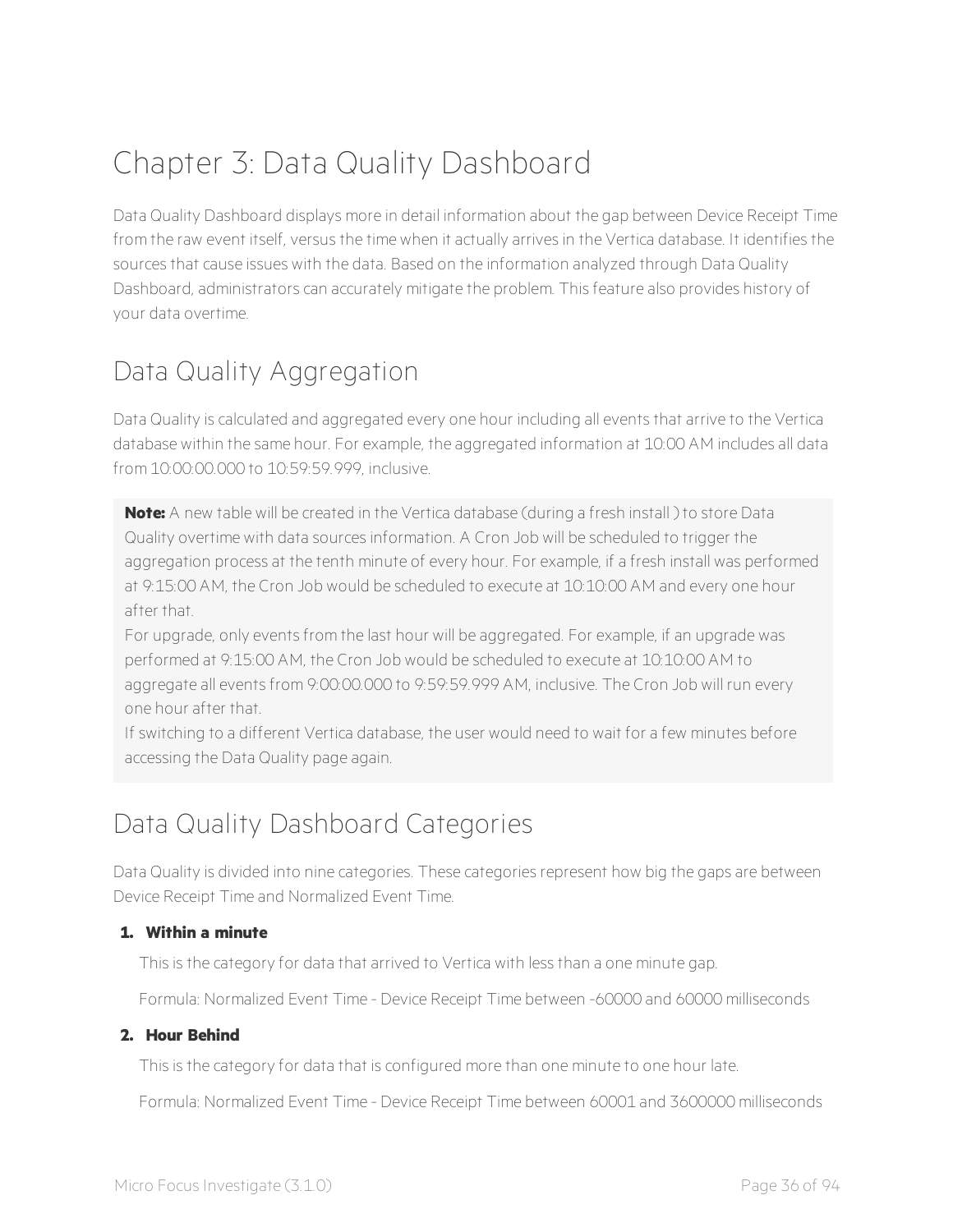#### **3. Hour Ahead**

This is the category for data that is configured more than one minute to one hour early.

Formula: Normalized Event Time - Device Receipt Time between -3600000 and -60001 milliseconds

#### **4. Day Behind**

This is the category for data that is configured more than one hour to one day late.

Formula: Normalized Event Time - Device Receipt Time between 3600001 and 86400000 milliseconds

#### **5. Day Ahead**

This is the category for data that is configured more than one hour to one day early.

Formula: Normalized Event Time - Device Receipt Time between -86400000 and -3600001 milliseconds

#### **6. Week Behind**

This is the category for data that is configured more than one day to one week (7 days) late.

Formula: Normalized Event Time - Device Receipt Time between 86400001 and 604800000 milliseconds

#### **7. Week Ahead**

This is the category for data that is configured more than one day to one week (7 days) early.

Formula: Normalized Event Time - Device Receipt Time between -604800000 and -86400001 milliseconds

#### **8. Distant Past**

This is the most critical category for data that is configured more than one week (7 days) late.

Formula: Normalized Event Time - Device Receipt Time > 604800001 milliseconds

#### **9. Far Future**

This is the most critical category for data that is configured more than one day to one week (7 days) early.

Formula: Normalized Event Time - Device Receipt Time < -604800001 milliseconds

### Data Quality Dashboard Visualizations

#### **Date Picker Filter**

This Date Picker provides options to filter the time range for the entire Data Quality Dashboard page, including built-in Quick Ranges and Custom Range. The range of "Last 7 days" is selected by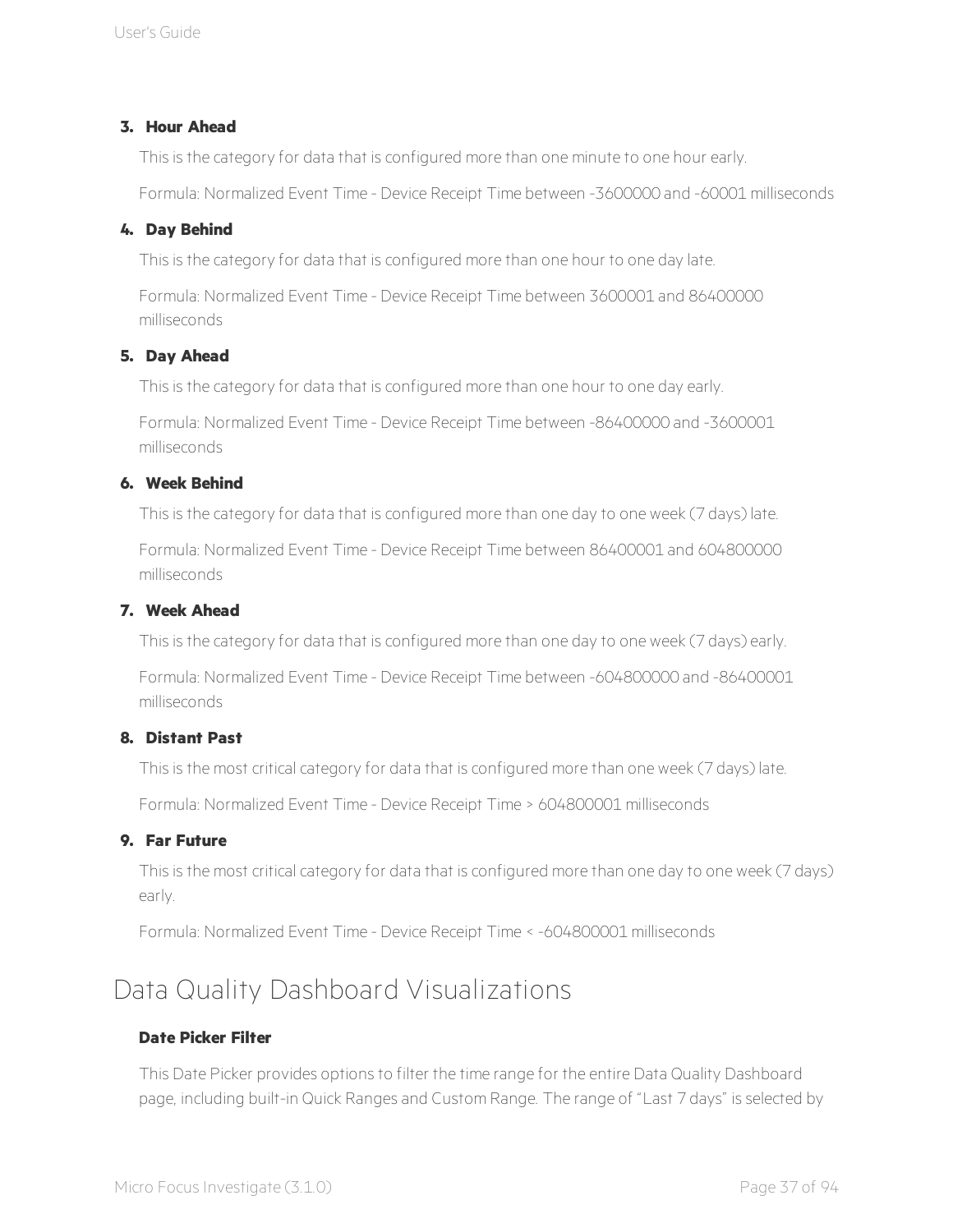default, when you enter the page. If the Cron Job has not been run yet, it's expected to see no data displayed on the charts.

#### **Data Timeseries**

This stacked area chart represents how data is distributed between the Categories by percentage over time.

#### **Data Sources**

This visualization group consists of 3 components:

- **.** Category Selector: Data sources are displayed in each of the nine Data Categories above. Far Future is selected by default.
- **Top Sources:** This donut chart represents the percentages of up-to ten top data sources with the most amount of events under the selected Data Categories. By hovering over each donut piece, you can find the IP address, the hostname, and the number of events of each source. By clicking each donut piece, more details will be displayed on the Source Timeseries side chart.
- **Source Timeseries:** This bar chart shows how many events from a data source contributed to the selected Data Categories. If available, the source with the highest number of events will be displayed by default.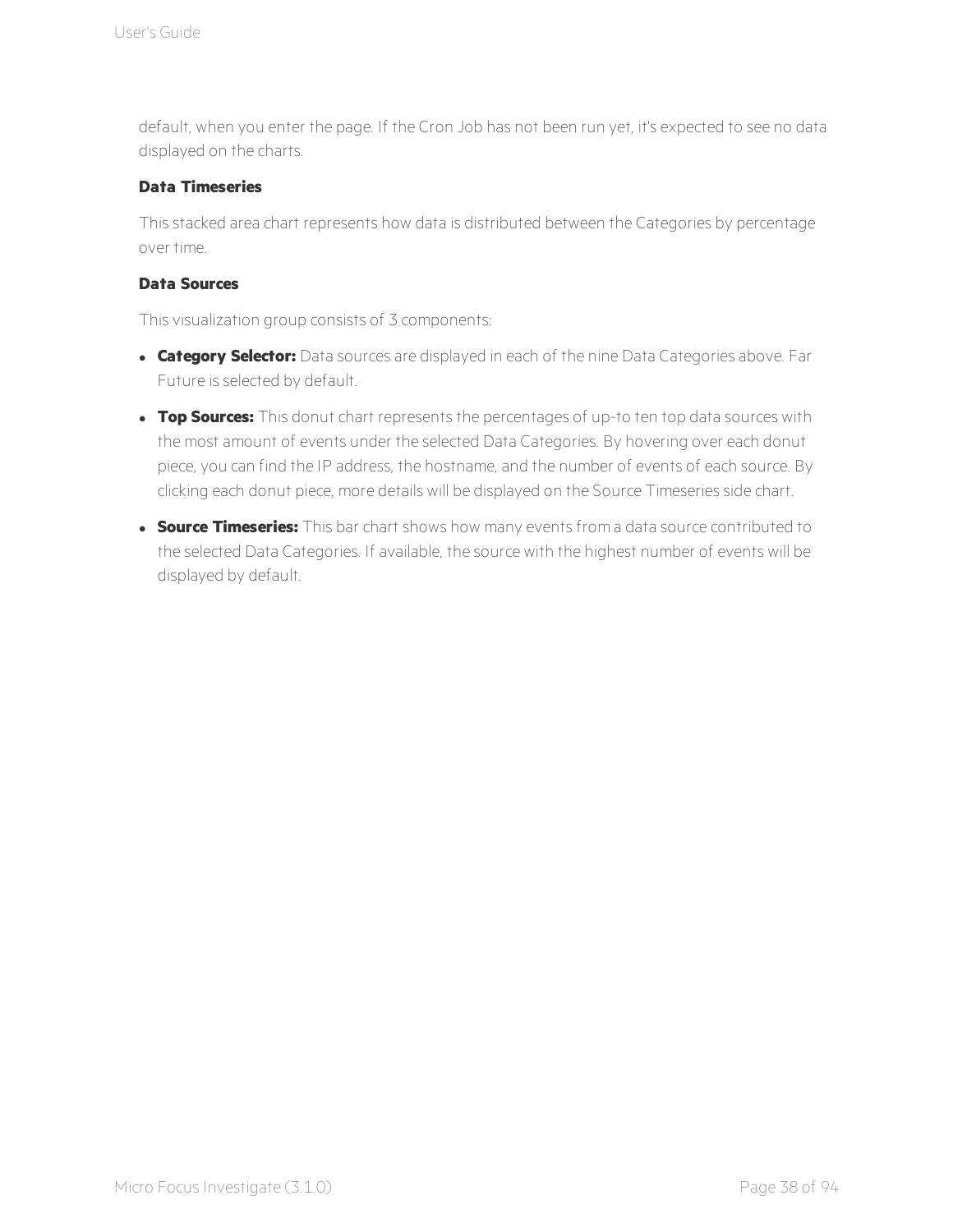# Chapter 4: Viewing Event Traffic in Host Profiler

Host Profiler is a predefined dashboard where you can monitor event traffic for the five most active ports and communication paths for the host that you specify. Host Profiler provides the following visualization widgets:

#### <sup>l</sup> **Top 5 Outgoing Ports from the Host**

This widget lists the five most active ports that Investigate accesses on other systems, the total number of events in the time range that you specified, and the number of total ports involved. In the following example, 983 events passed through the five most active ports, and three million events passed through thirty-three thousand ports in all.



#### Top 5 Outgoing Ports from the Host

| <b>Port 425</b> | Event count 199 |        |
|-----------------|-----------------|--------|
|                 |                 |        |
| Port 28956      |                 | 199    |
|                 |                 |        |
| Port 25934      |                 | 197    |
|                 |                 | b.     |
| Port 12597      |                 | 194    |
|                 |                 | $\sim$ |
| Port 22343      |                 | 194    |
|                 |                 | -      |

 $33K$  Distinct Port(s)

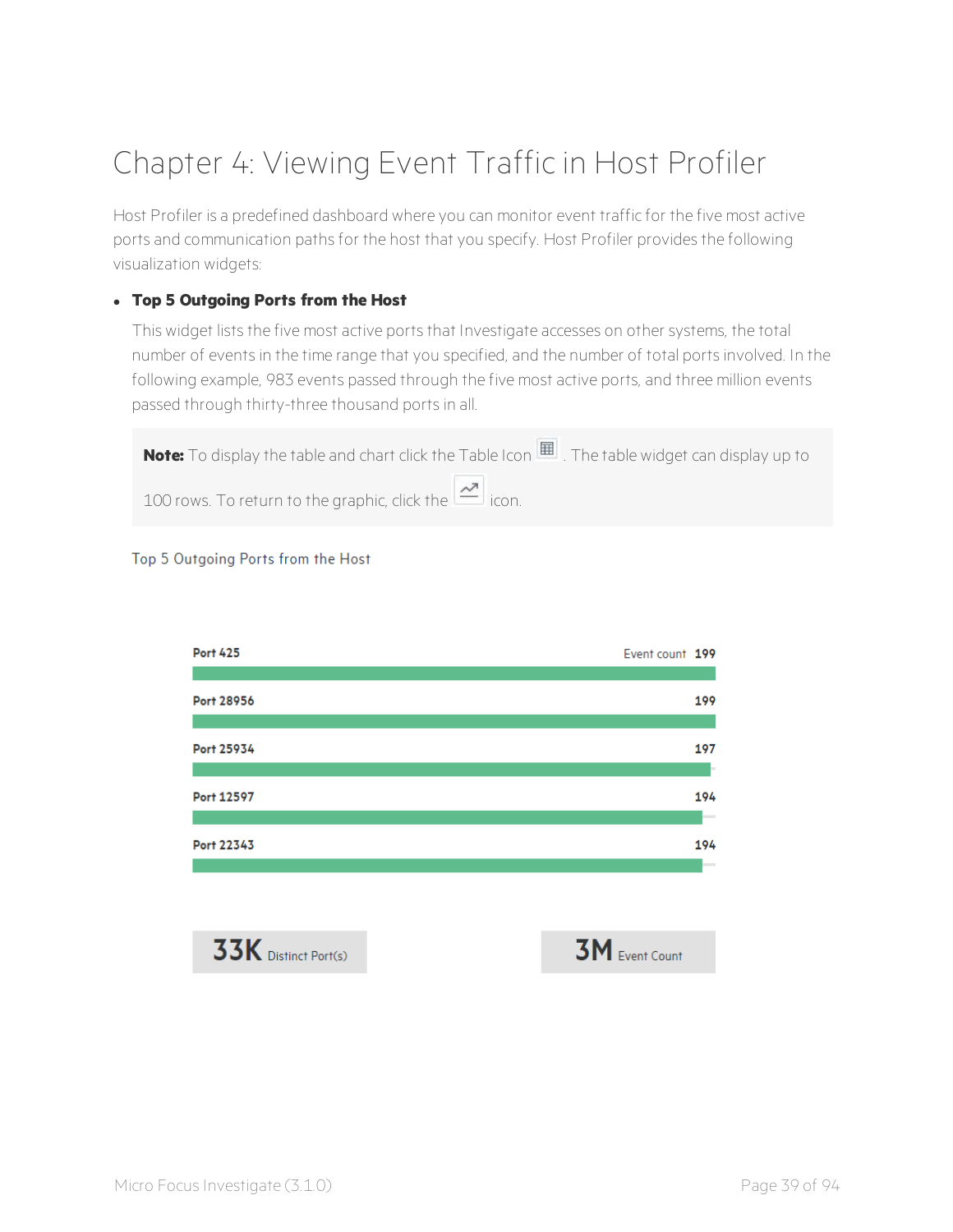#### <sup>l</sup> **Top 5 Incoming Ports to the Host**

This widget lists the five most active ports receiving events from various systems, the total number of events in the time range that you specified, and the number of total ports involved. In the following example, 163 events passed through the most active ports, and 2,000 events passed through 100 ports in all.

#### Top 5 Incoming Ports to the Host

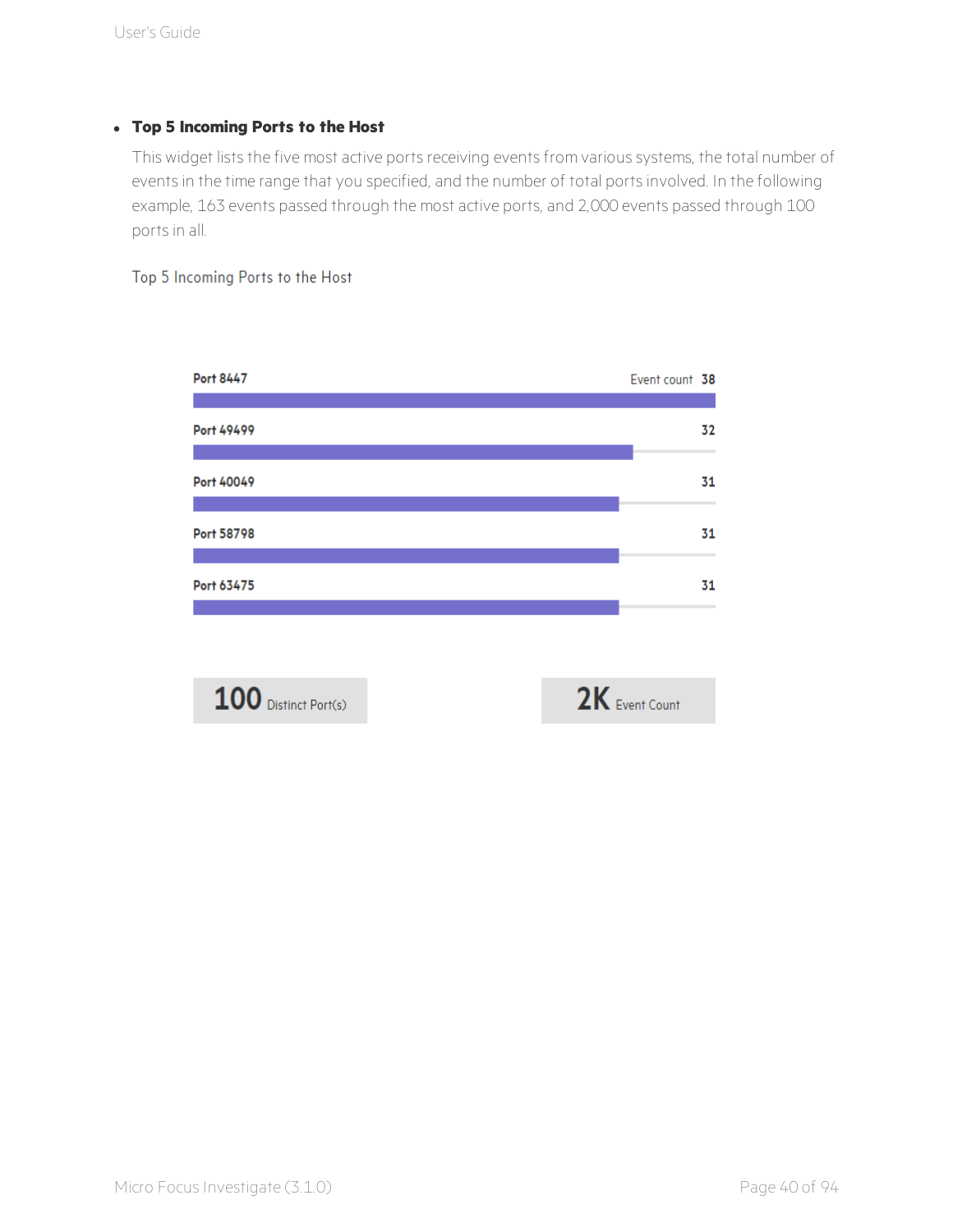#### <sup>l</sup> **Top Communication Paths from the Host**

This widget presents the ten most active systems in a Sankey chart, showing flows and their quantities in proportion to one another using the width of the lines to show their magnitudes. The number that is associated with each line is the number of events that the specified host sent.

#### Top Communication Paths from the Host

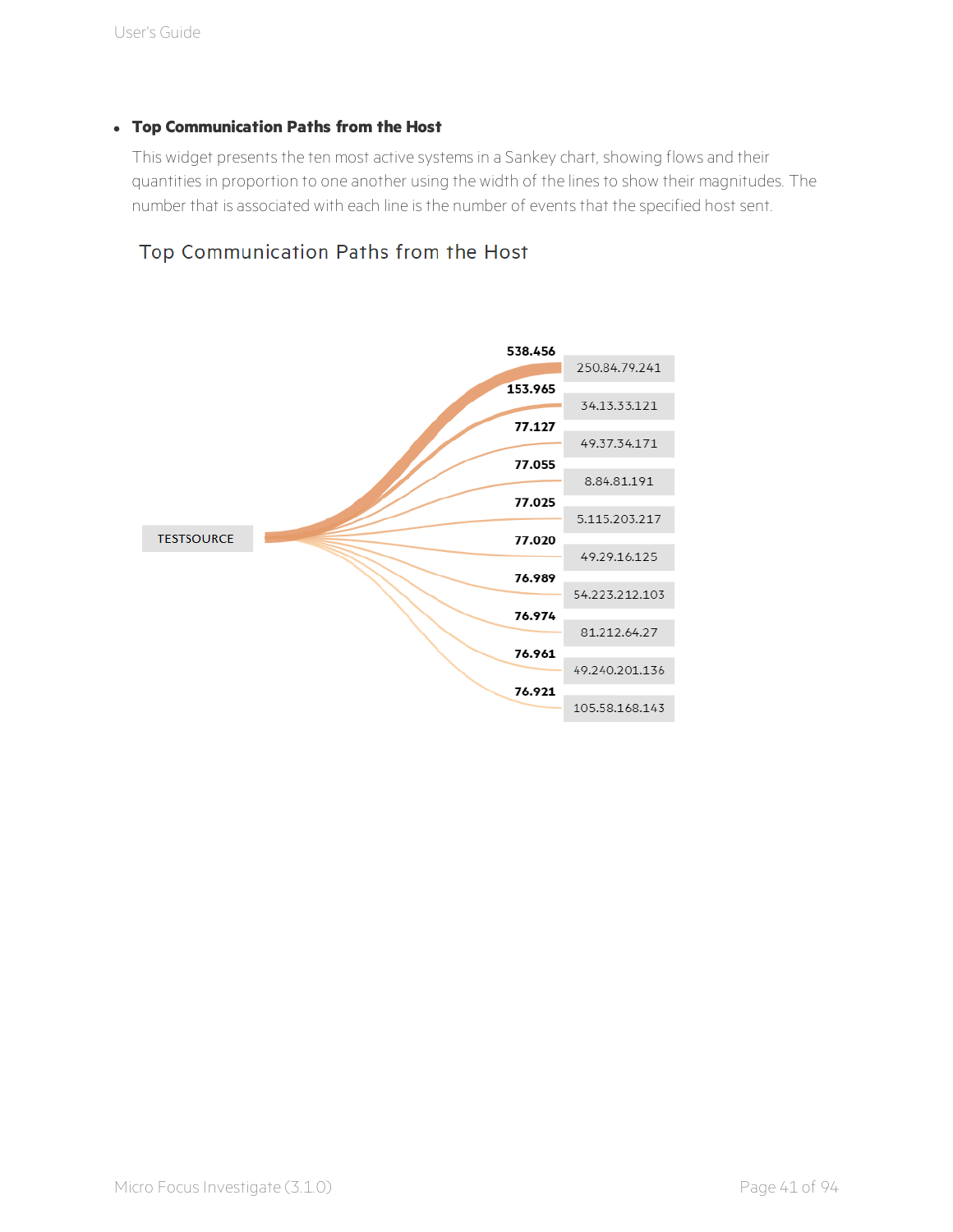#### <sup>l</sup> **Top Communication Paths to the Host**

This widget presents the ten most active systems in a Sankey chart, showing flows and their quantities in proportion to one another using the width of the lines to show their magnitudes. The number that is associated with each line is the number of events that the specified host received.

#### Top Communication Paths to the Host

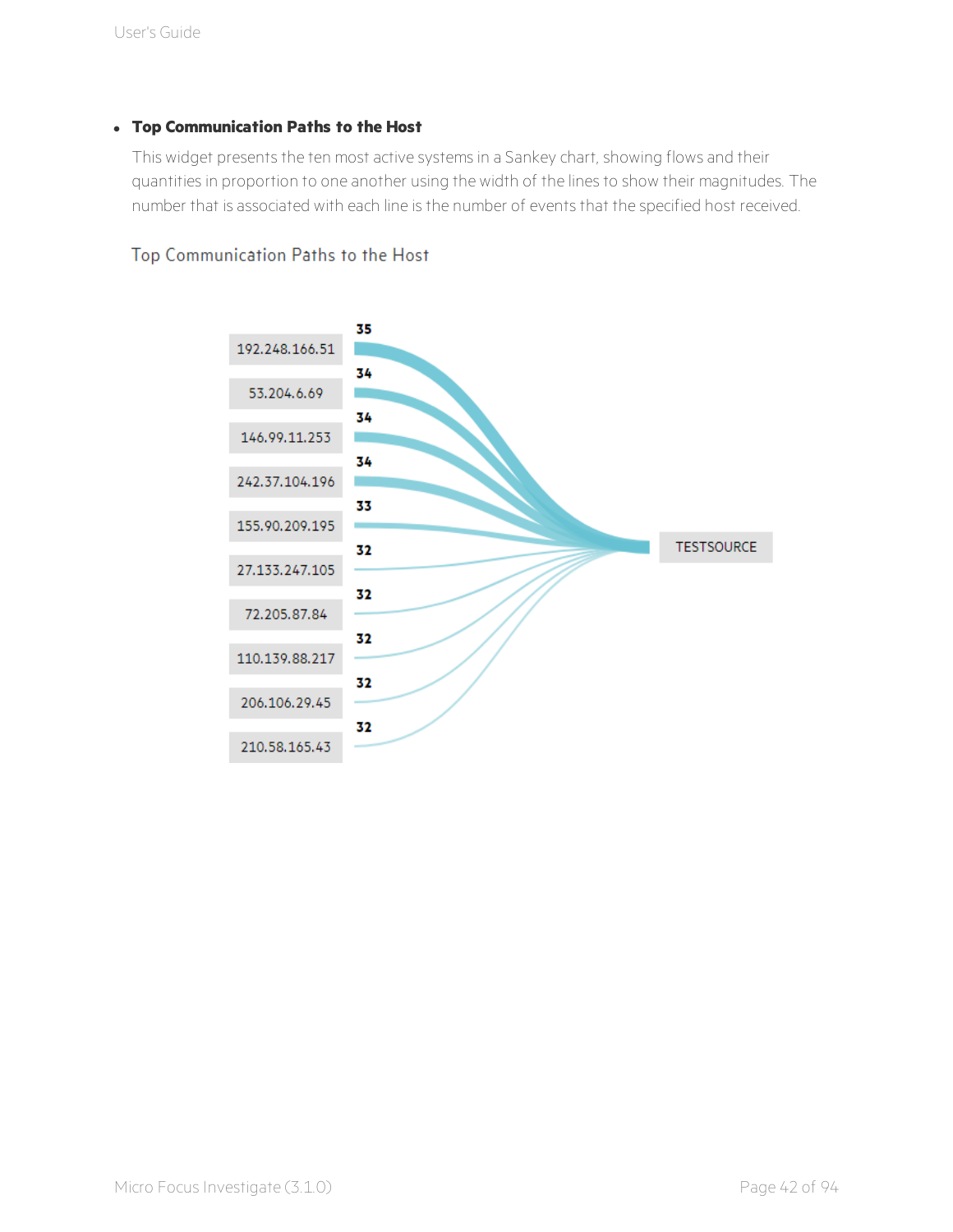#### **To profile a host:**

- 1. In the left navigation pane, select **Insights** > **Host Profiler**.
- 2. In the search bar, specify the IP address or name of the host that you want to profile.

**Note:** Host Profiler supports IPv4 and IPv6 addresses, but not MAC addresses.

3. Select the time range for which you want to profile the host, and then click **Profile**.

**Note:** Searches for events in a time range are based on the timestamps of matching events and use the time zone of the local browser. You might need to account for the time zone offset from UTC and from other time zones, including Daylight Savings Time.

Depending on the amount of data to be profiled, the search might pause to indicate that the amount of data might impact the search performance. You might want to select a smaller time range. To resume a search, click the play button in the progress bar.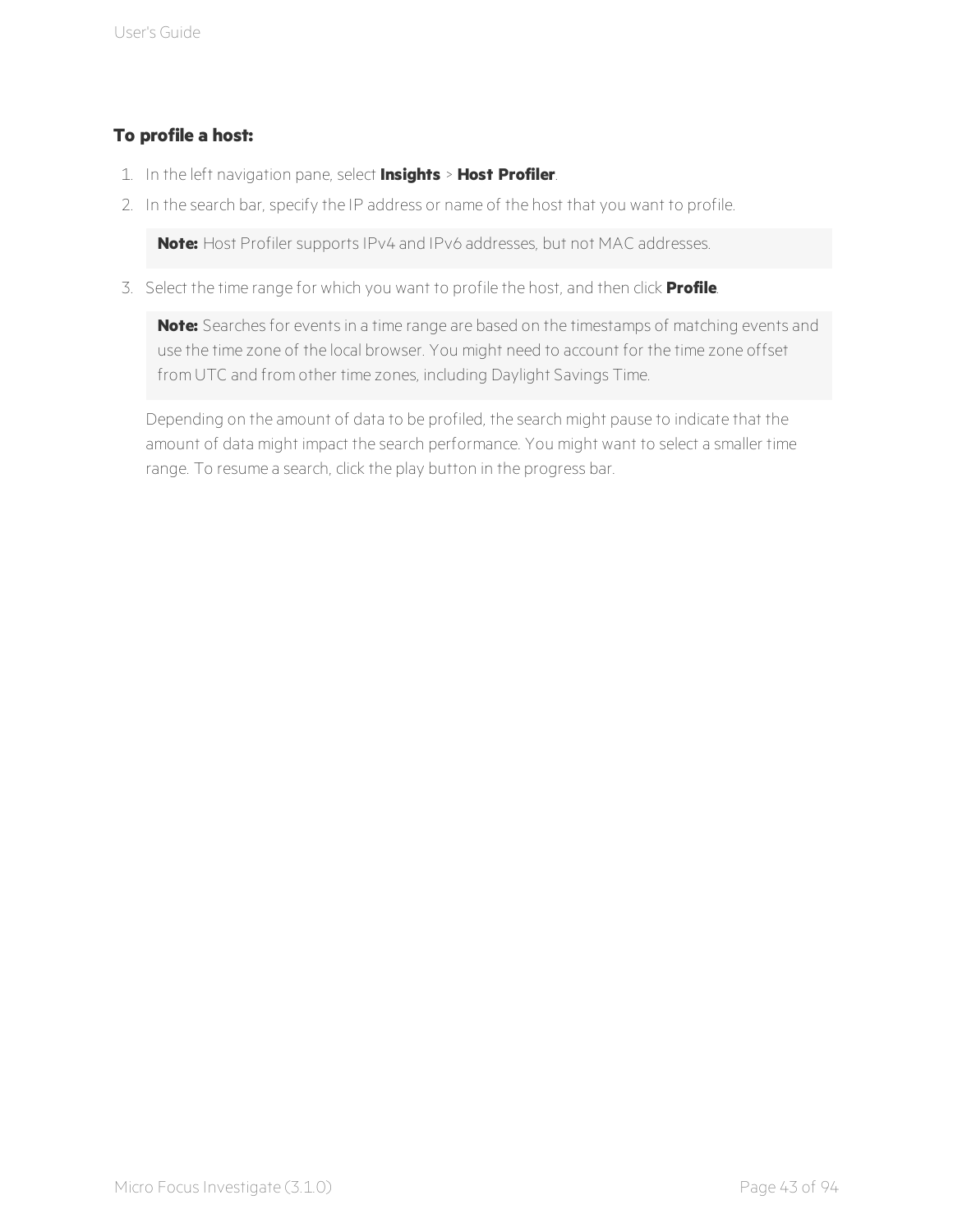# Chapter 5: Managing the Dashboard

The Dashboard allows you to add visualizations from the **Search** page in order to simultaneously monitor numerous event flows and allows you to create text box widgets for note-taking.

#### **To create a text box widget:**

- 1. In the left navigation pane, click **Search > Dashboard**.
- 2. At the top of the Dashboard page, click **Add Text Box**. You can begin typing in the text box.

To rename or delete a text box, click **...** in the text box panel.

#### **To add a visualization widget:**

- 1. In the left navigation pane, click **Search**.
- 2. Select the desired search.
- 3. Click **...** next to the desired visualization.
- 4. Click **Add to Dashboard**.

To view the latest data for a visualization that is associated with a real-time search, click **...**, and then click **Refresh**.

To delete a visualization from the dashboard, click **...**, and then click **Delete**. Investigate removes the widget from the Dashboard page, but does not remove the visualization from the **Search** page.

To export a dashboard widget to a PDF file, click **Export to PDF** at the top of the **Dashboard** page.

**Note:** You cannot export individual widgets. Investigate exports all widgets on the **Dashboard** page.

For more information regarding incremental search, see ["Searching](#page-9-0) Event Data" on page 5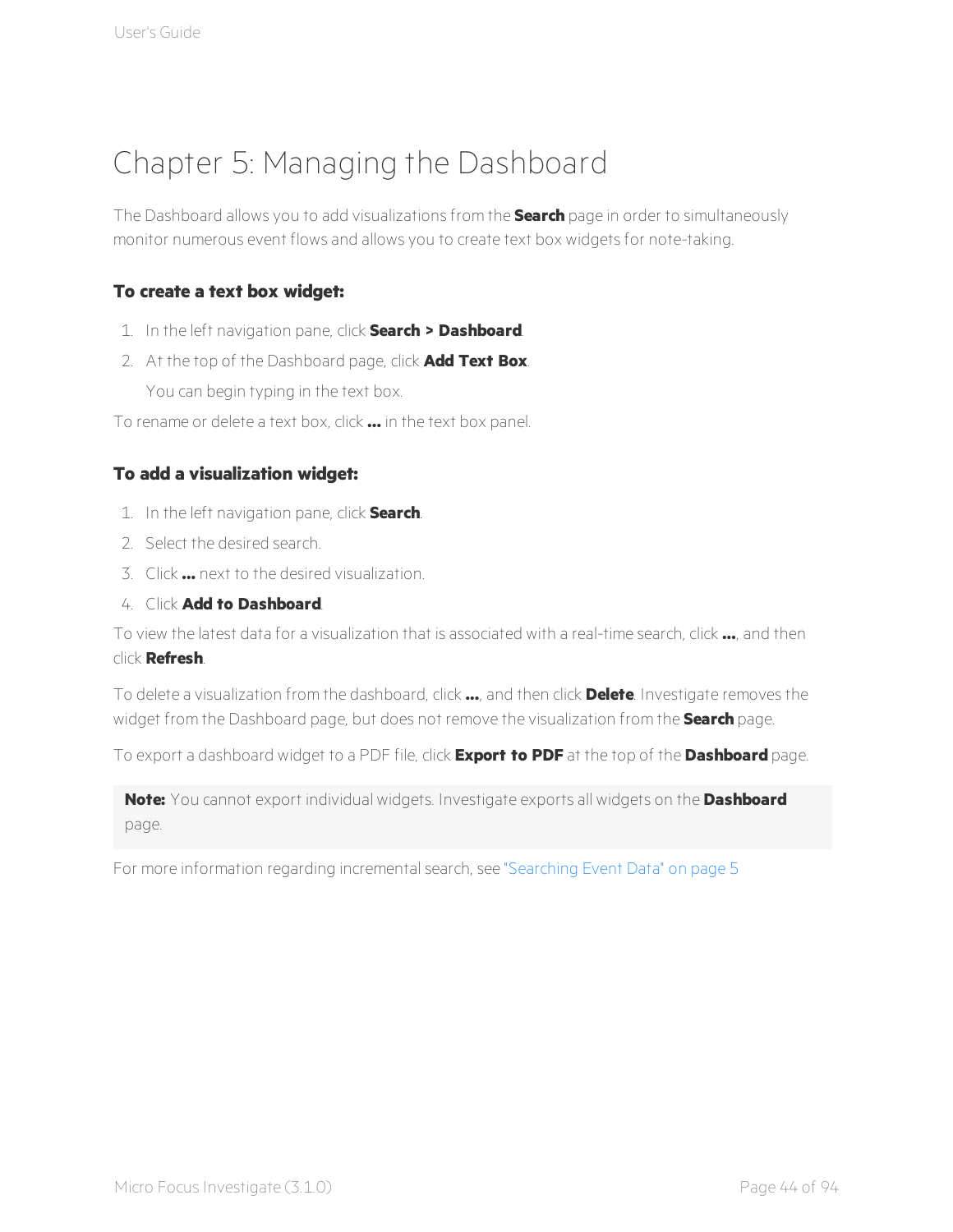# Chapter 6: Tracking DGA Activity with DNS Analysis

A Domain Generating Algorithm (DGA) is a program or subroutine that periodically provides new domains on demand, often seen in malware. On the **Insights** > **DNS Analysis** page, Investigate provides pre-defined visualizations for displaying DGA activity.

**Note:** To use DNS Analysis, you must use and configure the Microsoft DGA DNS Trace Log connector or Microsoft DNS Trace Log Connector on the server to send DGA events. For more information, see Configuring MS-DNS [SmartConnector](#page-49-0) for DGA.

If the pre-defined visualizations do not show the desired results, you can create custom visualizations to accommodate your requirements. For more information, see Creating Custom [Visualizations](#page-18-0).

Investigate provides the following pre-defined visualizations:

- <sup>l</sup> **Top Hosts by # Unique DGA Domains** shows the top hosts reporting DGA domains, sorted by the number of unique domains.
- <sup>l</sup> **Top Hosts by DNS Events Sum Bytes Out** shows the top hosts reporting DNS events and the total bytes sent by each.
- <sup>l</sup> **Top Unique DGA Domains by # of Hosts** shows the top DGA domains reporting DGA events, sorted by the number of reporting hosts.
- **.** DNS Analysis over Time shows a graph of the number of DNS and DGA events reported over time.

Depending on the amount of data that Investigate retrieves for a visualization, the search might pause to indicate that the amount of data might impact the search performance. To resume a search, click the play button in the progress bar.

## <span id="page-49-0"></span>Configuring MS-DNS SmartConnector for DGA

To monitor DGA events, you must install the Microsoft DGA DNS Trace Log SmartConnector or Microsoft DNS Trace Log SmartConnector on your DNS server and configure it with the correct map files and whitelist file. The SmartConnector can be a standalone connector or ArcSight Management Center (ArcMC) can manage it. If ArcMC manages the SmartConnector, you can push the map files and whitelist files as configurations to the managed connector, as well as configure the whitelist filter. For more information, see the [SmartConnector](https://community.microfocus.com/t5/ArcSight-Connectors/tkb-p/connector-documentation) User Guide.

**Note:** DGA configuration requires: Microsoft DGA DNS Trace Log connector 7.12.x with Parser Version: 7.12.2.8163.0 or later OR Microsoft DNS Trace Log connector >= 7.8.8070 and <= 7.9.x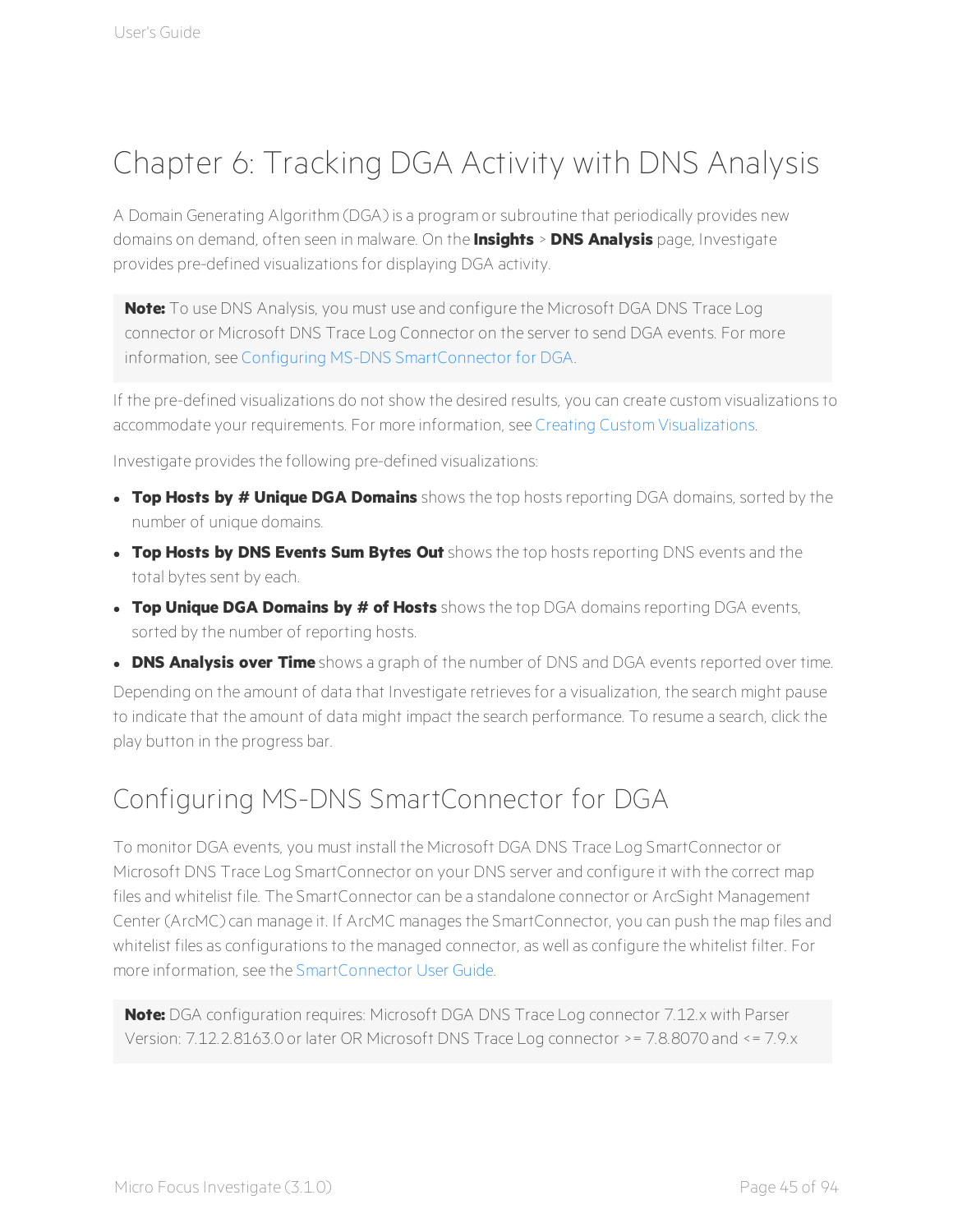#### **To configure a standalone MS-DNS SmartConnector:**

**Note:** This procedure shows sample content. Your files should include content that is tailored to your requirements. It is recommended to use the newer Microsoft DGA DNS Trace Log connector 7.12.x with Parser Version: 7.12.2.8162.0 or higher.

This new DGA DNS connector includes the map files by default so there is only a need to edit (as desired) the dga\_whitelist.txt file and copy it to <ArcsightSmartConnector\_Installation\_ Path>/current/user/agent/ and skip to next section.

The older Microsoft DNS Trace Log connector >= 7.8.8070 and <= 7.9.x is also supported but requires the following additional steps:

For map files, adjust the sequence numbers of your new map files based on any existing map files. For example, if the last map file in the connector has the number 3, change the first new DGA map file to 4 and increment the rest of the files accordingly.

| <b>File</b>       | <b>Description</b>                                                                                                                                                                                         | <b>Sample Content</b>                                                                                                                                                   |
|-------------------|------------------------------------------------------------------------------------------------------------------------------------------------------------------------------------------------------------|-------------------------------------------------------------------------------------------------------------------------------------------------------------------------|
| dga_whitelist.txt | White list file that includes all domains that are not<br>scanned by the connector DGA detection                                                                                                           | google.com<br>youtube.com<br>facebook com<br>baidu com<br>wikipedia.org<br>vahoo.com<br>reddit com<br>google.co.in<br>qq.com<br>taobao com<br>amazon.com<br>twitter com |
| map.2.properties  | Numbered connector mapfile tht calls the<br>domainWhitelist operation<br>The operation is a lookup for whitelisted domains in each<br>event and marks them as WHITELISTED, to be dropped<br>by the filter. | !Flags, Overwrite+<br>set.expr(destinationHostname).event.deviceCustomFloatingPoint2Label<br>__domainWhitelist(destinationHostName)                                     |
| map.3.properties  | Numbered connector map file that calls the<br>dgaForbiddenTrigrams operation<br>The operation applies the forbiddenTrigrams DGA<br>classifier on every event and returns 1 or 0 for each.                  | !Flags, Overwrite+<br>set.expr(destinationHostName).event.deviceCustomNumber1<br>__dgaForbiddenTrigrams(destinationHostName)                                            |
| map.4.properties  | Numbered connector map file that calls the<br>ForbiddenTrigramsHelper operation<br>This is a helper function that adds a label to the dga field<br>in CEF.                                                 | !Flags, Overwrite+<br>set.expr(deviceCustomNumber1).event.deviceCustomNumber1Label<br>__dgaForbiddenTrigramsHelper(deviceCustomNumber1)                                 |

#### 1. In a text editor, create and save the following files:

2. Copy the whitelist file and map files to the connector you are configuring: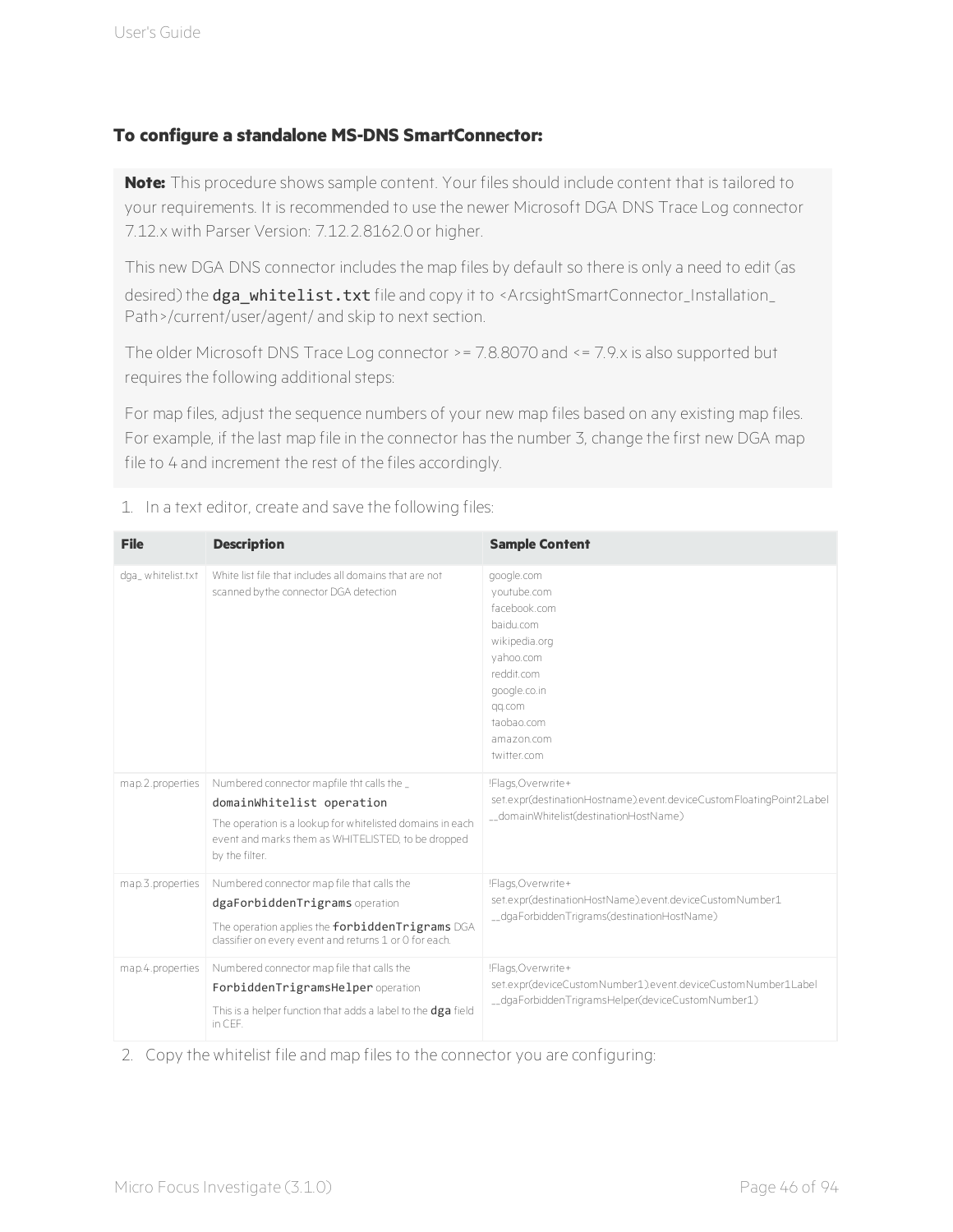| File                              | Copy to                                                                                                   |              |
|-----------------------------------|-----------------------------------------------------------------------------------------------------------|--------------|
| dga whitelist.txt                 | <arcsightsmartconnector_installation_path>/current/user/agent/</arcsightsmartconnector_installation_path> |              |
| $x$ map. <sup>*</sup> .properties | <arcsightsmartconnector<br>Path&gt;/current/user/agent/map</arcsightsmartconnector<br>                    | Installation |

3. Configure the connector to filter whitelisted domains. The whitelist filters both exact and suffix matches.

4. Restart the Connector service.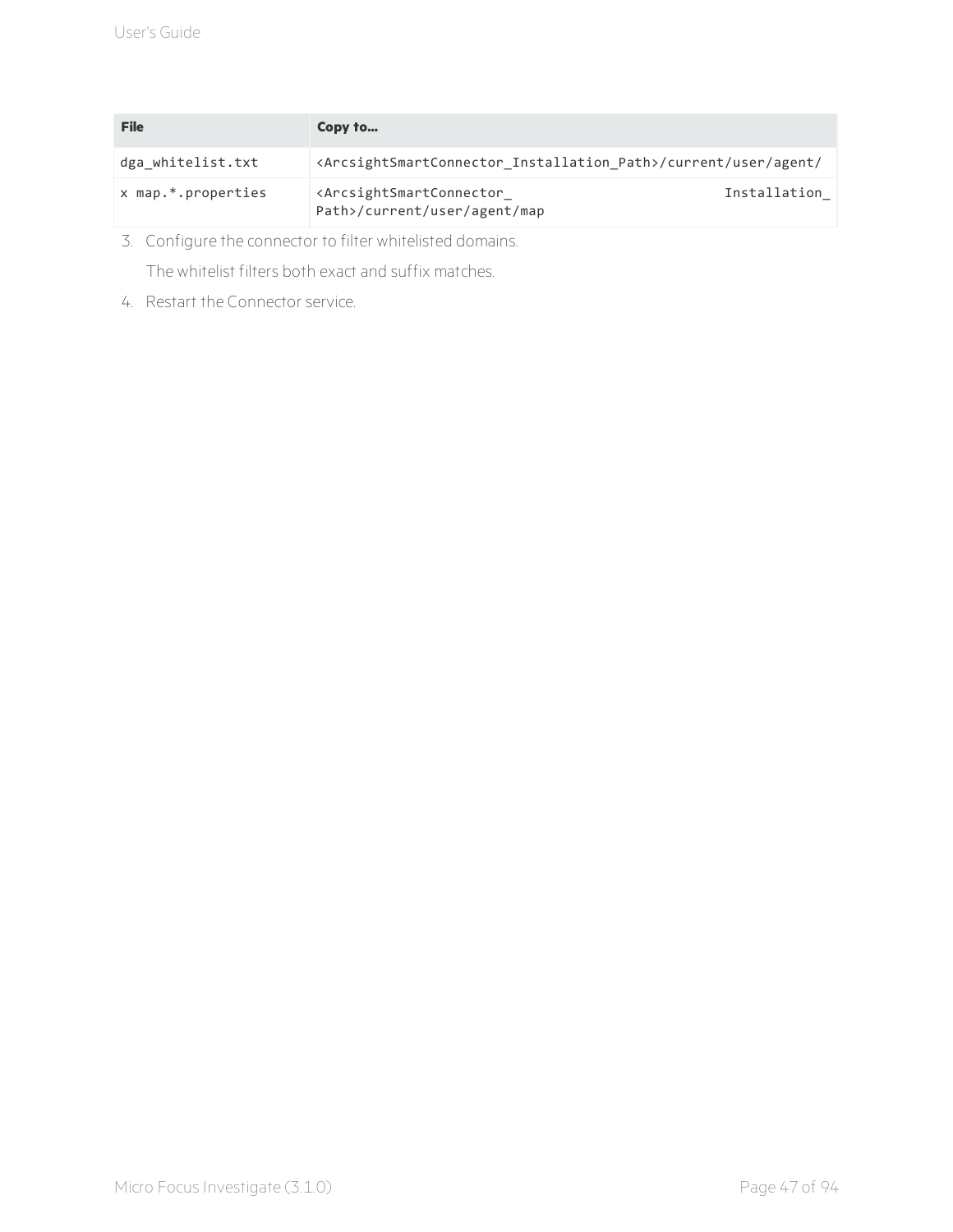#### **To push map files to managed connectors:**

- 1. In ArcMC, under **Configuration Management > All Subscriber Configurations**, create a new subscriber or subscribers (the connector or connectors that you want to configure).
- 2. Use the **Import** option to add the DGA map files. Choose your connector and map file configuration type.
- 3. To add and upload your map files individually, click **Add Property**. Alternatively, you can create the properties files and copy their contents into the **Edit** box. When you are done, save your settings.
- 4. Use **Node Management > Containers > Restart** to restart each managed connector.

#### **To push the whitelist file to managed connectors:**

- 1. In ArcMC, select **Administration > Repositories**.
- 2. Click **Create New Repository**, and specify the settings as follows:

| Name                                                     | dgawl                           |
|----------------------------------------------------------|---------------------------------|
| Display name                                             | 固<br><b>DGA WhiteList Files</b> |
| Item display name                                        | Dga Whitelist File              |
| Recursive                                                |                                 |
| Sort priority                                            | 5                               |
| Restart connector process                                | Ø                               |
| Filename prefix                                          | dga                             |
| <b>Download</b>                                          |                                 |
| Include regular expression:                              | dga_whitelist.txt               |
| Exclude regular expression:                              |                                 |
| <b>Upload</b><br>Delete before upload:<br>Delete groups: | ø                               |
| Delete include regular expression:                       | dga_whitelist.txt               |
| Delete exclude regular expression:                       |                                 |
| Delete exclude regular expression:                       |                                 |
|                                                          |                                 |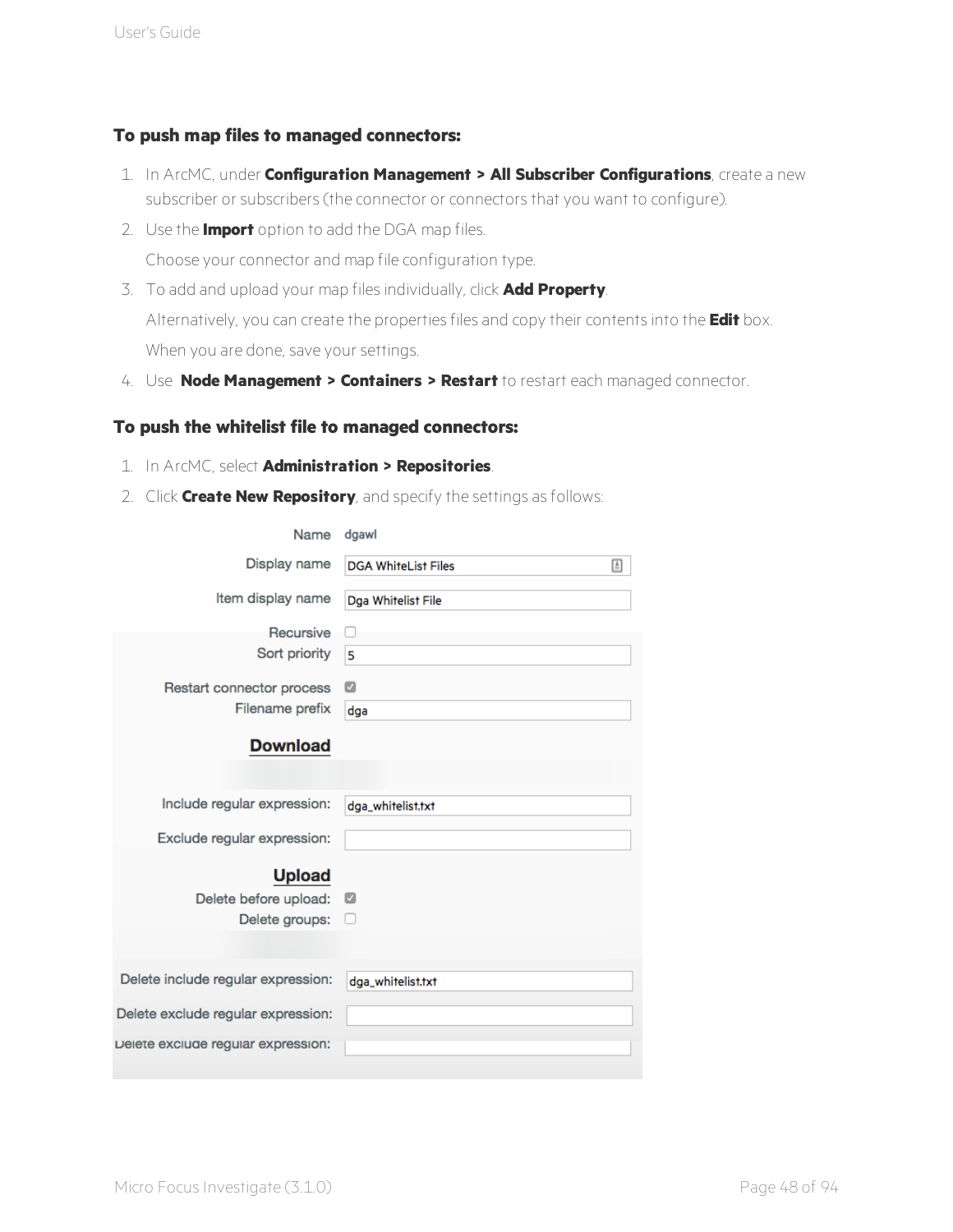3. Choose **Upload To Repository** and follow the wizard to upload the new dga\_whitelist.txt. The wizard deletes any existing list and replaces it with the new one.

#### **To configure the whitelist filter:**

- 1. In ArcMC, select **Node Management > Connector** and select your MS-DNS connector.
- 2. Select **Runtime Parameters.**
- 3. Select the desired destination, such as Kafka.
- 4. From the parameter groups list, select zonebasedfiltering, and then click **Next**.
- 5. For Windows platforms, in the **Filter Out** field, enter <Device\_CustomFloatingPoint2\_ Label> = <"Device\_CustomFloatingPoint2\_Label> EQ WHITELISTED".
- 6. For Linux platforms, configure the whitelist filter as follows:

```
--------------------------------------------------------------------------
------
What would you like to do with
the destination?
0- Modify destination
parameters
1- Modify destination settings
2- Reregister destination
3- Add a failover destination
Please select an option:
[Modify destination settings] [0..3/back/cancel] :1
--------------------------------------------------------------------------
------
Choose a group of destination
settings to modify
.
```
.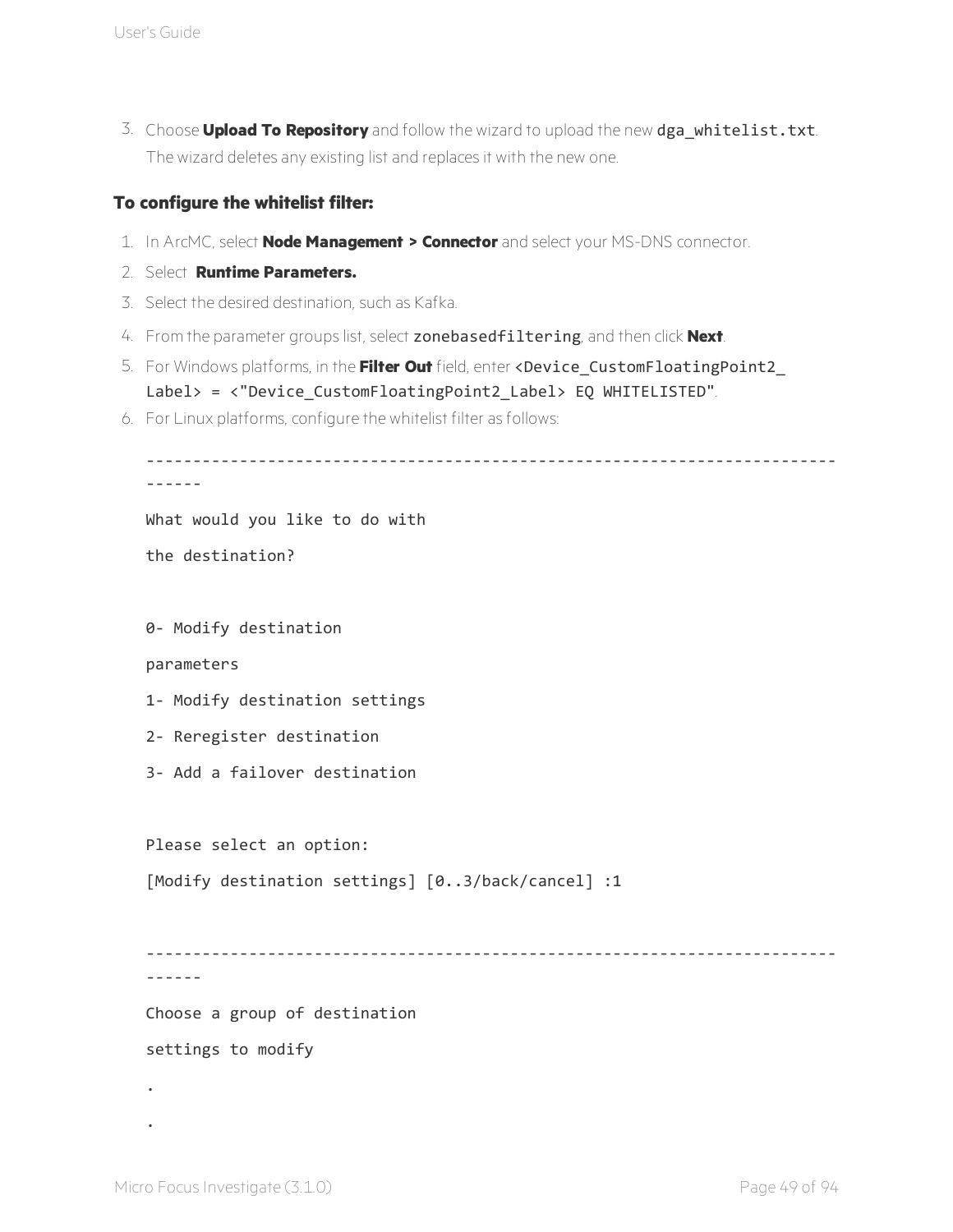.

```
.
10- Filters
Please select an option:
[Filters] [0..10/back/cancel] :10
--------------------------------------------------------------------------
------
Choose a group of destination
settings to modify
Filter Out[]: name EQ WHITELISTED
.
.
.
Please verify the following
parameters
Filter Out:
deviceCustomFloatingPoint2Label="deviceCustomFloatingPoint2Label EQ
Whitelisted."
Are the values correct
```
[yes/no/back/cancel]?YES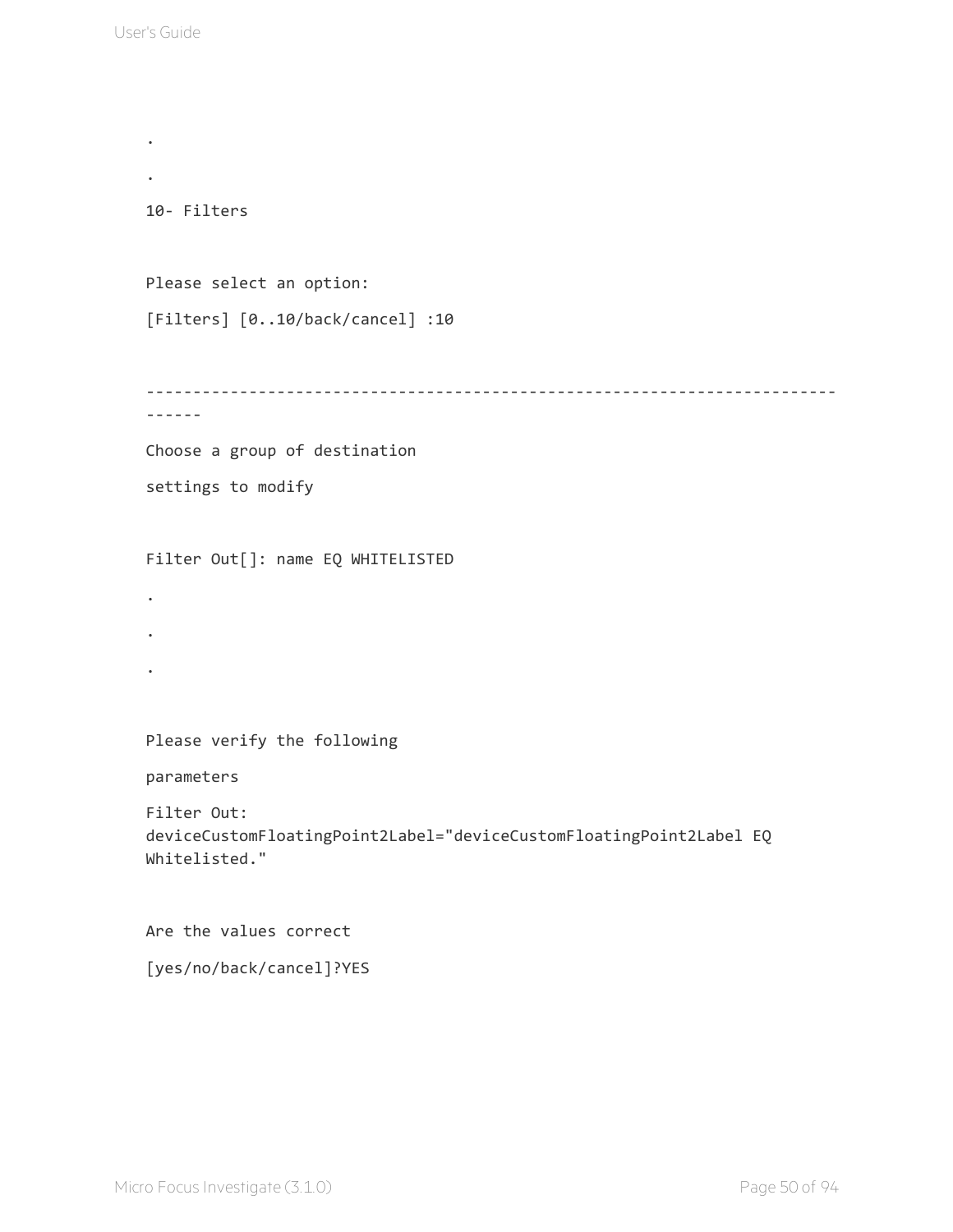# Chapter 7: Auto Pass License

This section explains the features, warnings and capacity of the Auto Pass License, as well as the steps to install the license.

#### **Instant on License**

Investigate includes an instant on license for 90 days, after this license expires, you will not be able to use the product.

Installing an Investigate term or permanent license will overwrite the instant on license.

#### **Moving Median Events per Second (MMEPS)**

MMEPS is tracked every day at GTM+0 hours, even if the license is expired or removed.

#### **MMEPS Calculation**

- 1. Calculate Events Per Day (EPD): Events Per Day is the total number of events ingested into Vertica database in a twenty-four hour period ( for day #1 we calculate the EPD based from the time we install investigate until GTM+0 hours). The time frame is based on GTM+0 hours starting at 00:00:00 and ending at 23:59:59, regardless of any local times that may be in use.
- 2. Calculate Sustained EPS (SEPS): Sustained EPS is the "constant" Events Per Second that the system sustained within the twenty-four hour period( for day #1 we calculate the EPD based from the time we install investigate until GTM+0 hours). It normalizes peaks and valleys and gives a better indication of use. The formula used for this calculation is (EPD/((60\*60)\*24)).
- 3. Calculate last 45 days moving median (MMEPS): Utilizing the SEPS information recorded per day, a moving median EPS value will be identified. The Median value is calculated using last 45 day data set, and shifting the calculation window one day every twenty-four hours after the first 45 days. The official clock for calculation purposes is defined by GTM+0 hours starting at 00:00:00 to 23:59:59 regardless of local time.

#### **Actual Calculation:**

Day 1: MMEPS = SEPS of day 1

Day 2: MMEPS = AVG(SEPS of day 1 and 2)

Day 3 until last 45 days: MMEPS = median value of SEPS of day 1...45

#### **Warnings**

A warning message will be displayed in the following scenarios: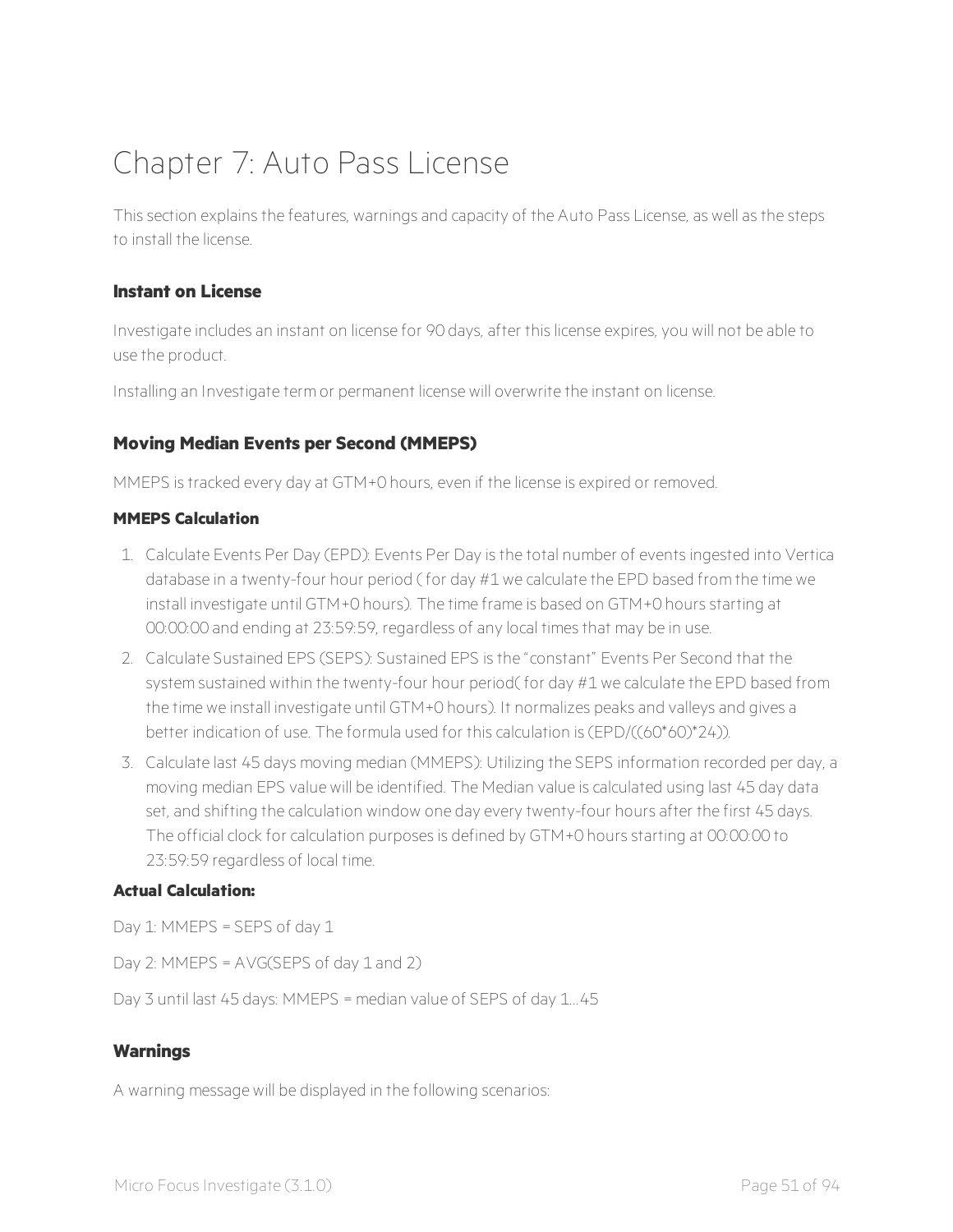- Within thirty days before license expiration (term license or instant on license), you will receive a warning message after login indicating the license expiration date.
- Investigate will be tracking EPS every twenty four hours after installation, or when a new license is installed after the previous one expired.
- If the current calculated MMEPS exceeds license EPS capacity then there will be a warning indicating that license EPS capacity has been exceeded.
- If there are many events in TH and data ingestion to Vertica is higher than license EPS (an EPS exceed warning will be temporarily displayed until data ingestion rate normalizes).

If any of the following conditions are met you will be redirected to an invalid license page and won't be able to use the product:

- Instant on license expires.
- Investigate Term license expires.
- No license for Investigate is present.

**Note:** In order to revert this issue, install a valid license for Investigate.

#### **License Capacity**

If a term or permanent license is installed, it will automatically overwrite the instant on license. License capacity will not be cumulative in this case.

If multiple licenses are installed, (term or permanent), capacity will be cumulative. Expiration date will be determined by whichever license expires first.

## Installing Auto Pass License

Follow the steps below to install the Auto Pass license.

- 1. Log in to the ArcSight Installer: https://<Master\_FQDN>:5443 or https://<Virtualhost\_ FQDN>: 5443 if you deployed in multi-master mode.
- 2. From the left menu click **Application > License.** This will display the Auto Pass license server tab.

| о           |                        |                       |                    |                  |          |           |                    |        | <b>A ADMIN</b><br>$\bullet$ |
|-------------|------------------------|-----------------------|--------------------|------------------|----------|-----------|--------------------|--------|-----------------------------|
|             | ▒ CLUSTER              |                       |                    |                  |          |           |                    |        |                             |
|             |                        | Deployment Name       | Suite              | Version          | Edition  | Status    | Namespace          | Update | $C$ REFRESH                 |
|             | $\boxed{V}$ DEPLOYMENT | arcsight-installer(P) | arcsight-installer | 2.1.0.710-master | Standard | Installed | arcsight-installer |        |                             |
|             | <b>O</b> APPLICATION   |                       |                    |                  |          |           |                    |        |                             |
|             | IdM Administration     |                       |                    |                  |          |           |                    |        |                             |
| Certificate |                        |                       |                    |                  |          |           |                    |        |                             |
| License     |                        |                       |                    |                  |          |           |                    |        |                             |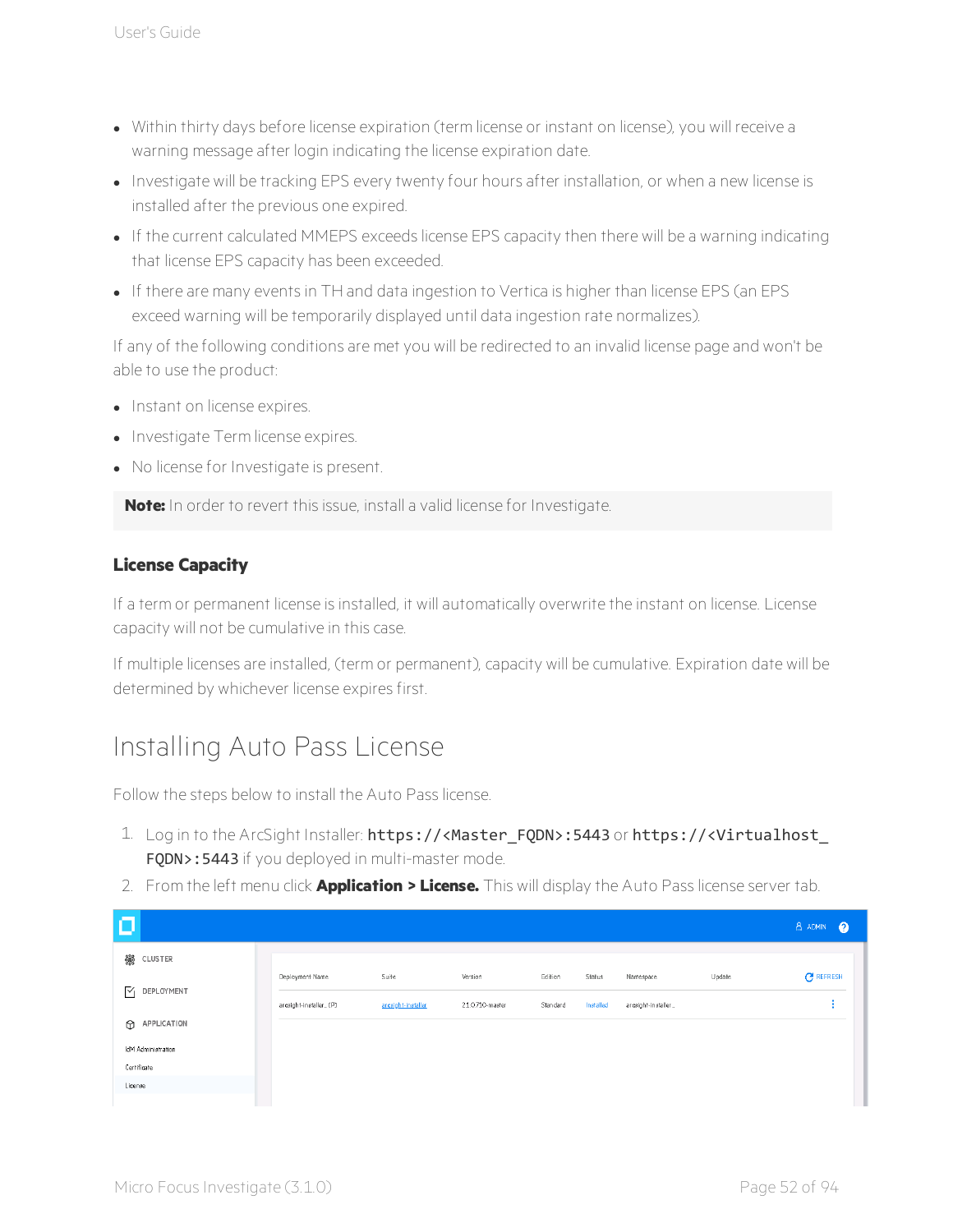3. Select **Install Licenses**, click **Choose File** to upload the corresponding XML file, and click **Next.**

| <b>AP</b>   | $\mathcal{A}_i$<br><b>USAGE REPORTS</b>    | Уŧ,<br><b>LICENSE MANAGEMENT</b> | 7<br><b>LICENSE REPORT</b> | ❖<br>CONFIGURATION.                    | ⇔<br><b>BUY MORE</b> | $\odot$<br><b>ABOUT</b> |                                                                     |                                                                                                             |
|-------------|--------------------------------------------|----------------------------------|----------------------------|----------------------------------------|----------------------|-------------------------|---------------------------------------------------------------------|-------------------------------------------------------------------------------------------------------------|
|             |                                            |                                  |                            | <b>INSTALL LICENSES</b>                | <b>VIEW LICENSES</b> |                         | ARCHIVED LICENSES                                                   | LICENSE CLEAN UP                                                                                            |
|             | Install Licenses                           |                                  |                            | Lock Code: 35FAEC7-97E3FC (i)          |                      |                         |                                                                     |                                                                                                             |
|             | 1. Please Enter/Browse License File        | 2. Install Licenses              |                            |                                        |                      |                         |                                                                     | Il authorize Micro Focus to collect suite and product usage data. Collection of suite/product usage data is |
|             | Choose File Investigate_TES1-02-41-617.xml |                                  |                            | governed by Micro Focus privacy policy |                      |                         |                                                                     | License can also be redeemed on Micro Focus Software Entitlement Portal (For U.S Federal Customers)         |
|             | <b>Add More Files</b>                      |                                  |                            |                                        |                      |                         | Micro Focus Software Entitlement Portal (For all others Customers). |                                                                                                             |
| <b>NEXT</b> | CANCEL                                     |                                  |                            | <b>SAVE</b>                            |                      |                         |                                                                     |                                                                                                             |

4. Check the box next to the license you want to install and click **Install Licenses.**

| <b>AP</b>             | $\widetilde{\bullet}$<br><b>USAGE REPORTS</b>                                 | <b>I</b><br><b>LICENSE MANAGEMENT</b> | $\curvearrowright$<br>LICENSE REPORT. | 臺<br>CONFIGURATION      | ⇔<br><b>BUY MORE</b> | $\odot$<br>ABOUT |                        |                    |                        |           |         |
|-----------------------|-------------------------------------------------------------------------------|---------------------------------------|---------------------------------------|-------------------------|----------------------|------------------|------------------------|--------------------|------------------------|-----------|---------|
|                       |                                                                               |                                       |                                       | <b>INSTALL LICENSES</b> | <b>VIEW LICENSES</b> |                  | ARCHIVED LICENSES      |                    | LICENSE CLEAN UP       |           |         |
|                       | Install Licenses                                                              | Lock Code: 35FAEC7-97E3FC             |                                       |                         |                      |                  |                        |                    |                        |           |         |
|                       | 1. Please Enfer/Browse License File / Activate Products Using Activation Code |                                       |                                       | 2. Install Licenses     |                      |                  |                        |                    |                        |           |         |
| $\bullet$             | FEATURE ID: VERSION                                                           |                                       | PRODUCT NUMBER                        | LTU                     | CAPACITY             |                  | <b>START DATE</b>      | <b>EXPIRY DATE</b> | <b>LOCK CODE</b>       | LOCK CODE | REMARKS |
| $\blacktriangleright$ | 100576:1 (Investigate EPS/day Limit)                                          |                                       | INVSTND-100EPS_P                      | 98                      | 9800                 |                  | 10 Jul 19 23:02:41 UTC | Forever            | $\mathcal{C}^{\mu\nu}$ | any       |         |
|                       | <b>INSTALL LICENSES</b>                                                       | <b>BACK</b>                           |                                       |                         |                      |                  |                        |                    |                        |           |         |

The Auto Pass license has been added successfully.

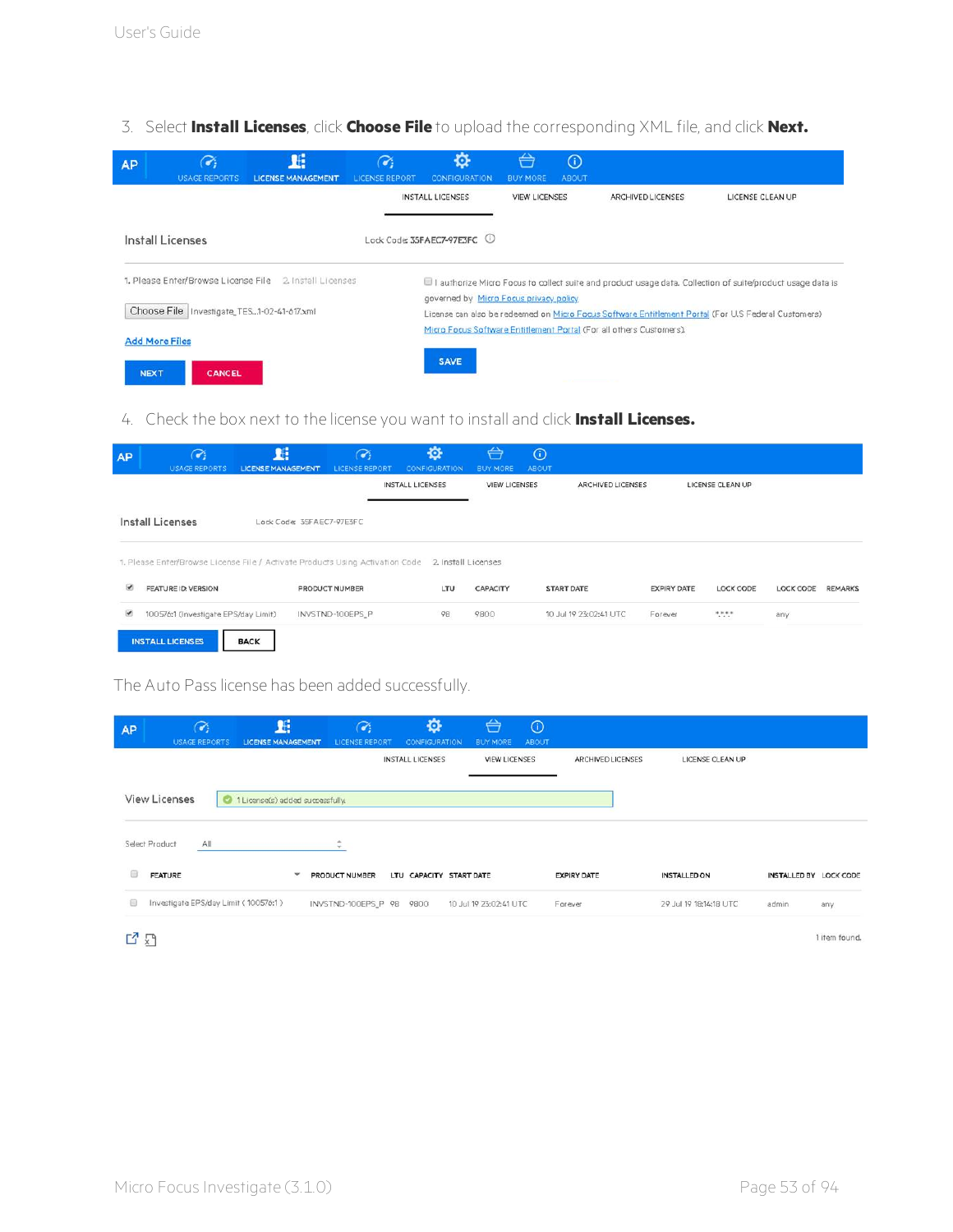# Chapter 8: Analyzing Anomalous Data with Outlier Analytics

The Outlier Analytics feature allows you to compare incoming EventCount, BytesIn, and BytesOut values to typical values for your environment in order to identify anomalous behavior. You define and build a **model** that identifies typical behavior for your environment, and then start a scoring process that evaluates incoming events against the model. The scoring process assigns a score that indicates the degree to which the incoming data varies from the typical behavior. You view the results of the scoring process in a table that shows the top anomalous hosts, and then select a grid row to generate charts that provide additional information about the anomaly.

The model specifies a subset of data from the **Events** table that represents typical behavior on your network. When you define the model, you can specify filter criteria that identify which device behaviors you want to model. For example, you might want to look for anomalous values in events that you receive from a specific device vendor or in systems on a specific subnet.

Because the scoring algorithm is based on peer group analysis, Micro Focus recommends that you include similar devices in a model, based on activity. For example, you might want to create separate models for scoring endpoints, scoring DNS servers, and scoring databases.

For more information, see the following sections:

- [Defining](#page-58-0) and Building Models
- [Scoring](#page-60-0) a Model
- <span id="page-58-0"></span>**.** [Viewing](#page-62-0) Scored Data

## Defining and Building Models

The model defines typical EventCount, BytesIn, and BytesOut behavior for a set of IP addresses over a date range. You can specify filter criteria that identify which device behaviors you want to model.

You must have the Administrative privilege to define and build models. Each model definition applies a filter where **Source** Address **!= NULL** 

You can define as many models as you want, but you can only build one model at a time. When you define the model, set the date range wide enough (more than 168 hours) so that the model includes a variety of device behaviors, including cyclical patterns.

When you build the model, Investigate aggregates events from the **Events** table by IP address, day of week, and hour of day for each five minute time increment, and then calculates a sum for EventCount, BytesIn, and BytesOut.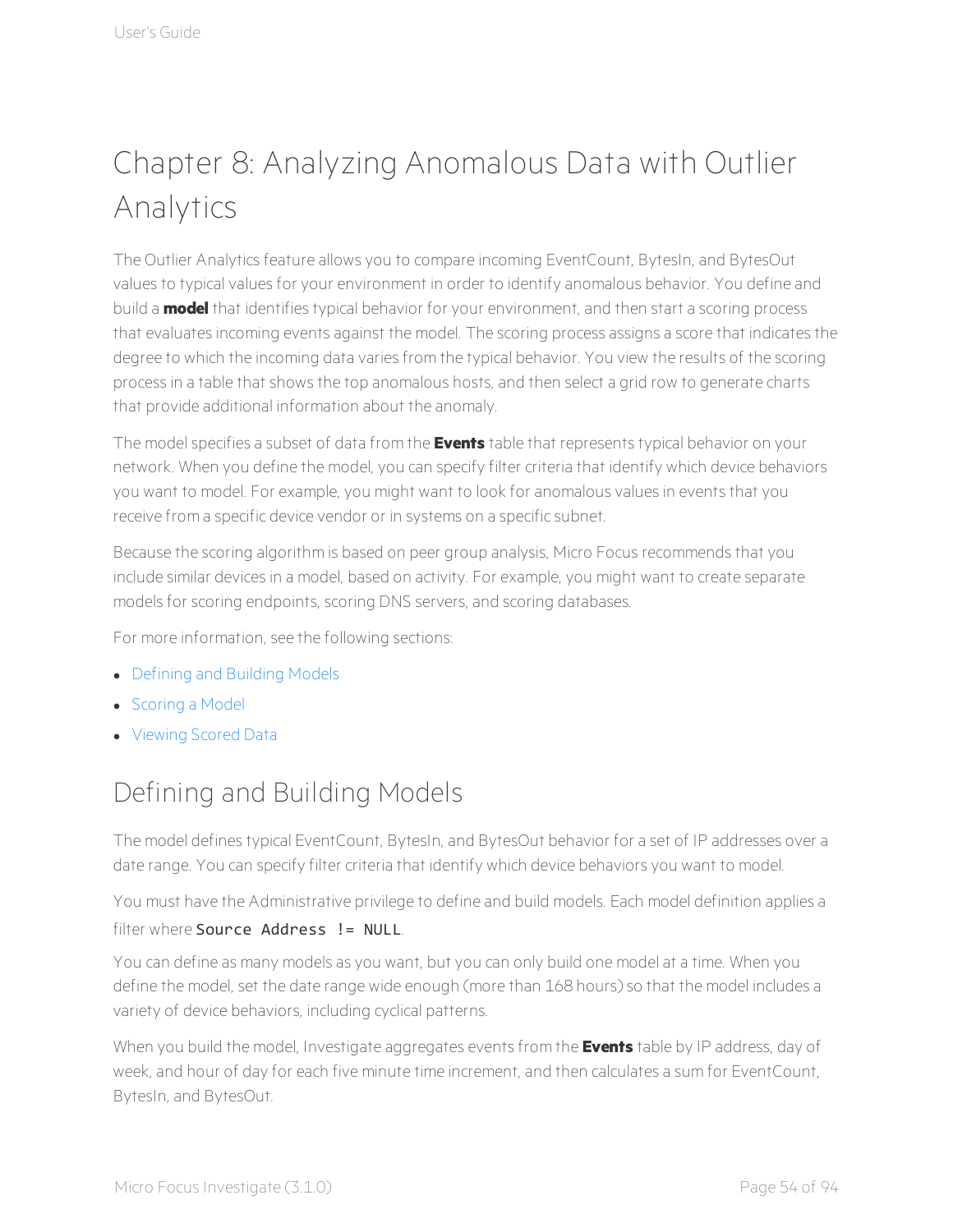You can create and delete models, but you cannot modify them. If you want a different model, you must define and build a new one.

#### **To define and build models:**

- 1. From the left navigation, select **Configuration** > **Outlier**.
- 2. In the **Create Model Configuration** field, specify the filter criteria for building the model.

For example, to define a specific subnet that represents a specific class of equipment (like server or data center), specify criteria similar to the following:

#### sourceAddress in subnet 10.1.1.0/24.

To model outbound HTTP/HTTPS traffic, specify criteria similar to the following:

#### $d$ estinationPort = 80,443

3. Type over **Model Name** to specify a model name.

**Note:** Model names can only contain letters, numbers, and underscores. The name must start with an alpha character and cannot exceed 19 characters.

4. Specify a custom time range or select from the pre-defined ranges, and then click **Create**.

**Note:** Because of assumptions about the hours and days that comprise a model, do not specify a range that includes a shift in daylight savings time.

Investigate adds the model to the **Available Models** table with a status of Created.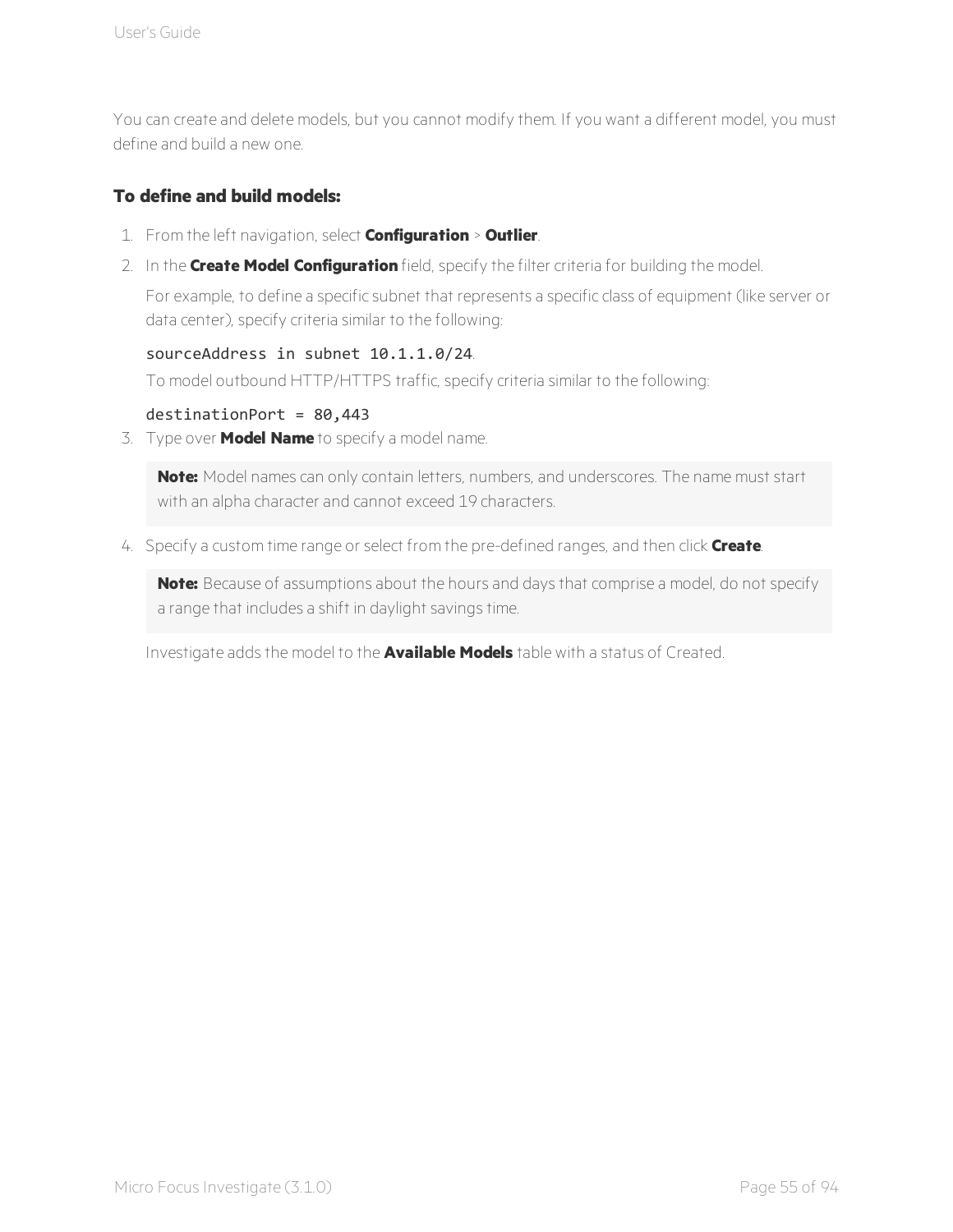5. Select the model that you want to build, and then click **Build**.

**Note:** You can only build one model at a time.

When you build a model, Investigate adds a lookup list of the same name to the **Configuration** > **Lookup Lists** page. You cannot view or edit this list. When you delete the model, Investigate also deletes the lookup list.

Investigate aggregates events from the **Events** table by IP address, day of week, and hour of day for each five minute time increment, and then calculates the sum for EventCount, BytesIn, and BytesOut. It then creates conditional probability tables for sum of EventCount, sum of BytesIn, and sum of BytesOut.

6. If you want to delete a model, select the model from the **Available Models** table, and then click **Delete**.

**Note:** When Investigate deletes a model, it deletes the model definition and all scores that are based on that model.

## <span id="page-60-0"></span>Scoring a Model

After you build a model, you can start a scoring process that evaluates incoming events against the model. The process assigns a score that indicates the degree to which the incoming data varies from typical behavior. By default, Investigate selects the current date as the scoring start date. When scoring is complete, you can review the results on the **Insights** > **Outliers** page. Investigate generates a table of the top anomalous hosts, and you can select a grid row to generate charts that provide additional information about the anomaly.

You must have the Administrative privilege to score a model. You can only score one model at a time, but you can build another model while Investigate scores a model.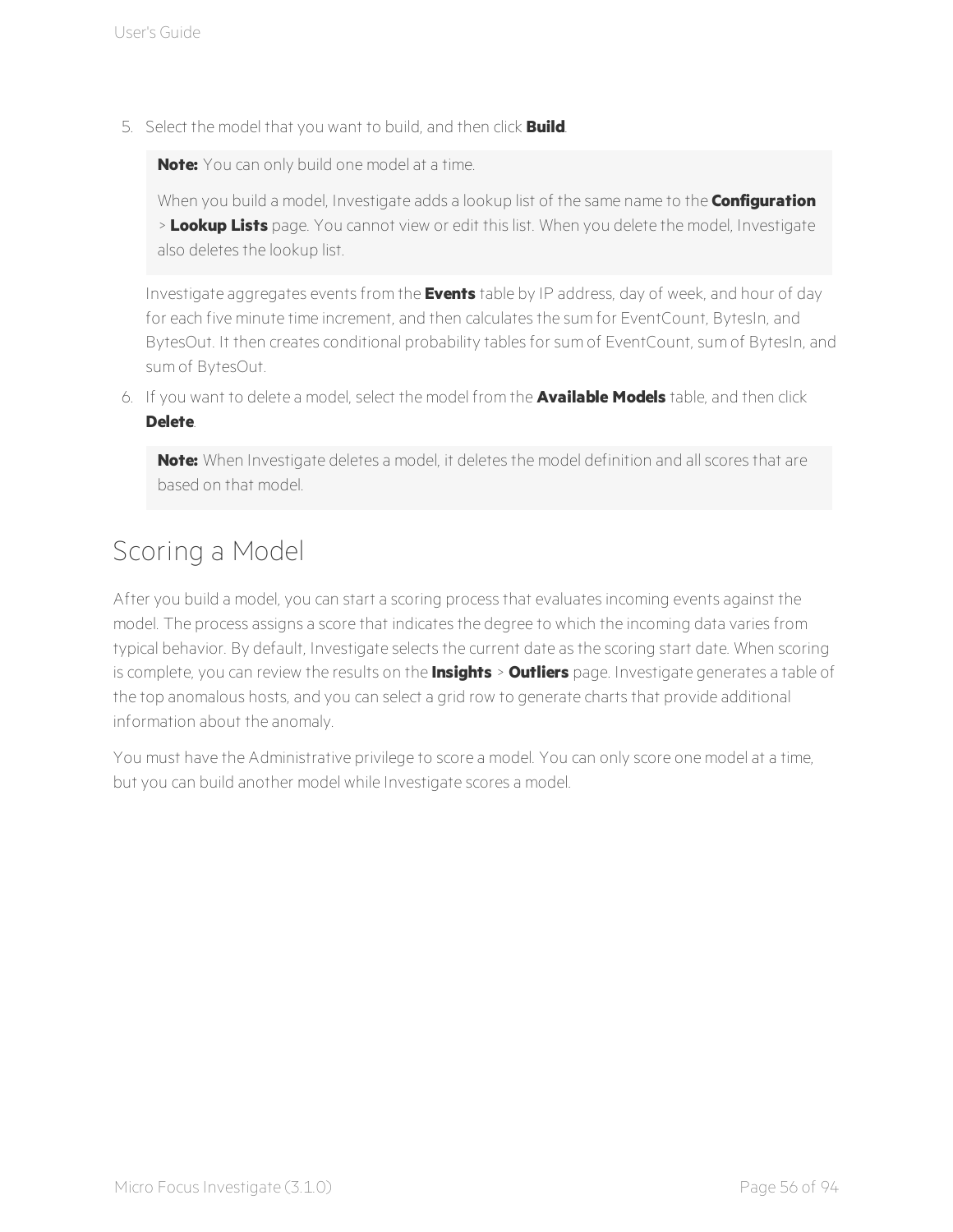#### **To score a model:**

- 1. From the left navigation, select **Configuration** > **Outlier**.
- 2. From the **Available Models** table, select the model that you want to score and click **Score**.

**Note:** The model must be in Build Complete status before you can score it.

3. Select the date for which you want to start the scoring process, and then click **Start**.

**Note:** Because of assumptions about the hours and days that comprise a model, do not use a model that you built with daylight savings time data to score non-daylight savings time data, and do not use a model that you built with non-daylight savings time data to score daylight savings time data.

4. If you need to pause scoring because of performance or ingestion issues, click **Pause**.

**Note:** If you selected a date in the past to start the scoring process, the scoring job runs frequently to catch up to the current date. To allow any running scoring jobs to complete, wait 15 minutes before performing any other action such as deleting a model or resetting scoring.

When you are ready, click **Reset** to restart the scoring process or click **Resume** to resume the scoring process from the point at which you paused it.

When scoring is complete, use the **Insights** > **Outliers** page to view the scored data.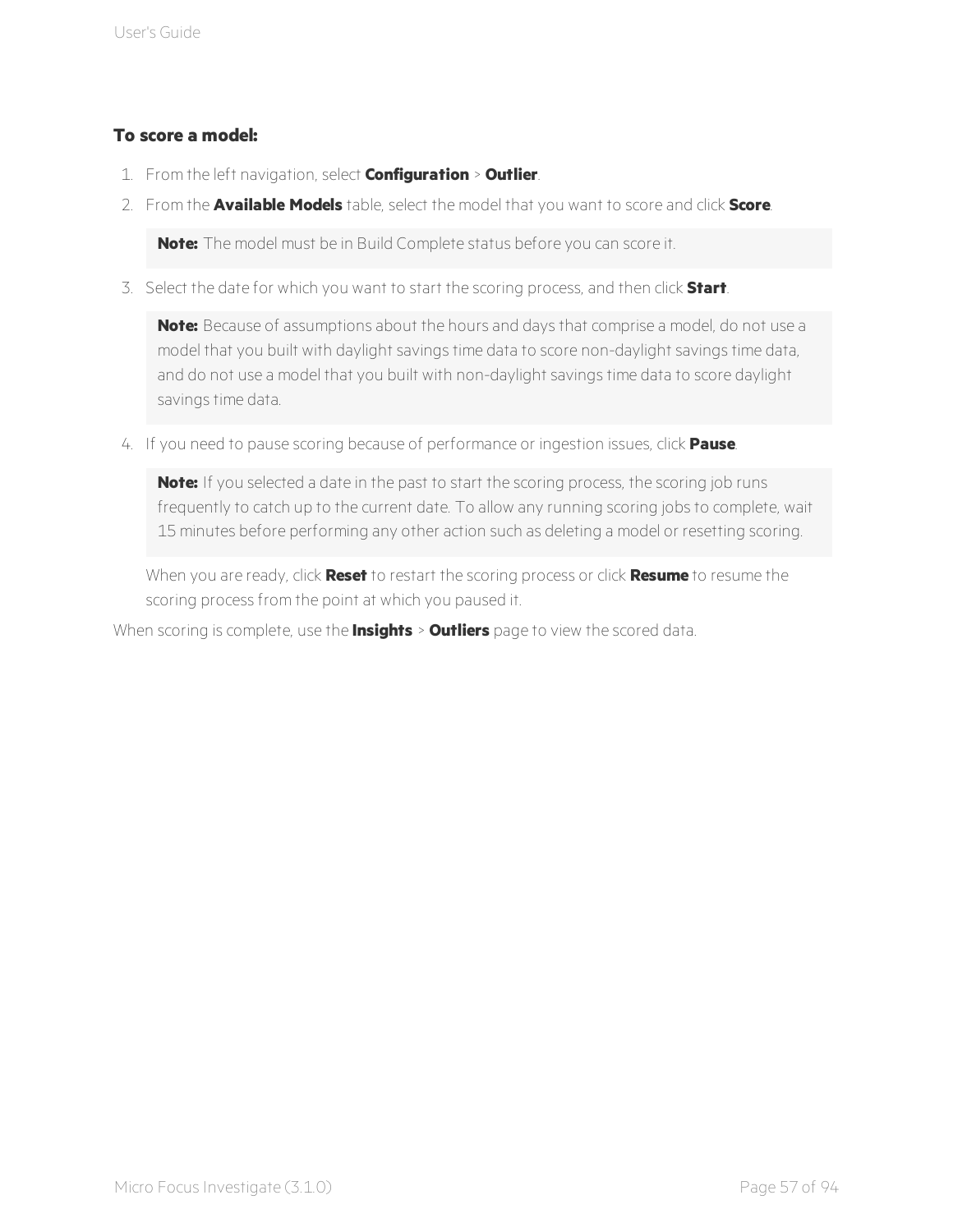## <span id="page-62-0"></span>Viewing Scored Data

**Note:** The Auto-complete functionality is temporarily unavailable in search input. The following columns are available for outliers filtering in the search box:

- Source Address of <Model\_Name>
- Base Event Count Score of <Model\_Name>
- Bytes Out of <Model Name>
- Bytes In of <Model Name>

<Model\_Name> corresponds to the model name being scored.

When scoring is complete, use the **Insights** > **Outliers** page to view the scored data.

After you specify search criteria for the data that you want to view, Investigate displays the top anomalous hosts that meet the criteria. When you select a host from the **Top Anomalous Hosts** table, Investigate generates charts that provide more information about the anomaly scores. You can export the charts to a PDF file. The following charts are available:

- **.** Outlier Scores History compares anomaly scores of the top anomalous hosts for one week. To view details about the score for a specific date and hour, hover over the corresponding area in the chart. This chart is useful if you suspect a lateral attack.
- **Selected Anomalous IP** shows the anomaly score for the host that you selected over two weeks. To view details about a data point, hover over it.

If you suspect that a host is under attack (for example, from exfiltration malware), use the **Selected Anomalous IP** chart to study the behavior of the IP over time and identify anomalous patterns.

**Selected Anomaly Hour** compares the anomaly score for the host that you selected to the top 30 hosts for the anomaly hour. To view more details, hover over a bar in the chart, click and drag to move within the chart, and double click to reset it to its default view.

If you suspect that a network is under attack (for example, a denial of service attack), use the **Selected Anomaly Hour** chart to study the behavior of other top 30 hosts during the anomaly hour.

After you view the outlier data, you can use the actions that are available from the grid rows in the **Top Anomalous Hosts** table to further investigate anomalies. The following actions are available:

- **Search for <IP Address>** searches events for the host and time range for which you selected to view scoring data and displays the results on the **Search** page.
- <sup>l</sup> **Profile <IP\_Address>** profiles the host that you selected and displays the results on the **Host Profiler** page.
- <sup>l</sup> **Filter out <IP\_Adress>** displays a filter that allows you to remove the host from the **Top**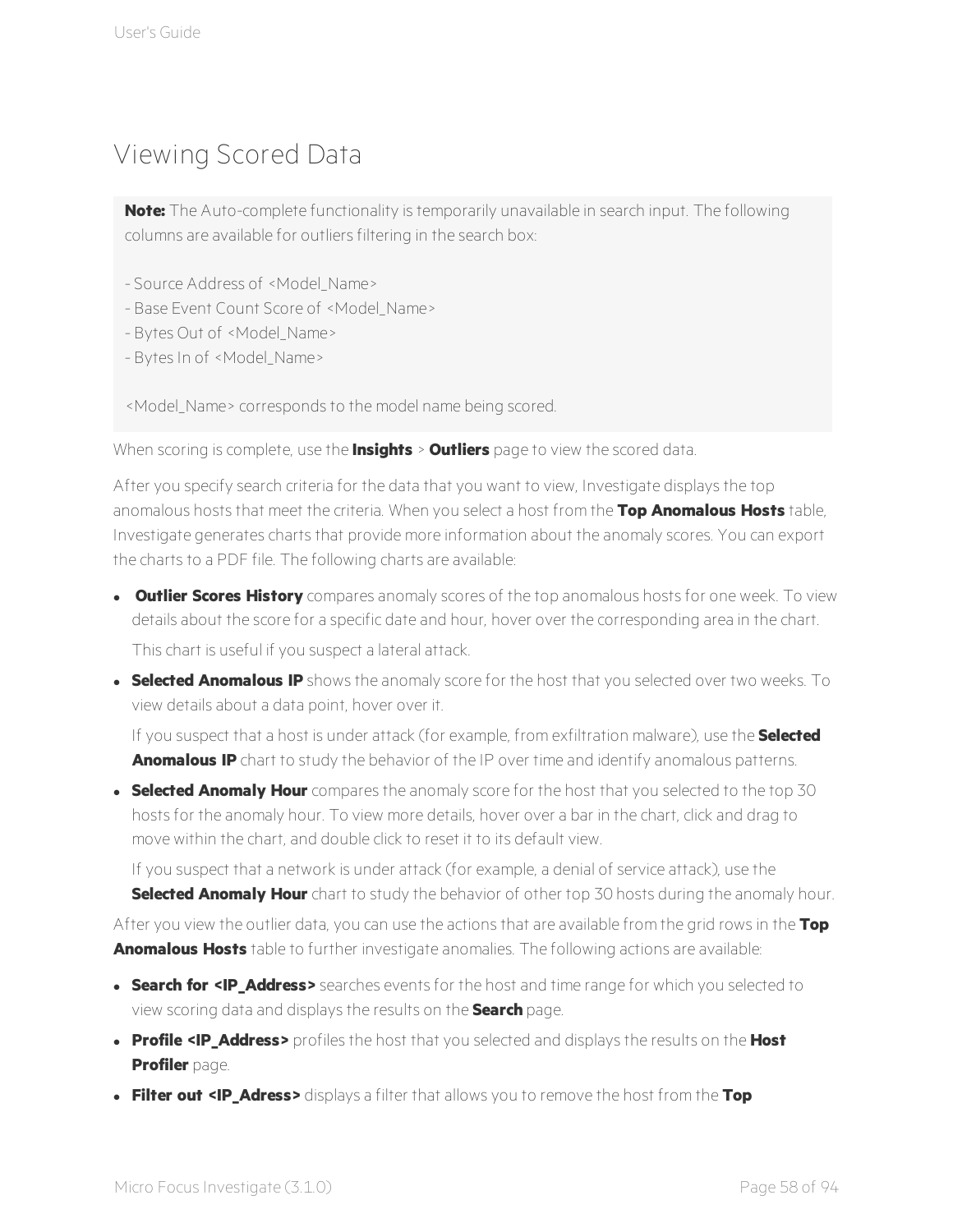#### **Anomalous Hosts** table.

Investigate populates the filter fields based on the row from which you selected **Filter out <IP\_ Address>**.

#### **To view scored data:**

- 1. From the left navigation pane, select **Insights** > **Outliers**.
- 2. In the search bar, provide the following information, and then click **Detect**:
	- Select the outlier metric that you want to view (EventCount, BytesIn, or BytesOut).
	- Specify any additional query criteria that you want to apply to the data. The following parameters are currently available for filtering:
		- Base Event Count Score of <Model Name>
		- Bytes In Score of <Model\_Name>
		- Bytes Out Score of <Model Name>
		- Source Address of <Model Name>
		- Start Time of <Model Name>
	- <sup>l</sup> To filter a host, click a host under **Top Anomalous Hosts** and select **Filter** from the right menu.
	- Specify a custom date range for which you want to view scored data or select from the predefined ranges.

**Note:** Ensure that you specify a valid date range. Investigate displays the valid date range in the date selection area.

**Note:** Time range dialog displays the valid date range in the date selection area to ensure that you specify a valid date range. Scoring data is performed hourly so the time range for detection is in an hourly format (YYYY-MM-DD HH). End time hour is inclusive, e.g. If the end time is 2019-05-21 05, the scoring data from 2019-05-21 05:00-06:00 will be included. Time range dialog displays **Score Available Range** to guide users to select time range for detection.

Investigate processes the request and generates the **Top Anomalous Hosts** table and the **Outlier Scores History**.

**Caution**: If Investigate retrieves a large amount of data, the search might pause. You must allow Investigate to populate the **Top Anomalous Hosts** table before you click the play button to resume the search. Otherwise, Investigate will not display any data.

- 3. To generate the remaining charts, select a row in the **Top Anomalous Hosts** table.
- 4. To perform additional actions, right-click a row in the grid and select the desired action (**Search for**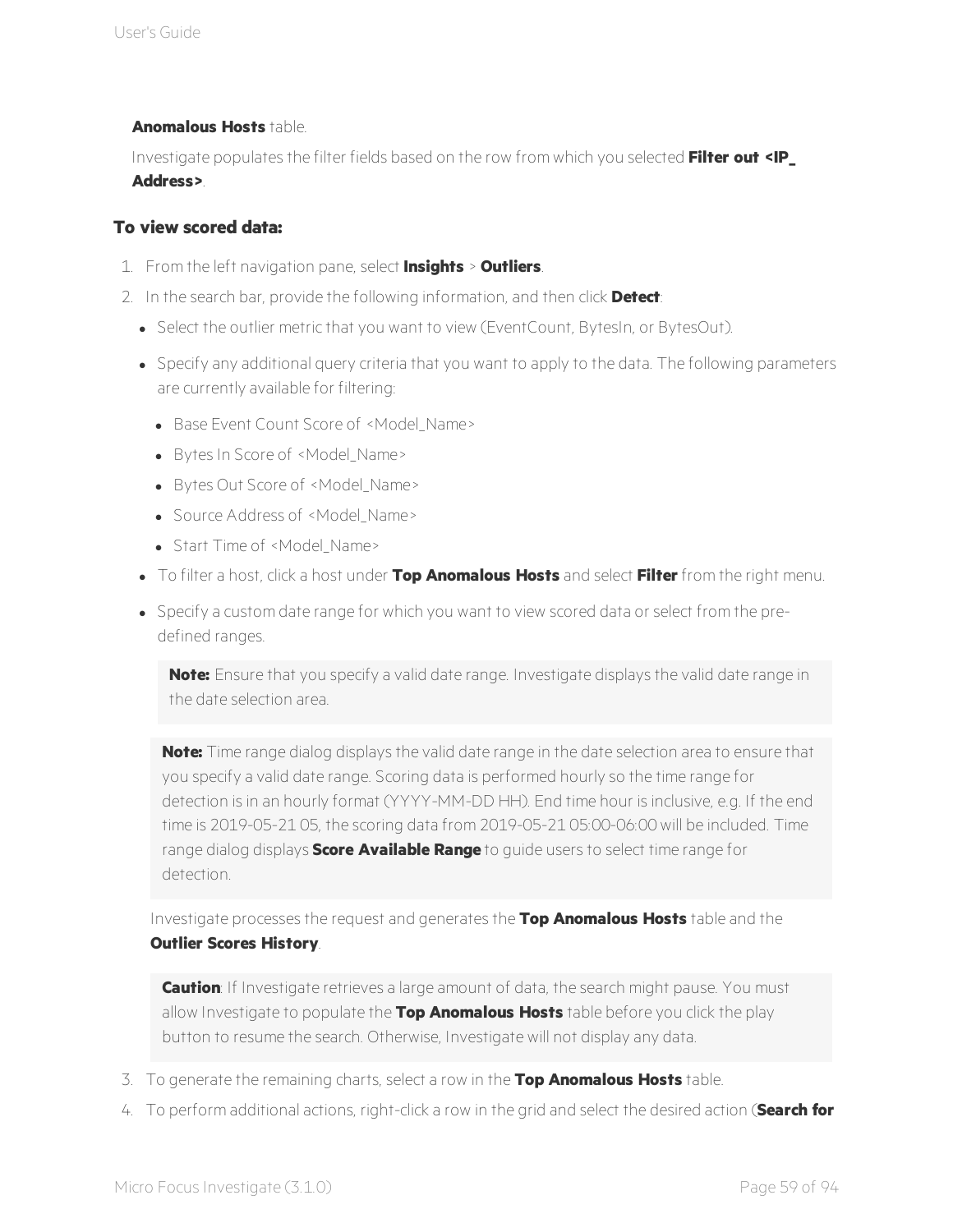#### **<IP\_Address>**, **Profile <IP\_Address>**, or **Filter out <IP\_Adress>**).

If you select to filter out an IP address, click **Apply** to apply the filter. To remove a filter, click **Filter** in the search bar.

5. To export the charts to a PDF file, click **Export to PDF**.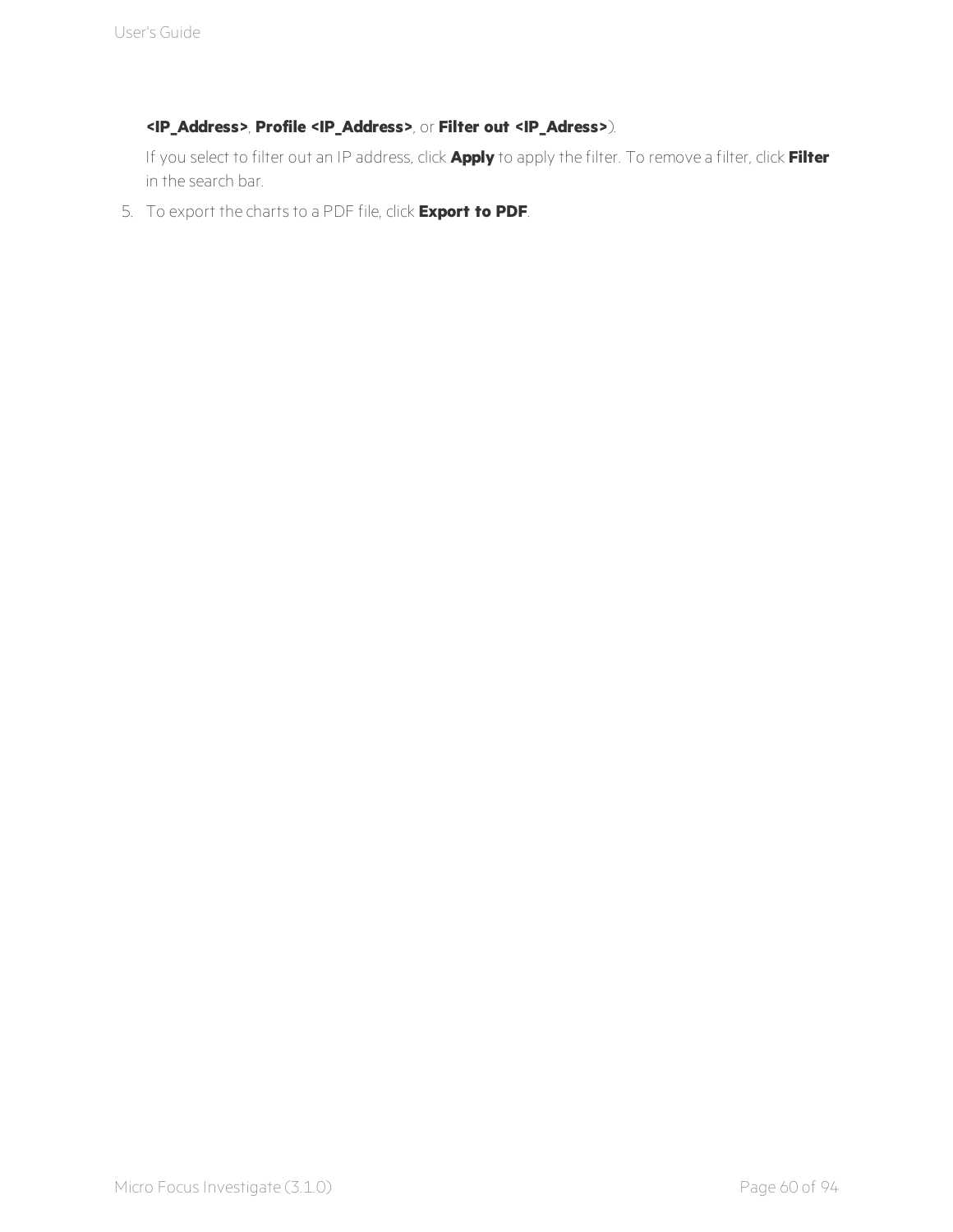# Chapter 9: Integrating SOAR Applications with Investigate

ArcSight Investigate supports integration with selected SOAR (Security Orchestration, Automation, and Response) applications. Investigate only supports integrating with one SOAR application at a time. Integrating with a second SOAR application replaces any existing integration. You can integrate Investigate with either Demisto, Operations Orchestration, or Siemplify Enterprise.

SOAR applications enable enterprises to automate their IT and security operations. When you integrate SOAR with other applications and network devices, SOAR applications can orchestrate an automatic or manual response to an IT or security event in the enterprise network. SOAR applications provide a single-pane-of-glass view for the enterprise network operations personnel.

Graphic formats called playbooks (or workflows) represent the grouping of orchestration steps and the relationships between them. When you integrate a SOAR application with Investigate, you can trigger playbooks in the SOAR application from the **Events** table in Investigate. Right-clicking an event in the **Events** table passes the entire context of the event to the SOAR application using the application's REST API. In turn, the REST API call triggers a playbook in the SOAR application that executes the sequence of steps to accomplish the action that you initiated. When the execution is complete, the final step in the playbook sends the results of the execution to Investigate using an API exposed by Investigate, and Investigate displays the results in **Integrations** > **SOAR Notification**.

## Configuring Investigate for SOAR Integration

Before you configure Investigate for SOAR integration, complete the following tasks:

- 1. Create the necessary playbook triggers and playbooks in the SOAR application. For more information, see the SOAR application documentation.
- 2. (Optional) Install and run the SOAR application proxy.

In environments where a firewall exists between Investigate and the SOAR application, you must install a proxy provided by the SOAR application in the network that hosts Investigate. For more information, see the SOAR application documentation.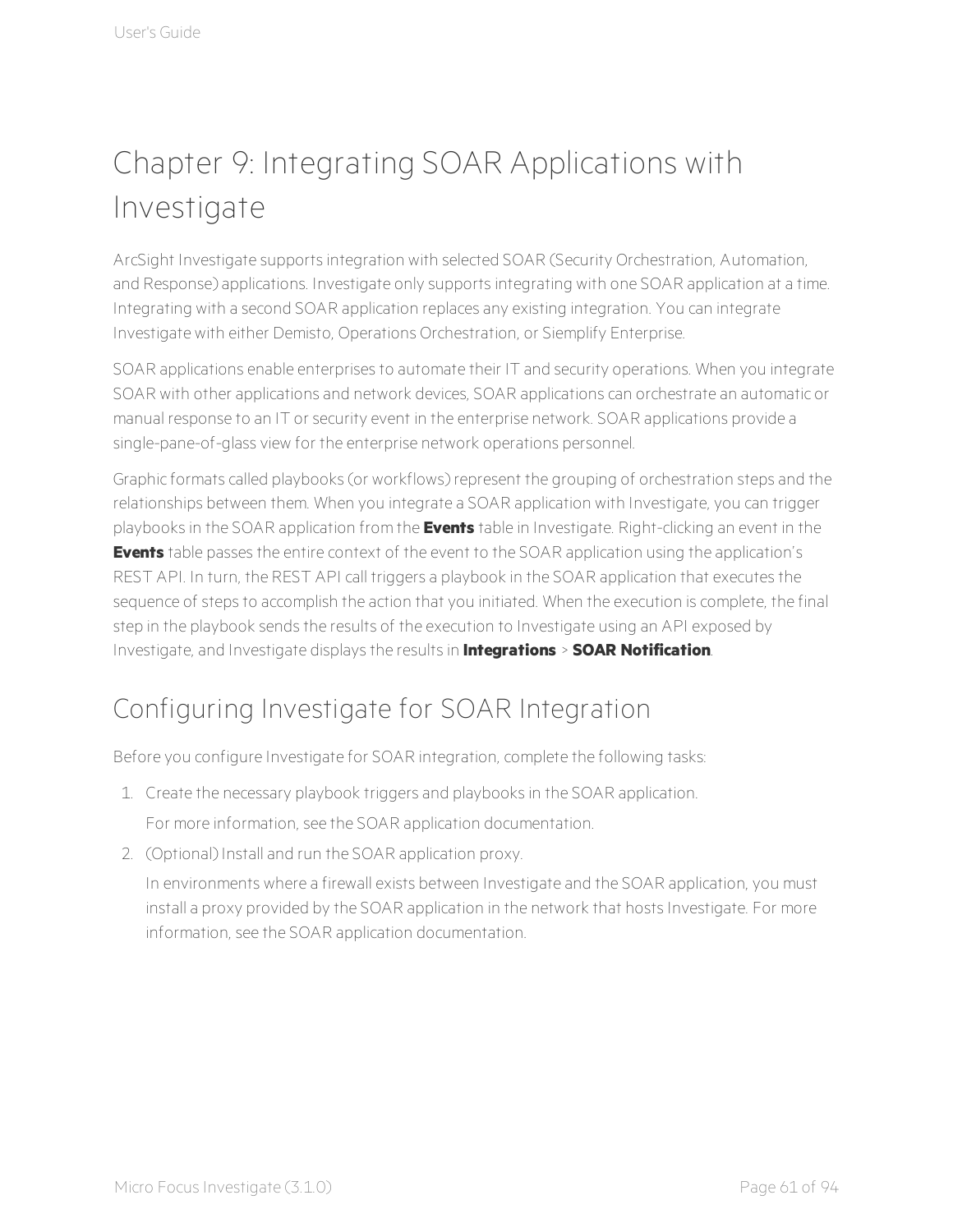#### **To configure Investigate for SOAR integration:**

|  | In Investigate, select <b>Configuration</b> > <b>SOAR</b> and set the following parameters: |  |  |  |
|--|---------------------------------------------------------------------------------------------|--|--|--|
|--|---------------------------------------------------------------------------------------------|--|--|--|

| <b>Configuration</b><br><b>Parameter</b>                  | <b>Description</b>                                                                                                                                   | <b>Value Constraints</b>                                       |
|-----------------------------------------------------------|------------------------------------------------------------------------------------------------------------------------------------------------------|----------------------------------------------------------------|
| <b>Application</b><br><b>Name</b>                         | The application that you want to integrate                                                                                                           | Required                                                       |
| <b>Hostname/IP</b>                                        | Host name or IP in URL format                                                                                                                        | Required                                                       |
|                                                           |                                                                                                                                                      | Must start with http/https<br>and cannot contain an<br>end $'$ |
| <b>Port Number</b>                                        | Application port number                                                                                                                              | Two or more digits, no<br>leading zeroes                       |
| <b>Proxy</b>                                              | Proxy server URL, if required                                                                                                                        | Must start with http/https<br>and cannot contain an<br>end '/' |
| <b>API/Application</b>                                    | Key provided by the application to access its REST APIs                                                                                              |                                                                |
| <b>Key</b>                                                | Use the SOAR application to generate the key. For more information,<br>see the SOAR application documentation.                                       |                                                                |
| <b>API URI</b>                                            | REST end point to use to trigger a playbook in the SOAR application                                                                                  | Required                                                       |
| <b>Login URI</b>                                          | REST end point to use to log in to the SOAR application                                                                                              | Must start with '/' and<br>cannot contain an end '/'           |
| <b>Flow URI</b>                                           | For Operations Orchestration only, REST end point to use to get flows<br>in Operations Orchestration                                                 | Must start with '/' and<br>cannot contain an end '/'           |
| <b>Application</b><br><b>Username</b>                     | User name to log in to the SOAR application                                                                                                          | Requires the Execute<br>Search permission                      |
| <b>Application</b><br><b>Password</b>                     | Password that corresponds to the user name                                                                                                           |                                                                |
| <b>Supported</b>                                          | Comma-separated list of actions that the SOAR application supports                                                                                   | Must match the                                                 |
| <b>Actions</b>                                            | The strings that you specify will appear in the right-click cell context<br>menu in the <b>Events</b> table.                                         | corresponding playbook<br>triggers in the SOAR<br>application  |
| <b>Verify</b><br><b>Application</b><br><b>Certificate</b> | Enables or disables verification of server certificates from the SOAR<br>application                                                                 |                                                                |
| <b>Configuration</b>                                      | Enables or disables the configuration                                                                                                                |                                                                |
| <b>Enabled/Disabled</b>                                   | When you disable a configuration, Investigate does not display the<br>supported actions in the right-click cell context menu in the Events<br>table. |                                                                |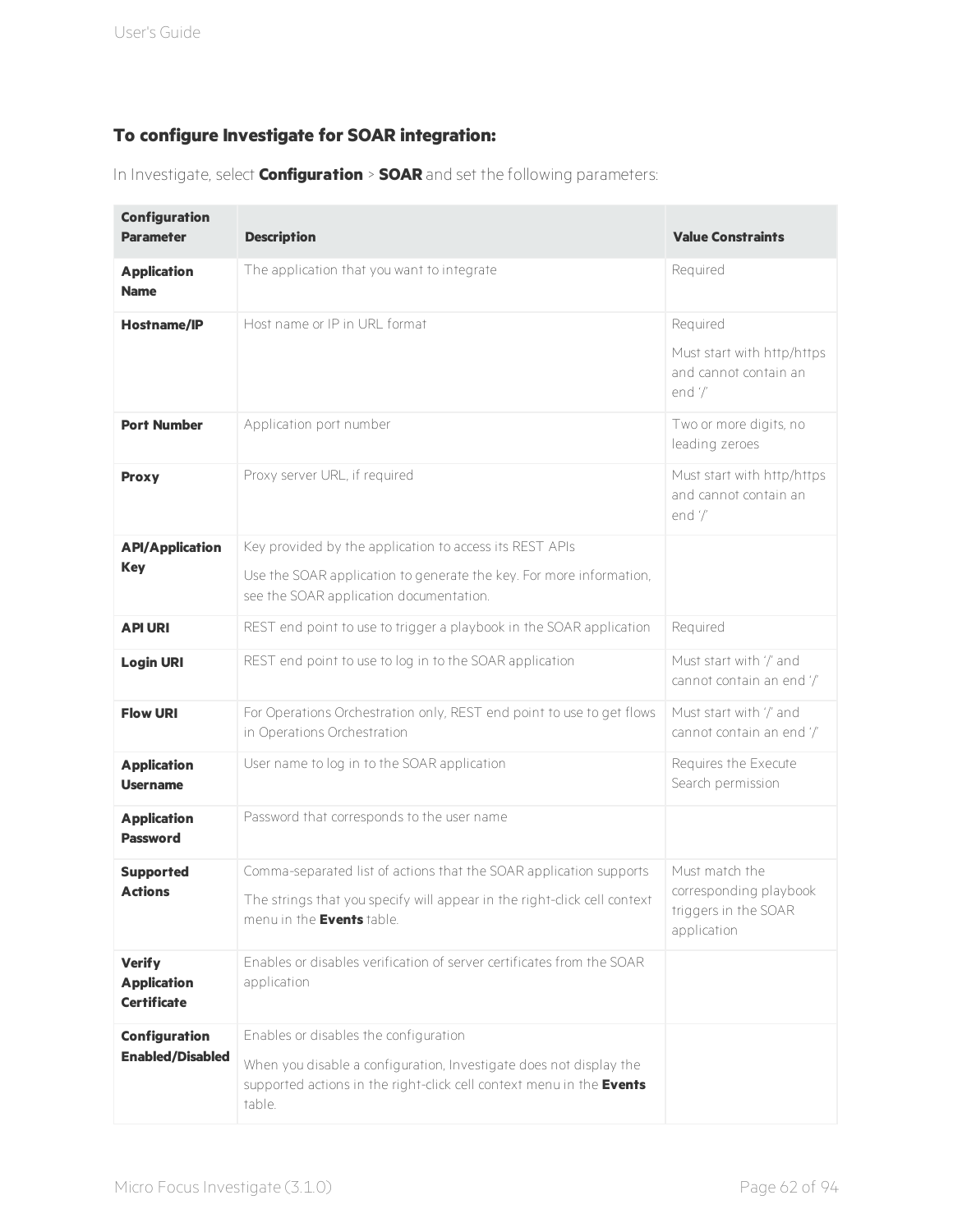## Invoking SOAR Actions from Investigate and Viewing Results

After you configure Investigate to integrate with a SOAR application, use Investigate to invoke the actions that you configured.

First, perform a search in Investigate. In the **Events** table, right-click an event and select an action from the context menu.

**Note:** Because Investigate does not associate actions that you configure for a SOAR application with a data type, all actions are available for all data types. For meaningful results, only right-click actions that are appropriate for the column (data type).

SOAR actions that you invoke from the **Events** table have an entry in the **SOAR Notification Details** table. To view the entries, in the left navigation pane, select **Integration** > **SOAR Notification**.

The **Status** column reflects the current status of the action:

- A Running status indicates that the playbook has not completed execution.
- A Done status indicates that the playbook execution is complete.
- To view the results of the action, expand the row in the **Notification Details** table.

To delete an old entry, select the checkbox, and then click **Delete**.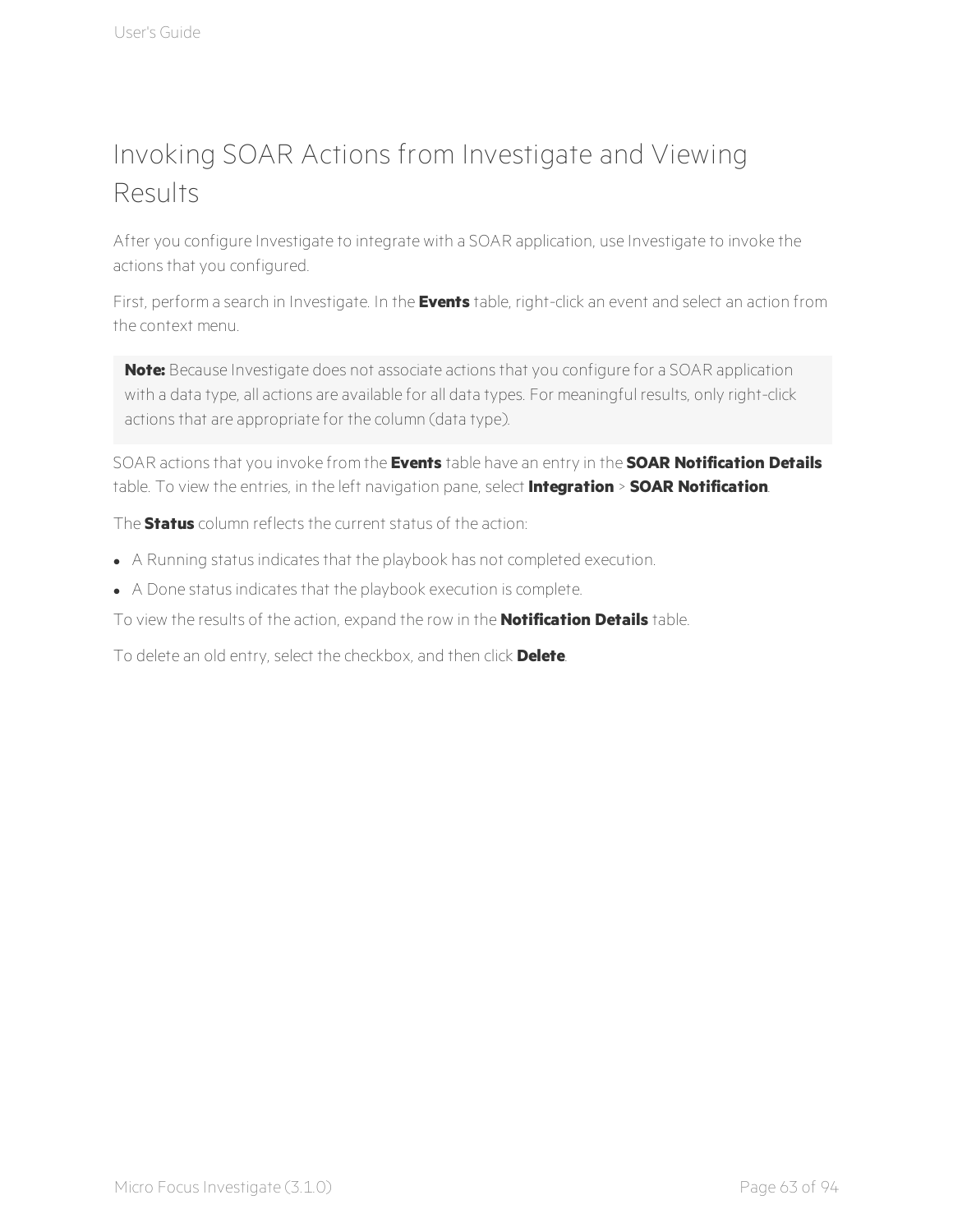Following is a snippet of Python code that shows the Investigate API and how it is used to send the results of playbook execution back to Investigate. The code is either part of an Integration script in the SOAR application that establishes the interface between that application and Investigate, or the last step in the playbook that consolidates and sends the results to Investigate.

#### import requests

#### import os

# First remove the proxies, since this script will # most likely execute inside the enterprise network if 'http\_proxy' in os.environ: del os.environ['http\_proxy'] if 'https\_proxy' in os.environ: del os.environ['https proxy'] # These arguments must be passed as arguments to the script itself # or as arguments to a method that will be invoked to send the # results to Arcsight Investigate host =  $\langle \text{must be passed as argument} \rangle$ protocol = <must be passed as argument> username =  $\langle \text{must be passed as argument} \rangle$ password = <must be passed as argument> # Action output is the info that the SOAR application wants to # send to Arcsight Investigate. This could be the cumulative # output of the previous steps in the playbook actionOutput = <must be passed as argument> ##### IMPORTANT ###### # jobid is a string that will be sent by Arcsight Investigate # in the original request that triggered the playbook. The SOAR application # MUST send this ID back in the results for Arcsight Investigate to # match the result with the right action. jobid = <must be passed as argument>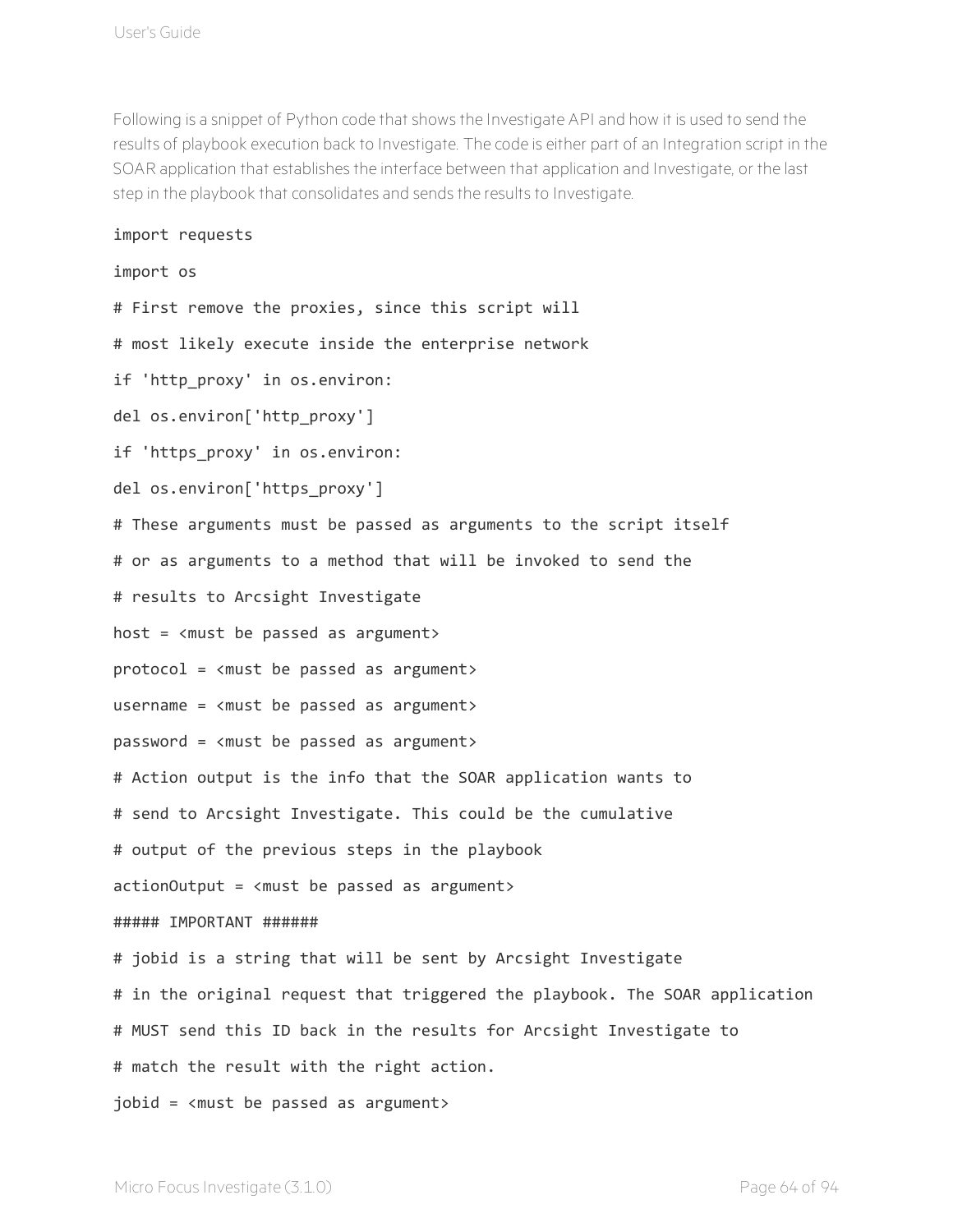```
if username and password:
# first login using the arcsight Investigate credentials
# to get the SESSIONTOKEN cookie
loginRes = requests.post("%s://%s/mgmt/login" % (protocol, host),
data={"username": username, "password": password},
verify=False)
# then call the API to send the results of the playbook execution
# with the SESSIONTOKEN cookie set
result = requests.put("%s://%s/api/soarAction/update/%s" % (protocol, host,
jobid),
# jobid and actionOutput are mapped as follows
# both the keys are case-sensitive
json = {"jobid": jobid, "actionOutput": actionOutput},
cookies={"SESSIONTOKEN": loginRes.cookies.get('SESSIONTOKEN') or None},
verify=False)
```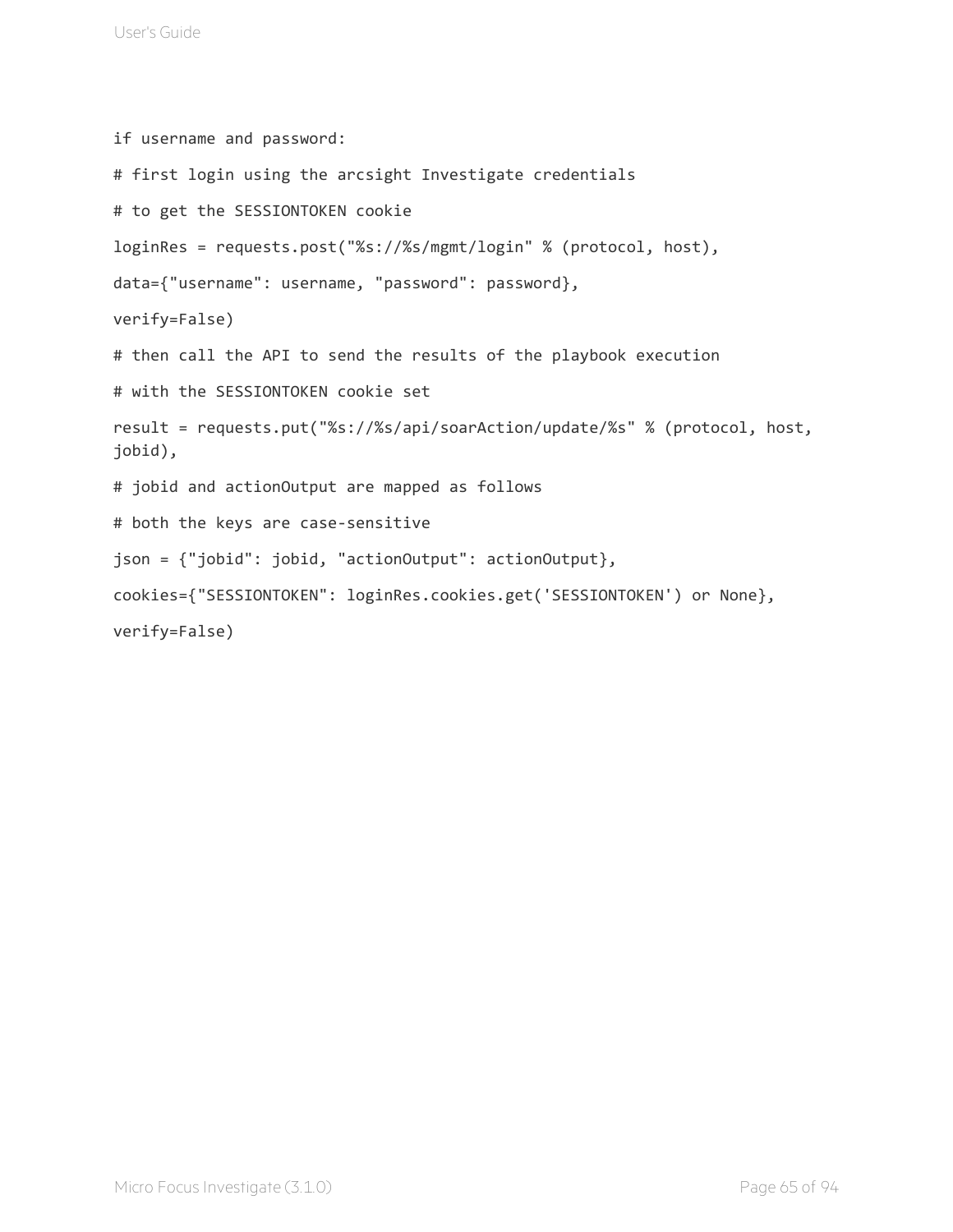# Chapter 10: Managing Users

Investigate employs role-based access control, a method for regulating an individual user's access according to his or her role. This chapter includes information on managing users and roles in Investigate.

### Managing users

Typically, users are managed in groups. When a user is created in Investigate, the user is automatically added to the All Users group (built-in group). You do not have to create additional groups in order to manage users.

The main user management tasks include:

- $\bullet$  Creating a user:
	- <sup>o</sup> Individually, as described in ["Creating](#page-70-0) a User" below
	- <sup>o</sup> Importing multiple users, as described in ["Importing](#page-71-0) Users from ESM" on the next page
- ["Adding](#page-74-0) Users to a Group" on page 70
- ["Assigning](#page-81-0) a Role to a User" on page 77
- <span id="page-70-0"></span> $\bullet$  ["Managing](#page-77-0) a User's Account" on page 73

#### Creating a User

#### About

Required permission:

• Create Users

Users are identified by their email. You can only create one user with a specific email.

By default, all users are assigned to the **All Users** group. Users cannot be removed from this group.

#### Procedure

#### **Location: Left navigation > Admin > Account Groups**

- 1. In the top navigation pane, click **Create User**.
- 2. In the **Create User** dialog box, enter the following user details:
	- $\blacksquare$  Email
	- $\bullet$  First name
	- $\bullet$  Last name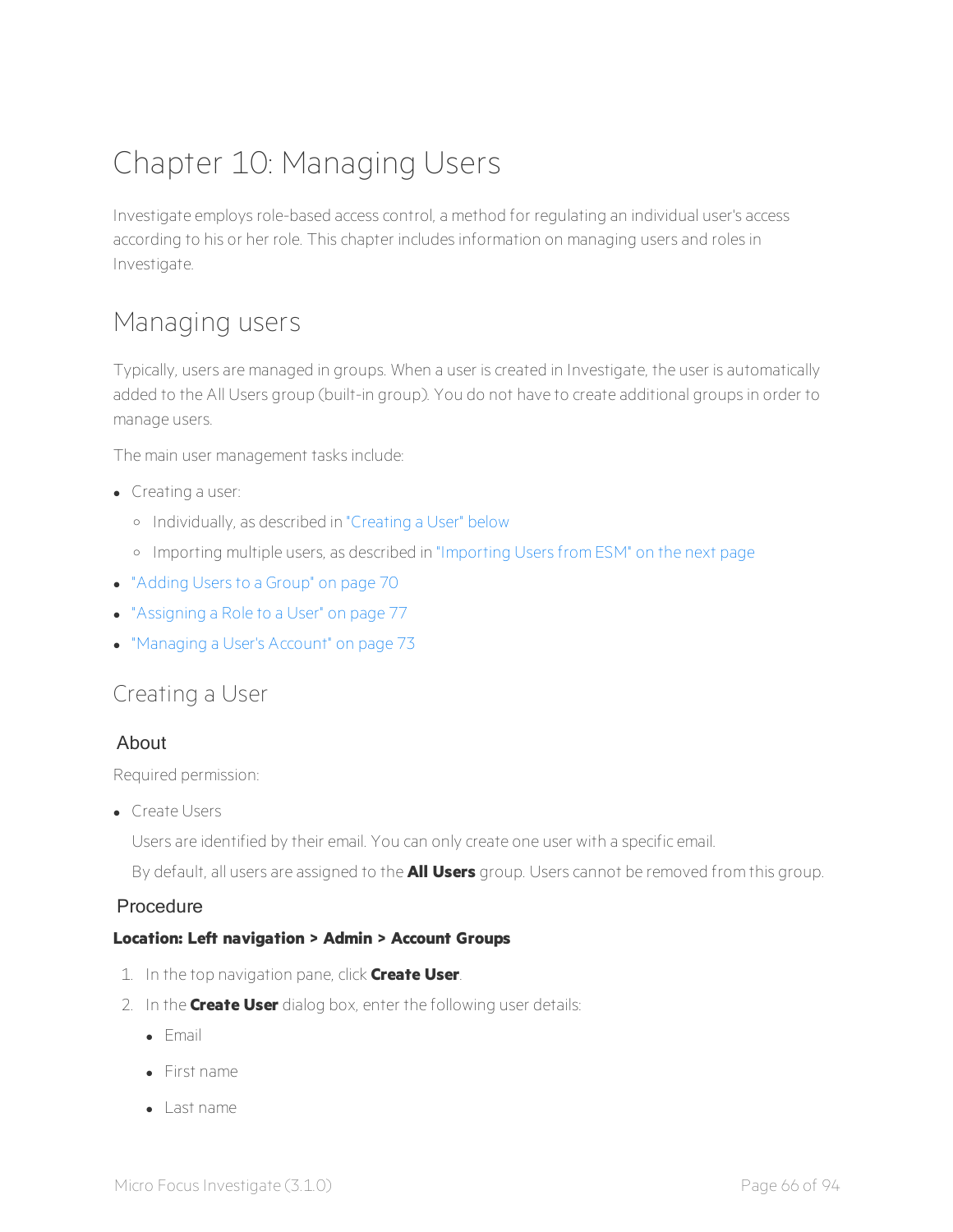3. In the **Groups** section, select the groups to which you want to add this user.

**Note:** We recommend that you assign the user to a group that you manage, otherwise, you won't be able to manage the user.

4. In the **Roles** section, select the roles that you want to assign to this user.

You can only assign roles that you have yourself. All other roles are displayed as read-only.

**Note:** If you are creating an Admin user, in addition to the Admin role, make sure to assign the user roles that he can assign to the users that he creates. For example, the Guest and the User roles.

5. Click **Save** or **Save and Add Another** to create another user.

The new user receives a welcome email that includes a link for creating a password for Investigate. The link is valid for 24 hours.

The groups and roles remain selected for the next user that you create.

#### <span id="page-71-0"></span>Importing Users from ESM

#### About

To import users from an Existing instance of ESM in your organization, Arcsight Investigate allows the System Administrator to import users from your ESM instance.

System Admin role is required to import users from the Investigate user interface.

Users are imported into the selected Investigate groups specified during the process.

The following fields are imported:

- $\bullet$  First name
- <sup>l</sup> Last name
- $\bullet$  Email
- $\bullet$  Group

Users and groups are imported from the Users resource.

#### **Import logic**

- A user is identified by his or her email.
- Only users that adhere to the following conditions are imported:
	- <sup>o</sup> Must have a valid email address.
	- <sup>o</sup> Must be either a Web User or Normal User (user type).
	- <sup>o</sup> Must be log in enabled.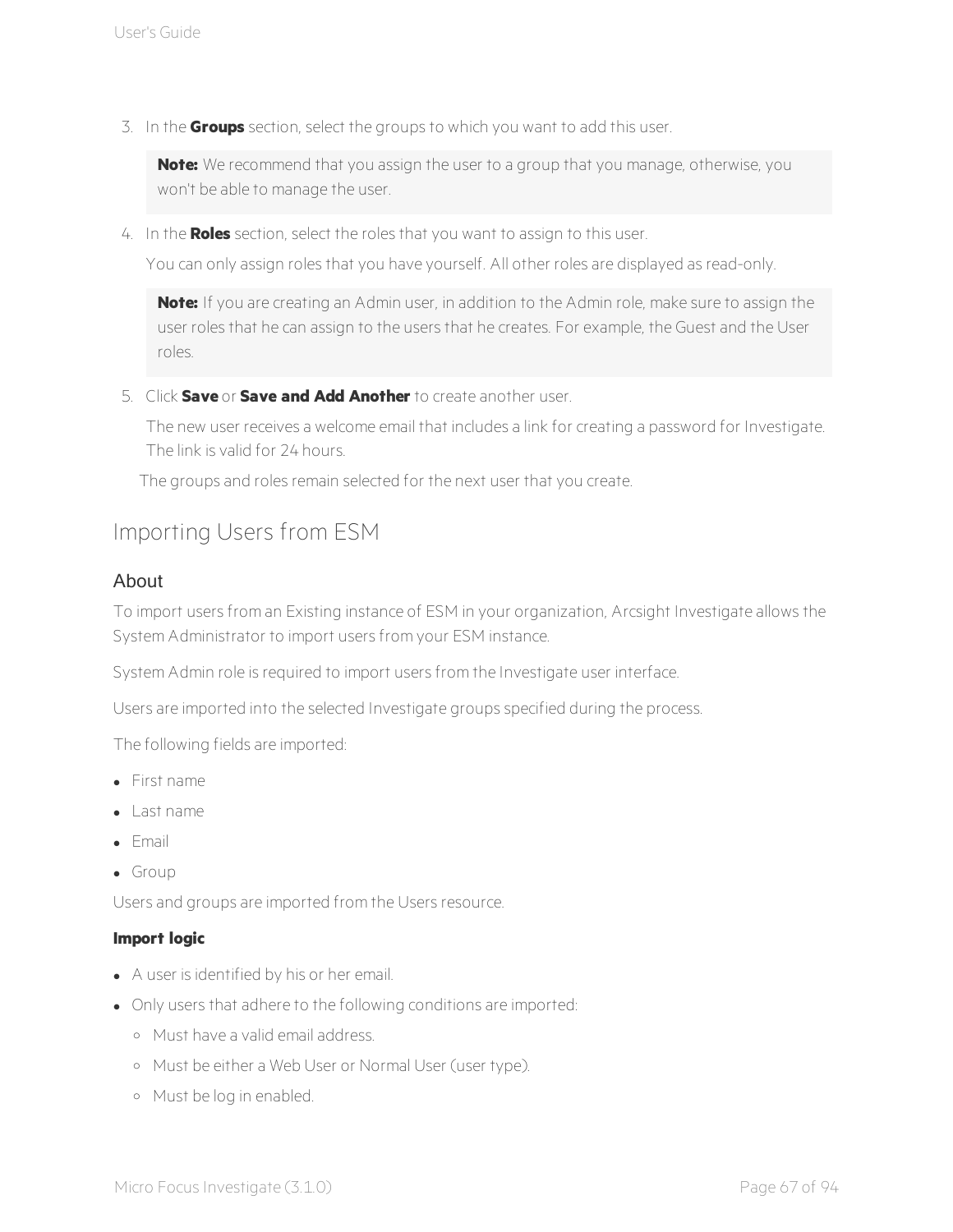- If a user does not have a first or last name in ESM, then the name is extracted from the user's email address. For example: if the user's email is *johndoe*@microfocus.com, then the first and last name will both be *johndoe*. You can edit the user's name in ESM before you import or after you import, in Investigate.
- All groups are imported, including deprecated groups. Deprecated groups are marked as deprecated in the import report.
- You can re-import from ESM as many times as you want. If a user has already been imported, his or her details will not be altered on re-import. However, if the user belongs to an additional group, then the user will be added to that group.
- If there are two groups with the same name, the name of one of the groups is concatenated with the parent group name.
- Empty groups are not created. If all the users in the group are invalid, the group is not created.

Once the import is complete, a report is displayed with all the users that were imported or that could not be imported and the groups that were created. You can click on the user's name to open the user's personal details. Click the Back button in the browser to return to the report.

## **Prerequisites**

- ESM host name or IP address (as specified in the ESM Manager certificate)
- $\bullet$  Port
- ESM credentials: Admin User ID and Password

Import is supported for ESM version 6.11 and higher.

If you have more than one ESM, perform the following procedure for each ESM server.

## Procedure

## **Location: Left navigation > Admin > Account Groups**

- 1. From the top navigation pane, click **Import Users**.
- 2. Enter the following information:
	- $\bullet$  FSM Host Name/IP
	- $\cdot$  Port (default 8443)
	- Admin User ID
	- <sup>l</sup> Password
- 3. Select the roles that you want to assign to the imported users.

You can edit roles for specific users after they are imported.

4. Click **Import Users**.

A report is generated and displayed.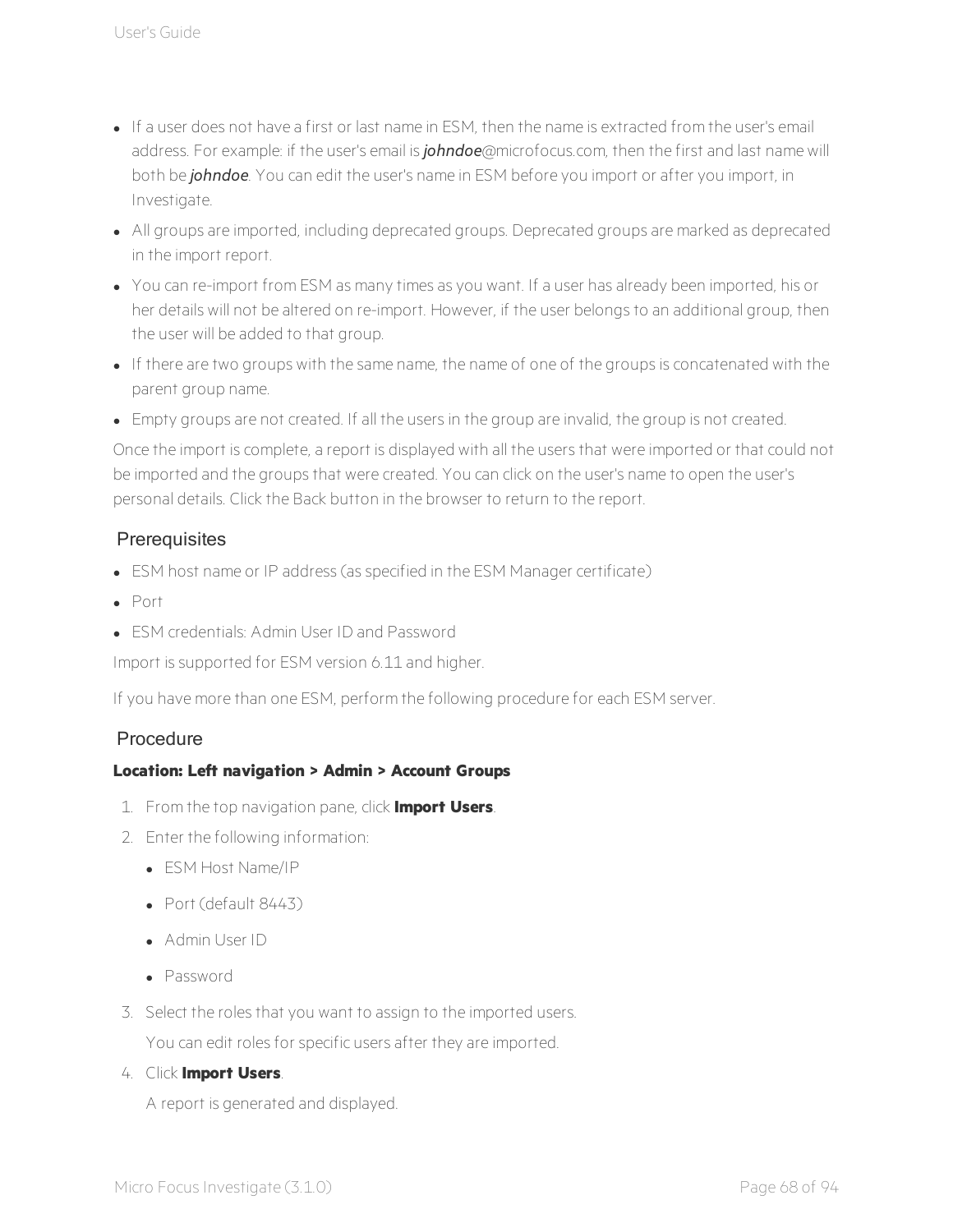You can click on the user's name to open the user's personal details and make any required changes. Click the back button in the browser to return to the report.

New users receive a welcome email that includes a link for creating a password for Investigate. The link is valid for 24 hours.

5. If the users or groups in ESM are modified, then you can click **Start New Import** to import again. When importing for a second time, changes made in ESM such as deleting a group or removing a user from a group, does not affect the groups and users in Investigate.

## Managing User Groups

This section includes the following topics:

## What Is a User Group?

A user group is a collection of users managed by the same person. A group can have more than one manager.

Managing users in a group instead of individually, is a practical way for system administrators to delegate managerial capabilities to other administrators in the organization. For example, a system administrator can create several user groups and assign these groups to specific managers. The new managers can manage the users in their groups without having to actually create them.

In addition, managing users in groups provides managerial permissions to specific users only. This is another way of defining a clear scope of capabilities to users and limiting the span of control for admins, other than roles.

**Note:** Groups and roles are not directly connected. Roles are assigned to a user and not to a group.

New users are automatically added to the All Users group. Users cannot be removed from this group. By default, the system administrator (or system administrators if your organization has more than one) is the manager of this group.

In order to manage a user, that user must belong to one of your groups. Even users that you create yourself must belong to one of your groups in order for you to manage them.

As a group manager, you can perform the following tasks:

- ["Managing](#page-77-0) a User's Account" on page 73
- "Adding or [Removing](#page-76-0) a Group Manager" on page 72
- **.** ["Terminating](#page-84-0) processes" on page 80

**Tip:** If you do not want to create groups, you can make all the admins managers of the All Users group. This way, they can perform all possible tasks on all the users, making groups redundant. For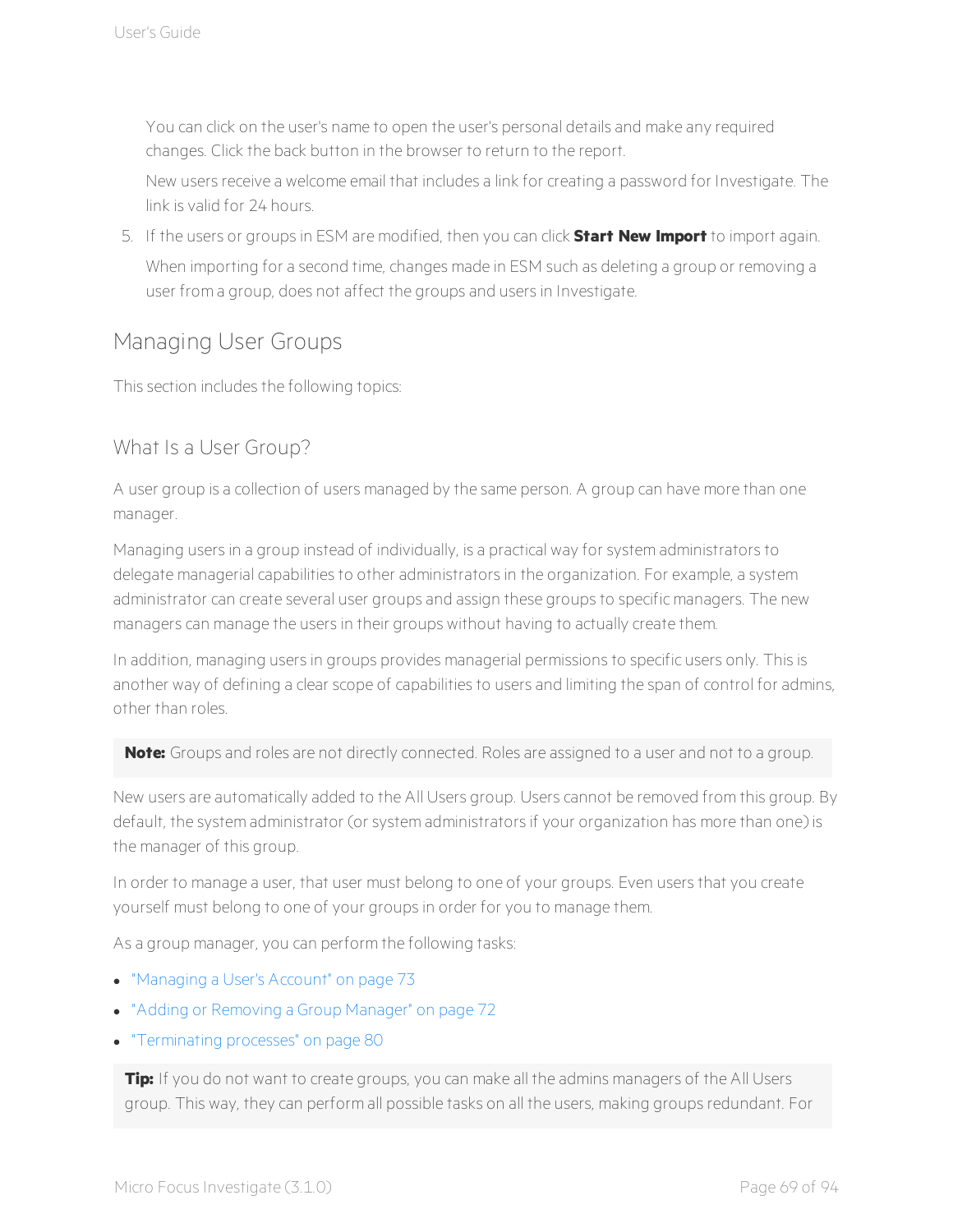more information, see "Adding or [Removing](#page-76-0) a Group Manager" on page 72.

## Creating a User Group

Required permissions:

• Manage Groups

When you create a group you automatically become its manager.

## Procedure

## **Location: Left navigation > Admin > Account Groups**

- 1. In the top navigation pane, click **Create Group**.
- 2. In the text box in the title bar, enter a group name, and then press **ENTER**. The group is created.
- 3. To edit a group name, click on the group name to make it editable, and enter a new name.
- <span id="page-74-0"></span>4. ["Adding](#page-74-0) Users to a Group" below.

## Adding Users to a Group

Required permissions:

• Assign Users to Groups or Manage Groups

You can add users that you manage to multiple groups. They can be groups that you manage or groups that someone else manages. Once you add a user to a group that someone else manages, that person becomes the user's manager as well. You can also create new users and add them to a group.

You can add users to groups in the following ways:

• From within the group, to that specific group.

The group that is open in the UI.

• Add users to any group.

To any group in the system, including ones that you don't manage.

• From the user details page.

## Procedure

From within the group:

## **Location: Left navigation > Admin > Account Groups**

- 1. Select the group to which you want to add users.
- 2. Click **Add Users to this Group**.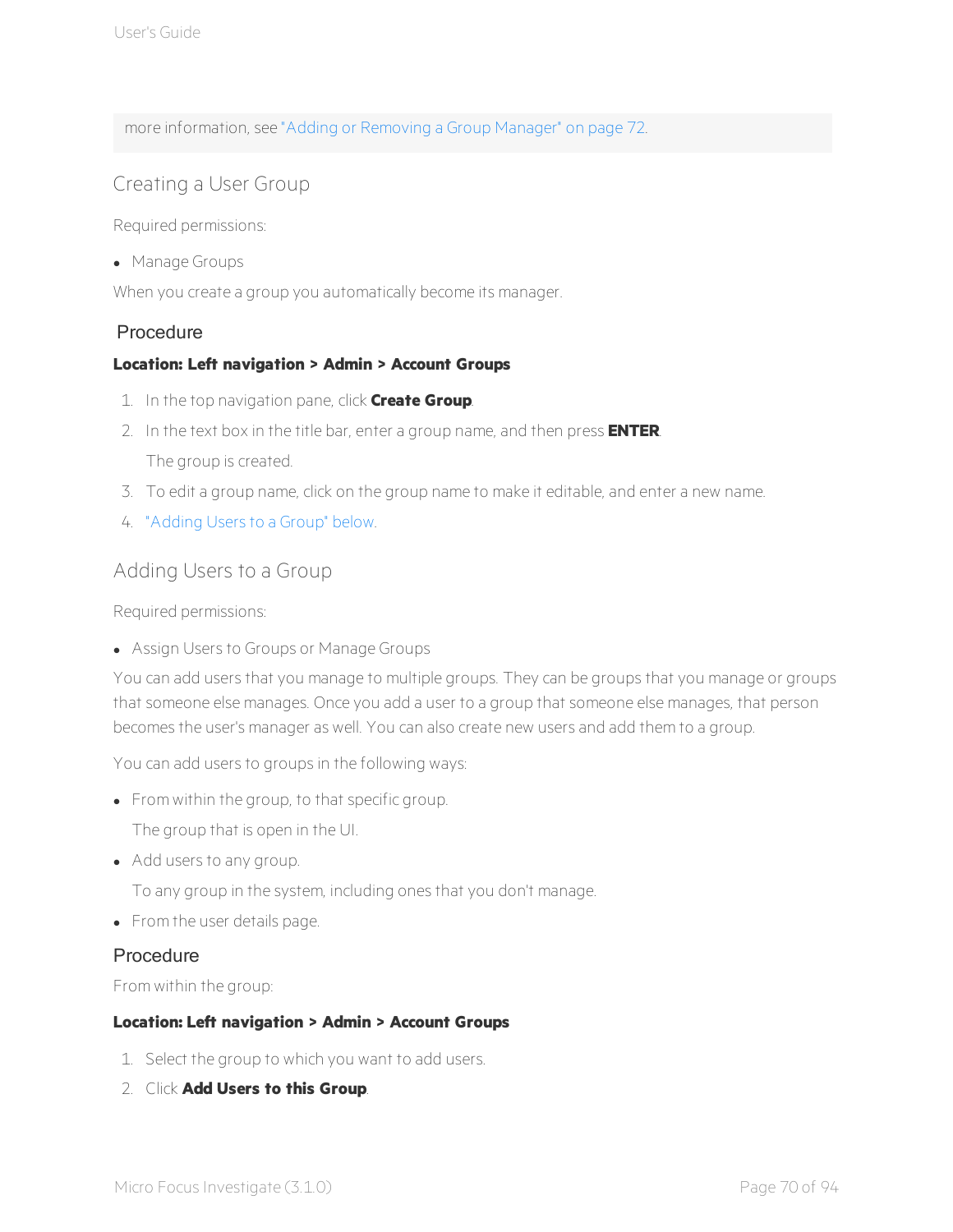3. In the **Add Users to this Group** dialog box, select the users that you want to add to the group, and then click **Add**.

Only users that you manage (that belong to a group that you manage) are displayed.

4. To add a new user, click **Create New User** and follow the instructions in ["Creating](#page-70-0) a User" on [page](#page-70-0) 66.

## From any group:

## **Location: Left navigation > Admin > Account Groups**

- 1. Select the group that includes the users that you want to add to another group. The All Users group includes all the users in the system.
- 2. Select the users from the list, and then click **Add Users to Another Group**.
- 3. In the **Add Users to Another Group**, select the group or groups, and then click **OK**.

From the user details page:

- 1. Search for the user, as described in ["Searching](#page-76-1) For a User" on the next page.
- 2. Click the **Groups** tab, and then click **Add/Remove User from Groups**.
- 3. Select the groups to which to add the user, and then click **Save**.

## Removing a User From a Group

Required permissions:

• Assign Users to Groups or Manage Groups

You can remove users that you manage from any group to which they belong.

If there are users that belong only to this group (aside from the All Users group), we recommend that you move them to another group. Otherwise, these users will not be managed under any group aside from the All Users group.

You can add users to groups in the following ways:

- From the group.
- From the User Details page.

## Procedure

From the group:

## Location: **Left navigation > Admin > Account Groups**

- 1. Select the group from which you want to remove the users.
- 2. Select the users that you want to remove.
- 3. Click **Remove Users from this Group**.

From the User Details page: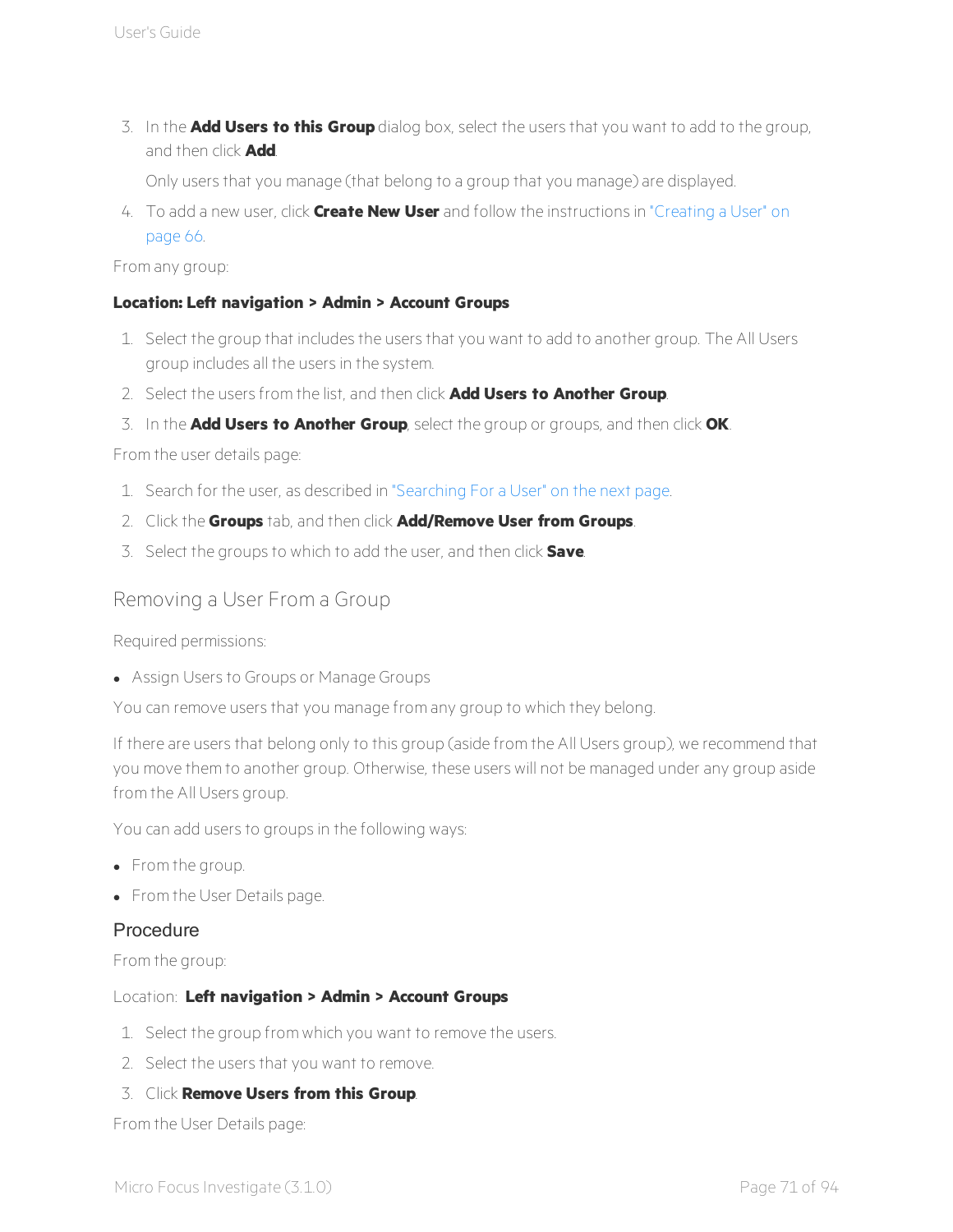- 1. Search for the user, as described in ["Searching](#page-76-1) For a User" below.
- 2. Click the **Groups** tab, and then click **Add/Remove User from Groups**.
- <span id="page-76-0"></span>3. Select the groups from which you want to remove the user, and then click **Save**.

## Adding or Removing a Group Manager

Required permissions:

• Manage Groups

If you are the group manager, you can assign additional managers to a group. Multiple managers for a group can help delegate administrative capabilities, such as managing a user's account.

## Procedure

## Location: **Left navigation > Admin > Account Groups**

- 1. Click on the group to which you want to add managers.
- 2. In the top navigation, click **Add/Remove Group Managers**.
- 3. In the **Add/Remove Group Managers** dialog box, select or remove managers, and then click **OK**.

## Deleting a Group

Required permissions:

• Manage Group

You can delete a group if you are a system administrator or if you are a manager of the group.

If there are users that belong only to this group (aside from the All Users group), we recommend that you move them to another group before you delete the group. Otherwise, these users will not be managed under any group aside from the All Users group.

## **Procedure**

## Location: **Left navigation > Admin > Account Groups**

- 1. Select the group that you want to delete.
- <span id="page-76-1"></span>2. In the top navigation pane, click **Delete Group**.

## Searching For a User

Required permission:

**.** View Users

## Procedure

## Location: **Left navigation > Admin > Account Groups**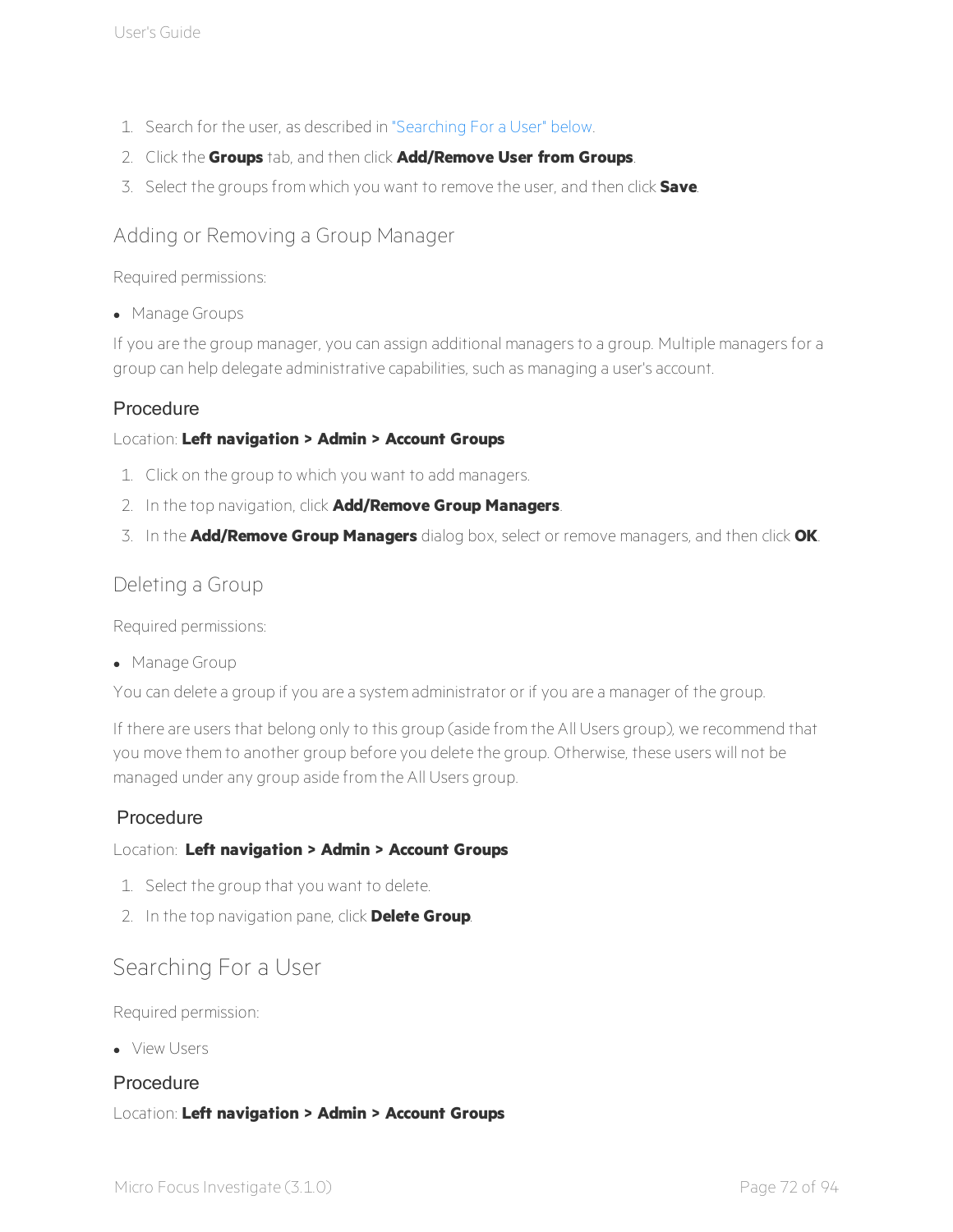- 1. In the top navigation, click **Search Users**.
- 2. In the **Search Users** dialog, enter one of the following identifiers:
	- $\bullet$  Name
	- $\blacksquare$  Email
	- $\bullet$  ID
- <span id="page-77-0"></span>3. Click the user's name to open the **User Details** page.

# Managing a User's Account

## **Required permissions:**

The required permission depends on the action you want to perform. For example, if you want to reset a user's password, then you must have the Change User Password permission.

You must be the user's manager in order to manage his or her account.

## **What can you do?**

- Edit the user's first name, last name, and email
- Reset the user's password

When you reset a user's password the user receives a notification email automatically. The email does not include the new password. You must provide the new password to the user directly.

**Activate or deactivate a user** 

A deactivated user cannot log into the system.

 $\bullet$  Unlock a user

Users are locked after three attempts to log into the system with the wrong credentials. When a user's account is locked, a notification is displayed on the User Details page.

## Procedure

## Location: **Left navigation > Admin > Account groups**

- 1. ["Searching](#page-76-1) For a User" on the previous page.
- 2. To change the user's first name, last name, or email, edit the relevant fields, and then click **Save**.
- 3. To reset the user's password:
	- a. Click **Reset Password**.
	- b. On the **Reset Password** dialog box, enter a new password and confirm it.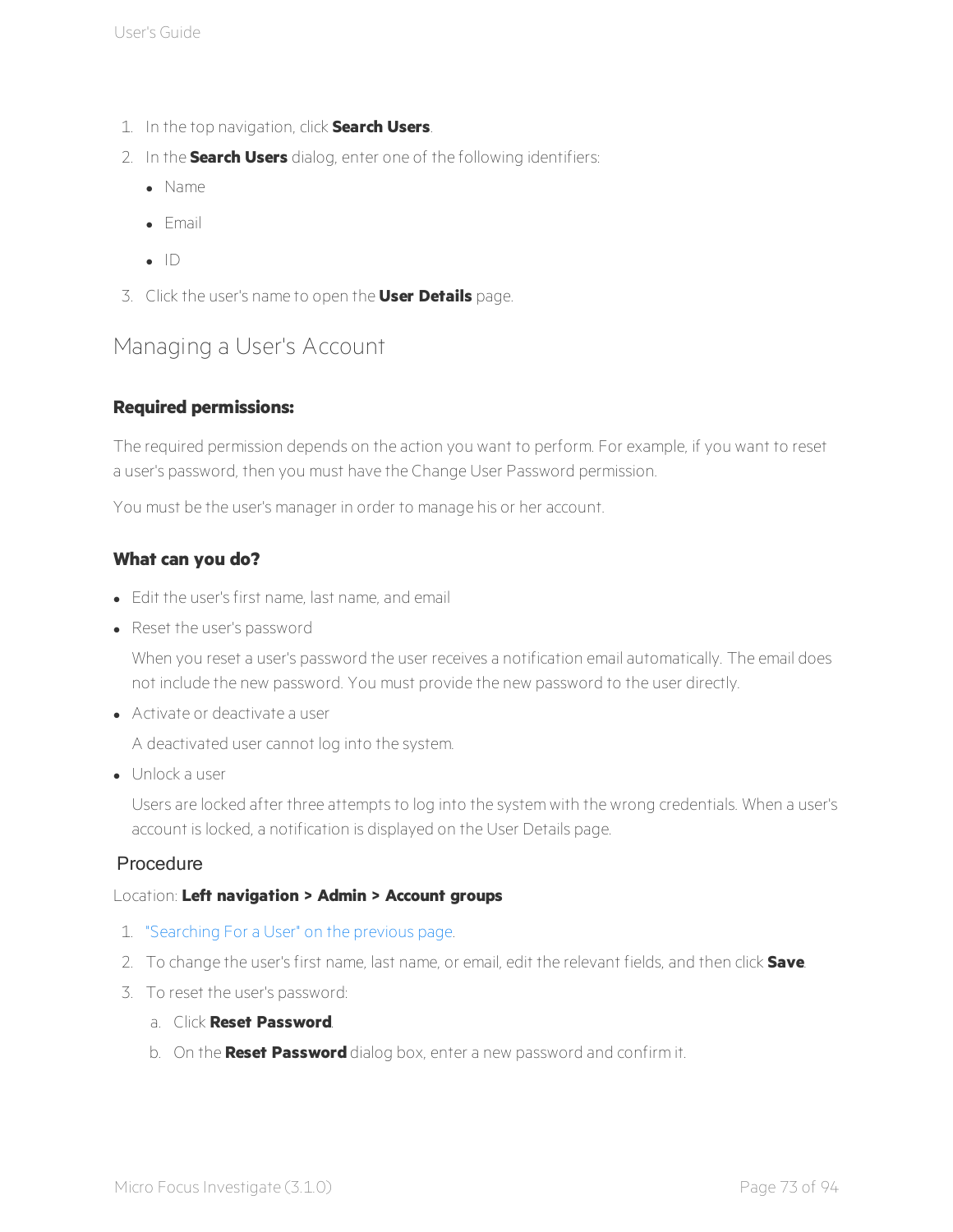## c. Click **Save**.

An email is sent to the user with a notification.

4. To unlock a user account, click **Unlock** in the notification pane. This button only displays for locked users.

# Managing Roles

Managing roles includes creating, editing, and deleting roles. For more information, see ["Creating](#page-78-0) a Role" [below](#page-78-0), ["Editing](#page-79-0) a Role" on the next page, and ["Deleting](#page-80-0) a Role" on page 76 respectively. To manage roles, you must have the Manage Roles permission.

A user must have at least one role with one functional permission in order to log into the system.

Investigate includes built-in roles. To learn more, see ["Built-in](#page-82-0) Roles" on page 78.

You can see all your roles and permissions at the following location: **My Profile > Roles**

## <span id="page-78-1"></span>**& Permissions.**

## What is a Role?

A role is a collection of permissions to perform certain operations or to access certain data (fields) in the system. Examples of permissions for performing operations include: View Users, Execute Search, and Manage Roles. Data access means that when you search for events, some fields are visible to you while other may not be. Restricted fields also affect visualizations; you will not be able to view charts that include a restricted field. By default, all fields are accessible. You can restrict fields when you create a role, through the Data Access tab.

Roles are created for various job functions and are assigned to users according to their function in the organization. For example, a level 1 analyst can perform operations on dashboards and searches, but cannot create new users in the system. Investigate includes a number of built-in roles. For more information, see ["Built-in](#page-82-0) Roles" on page 78.

Permissions cannot be assigned directly to users.

<span id="page-78-0"></span>For the full permissions' list, see ["Processes"](#page-84-1) on page 80.

# Creating a Role

Required permissions:

• Manage Roles

When you create a new role, it is assigned to you automatically.

To learn more about roles, see "What is a [Role?"](#page-78-1) above.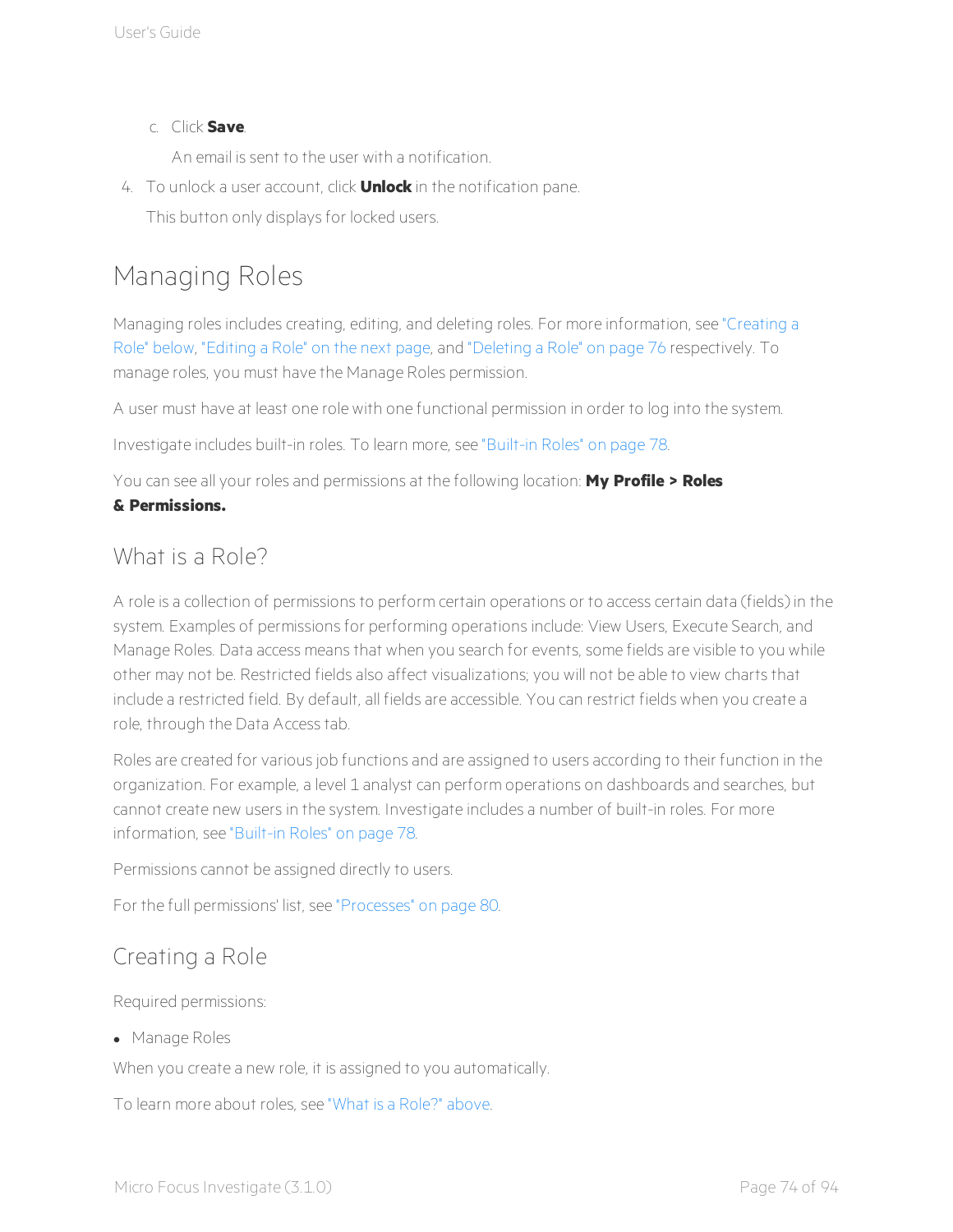## Procedure

## Location: **Left navigation > Admin > Roles**

- 1. Click **Create Role** in the top right.
- 2. In the text box in the title bar, enter a name for the role, and then press **ENTER**.
- 3. To edit a role name, click on the role name to make it editable, and enter a new name.
- 4. In the **Permissions** tab, select the permissions that you want to assign to this role. You can only assign permissions that you have yourself.
- 5. To restrict data access for this role, do the following:
	- a. Click the **Data Access** tab.

By default, all fields are allowed.

b. Clear the check box from fields that you want to restrict.

You can filter fields in the following ways:

- **.** Click **Restricted Fields Only**. Only restricted fields are displayed.
- **.** Enter a string or phrase in the Filter box.

# <span id="page-79-0"></span>Editing a Role

Required permissions:

• Manage Roles permission, as well as the role itself.

When you edit a role you can add or remove permissions, and add or remove data access. To learn more, see "What is a Role?" on the [previous](#page-78-1) page

**Note:** You cannot edit the System Admin role. For more information, see ["Built-in](#page-82-0) Roles" on [page](#page-82-0) 78.

## Procedure

## Location: **Left navigation > Admin > Roles**

- 1. Click the role that you want to edit.
- 2. To edit the role name, click the role name to make it editable and enter the new name.
- 3. To edit permissions, in the **Permissions** tab, select or clear the check box of the permissions that you want to add or remove from this role.

You can only select a permission that you have yourself.

4. To edit data access, click the **Data Access** tab, and then select or clear the check box of the fields that you want to add or remove from this role.

You can only select fields that you have yourself.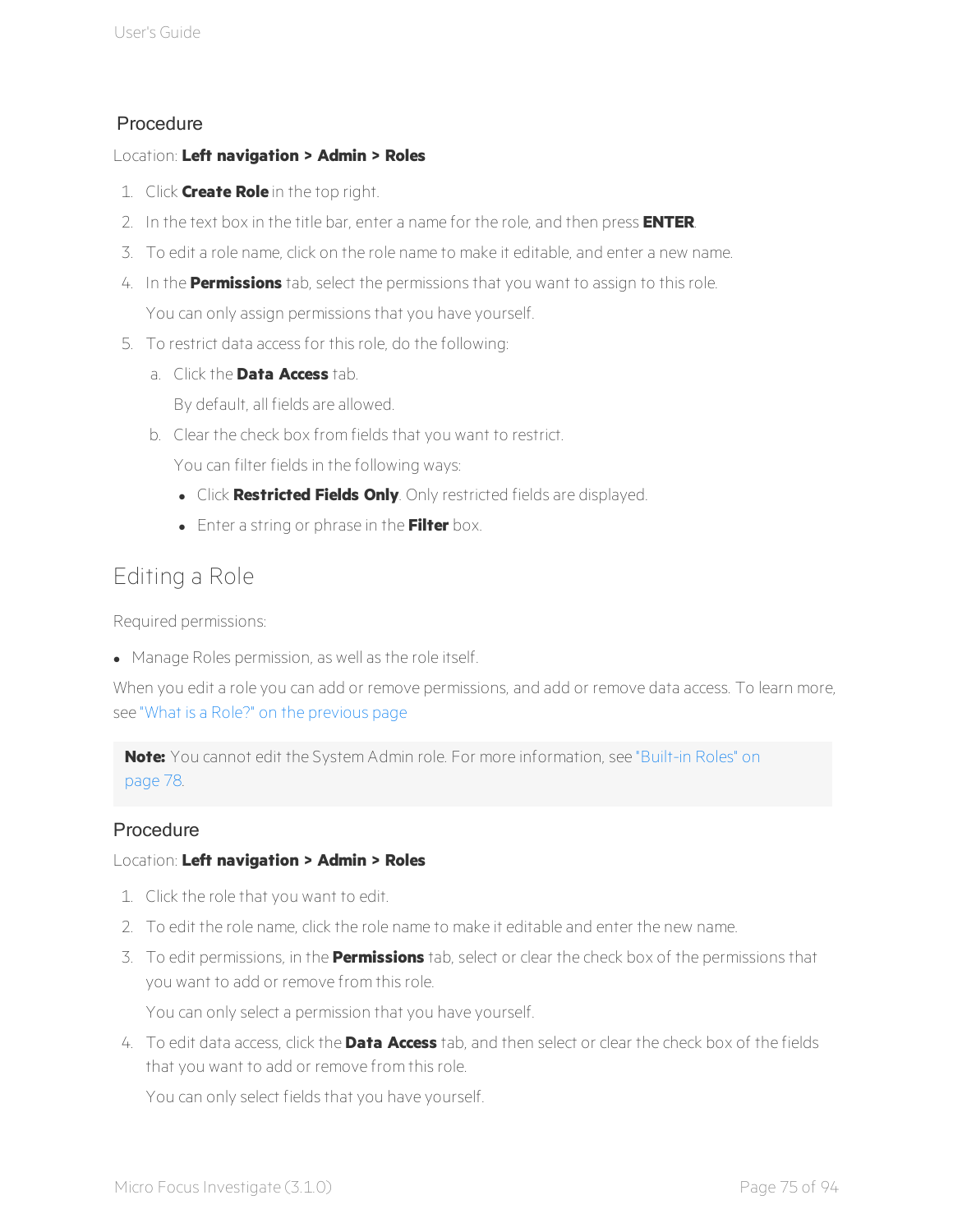# <span id="page-80-0"></span>Deleting a Role

Required permissions:

• Manage Roles permission, as well as the role itself.

**Note:** You cannot delete the System Admin role. For more information, see ["Built-in](#page-82-0) Roles" on [page](#page-82-0) 78.

## Procedure

## Location: **Left navigation > Admin > Roles**

- 1. Click the role that you want to delete.
- 2. Click **Delete Role** in the top right.

# Removing a Role From a User

## About

- Manage Roles / Assign Roles to Users
	- <sup>o</sup> You do not have to be the user's manager to remove his or her role; you only need the appropriate permissions.
	- <sup>o</sup> If you are not a group manager, you can only assign or remove roles that you have.
	- <sup>o</sup> If you are a group manager, you can remove any role that the user has but can assign only roles that you have yourself.
- You can remove roles for single and multiple users.

The latter is recommended when to remove roles from users from the same group.

## Procedure

For a single user:

## Location: **Left navigation > Account Groups**

- 1. ["Searching](#page-76-1) For a User" on page 72.
- 2. In the **User Details** page, click the **Roles & Permissions** tab.
- 3. In the **Roles & Permissions** tab, click **Assign/Remove Roles**.
- 4. Remove roles for this user, and then click **OK**.

**Note:** You can also assign or remove roles from multiple users from the User Group page.

## For multiple users:

## Location: **Left navigation > Account Groups**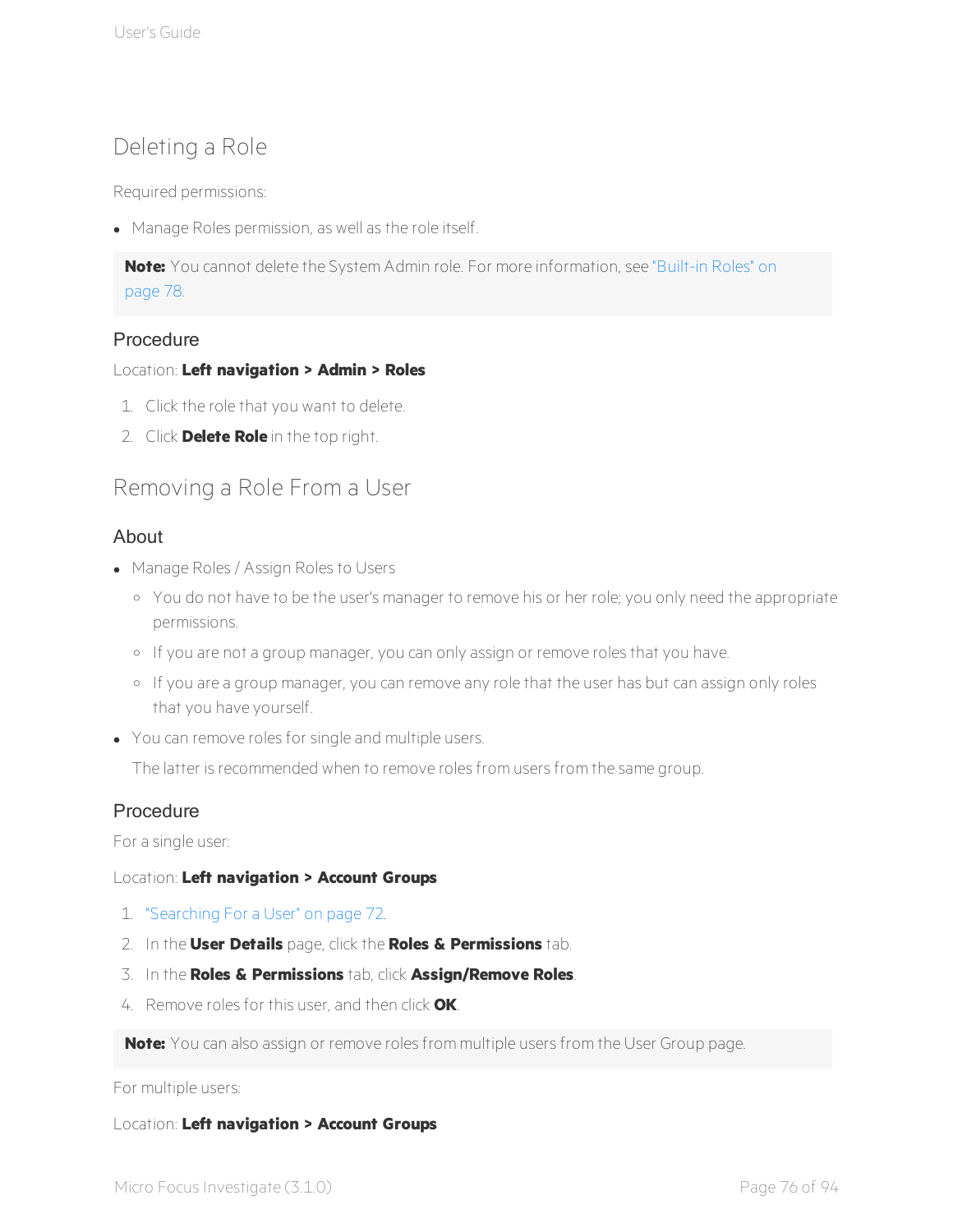- 1. On the group page, select the users from which you want to remove roles.
- 2. Click **Remove Roles from Users**.

**Note:** Only roles that you have yourself are displayed.

3. Select the roles that you want to remove, and then click **Save**.

# Assigning a Role to a User

Required permissions:

• Any user with the Manage Roles or Assign Roles to Users permission can assign a role to a user in the system. You do not have to manage the user.

You can only assign roles that you have yourself.

**Note:** If you are creating an Admin user, in addition to the Admin role, make sure to assign the user roles that he can assign to the users that he creates. For example, the Guest and the User roles.

You can assign roles in the following ways:

• From the role page.

Recommended when you want to assign a specific role to multiple users.

• From the User Details page.

Recommended when you want to assign multiple roles to a specific user.

• From a specific group.

Recommended when you want to assign multiple roles to multiple users in a certain group.

## Procedure

From the Roles page:

## Location: **Left navigation > Admin > Roles**

- 1. Click the role that you want to assign.
- 2. In the role page, click the **Users** tab.
- 3. In the **Users** tab, click **Assign Role to Users**.
- 4. In the **Assign Role to Users** dialog box, select the users to which you want to assign the role, and then click **Save**.

From the User Details page:

## Location: **User Details > Roles & Permissions**

1. Search for the user to which you want to add roles, as described in ["Searching](#page-76-1) For a User" on [page](#page-76-1) 72.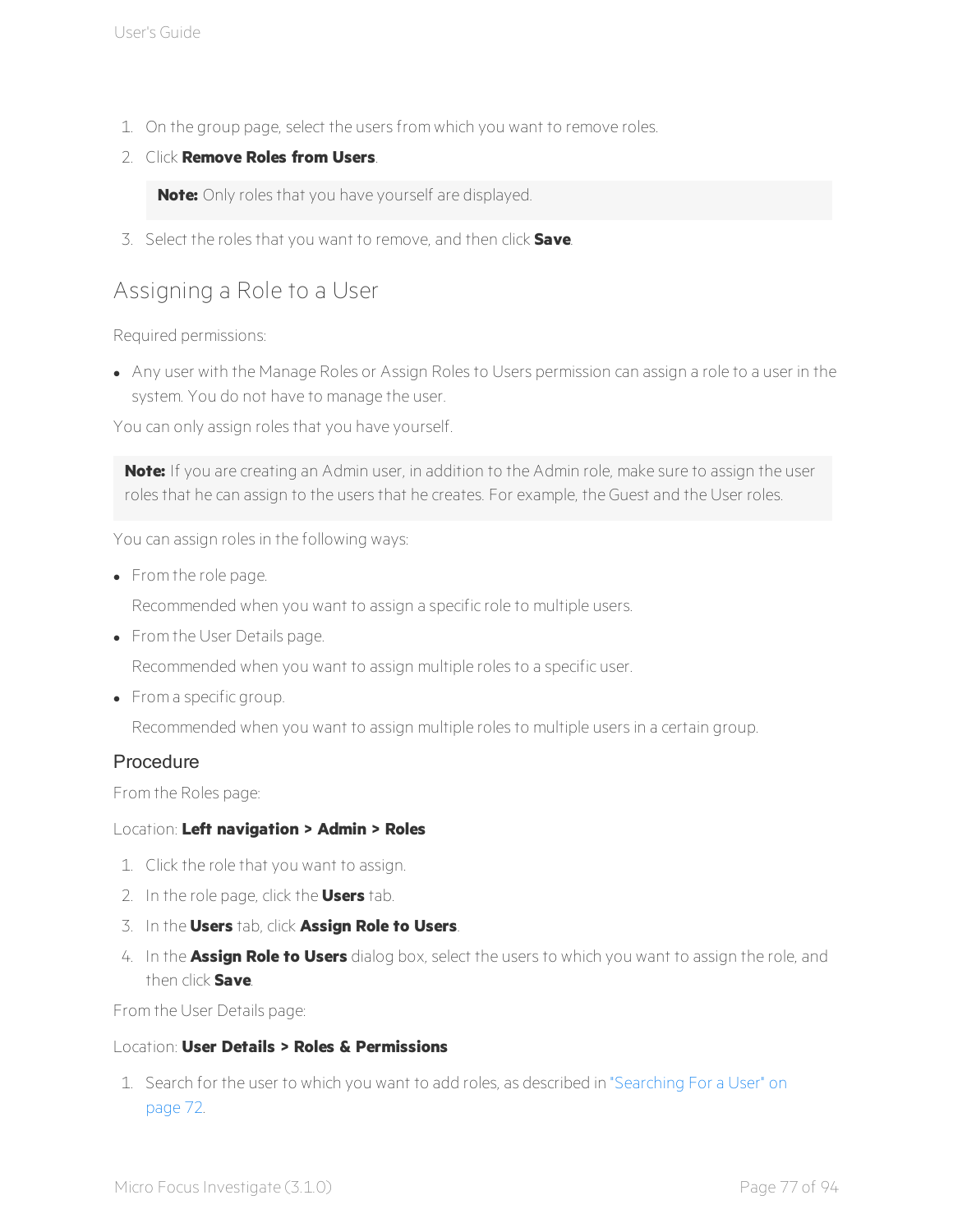- 2. In the **User Details** page, click the **Roles & Permissions** tab.
- 3. Click **Assign/Remove Roles**.
- 4. In the **Assign/Remove Roles** dialog box, select (or clear) the roles for this user, and then click **Save**.

From a specific group:

## Location: **Left navigation > Account Groups > specific group**

- 1. On the group page, select the users to which you want to assign roles.
- 2. Click **Assign Roles to Users**.
- <span id="page-82-0"></span>3. Select the roles that you want to add, and then click **Save**.

# Built-in Roles

Investigate includes the following built-in roles:

- System Admin
- $\bullet$  Admin
- $\bullet$  Analyst L1
- User
- <sup>l</sup> Guest

The System Admin role has the most permissions and the Guest role has the least permissions.

The System Admin role cannot be edited or deleted. If you have the System Admin role you can perform any action in the system, on any user, role, or group. A System Admin is the manager of the All Users group and cannot be removed. A system admin cannot remove his own System Admin role.

Users that have the Manage Roles permission and that have the specific role can edit or delete all the other built-in roles. By default, System Admin and Admin can edit all built-in roles.

## Permissions

**Note:** Users must have the Execution Search permission in order to log into the system.

The following table includes the list of permissions.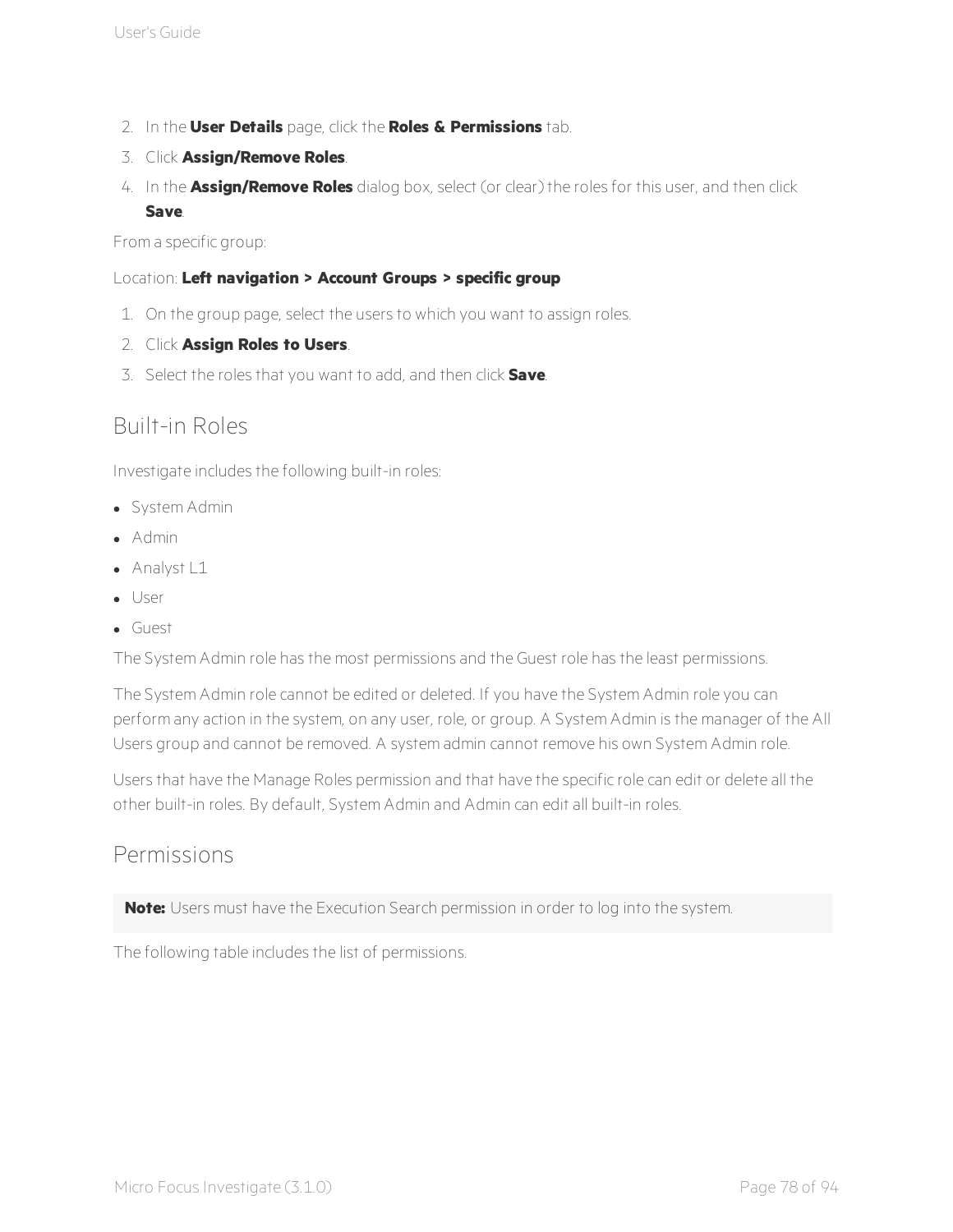| <b>Permission</b>                 | <b>Notes</b>                                                                                                                                                                                                                                         |
|-----------------------------------|------------------------------------------------------------------------------------------------------------------------------------------------------------------------------------------------------------------------------------------------------|
| <b>View Users</b>                 | A user must have this permission in order to access the Admin module. It is included<br>in other permissions, so you do not need to actively select it if you select one of the<br>permissions below.                                                |
| Create Users                      | Includes:<br>• View Users<br>• Assign Roles to Users<br>• Assign Users to Groups                                                                                                                                                                     |
| Unlock Users                      | Includes View Users                                                                                                                                                                                                                                  |
| Activate/Deactivate Users         | Includes View Users                                                                                                                                                                                                                                  |
| Change User Password              | Includes View Users                                                                                                                                                                                                                                  |
| Change User Email                 | Includes View Users                                                                                                                                                                                                                                  |
| Assign Roles to Users             | Includes View Users                                                                                                                                                                                                                                  |
| Assign Users to Groups            | Includes View Users                                                                                                                                                                                                                                  |
| Manage Roles                      | Includes:<br>• View Users<br>• Assign Roles to Users                                                                                                                                                                                                 |
| Manage Groups                     | Includes:<br>• View Users<br>• Assign Users to Groups                                                                                                                                                                                                |
| Manage Outlier Models and Scoring | To access the outliers feature, users need the Manage Outlier Models and Scoring<br>permission as well as the following fields selected:<br>$\bullet$ id<br>• Bytes Out<br>· Bytes In<br>Base Event Count<br>• Source Address<br>Device Receipt Time |
| Execute Search                    |                                                                                                                                                                                                                                                      |
| Export Search Results             | Includes Execute Search                                                                                                                                                                                                                              |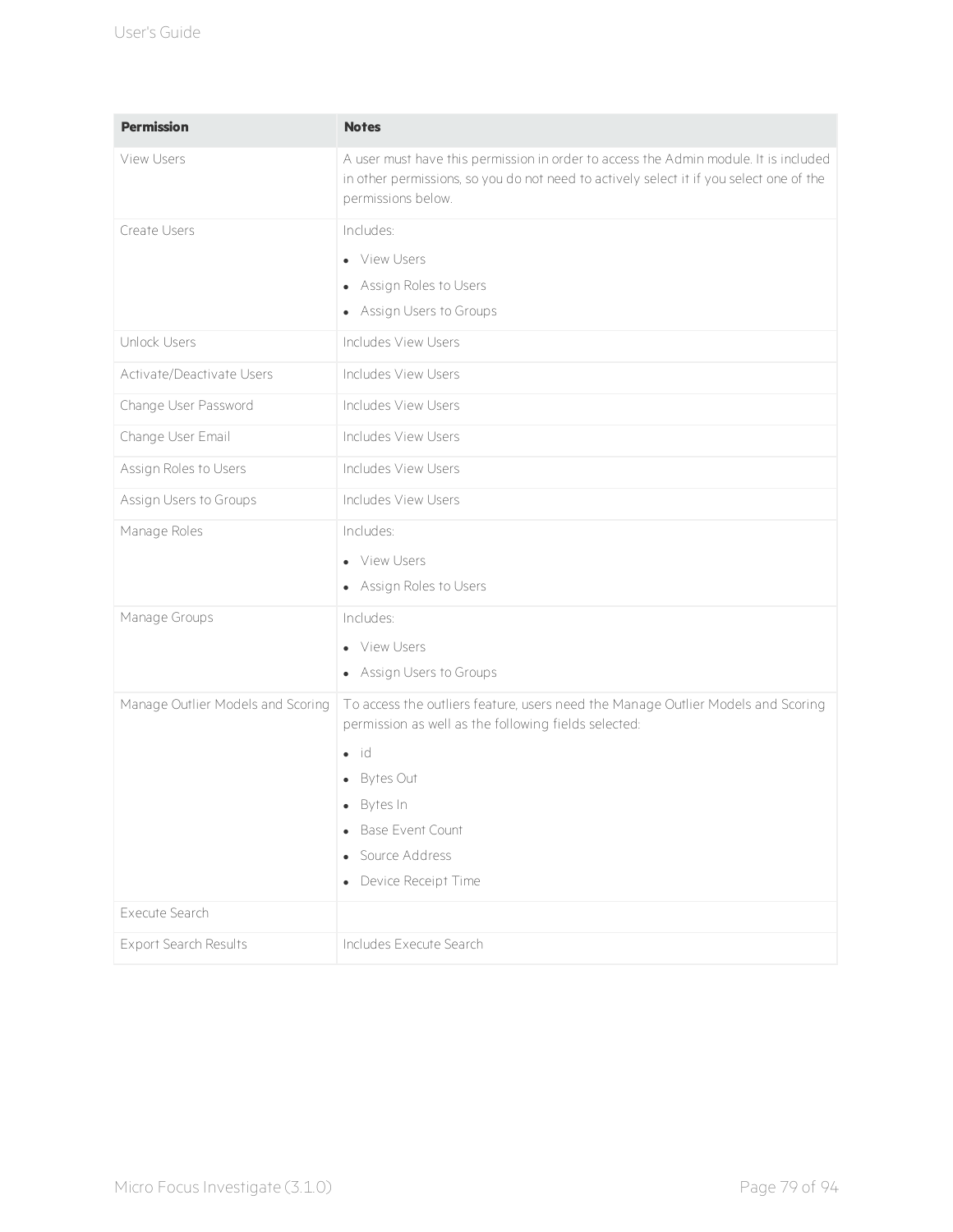# <span id="page-84-1"></span>Chapter 11: Processes

Processes are searches that analysts execute. Some searches are complex or are performed on a large amount of data and may take a long time to execute. Multiple searches that are in progress may slow down the performance of Investigate. In such cases, you can terminate searches that are in progress and improve performance.

<span id="page-84-0"></span>**Note:** Only processes of users that you manage display in .

# Terminating processes

## Procedure

## Location: **Left navigation > Admin > Processes page**

**.** Select the desired process and then click **Stop.**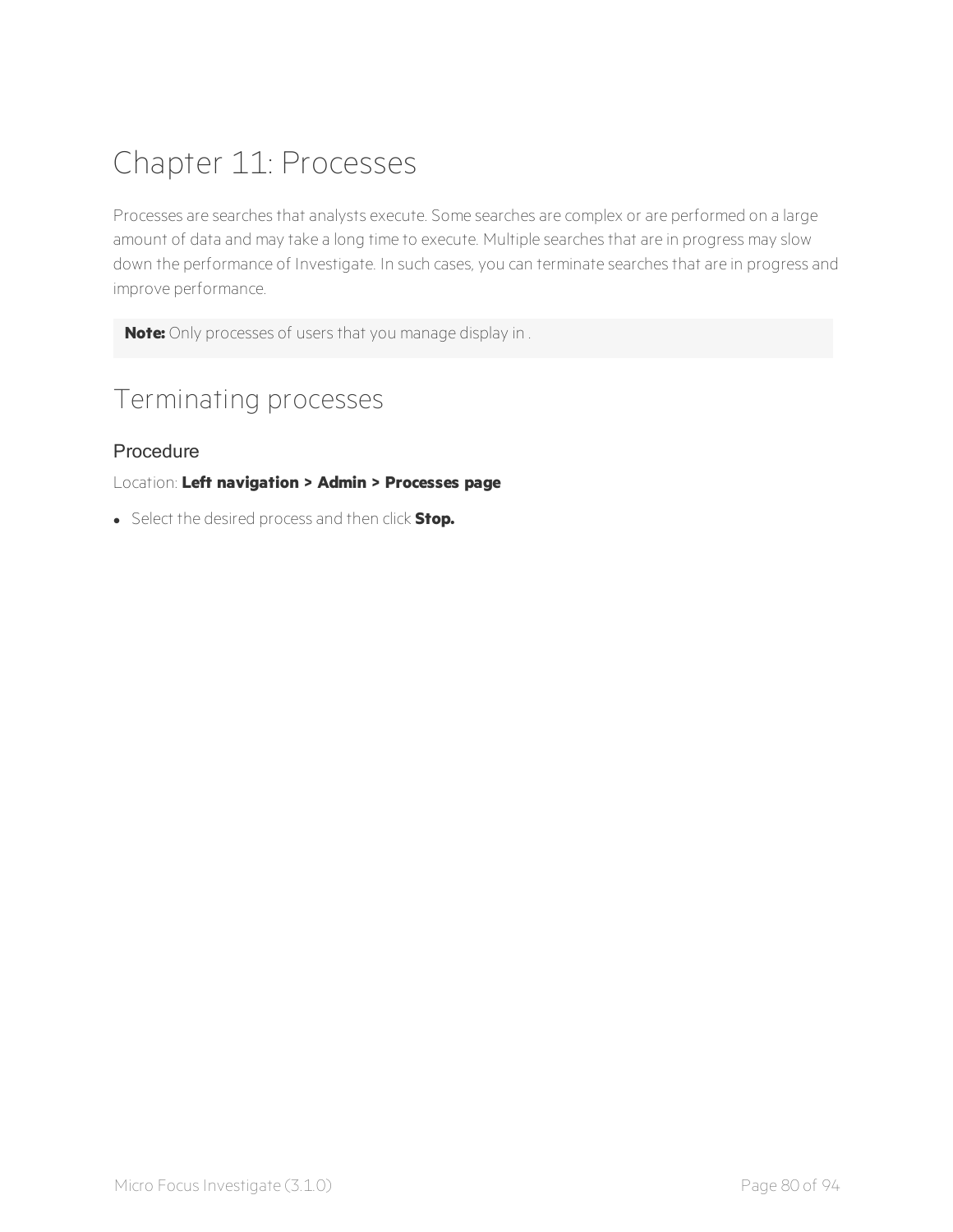# Appendix A: FAQs

# Can I pin a field column in order to compare it against other field values?

In the **Events** table, allows you to pin a field column (make the column stationary) in order to better compare the column values against other columns.

For more information, see Managing Search Results [Information.](#page-21-0)

# Can I perform case sensitive searches?

To perform case insensitive searches, execute the below command as 'dbadmin' user in Vertica –

## ALTER DATABASE investigate set DefaultSessionLocale = 'en\_ US@colstrength=secondary'

Note: Doing this may make your searches run slower.

# Can I export search-results data to an Excel file?

Investigate allows you to output search results to a CSV file, which you can then import to Excel.

For more information, see Managing Search Results [Information.](#page-21-0)

# How much search result data can I view?

Fieldsets determine the search result fields that are visible in the **Events** table and available for creating visualizations. The default fieldset contains the most common event fields, but additional fields are available. To manage the amount of search result data that Investigate displays, you can limit the number of fields in a fieldset.

For more information, see [Managing](#page-14-0) Search Results Fieldsets.

# Can I view the most and least common values for a search results field?

To help filter data for security threats, you can quickly display the most and least common values for a field. For example, the **Device Vendor** field might have a top value of "bluecoat" with a count of 3,000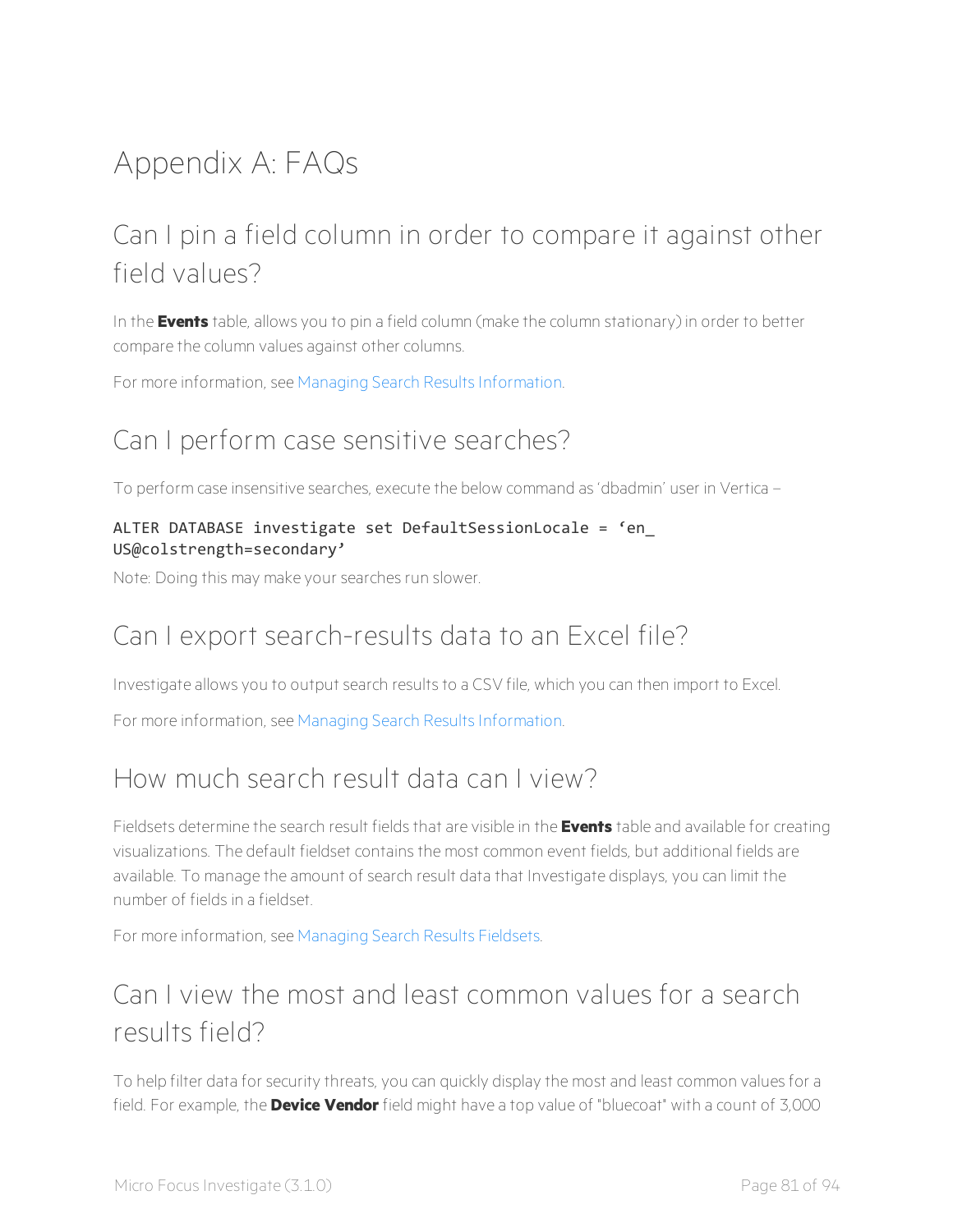hits, accounting for 30 percent of 10,000 results.

For more information, see Managing Search Results [Information.](#page-21-0)

# Can I use SQL to specify query input?

Support for SQL statements is planned for a future release.

# Can I use a SIEM with Investigate?

Currently, Investigate only supports the ArcSight Enterprise Security Manager (ESM) SIEM. Support for other SIEMs is planned for a future release.

For more information, see How ArcSight [Investigate](#page-5-0) Works.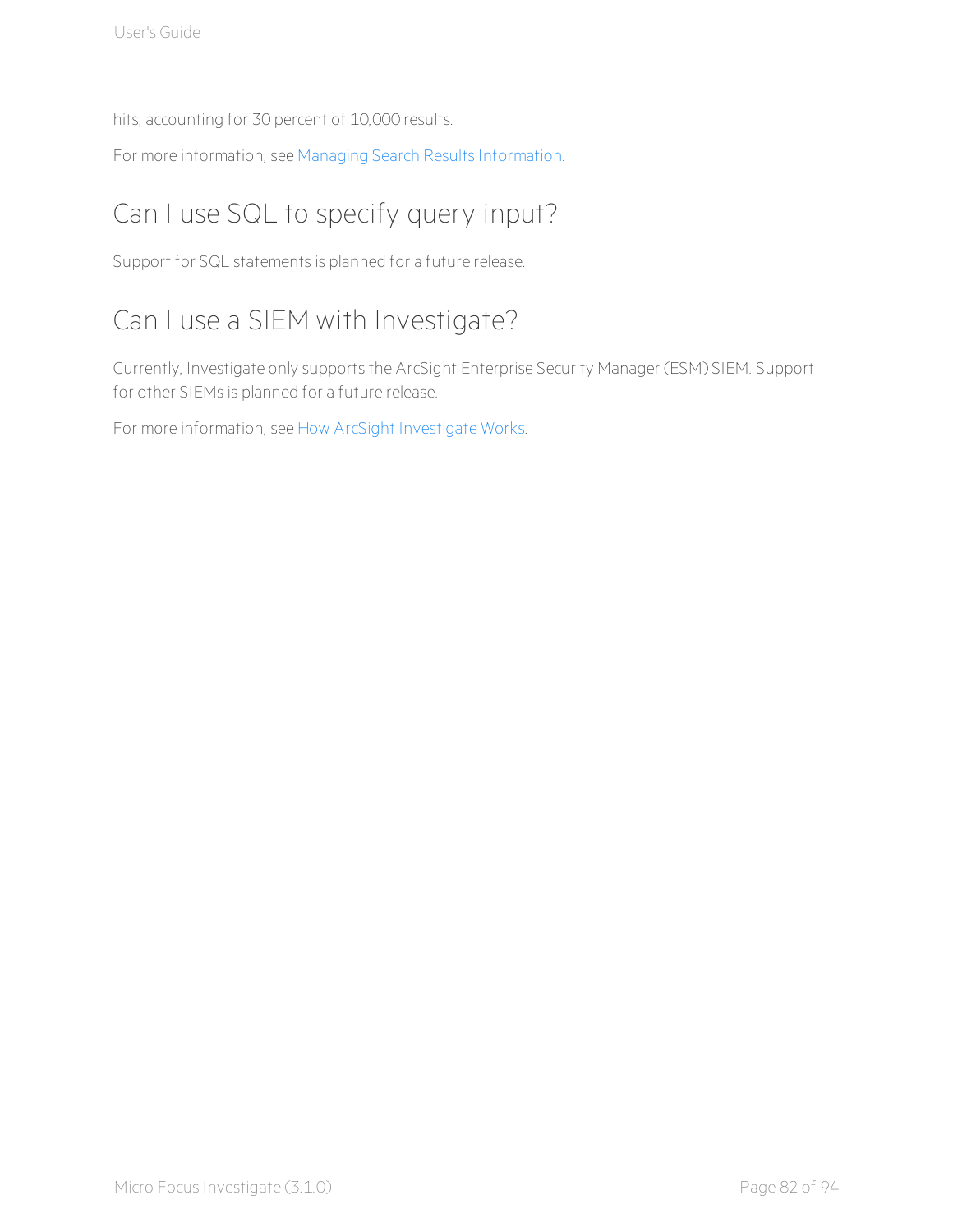# Appendix B: Debug Log Levels

You can set the log levels for each of the Investigate micro-services: search, search-engine, and user management. The following log levels are available:

- error (least verbose)
- $\bullet$  warning
- $\bullet$  info (default log level)
- $\bullet$  debug
- $\bullet$  trace (most verbose)

## **To change the log level:**

- 1. Browse to https://<installer>:5443.
- 2. Navigate to suite options: **Suite > Management**
- 3. Click on the 3 dots at the end of the selected investigate suite and Select **Reconfigure.**
- 4. Under **Analytics > Log Configuration** and **Investigate > Log Configuration** select the appropriate value to update the Log Levels:
- Analytics Service Log Level
- **.** Common Services Log Level
- Search Engine Log Level
- User Management Service Log Level
- Search Service Log Level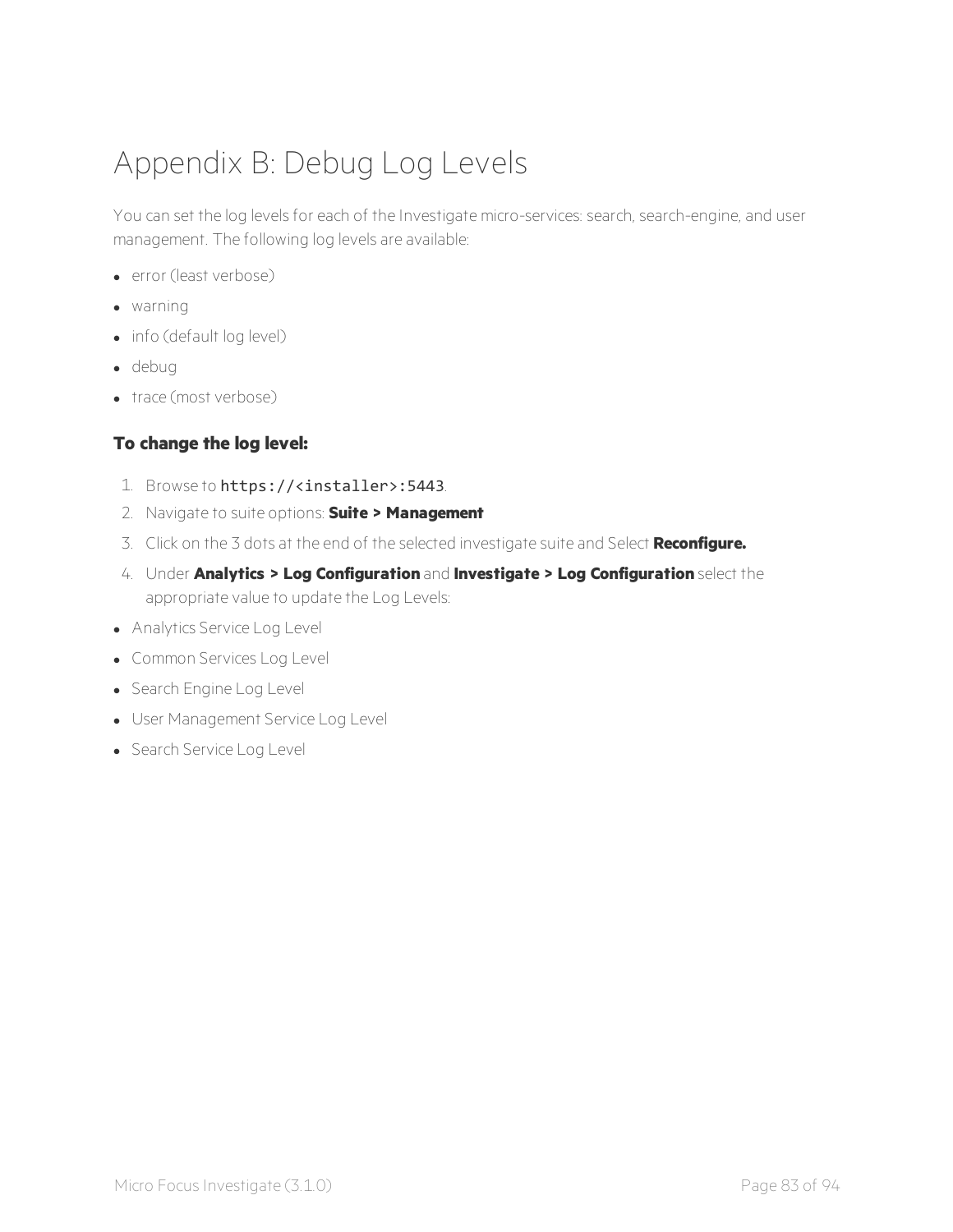# Send Documentation Feedback

If you have comments about this document, you can contact the [documentation](mailto:arcsight_doc@microfocus.com?subject=Feedback on Investigate User) team by email. If an email client is configured on this computer, click the link above and an email window opens with the following information in the subject line:

## **Feedback on User's Guide (Investigate 3.1.0)**

Just add your feedback to the email and click send.

If no email client is available, copy the information above to a new message in a web mail client, and send your feedback to arcsight\_doc@microfocus.com.

We appreciate your feedback!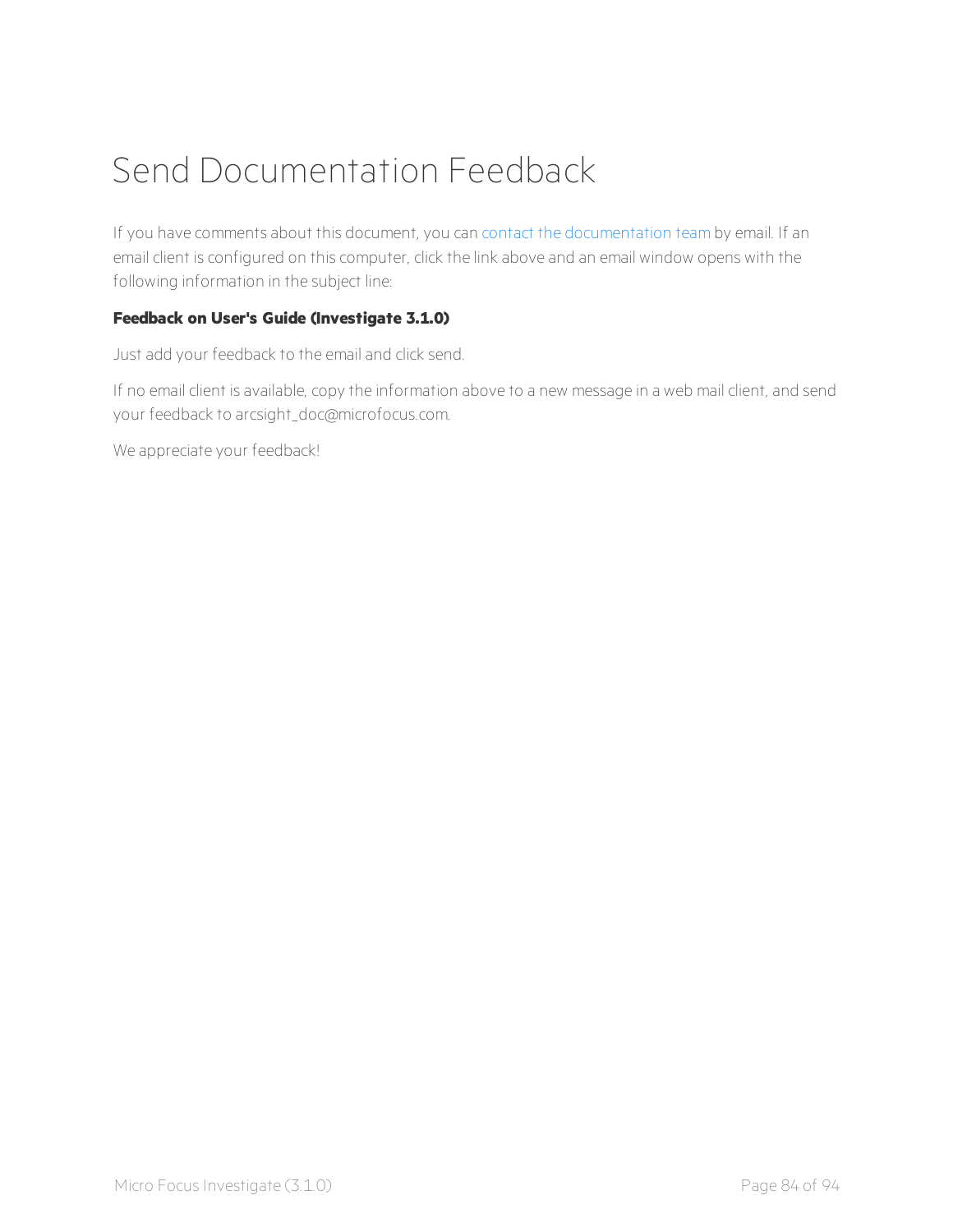# Glossary

## **A**

### **Active channel**

An active channel is a tool that monitors all the activity that ESM processes for your network. An active channel displays a stream of information defined by parameters set in the active channel editor. A channel could stream events, or show the status of some resources. A channel can be further fine-tuned using in-line filters. There are three types of active channels that display different types of data: - Live Channels continuously refreshed live event data - Rules Channels display replay events for testing rules - Resource Channels display the status of certain resources, such as the assets in your network model and open cases

### **Aggregate data**

Data that refers to numerical or non-numerical information that is (1) collected from multiple sources and/or on multiple measures, variables, or individuals and (2) compiled into data summaries or summary reports, typically for the purposes of reporting or statistical analysis—for such purposes as examining trends, making comparisons, or revealing information and insights that would not be observable when data elements are viewed in isolation.

## **Aggregate function**

In database management an aggregate function is a function where the values of multiple rows are grouped together as input on certain criteria to form a single value of more significant meaning or measurement such as a set, a bag or a list. Common aggregate functions include : Average() and Count().

### **Apache Avro**

Avro is a remote procedure call and data serialization framework developed within Apache's Hadoop project. It uses JSON for defining data types and protocols, and serializes data in a compact binary format. Its primary use is in Apache Hadoop, where it can provide both a serialization format for persistent data, and a wire format for communication between Hadoop nodes, and from client programs to the Hadoop services.

### **Apache Kafka**

Apache Kafka is an open-source stream processing platform. Kafka is a distributed publish-subscribe messaging system that is designed to be fast, scalable, and durable. Like many publish-subscribe messaging systems, Kafka maintains feeds of messages in topics. Producers write data to topics and consumers read from topics. Since Kafka is a distributed system, topics are partitioned and replicated across multiple nodes.

### **Apache Kafka broker**

Each node in an Apache Kafka cluster is called a Kafka broker.

### **Apache Kafka topic**

The container with which messages are associated. A consumer of topics pulls messages off of a Kafka topic while producers push messages into a Kafka topic.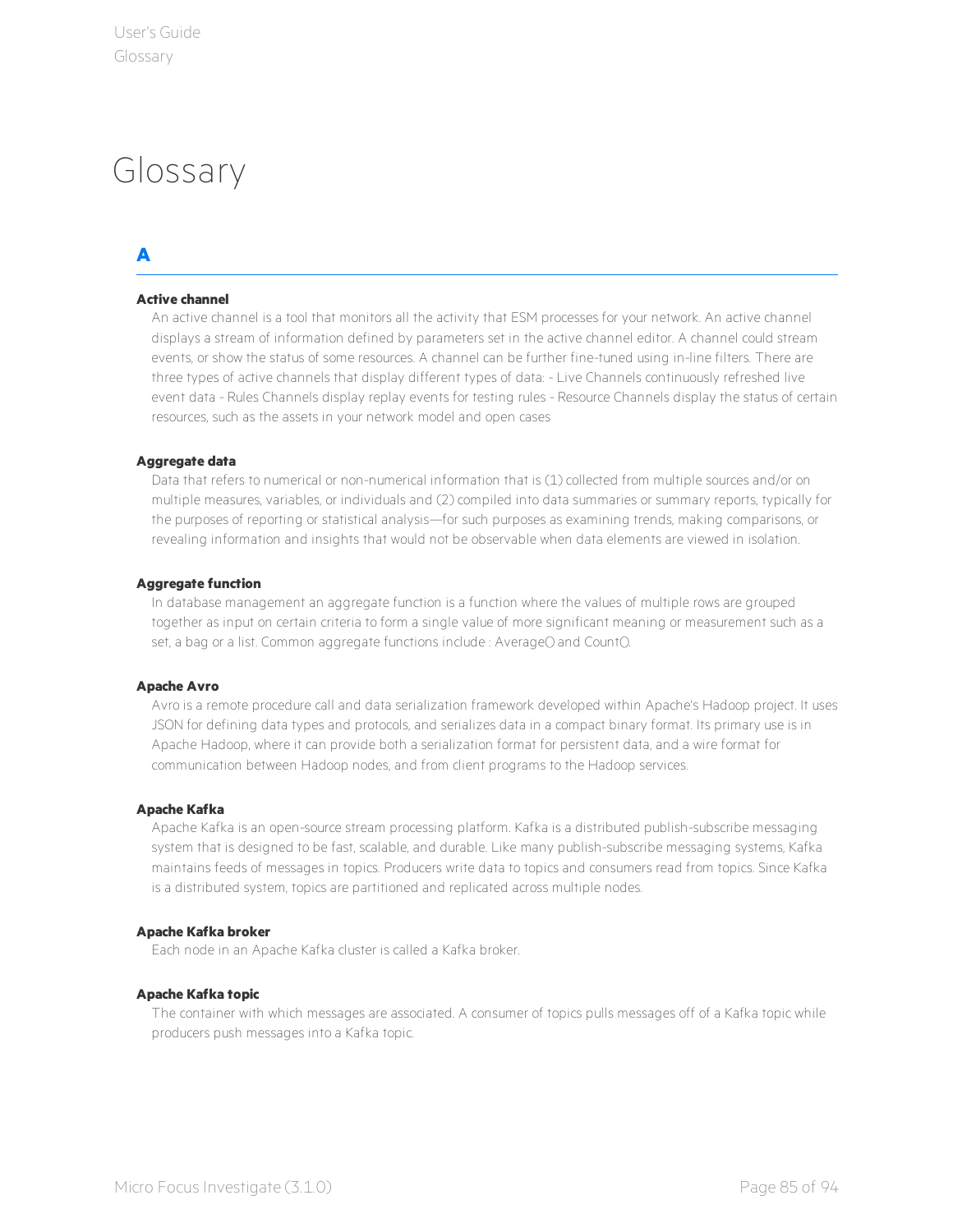#### **ArcSight Command Center (ACC)**

The ArcSight Command Center is a web-based user interface that enables you to perform many of the functions found in the ArcSight Console. ArcSight Command Center provides dashboards, several kinds of searches, reports, case management, notifications, and administrative functions for managing active channels, content, users, connectors, storage, archives, search filters, saved searches, peer configuration, and system logs.

#### **ArcSight Enterprise Security Manager (ESM)**

A comprehensive software solution—a SIEM that combines traditional security event monitoring with network intelligence, context correlation, anomaly detection, historical analysis tools, and automated remediation. It consolidates and normalizes data from disparate devices across your enterprise network in a centralized view.

### **ArcSight Logger**

Logger is a log management solution that is optimized for extremely high event throughput, efficient long-term storage, and rapid data analysis. Logger receives and stores events; supports search, retrieval, and reporting; and can optionally forward selected events. Logger compresses raw data, but can always retrieve unmodified data on demand for forensics-quality litigation data.

## **ArcSight SmartConnector**

The interface to the objects on your network that generate correlation-relevant event data. After collecting event data for ArcSight Investigate, the connectors normalize the data in two ways: normalizing values (such as severity, priority, and time zone) into a common format, and normalizing the data structure into a common schema. SmartConnectors can then filter and aggregate events to reduce the volume of events sent to the ArcSight Manager. See SmartConnector documentation for complete details.

#### **ArcSight Transformation Hub**

Transformation Hub centralizes event processing, helps you to scale your ArcSight environment, and opens up ArcSight events to ArcSight Investigate. It enables you to take advantage of scalable, high-throughput, multibroker clusters for publishing and subscribing to event data.

#### **Area chart**

An area chart or area graph displays graphically quantitative data. It is based on the line chart. The area between the axis and line are commonly emphasized with colors, textures and hatchings. Commonly, one compares with an area chart two or more quantities.

## **B**

### **Bar chart**

A bar chart or bar graph is a chart or graph that presents grouped data with rectangular bars with lengths proportional to the values that they represent. The bars can be plotted vertically or horizontally. A vertical bar chart is sometimes called a Line graph.

## **C**

### **CEF**

Common Event Format (CEF) is an extensible, text-based, high-performance format designed to support multiple device types in the simplest manner possible. Various message syntaxes are reduced to one-matching ArcSight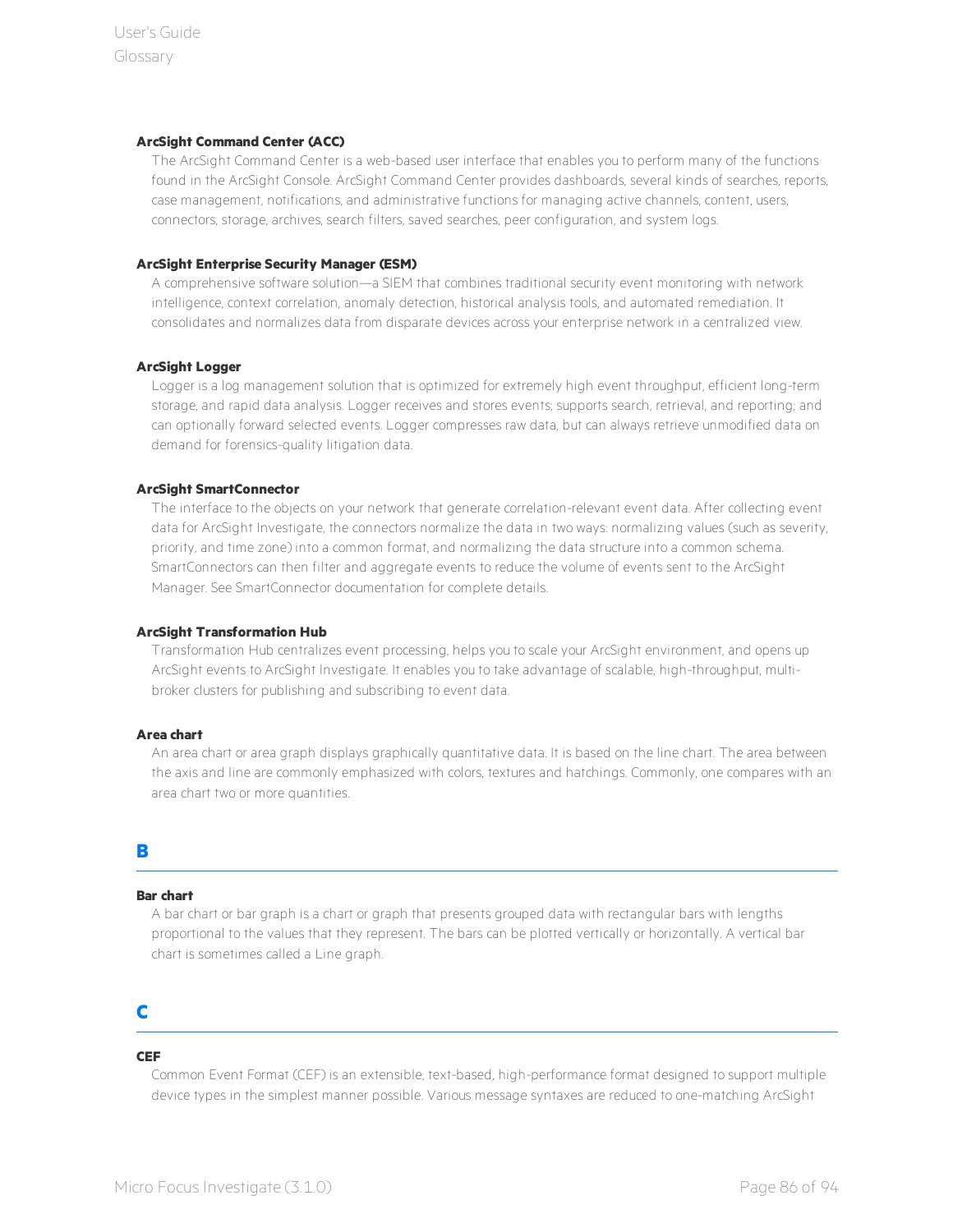Enterprise Security Manager (ESM) normalization. Specifically, CEF defines a syntax for log records comprised of a standard header and a variable extension, formatted as key-value pairs. This format contains the most relevant event information, making it easy for event consumers to parse and use them. Other standards target a single component of the security infrastructure or are designed for specific applications. These alternatives lack the ability to support today's high-performance, real-time security requirements. For Investigate, there is CEF to Avro conversion for CEF versions 0.1 and 1.0.

## **CIDR notation**

Classless Inter-Domain Routing (CIDR) encompasses several concepts. It is based on the variable-length subnet masking (VLSM) technique allows the specification of arbitrary-length prefixes. CIDR introduced a new method of representation for IP addresses, now commonly known as CIDR notation, in which an address or routing prefix is written with a suffix indicating the number of bits of the prefix, such as 192.168.2.0/24 for IPv4, and 2001:db8::/32 for IPv6. CIDR introduced an administrative process of allocating address blocks to organizations based on their actual and short-term projected needs.

### **CLI**

A command-line user interface (CLI), also known as a console user interface, and character user interface (CUI), is a means of interacting with a computer program where the user (or client) issues commands to the program in the form of successive lines of text (command lines). A program which handles the interface is called a command language interpreter or shell.

### **Cold data**

Data that is accessed less frequently by an organization. Cold data is usually stored on lower performing and less expensive storage environments in-house or in the cloud.

### **Column chart**

A column chart is a graphic representation of data. Column charts display vertical bars going across the chart horizontally, with the values axis being displayed on the left side of the chart.

### **Connector**

An integration element to a certain software, device format, appliance, or function through use of the product. An Onboard Connector means software that resides on the Micro Focus ArcSight appliance that communicates with other software data center. A Remote Connector is software that resides on a different computer that communicates with the Micro Focus ArcSight appliance.

### **Containers as a Service (CaaS)**

To deliver the consistent experience for developers and IT ops, teams began using Docker for Containers as a Service (CaaS). Containers as a Service is a model where IT organizations and developers can work together to build, ship and run their applications anywhere. CaaS enables an IT secured and managed application environment consisting of content and infrastructure, from which developers are able build and deploy applications in a self service manner.

### **Contextual search**

A form of optimizing search results based on context provided to Investigate to execute the query. For example, Investigate knows what operators to provide in the search if an IP address is specified. Likewise, if an operator is specified in the search, Investigate knows what other related operators to provide. When entering query input, Investigate can suggest fields, operators, and searches. The technology understands basic search keywords based on security terminology, database content, and user history. The search is based on such criteria as time, IPs,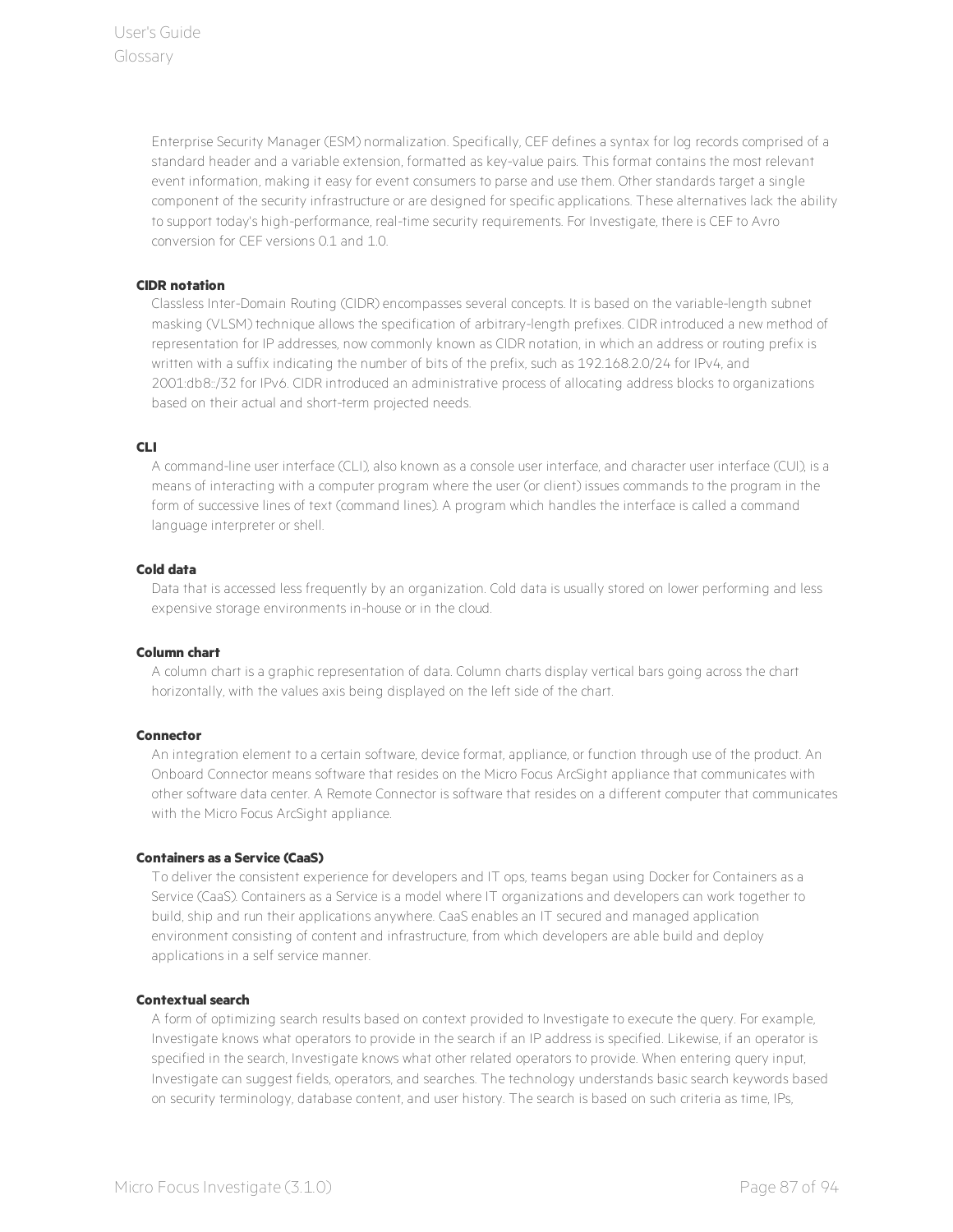domains, device vendors, ports, protocols, EventCategory, and usernames. Example: Source Address = 192.10.11.12 and Destination Address less than 192.10.11.12 Investigate suggested the search items and operators.

#### **Continuous data**

Data that is not restricted to a specific value, but can occupy any value over a continuous range.

#### **Cron job**

The cron utility is a time-based job scheduler in Unix-like computer operating systems. Administrators who set up and maintain software environments use cron to schedule jobs (commands or shell scripts) to run periodically at fixed times, dates, or intervals. It typically automates system maintenance or administration—though its generalpurpose nature makes it useful for things like downloading files from the Internet and downloading email at regular intervals. The origin of the name cron is from the Greek word for time, chronos.

#### **CSV**

In computing, a comma-separated values (CSV) file stores tabular data (numbers and text) in plain text. Each line of the file is a data record. Each record consists of one or more fields, separated by commas. The use of the comma as a field separator is the source of the name for this file format.

## **D**

### **Data lake**

A storage repository that holds a vast amount of raw data in its native format until it is needed. While a hierarchical data warehouse stores data in files or folders, a data lake uses a flat architecture to store data.

#### **Data visualization**

Data visualization is the graphical display of abstract information for two purposes: (1) Sense-making (also called data analysis) and (2) communication. Important stories live in data and data visualization is a powerful means to discover and understand these stories, and then to present them to others.

#### **Dataset**

A collection of related sets of information that is composed of separate elements but can be manipulated as a unit by a computer.

#### **Discrete data**

Data that can be numeric, such as the number of apples. It can also be categorical, like red or blue, or male or female, or good or bad.

#### **Docker**

Docker containers wrap a piece of software in a complete filesystem that contains everything needed to run: code, runtime, system tools, system libraries – anything that can be installed on a server. This guarantees that the software will always run the same, regardless of its environment. The Docker platform leverages Docker containers to enable IT operations teams and Developer teams to build, ship and run any application, anywhere. Docker containers are based on open standards, enabling containers to run on all major Linux distributions and on Microsoft Windows -- and on top of any infrastructure. Docker creates a common framework for developers and sysadmins to work together on distributed applications.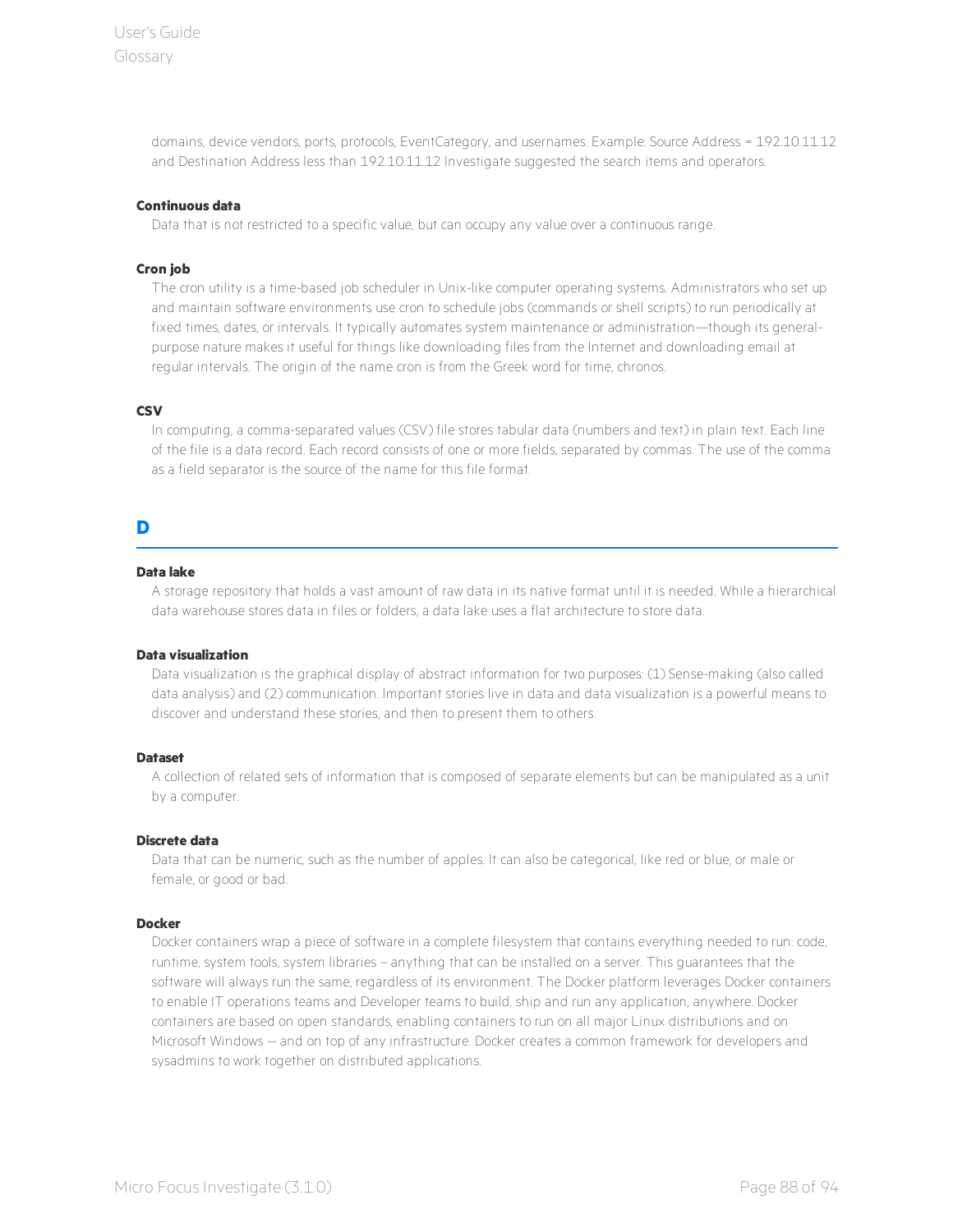## **F**

### **Fieldset**

A select group of fields that determine the field information that displays in the search results for each event that matched the search query. Investigate provides a predefined, default fieldset.

### **Full-text search**

Searches on all the tables. If you enter a string you don't know about you just search the entire columns in all the tables.

## **H**

### **Hadoop**

Apache Hadoop is an open source software platform for distributed storage and distributed processing of very large data sets on computer clusters built from commodity hardware. Hadoop services provide for data storage, data processing, data access, data governance, security, and operations.

### **Hadoop cluster**

A special type of computational cluster designed specifically for storing and analyzing huge amounts of unstructured data in a distributed computing environment.

### **Hadoop data lake**

A data management platform comprising of one or more Hadoop clusters used principally to process and store non-relational data such as log files , Internet clickstream records, sensor data, JSON objects, images and social media posts.

### **HDFS**

The core of Apache Hadoop consists of a storage part, known as Hadoop Distributed File System (HDFS), and a processing part which is a map-reduce programming model. Hadoop splits files into large blocks and distributes them across nodes in a cluster.

### **Hot data**

Data that needs to be accessed frequently. It is typically business-critical information that needs to be accessed quickly and is often used by a company for quick decision making. Hot data usually resides on the fastest storage - typically flash in hybrid or tiered storage environments.

## **I**

### **Integration commands**

Integration commands are a set of tools in the ESM Console that make it possible to invoke scripts and utilities from several places in the ArcSight Console, and to provide snap-in views of other applications, such as ArcSight Logger and third-party applications, within the ArcSight Console. This enables you to use the ArcSight Console as a central command hub for all security-related operations. Once integrated, the commands, tools, and applications can be launched on demand from within the Console, such as from a right-click context menu within an events grid.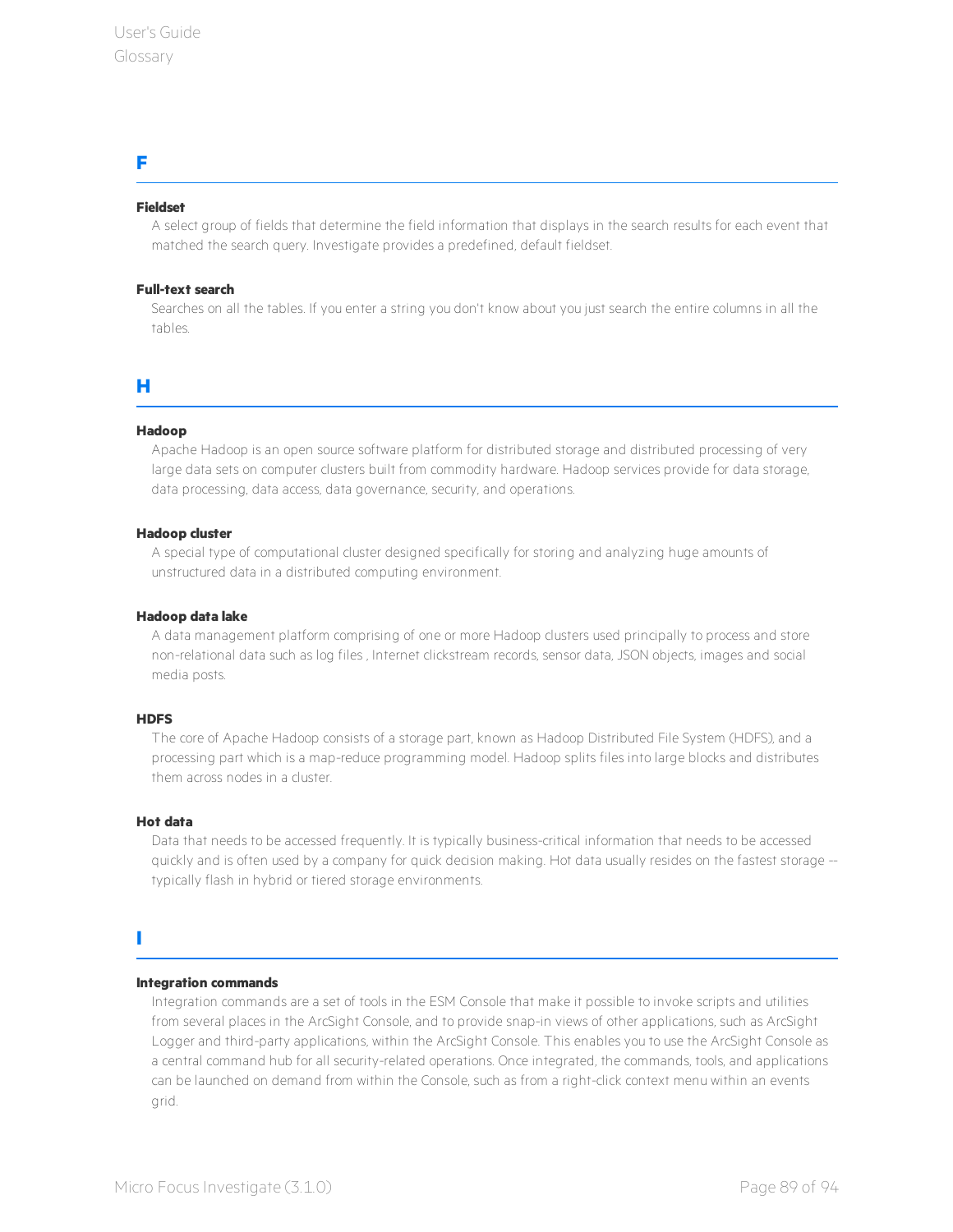#### **IoT**

The Internet of things (IoT) is the inter-networking of physical devices, vehicles (also referred to as " connected devices" and "smart devices"), buildings, and other items—embedded with electronics, software, sensors, actuators, and network connectivity that enable these objects to collect and exchange data.

## **K**

### **Key field**

A field in a record that holds unique data which identifies that record from all the other records in the file or database. Account number, product code, and customer name are typical key fields. As an identifier, each key value must be unique in each record.

#### **Kubernetes**

Commonly referred to as "K8s", this is an open-source container cluster manager originally designed by Google and donated to the Cloud Native Computing Foundation. It aims to provide a " platform for automating deployment, scaling, and operations of application containers across clusters of hosts" . It usually works with the Docker container tool and coordinates between a wide cluster of hosts running Docker.

## **L**

#### **Line chart**

A line chart or line graph is a type of chart which displays information as a series of data points called 'markers' connected by straight line segments. It is a basic type of chart common in many fields.

### **Lookup list**

A CSV table.

## **M**

#### **MAC address**

A media access control address (MAC address) of a device is a unique identifier assigned to network interfaces for communications at the data link layer of a network segment. MAC addresses are used as a network address for most IEEE 802 network technologies, including Ethernet and Wi-Fi.

### **Micro Focus ArcSight User Behavior Analytics (UBA)**

Micro Focus ArcSight User Behavior Analytics (UBA) enables security analysts to minimize the risk and impact of cyberattacks in real time. Instead of solely focusing on events and log data, Micro Focus ArcSight UBA detects unknown threats through purpose-built security analytics by creating a baseline of normal user and entity behavior and identifying anomalies associated with users and entities as they occur. By aggregating activities and multiple indicators of compromise for users, entities, and their peer groups, Micro Focus ArcSight UBA delivers insight into the highest risk users and entities—even when credentials are legitimate.

#### **Micro Focus Security ArcSight DNS Malware Analytics (DMA)**

DMA is a scalable, cloud-based threat detector that monitors DNS traffic and rapidly identifies an infected system, enabling immediate remediation in real time. The application can function in a stand-alone configuration as well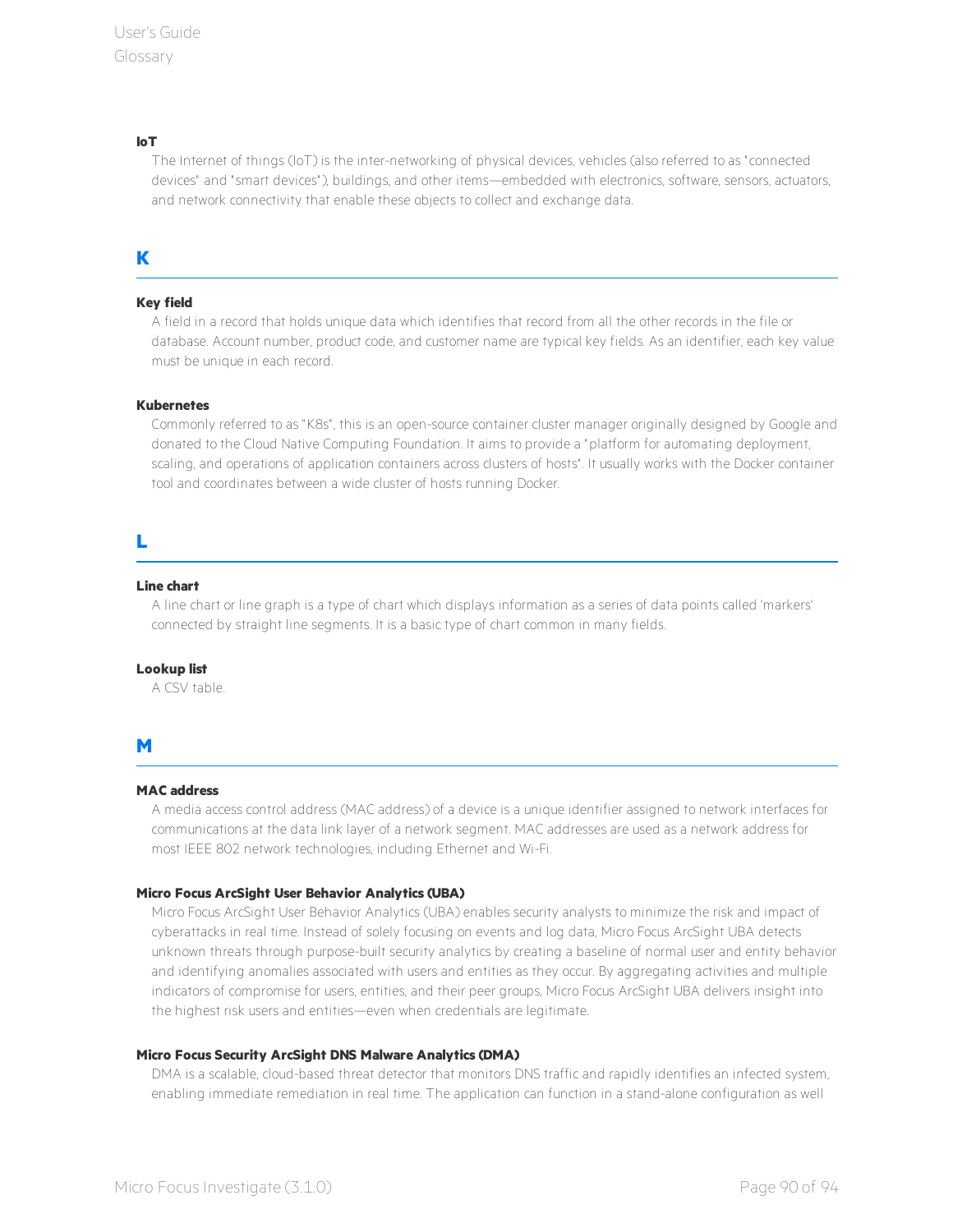User's Guide Glossary

> as in a Security Operations Center (SOC), using Micro Focus - Security ArcSight Enterprise Security Manager (ESM) as the Security Information and Event Management (SIEM) tool.

### **Microservices**

Microservices is a specialisation of and implementation approach for service-oriented architectures (SOA) used to build flexible, independently deployable software systems. As with SOA, services in a microservice architecture (MSA) are processes that communicate with each other over a network in order to fulfill a goal. Also, like SOA, these services use technology-agnostic protocols. The microservices approach is a first realization of SOA that followed the introduction of DevOps and is becoming more popular for building continuously deployed systems. In a microservices architecture, services should have a small granularity and the protocols should be lightweight. A central microservices property that appears in multiple definitions is that services should be independently deployable. The benefit of distributing different responsibilities of the system into different smaller services is that it enhances the cohesion and decreases the coupling. This makes it easier to change and add functions and qualities to the system at any time. It also allows the architecture of an individual service to emerge through continuous refactoring, and hence reduces the need for a big up-front design and allows for releasing software early and continuously.

## **N**

#### **Natural-language search**

A set of pre-defined operators. Complex search: Two or more terms Separation operators: 1. And 2. Not 3. = 4. OR 5. Connecting to 6. Equals 7. List (src =1.1.1.1, 1.2.4.5) This is an OR. Example: src = 1.1.1.1 or src = 1.2.4.5

#### **NOC**

Network Operations Centers (NOCs) are implemented by business organizations, public utilities, universities, and government agencies that oversee complex networking environments that require high availability. NOC personnel are responsible for monitoring one or many networks for certain conditions that may require special attention to avoid degraded service. Organizations may operate more than one NOC, either to manage different networks or to provide geographic redundancy in the event of one site becoming unavailable. In addition to monitoring internal and external networks of related infrastructure, NOCs can monitor social networks to get a head-start on disruptive events.

## **O**

### **OT**

Operational Technology (OT) is hardware and software that detects or causes a change through the direct monitoring and/or control of physical devices, processes and events in the enterprise.

## **P**

#### **Pie chart**

A type of graph in which a circle is divided into sectors that each represent a proportion of the whole. A pie chart can be used to show percentages of a whole, and represent percentages at a set point in time.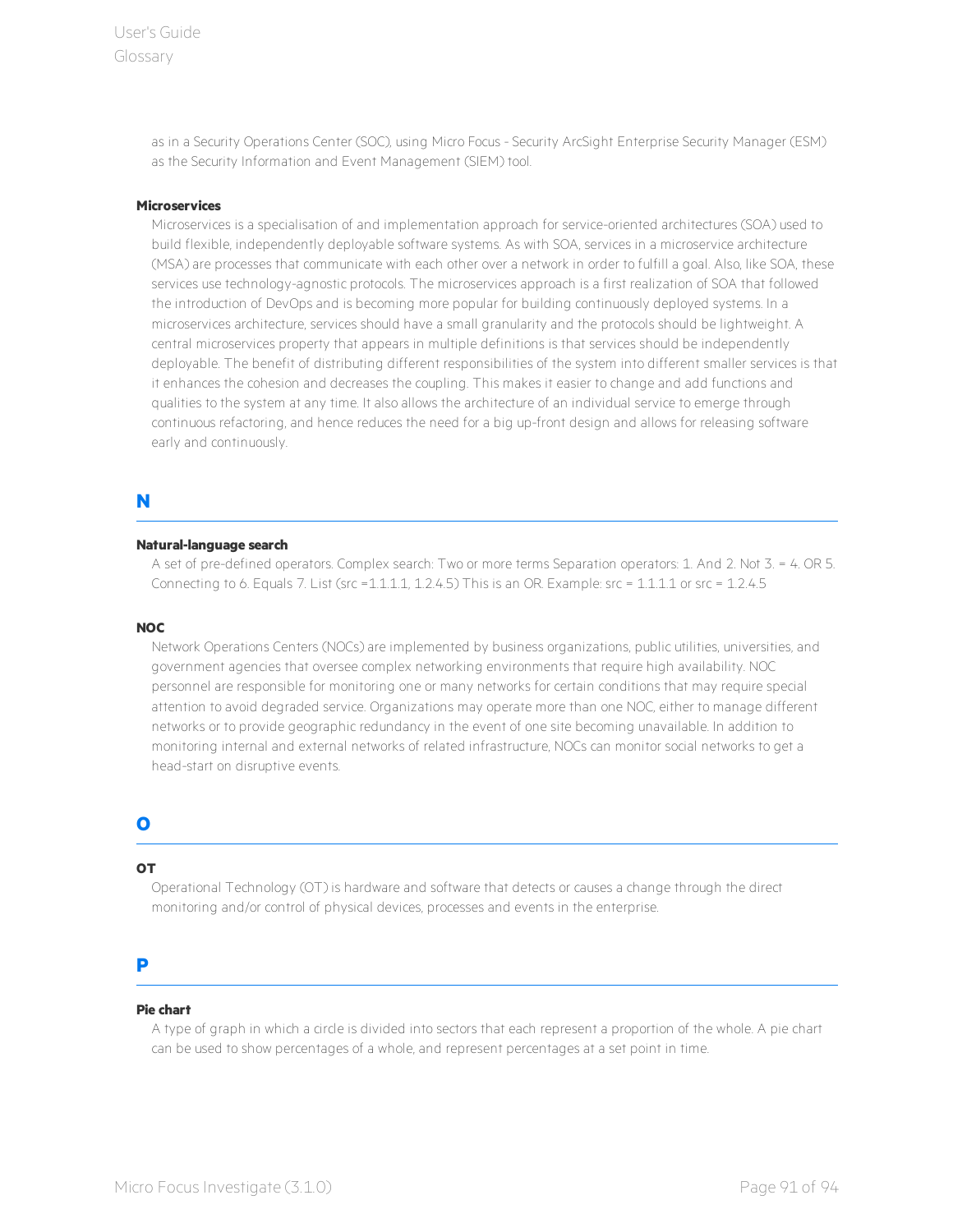## **R**

## **REST**

REST (REpresentational State Transfer) is an architectural style, and an approach to communications that is often used in the development of Web services. The REST architectural style describes six constraints: - Uniform Interface - Stateless - Cacheable - Client-Server - Layered System - Code on Demand (optional)

## **ROS**

The Read Optimized Store (ROS) is a highly optimized, read-oriented, disk storage structure, organized by projection. The ROS makes heavy use of compression and indexing. You can use the COPY statement DIRECT and INSERT parameters (with /\*+direct\*/ hint) to load data directly into the ROS. Note: Vertica allows optional spaces before and after the plus sign in direct hints (between the /\* and the +).

### **RSS**

RSS (Rich Site Summary; originally RDF Site Summary; often called Really Simple Syndication) uses a family of standard web feed formats to publish frequently updated information: blog entries, news headlines, audio, video.

### **Runbook**

In a computer system or network, a runbook is a routine compilation of procedures and operations that the system administrator or operator carries out. System administrators in IT departments and NOCs use runbooks as a reference. Runbooks can be in either electronic or in physical book form.

## **S**

### **Scatter plot chart**

A scatter plot (also called a scatter graph, scatter chart, scattergram, or scatter diagram) is a type of plot or mathematical diagram using Cartesian coordinates to display values for typically two variables for a set of data. If the points are color-coded, one additional variable can be displayed.

### **Security analyst**

The primary user of ArcSight Investigate. This user relies on the overall ArcSight log collection and search capabilities for successfully triaging security incidents. Ultimately, security analysts want to get actionable insights from a search.

### **Security architect**

This user is responsible for determining the overall ArcSight deployment and how this product fits into the SIEM architecture of the organization. This includes integration with other systems such as Hadoop which may be used for storing additional log data.

#### **Security engineer**

This user is responsible for data sources and determining how security analysts can effectively triage security incidents and security threat.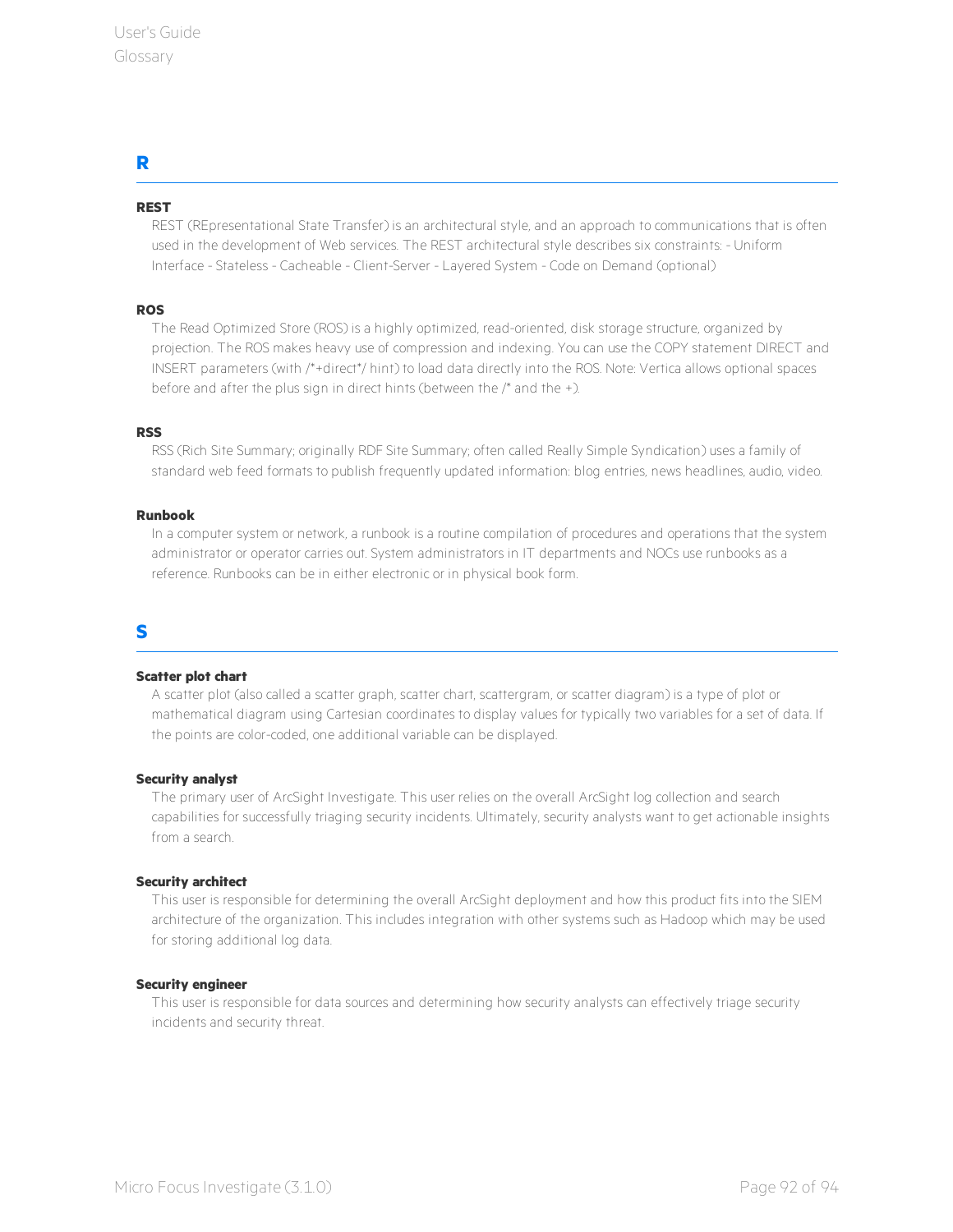#### **Security posture**

Your overall security plan – the approach your organization takes to security, from planning to implementation. It is comprised of technical and non-technical policies, procedures and controls, that protect you from both internal and external threats.

#### **SIEM**

In the field of computer security, Security Information and Event Management (SIEM) software products and services combine Security Information Management (SIM) and Security Event Management (SEM). They provide real-time analysis of security alerts generated by network hardware and applications. Micro Focus Security ArcSight Enterprise Security Manager (ESM) is an example of a SIEM product.

### **SMTP**

SMTP (Simple Mail Transfer Protocol) is a TCP/IP protocol used in sending and receiving e-mail.

#### **SOC**

An information security operations center (" ISOC" or " SOC" ) is a facility where enterprise information systems (websites, applications, databases, data centers and servers, networks, desktops and other endpoints) are monitored, assessed, and defended.

#### **Sparkline**

A small graphic designed to give a quick representation of numerical or statistical information within a piece of text, taking the form of a graph without axes.

#### **Subnet**

A logical subdivision of an IP network. Computers that belong to a subnet are addressed with a common, identical, most-significant bit-group in their IP address. This results in the logical division of an IP address into two fields, a network or routing prefix and the " rest" field or host identifier. The rest field is an identifier for a specific host or network interface.

#### **System admin**

This user is responsible for the deployment, administration and day to day operations of the product. They will need the necessary monitoring and administrative controls to ensure that the product is available and functioning with optimal performance for security analysts.

## **T**

### **Text box widget**

From the Dashboard, you can use this widget to create, edit, and delete a text note.

### **TLS**

Transport Layer Security (TLS) and its predecessor, Secure Sockets Layer (SSL), both frequently referred to as " SSL" , are cryptographic protocols that provide communications security over a computer network. In the case of ArcSight Investigate, TLS is used between the user management, search interface, search engine, and Vertica database modules.

#### **Truncate table**

This removes all rows from a table, but the table structure and its columns, constraints, indexes, and alike remain.